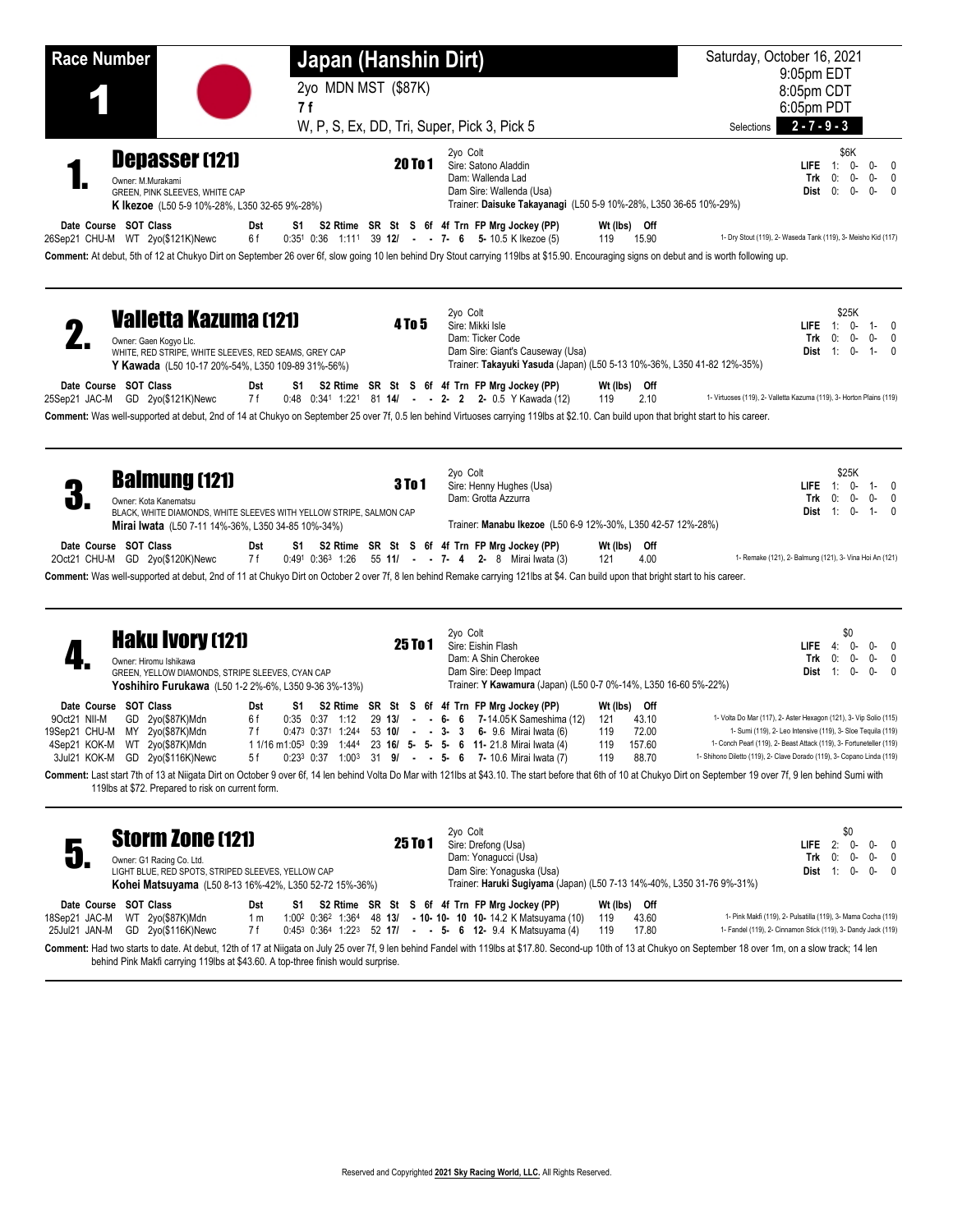Race 1 continued

2yo Colt 40 To 1 Sire: Majestic Warrior (Usa) Dam: T M Operetta Dam Sire: Admire Vega



Owner: Masatsugu Takezono WHITE, PINK STRIPE, BLUE SLEEVES WITH PINK STRIPE, LIGHT GREEN CAP **Takashi Fujikake** (L50 2-1 4%-6%, L350 17-25 5%-12%)

| Date Course SOT Class           | Dst |  |  |  | S1 S2 Rtime SR St S 6f 4f Trn FP Mrg Jockey (PP)                                                    |     | Wt (lbs) Off |                                                                         |
|---------------------------------|-----|--|--|--|-----------------------------------------------------------------------------------------------------|-----|--------------|-------------------------------------------------------------------------|
| 3Oct21 CHU-M GD 2yo(\$87K)Mdn   |     |  |  |  | 1 1/8 m 1:16 <sup>1</sup> 0:39 1:55 <sup>1</sup> 26 <b>15/ 12- 12- 8- 7 12-</b> 25.3 T Fujikake (1) | 121 | 11.40        | 1- Mario Road (121), 2- Mistilteinn (121), 3- Lord Justice (121)        |
| 10Jul21 JAK-M FM 2yo(\$84K)Mdn  | 6 f |  |  |  | $0.33^2$ $0.36^3$ 1:10 59 16/ - - 11- 11 9- 5.35 T Fujikake (4)                                     | 119 | 7.00         | 1- Ichi The Winner (119), 2- Kashino Commando (119), 3- Kakkoyoka (119) |
| 3Jul21 JAK-M GD 2yo(\$116K)Newc | 6 f |  |  |  | $0.34^2$ $0.35^3$ 1:10 62 <b>16/ - - 7- 5 3-</b> 4.25 T Fujikake (9)                                | 119 | 4.60         | 1- Shumme Kirari (119), 2- Kakkoyoka (119), 3- T M Kibaimon (119)       |

Trainer: **T Igarashi** (Japan) (L50 6-8 12%-28%, L350 23-69 7%-27%)

\$16K **LIFE** 3: 0- 0- 1 **Trk** 0: 0- 0- 0 **Dist** 0: 0- 0- 0

**Dist** 0: 0- 0- 0

Comment: Second-up. First-up after three months 12th of 15 at Chukyo Dirt on October 3 over 1 1/8m, 25 len behind Mario Road carrying 121lbs at \$11.40. Previously second-up 9th of 16 at Kokura on July 10 over 6f, 5.5 len behind Ichi The Winner with 119lbs at \$7. Unlikely to threaten.

| <b>Meisho Ajiro (121)</b><br>Owner: Yoshio Matsumoto<br>LIGHT BLUE, RED CROSS, SLEEVES, LIGHT GREEN CAP<br><b>R Wada</b> (L50 0-8 0%-16%, L350 15-48 4%-18%) |  |                                                                                                                     |     |    | <b>5 To 1</b>                                                                                            |  | 2yo Colt<br>Sire: Meisho Bowler<br>Dam: Meisho Skoal<br>Dam Sire: Meisho Odo<br>Trainer: Yuzo lida (L50 2-7 4%-18%, L350 22-49 6%-20%) |  |  |  |  |                                               | LIFE $2: 0 - 0 - 1$<br>Trk $0: 0-0-0$<br><b>Dist</b> $1: 0 - 0 - 1$ | \$18K        |                                                                  |  |  |           |  |
|--------------------------------------------------------------------------------------------------------------------------------------------------------------|--|---------------------------------------------------------------------------------------------------------------------|-----|----|----------------------------------------------------------------------------------------------------------|--|----------------------------------------------------------------------------------------------------------------------------------------|--|--|--|--|-----------------------------------------------|---------------------------------------------------------------------|--------------|------------------------------------------------------------------|--|--|-----------|--|
| Date Course SOT Class                                                                                                                                        |  |                                                                                                                     | Dst | S1 |                                                                                                          |  |                                                                                                                                        |  |  |  |  | S2 Rtime SR St S 6f 4f Trn FP Mrg Jockey (PP) |                                                                     | Wt (lbs) Off |                                                                  |  |  |           |  |
| 25Sep21 CHU-M GD 2yo(\$87K)Mdn                                                                                                                               |  |                                                                                                                     | 7 f |    | $0:474$ $0:374$ $1:253$ $70$ $8/$ - - 7- 6 3- 2.8 R Wada (3)                                             |  |                                                                                                                                        |  |  |  |  |                                               | 119                                                                 | 36.10        | 1- Sin Limites (119), 2- B I Oracle (119), 3- Meisho Ajiro (119) |  |  |           |  |
| 12Sep21 CHU-M GD 2yo(\$121K)Newc                                                                                                                             |  |                                                                                                                     |     |    | 1 1/8 m 1:14 <sup>3</sup> 0:38 <sup>1</sup> 1:52 <sup>4</sup> 72 <b>11/ 4- 4- 4- 3 5-</b> 3.7 R Wada (8) |  |                                                                                                                                        |  |  |  |  |                                               | 119                                                                 | 14.90        | 1- Ice Giant (119), 2- Geraldo Barows (119), 3- Connolly (112)   |  |  |           |  |
|                                                                                                                                                              |  | المنتار المتحاول المتحاول المتحاول المتحاول المتحاول المتحاول المتحاول المتحاول المتحاول المتحاول المتحاول المتحاول |     |    |                                                                                                          |  |                                                                                                                                        |  |  |  |  |                                               |                                                                     |              |                                                                  |  |  | $-1$ $-1$ |  |

Comment: Third race start today. At debut, 5th of 11 at Chukyo Dirt on September 12 over 1 1/8m, 3.5 len behind Ice Giant with 119lbs at \$14.90. Second-up 3rd of 8 at Chukyo Dirt on September 25 over 7f, 2.75 len behind Sin Limites carrying 119lbs at \$36.10. Forward showing expected.

|              | <b>Margot Wards (112)</b><br>Owner: Ryohei Maeda<br>LIGHT BLUE, RED CROSS OF LORRAINE, SLEEVES, LIGHT BROWN CAP<br><b>Naho Furukawa</b> (L50 3-3 6%-12%, L350 6-6 8%-16%)                                                                 |            |    |  |  | 25 To 1 |  | 2yo Colt | Dam: Snow Piercer                           | Sire: I'll Have Another (Usa)<br>Dam Sire: Manhattan Cafe                                                            |     |                        | Trainer: Shinya Kobayashi (L50 3-3 6%-12%, L350 10-10 9%-18%) | LIFE.                                                        | Trk<br>Dist | 0:<br>0:          | \$0<br>$0 -$<br>0- |                                                               | $\Omega$<br>$\Omega$<br>$0 - 0$ |
|--------------|-------------------------------------------------------------------------------------------------------------------------------------------------------------------------------------------------------------------------------------------|------------|----|--|--|---------|--|----------|---------------------------------------------|----------------------------------------------------------------------------------------------------------------------|-----|------------------------|---------------------------------------------------------------|--------------------------------------------------------------|-------------|-------------------|--------------------|---------------------------------------------------------------|---------------------------------|
| 7Aua21 JAN-M | Date Course SOT Class<br>GD 2yo(\$120K)Newc<br>Comment: Resuming after a break; at only start last campaign 13th of 17 at Niigata on August 7 over 1m, 17 len behind Voller Blute carrying 119lbs at \$101.50. Not good enough for these. | Dst<br>1 m | S1 |  |  |         |  |          |                                             | S2 Rtime SR St S 6f 4f Trn FP Mrg Jockey (PP)<br>1:011 0:33 <sup>3</sup> 1:35 36 17/ - - 8- 8 13-17.4 T Fujikake (2) | 119 | Wt (lbs) Off<br>101.50 |                                                               | 1- Voller Blute (119), 2- Sky Trail (119), 3- Virtuous (119) |             |                   |                    |                                                               |                                 |
|              | <b>O Shin Plus (115)</b><br>Owner: Shinii Ota<br><b>DI ACK DED STRIDE LIGHT BROWN CAD</b>                                                                                                                                                 |            |    |  |  | 99 To 1 |  | 2yo Colt | Sire: Strong Return<br>Dam: Nishino Twinkle | Dam Sire: Johanneshum (Hsa)                                                                                          |     |                        |                                                               | <b>LIFE</b>                                                  | Trk         | $3^{\circ}$<br>0: | \$0<br>0-          | $\mathsf{Dict} \cap \mathsf{C}$ , $\mathsf{C}$ , $\mathsf{C}$ | $\Omega$<br>$0 - 0$             |

Owner: Shinji Ota BLACK, RED STRIPE, LIGHT BROWN CAP **Yamato Tsunoda** (L50 4-7 8%-22%, L350 16-45 5%-18%)

| Date Course SOT Class            |  |  |  |  |  | Dst S1 S2 Rtime SR St S 6f 4f Trn FP Mrg Jockey (PP)                                                     | Wt (lbs) Off |                                                                |
|----------------------------------|--|--|--|--|--|----------------------------------------------------------------------------------------------------------|--------------|----------------------------------------------------------------|
| 21Aug21 JAS-M GD 2yo(\$87K)Mdn   |  |  |  |  |  | 1 1/8 m 1:12 <sup>3</sup> 0:37 1:49 <sup>3</sup> 71 8/ 1- 1- 1- 6 7- 5.75 Y Furukawa (8)                 | 119 161.60   | 1- Ambition (119), 2- Joker Brown (115), 3- Top Steal (119)    |
| 26Jun21 JAS-M GD 2yo(\$83K)Mdn   |  |  |  |  |  | 6 f 0:334 0:35 1:09 43 14/ - - 5- 5 10-11.15 Y Furukawa (4)                                              | 119 76.20    | 1- Lithos (117), 2- Bush Garden (119), 3- Navarone (119)       |
| 12Jun21 JAS-M GD 2yo(\$114K)Newc |  |  |  |  |  | 5 f 0:23 <sup>2</sup> 0:33 <sup>2</sup> 0:56 <sup>4</sup> 51 <b>12/ - - 10- 9 9-</b> 7.55 Y Furukawa (3) | 119 63.70    | 1- Kaikano Kiseki (119), 2- Lithos (117), 3- Bush Garden (119) |

Comment: Comes here off a 57-day let-up. At the latest run second last of 8 at Sapporo on August 21 over 1 1/8m, 6 len behind Ambition with 119lbs at \$161.60. Before that 10th of 14 at Sapporo on June 26 over 6f, 11 len behind Lithos with 119lbs at \$76.20. Will need plenty of improvement to feature.

Dam Sire: Johannesburg (Usa)

Trainer: **T Miya** (Japan) (L50 2-9 4%-22%, L350 20-58 6%-23%)

| 10           | <b>Prime Actor (121)</b><br>Owner: Kyoto Horse Racing Co. Ltd.<br>RED, BLACK STRIPES, WHITE SLEEVES WITH RED STRIPE, HOT PINK CAP<br><b>Yusaku Kokubun</b> (L50 1-7 2%-16%, L350 13-33 4%-13%) |                                            | 50 To 1 | 2yo Colt<br>Sire: Lani (Usa)<br>Dam: Neo The Sting<br>Dam Sire: Tanino Gimlet<br>Trainer: Tomoyasu Sakaguchi (L50 3-9 6%-24%, L350 19-44 5%-18%)    | \$0<br>LIFE.<br>n-<br>1:<br>$\Omega$<br>$Trk = 0$ :<br>n-<br>0-<br>0:<br>ი-<br>Dist<br>$\Omega$                                                                                                                                                                                                  |
|--------------|------------------------------------------------------------------------------------------------------------------------------------------------------------------------------------------------|--------------------------------------------|---------|-----------------------------------------------------------------------------------------------------------------------------------------------------|--------------------------------------------------------------------------------------------------------------------------------------------------------------------------------------------------------------------------------------------------------------------------------------------------|
|              | Date Course SOT Class<br>18Sep21 CHU-M WT 2yo(\$121K)Newc                                                                                                                                      | Dst<br>S1                                  |         | S2 Rtime SR St S 6f 4f Trn FP Mrg Jockey (PP)<br>Wt (lbs) Off<br>1 1/8 m 1:153 0:374 1:532 46 12/ 9- 8- 9- 8 9-15.15 Y Kokubun (4)<br>129.00<br>119 | 1- Ask Duramente (119), 2- Naomini Deredereya (119), 3- Spectrogram (119)<br>Comment: Was at very long odds at debut, 9th of 12 at Chukyo Dirt on September 18 over 1 1/8m, slow going 15 len behind Ask Duramente carrying 119lbs at \$129. Didn't quite do enough on debut to raise the hopes. |
|              |                                                                                                                                                                                                |                                            |         |                                                                                                                                                     |                                                                                                                                                                                                                                                                                                  |
|              | <b>Tama Warp Speed (115)</b><br>Owner: Tsurue Tamai<br>WHITE, GREEN STARS, WHITE SLEEVES, GREEN SEAMS, WHITE CAP, HOT PINK CAP<br><b>Rin Nishitani</b> (L50 0-5 0%-10%, L350 3-14 2%-12%)      |                                            | 99 To 1 | 2yo Colt<br>Sire: Lani (Usa)<br>Dam: Sanctuary<br>Dam Sire: Agnes Tachyon<br>Trainer: Kazuya Makita (Japan) (L50 3-8 6%-22%, L350 24-45 7%-20%)     | \$0<br>LIFE.<br>$Trk = 0$ :<br>$0 -$<br>n-<br>$1: 0-$<br>Dist<br>$0-0$                                                                                                                                                                                                                           |
| 20ct21 CHU-M | Date Course SOT Class<br>GD 2yo(\$120K)Newc                                                                                                                                                    | Dst<br>S1<br>7 f<br>$0:36^3$ 1:26<br>0:491 |         | Wt (lbs)<br>S2 Rtime SR St S 6f 4f Trn FP Mrg Jockey (PP)<br>Off<br>89.00<br>10 11/ - - 9- 10 10- 29.3 A Tomita (8)<br>119                          | 1- Remake (121), 2- Balmung (121), 3- Vina Hoi An (121)                                                                                                                                                                                                                                          |

**Comment:** Jumped as a despised roughie at debut, second last of 11 at Chukyo Dirt on October 2 over 7f, 29 len behind Remake carrying 119lbs at \$89. Might need more time based on that poor debut.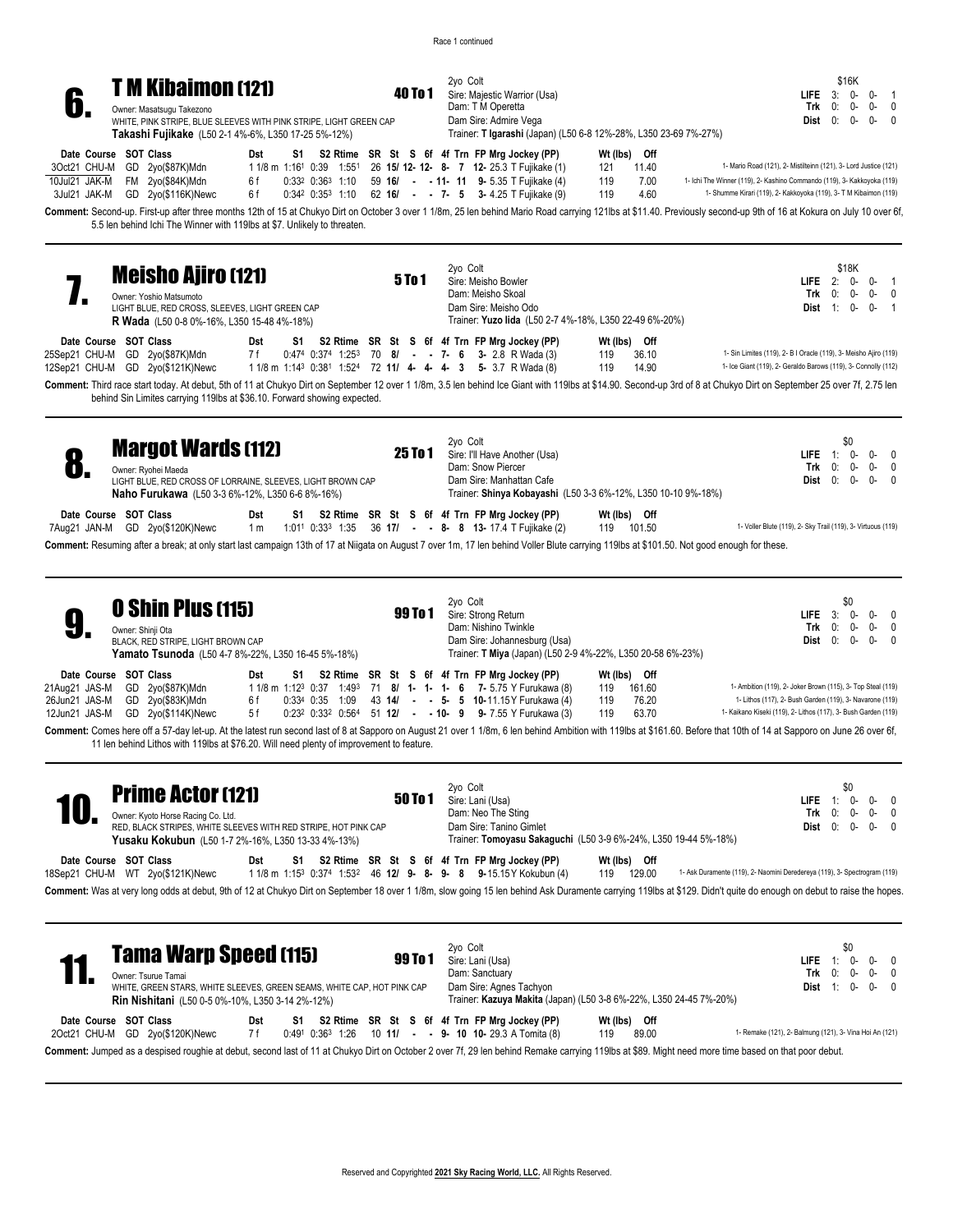| <b>Race Number</b>                                                                                                                                                                                                                                                                                                                                                                                                                                         | Japan (Hanshin Dirt)                                                                                                                                                                                                                                                                                                                                                                   | Saturday, October 16, 2021<br>9:30pm EDT                                                                                                                                                                                                                                                                                                                  |
|------------------------------------------------------------------------------------------------------------------------------------------------------------------------------------------------------------------------------------------------------------------------------------------------------------------------------------------------------------------------------------------------------------------------------------------------------------|----------------------------------------------------------------------------------------------------------------------------------------------------------------------------------------------------------------------------------------------------------------------------------------------------------------------------------------------------------------------------------------|-----------------------------------------------------------------------------------------------------------------------------------------------------------------------------------------------------------------------------------------------------------------------------------------------------------------------------------------------------------|
| 6f                                                                                                                                                                                                                                                                                                                                                                                                                                                         | 2yo F MDN MST (\$87K)                                                                                                                                                                                                                                                                                                                                                                  | 8:30pm CDT<br>6:30pm PDT                                                                                                                                                                                                                                                                                                                                  |
|                                                                                                                                                                                                                                                                                                                                                                                                                                                            | W, P, S, Ex, DD, Tri, Super, Pick 3                                                                                                                                                                                                                                                                                                                                                    | $9 - 10 - 2 - 7$<br>Selections                                                                                                                                                                                                                                                                                                                            |
| <b>Maruyo Nikiya (119)</b><br>Owner: Haruyuki Nomura<br>BLACK, RED STRIPE, WHITE CAP<br>H Miyuki (L50 7-11 14%-36%, L350 31-66 9%-28%)<br>Date Course SOT Class<br>Dst                                                                                                                                                                                                                                                                                     | 2yo Filly<br><b>20 To 1</b><br>Sire: Roses In May (Usa)<br>Dam: Maruyo Calvo Maki<br>Dam Sire: Gold Allure<br>Trainer: T Umeda (Japan) (L50 3-7 6%-20%, L350 20-47 6%-19%)<br>S1 S2 Rtime SR St S 6f 4f Trn FP Mrg Jockey (PP)                                                                                                                                                         | \$0<br>$1: 0-$<br>$0-0$<br>LIFE.<br>0-<br>$0 - 0$<br>Trk<br>0:<br>Dist 0:<br>0-<br>$0 - 0$<br>Wt (lbs) Off                                                                                                                                                                                                                                                |
| 25Sep21 CHU-M GD 2yo(\$121K)Newc<br>7 f<br>Comment: Was at big odds at debut, 6th of 13 at Chukyo Dirt on September 25 over 7f, 6 len behind Afan carrying 112lbs at \$47.60. Can do better. Strong chance in this line-up.                                                                                                                                                                                                                                | $0.484$ $0.38$ $1.264$ $50$ $13/$ - - 5- 5 6- 6.45 R Nishitani (12)                                                                                                                                                                                                                                                                                                                    | 1- Afan (119), 2- Toa Rainbow (119), 3- Copano Francis (117)<br>47.60<br>112                                                                                                                                                                                                                                                                              |
| <b>Colorful Cube (119)</b><br>Owner: G1 Racing Co. Ltd.<br>WHITE, RED STRIPE, WHITE SLEEVES, RED SEAMS, GREY CAP<br>Y Kawada (L50 10-17 20%-54%, L350 109-89 31%-56%)                                                                                                                                                                                                                                                                                      | 2yo Filly<br>5 To 2<br>Sire: Drefong (Usa)<br>Dam: Colorful Days<br>Dam Sire: Fuji Kiseki                                                                                                                                                                                                                                                                                              | \$29K<br>LIFE $2: 0-$<br>$1 - 0$<br>Trk<br>0:<br>0-<br>$0 - 0$<br><b>Dist</b> $1: 0-$<br>$0 - 0$<br>Trainer: Tomokazu Takano (Japan) (L50 6-13 12%-38%, L350 45-76 13%-35%)                                                                                                                                                                               |
| Date Course SOT Class<br>Dst<br>0:334 0:381 1:12<br>31Jul21 NII-M<br>GD 2yo(\$84K)Mdn<br>6 f<br>3Jul21 FUK-M GD 2yo(\$116K)Newc<br>Comment: Racing first-up today. Finished off last preparation fifth of 15 at Niigata Dirt July 31 over 6f, 2.75 len behind Etoile Sienne with 119lbs at \$1.90. On debut second of 15 at Fukushima Dirt July 3 over 5<br>3/4f, 2 len behind Ichinen A Gumi with 119lbs at \$2.20. Likely to play a major role resuming. | S1 S2 Rtime SR St S 6f 4f Trn FP Mrg Jockey (PP)<br>66 15/ - - 2- 2 5- 2.8 Y Kawada (11)<br>5 3/4 f 0:32 <sup>3</sup> 0:36 <sup>4</sup> 1:09 <sup>2</sup> 69 <b>15/ - - 3- 3 2-</b> 2 A Tsumura (5)                                                                                                                                                                                    | Wt (lbs) Off<br>1.90<br>1- Etoile Sienne (119), 2- Volta Do Mar (119), 3- K T Rainbow (119)<br>119<br>1- Ichinen A Gumi (119), 2- Colorful Cube (119), 3- Monet (119)<br>119<br>2.20                                                                                                                                                                      |
| <b>Primus Filia (119)</b><br>U)<br>Owner: Naoyuki Naridomi<br>WHITE, PINK STRIPE, BLUE SLEEVES WITH PINK STRIPE, SALMON CAP<br>Takashi Fujikake (L50 2-1 4%-6%, L350 17-25 5%-12%)                                                                                                                                                                                                                                                                         | 2yo Filly<br><b>50 To 1</b><br>Sire: Big Arthur<br>Dam: Universe Pearl<br>Dam Sire: Neo Universe<br>Trainer: Teruhiko Chida (L50 6-5 12%-22%, L350 22-46 6%-19%)                                                                                                                                                                                                                       | \$0<br>LIFE $1:0$ -<br>$0 - 0$<br>Trk<br>0:<br>$0 - 0$<br>0-<br><b>Dist</b> 1: 0-<br>$0 - 0$                                                                                                                                                                                                                                                              |
| Date Course SOT Class<br>Dst<br>S1<br>4Sep21 JAK-M GD 2yo(\$121K)Newc<br>6 f<br>Comment: Was at a huge quote at debut, 10th of 13 at Kokura on September 4 over 6f, 9 len behind Dark Page with 119lbs at \$126.30. Might need more time based on that poor debut.                                                                                                                                                                                         | S2 Rtime SR St S 6f 4f Trn FP Mrg Jockey (PP)<br>$0.35$ $0.344$ 1:09 <sup>4</sup> 43 13/ - - 12- 11 10- 9.3 H Kawasu (5)                                                                                                                                                                                                                                                               | Wt (lbs) Off<br>1- Dark Page (119), 2- Smile Moon (119), 3- Sin Limites (119)<br>119 126.30                                                                                                                                                                                                                                                               |
| <b>Kurino Flag (112)</b><br>Owner: Hiroharu Kurimoto<br>BLACK, RED STRIPE, CYAN CAP<br><b>Yamato Tsunoda</b> (L50 4-7 8%-22%, L350 16-45 5%-18%)                                                                                                                                                                                                                                                                                                           | 2yo Filly<br>50 To 1<br>Sire: Monterosso (Gb)<br>Dam: Pandora's Hope<br>Dam Sire: King Kamehameha<br>Trainer: Y Kawamura (Japan) (L50 0-7 0%-14%, L350 16-60 5%-22%)                                                                                                                                                                                                                   | \$0<br>1: $0-$<br>$0 - 0$<br>LIFE<br>Trk<br>0:<br>0-<br>$0 - 0$<br>0:<br>0-<br>$0 - 0$<br>Dist                                                                                                                                                                                                                                                            |
| Date Course SOT Class<br>Dst<br>25Sep21 CHU-M GD 2yo(\$121K)Newc<br>7 f<br>Comment: Jumped at very long odds at debut, 11th of 13 at Chukyo Dirt on September 25 over 7f, 11 len behind Afan carrying 119lbs at \$199.80. Might need more time based on that poor debut.                                                                                                                                                                                   | S1 S2 Rtime SR St S 6f 4f Trn FP Mrg Jockey (PP)<br>$0.484$ $0.38$ 1:264 41 <b>13/ - - 6- 5 11-</b> 11.85K Sameshima (2) 119 199.80                                                                                                                                                                                                                                                    | Wt (lbs) Off<br>1- Afan (119), 2- Toa Rainbow (119), 3- Copano Francis (117)                                                                                                                                                                                                                                                                              |
| <b>Bel Mare Minoru (119)</b><br>$\overline{\mathbf{a}}$<br>Owner: Minoru Yoshioka<br>PURPLE, WHITE SPOTS, SLEEVES, YELLOW CAP<br>Hayato Yoshida (L50 8-12 16%-40%, L350 39-72 11%-32%)                                                                                                                                                                                                                                                                     | 2yo Filly<br><b>16 To 1</b><br>Sire: Maurice<br>Dam: Angelus Kiss (Usa)<br>Dam Sire: Gone West (Usa)<br>Trainer: M Honda (L50 4-8 8%-24%, L350 29-55 8%-24%)                                                                                                                                                                                                                           | \$0<br>LIFE<br>$-1$ :<br>0-<br>$0-0$<br>0-<br>$0 - 0$<br>Trk<br>0:<br>$0: 0-$<br>Dist<br>$0-0$                                                                                                                                                                                                                                                            |
| Date Course SOT Class<br>Dst<br>19Sep21 NAK-M GD 2yo(\$121K)Newc<br>1 <sub>m</sub><br>Comment: Was well in the market at debut, couldn't go on with it; 13th of 16 at Nakayama on September 19 over 1m, 13 len behind En Croix carrying 119lbs at \$4.90. Deserves another chance.                                                                                                                                                                         | S1 S2 Rtime SR St S 6f 4f Trn FP Mrg Jockey (PP)<br>$0.594$ $0.352$ $1.351$ $47$ $16/$ - 2- 2- 2 $13-13.45$ Mivabi Muto (8)                                                                                                                                                                                                                                                            | Wt (lbs) Off<br>1- En Croix (119), 2- Lamprotita (119), 3- Bear Queen (119)<br>4.90<br>119                                                                                                                                                                                                                                                                |
| <b>Mina Tierna (119)</b><br>b.<br>Owner: Ygg Horse Club Co. Ltd.<br>BLACK, WHITE DIAMONDS, WHITE SLEEVES WITH YELLOW STRIPE, LIGHT GREEN CAP<br>Mirai Iwata (L50 7-11 14%-36%, L350 34-85 10%-34%)                                                                                                                                                                                                                                                         | 2yo Filly<br><b>20 To 1</b><br>Sire: Duramente<br>Dam: Plainswoman (Arg)<br>Dam Sire: Zensational (Usa)<br>Trainer: Ryo Terashima (L50 5-14 10%-38%, L350 31-71 9%-29%)                                                                                                                                                                                                                | \$12K<br>LIFE.<br>4: 0-<br>$0 - 1$<br>Trk<br>0:<br>0-<br>$0 - 0$<br>Dist $2: 0-$<br>$0 - 1$                                                                                                                                                                                                                                                               |
| Date Course SOT Class<br>Dst<br>S1.<br>2Oct21 CHU-M<br>GD 2yo(\$87K)Mdn<br>7 f<br>GD 2yo(\$87K)Mdn<br>6 f<br>20Sep21 CHU-M<br>14Aug21 JAK-M<br>HY 2yo(\$275K)Open<br>6 f                                                                                                                                                                                                                                                                                   | S2 Rtime SR St S 6f 4f Trn FP Mrg Jockey (PP)<br>$0.471$ $0.393$ $1.264$ $42$ $14/$ - - 8- 8 8- 9.7 Y Tsunoda (3)<br>$0.34^2$ $0.37^1$ 1:11 <sup>3</sup> 62 <b>13/ - - 5- 6 3-</b> 5.5 Mirai Iwata (1)<br>$0.34$ $0.363$ 1:10 <sup>4</sup> 60 <b>10/</b> - - 6- 6 7-7.85 H Matsumoto (7)<br>1:01 <sup>1</sup> 0:34 1:35 <sup>2</sup> 42 <b>17/ - - 15- 15 9-</b> 11.8 H Matsumoto (16) | Wt (lbs) Off<br>1- Yamaichi Espo (119), 2- Copano Linda (112), 3- Miggy Faith (119)<br>12.00<br>112<br>1- Natsuirono Otome (112), 2- Oro Verdi (112), 3- Mina Tierna (119)<br>119<br>11.20<br>1- Namura Clair (119), 2- T M Spada (119), 3- Dugat (119)<br>119<br>70.10<br>1- Bon Courage (119), 2- Marinero (119), 3- Namura Clair (119)<br>112<br>45.60 |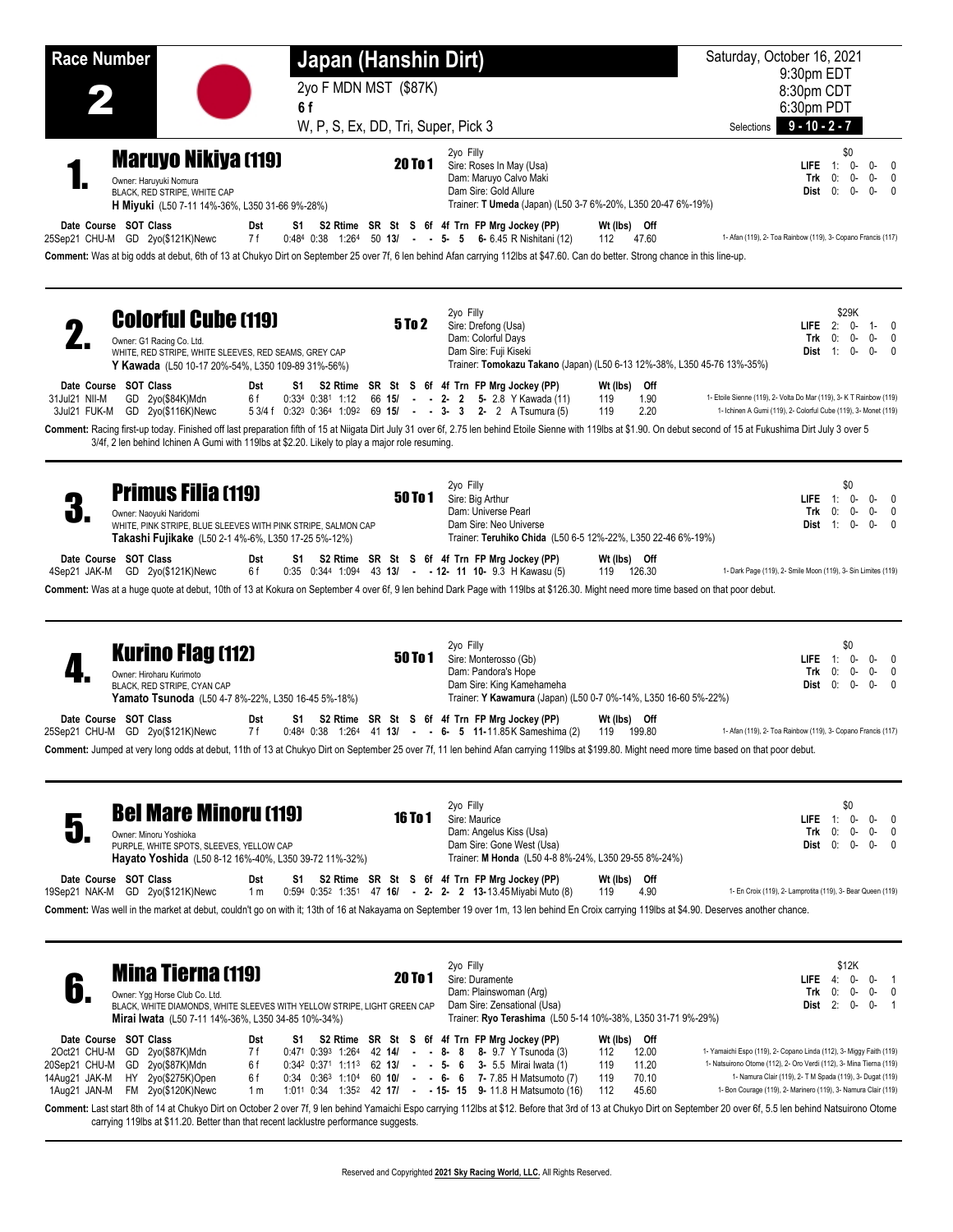|                                | <b>Lanikai (119)</b><br>Owner: North Hills Co. Ltd.<br>YELLOW, BLACK SLEEVES, LIGHT GREEN CAP<br>Yutaka Take (L50 8-12 16%-40%, L350 49-93 14%-41%)                                                                                                                                                            |                                |                             | <b>3To1</b>    | 2yo Filly | Sire: Lani (Usa)<br>Dam: Complicata<br>Dam Sire: Mr Prospector (Usa)<br>Trainer: Mikio Matsunaga (Japan) (L50 6-10 12%-32%, L350 36-78 10%-32%)                                                                                                                                                                 |                                          |                                |                                                                                                                                                                                                                                                                                               | LIFE.<br>Trk<br>Dist $0: 0$ - | 0:           | \$10K<br>$1: 0-$<br>0-                       | 0- 0<br>0-<br>0<br>0-<br>0                 |  |
|--------------------------------|----------------------------------------------------------------------------------------------------------------------------------------------------------------------------------------------------------------------------------------------------------------------------------------------------------------|--------------------------------|-----------------------------|----------------|-----------|-----------------------------------------------------------------------------------------------------------------------------------------------------------------------------------------------------------------------------------------------------------------------------------------------------------------|------------------------------------------|--------------------------------|-----------------------------------------------------------------------------------------------------------------------------------------------------------------------------------------------------------------------------------------------------------------------------------------------|-------------------------------|--------------|----------------------------------------------|--------------------------------------------|--|
|                                | Date Course SOT Class<br>25Sep21 CHU-M GD 2yo(\$121K)Newc                                                                                                                                                                                                                                                      | Dst<br>7 f                     |                             |                |           | S1 S2 Rtime SR St S 6f 4f Trn FP Mrg Jockey (PP)<br>$0.484$ $0.38$ $1.264$ 66 13/ - - 3- 3 4- 3.2 Yutaka Take (1)<br>Comment: At debut, 4th of 13 at Chukyo Dirt on September 25 over 7f, 3 len behind Afan with 119lbs at \$11.50. Sure to improve with race experience now on board.                          | Wt (lbs) Off<br>119                      | 11.50                          | 1- Afan (119), 2- Toa Rainbow (119), 3- Copano Francis (117)                                                                                                                                                                                                                                  |                               |              |                                              |                                            |  |
| 8.                             | <b>Spin Off (119)</b><br>Owner: Nissin Holdings Co. Ltd.<br>BLACK, RED CROSS, WHITE, BLACK STRIPED SLEEVES, LIGHT BROWN CAP<br>Y Fukunaga (L50 7-14 14%-42%, L350 66-93 19%-46%)                                                                                                                               |                                |                             | <b>11 To 2</b> | 2yo Filly | Sire: Satono Aladdin<br>Dam: Original Spin (Usa)<br>Trainer: K Kozaki (Japan) (L50 2-7 4%-18%, L350 20-49 6%-20%)                                                                                                                                                                                               |                                          |                                |                                                                                                                                                                                                                                                                                               | $L$ IFE $2$ :<br>Dist $1: 0-$ | $Trk = 0$ :  | \$11K<br>0-                                  | $0 - 0 - 0$<br>$0-0$<br>$0 - 0$            |  |
| 2Oct21 CHU-M<br>4Jul21 FUK-M   | Date Course SOT Class<br>GD 2yo(\$87K)Mdn<br>GD 2yo(\$116K)Newc                                                                                                                                                                                                                                                | Dst<br>7 f<br>6 f              |                             |                |           | S1 S2 Rtime SR St S 6f 4f Trn FP Mrg Jockey (PP)<br>$0.471$ $0.393$ $1.264$ 60 <b>14/</b> - - 3- 3 5- 5.8 Y Fukunaga (1)<br>0:35 0:352 1:102 61 14/ - - 4- 3 5-4.75 N Fuilta (3)                                                                                                                                | Wt (lbs)<br>119<br>115                   | Off<br>3.40<br>5.40            | 1- Yamaichi Espo (119), 2- Copano Linda (112), 3- Miggy Faith (119)<br>1- Nishino Levante (119), 2- Shigeru Fanno Yume (119), 3- Mikki Harmony (119)                                                                                                                                          |                               |              |                                              |                                            |  |
| 9.                             | 7f, 6 len behind Yamaichi Espo carrying 119lbs at \$3.40. Fitter and a winning hope.<br><b>Copano Linda (112)</b><br>Owner: Sachiaki Kobayashi<br>WHITE, GREEN STARS, WHITE SLEEVES, GREEN SEAMS, WHITE CAP, LIGHT BROWN CAP Dam Sire: Awesome Again (Can)<br>Rin Nishitani (L50 0-5 0%-10%, L350 3-14 2%-12%) |                                |                             | 13 To 2        | 2yo Filly | Sire: Copano Rickey<br>Dam: Harlan's Wonder<br>Trainer: T Umeda (Japan) (L50 3-7 6%-20%, L350 20-47 6%-19%)                                                                                                                                                                                                     |                                          |                                | Comment: Having third race start. First race start 5th of 14 at Fukushima on July 4 over 6f, 5 len behind Nishino Levante carrying 115lbs at \$5.40. Returned from break 5th of 14 at Chukyo Dirt on October 2 over                                                                           | Trk                           |              | \$40K<br>$0: 0-$<br><b>Dist</b> $1: 0 - 0 -$ | <b>LIFE</b> 4: $0 - 1 - 1$<br>$0-0$<br>- 0 |  |
| 20Sep21 CHU-M<br>11Jul21 KOK-M | Date Course SOT Class<br>2Oct21 CHU-M GD 2yo(\$87K)Mdn<br>GD 2yo(\$87K)Mdn<br>GD 2yo(\$84K)Mdn<br>3Jul21 KOK-M GD 2yo(\$116K)Newc                                                                                                                                                                              | Dst<br>7 f<br>6 f<br>5f<br>5 f | $0:23$ $0:35^2$ $0:58^3$    |                |           | S1 S2 Rtime SR St S 6f 4f Trn FP Mrg Jockey (PP)<br>$0.471$ $0.393$ $1.264$ 67 <b>14/</b> - - 6- 5 <b>2-</b> 1.25 R Nishitani (12)<br>0:342 0:371 1:113 48 13/ - - 11- 11 4- 7.5 R Nishitani (9)<br>34 9/ - - 6- 6 6-8.35 H Matsumoto (4)<br>$0:23^3$ $0:37$ $1:00^3$ 68 <b>9/ - - 4-4 3-</b> 1.35 H Kawasu (4) | Wt (lbs) Off<br>112<br>112<br>112<br>119 | 7.00<br>17.60<br>6.10<br>12.40 | 1- Yamaichi Espo (119), 2- Copano Linda (112), 3- Miggy Faith (119)<br>1- Natsuirono Otome (112), 2- Oro Verdi (112), 3- Mina Tierna (119)<br>1- Koln Concert (119), 2- K T Soldier (119), 3- Kafuji Pentagon (119)<br>1- Shihono Diletto (119), 2- Clave Dorado (119), 3- Copano Linda (119) |                               |              |                                              |                                            |  |
|                                | Yamaichi Espo carrying 112lbs at \$7. Strong winning hope.                                                                                                                                                                                                                                                     |                                |                             |                |           |                                                                                                                                                                                                                                                                                                                 |                                          |                                | Comment: Third-up today. First-up 4th of 13 at Chukyo Dirt on September 20 over 6f, 7 len behind Natsuirono Otome with 112lbs at \$17.60. Second-up 2nd of 14 at Chukyo Dirt on October 2 over 7f, 1.3 len behind                                                                             |                               |              |                                              |                                            |  |
|                                | <b>Toa Rainbow (119)</b><br>Owner: Takayama Land Co. Ltd.<br>LIGHT BLUE, RED CROSS, SLEEVES, HOT PINK CAP<br><b>R Wada</b> (L50 0-8 0%-16%, L350 15-48 4%-18%)                                                                                                                                                 |                                | $\sim$ $\sim$ $\sim$ $\sim$ | <b>13 To 2</b> | 2yo Filly | Sire: Big Arthur<br>Dam: Toa Tiare<br>Dam Sire: Gold Allure<br>Trainer: Kazuya Makita (Japan) (L50 3-8 6%-22%, L350 24-45 7%-20%)                                                                                                                                                                               | $\overline{1}$                           |                                |                                                                                                                                                                                                                                                                                               | LIFE.<br>Trk<br>Dist $0: 0$ - | $-1$ :<br>0: | \$25K<br>0-<br>0-                            | 1-0<br>0-<br>0<br>0-<br>$\Omega$           |  |

**Date Course SOT Class Dst S1 S2 Rtime SR St S 6f 4f Trn FP Mrg Jockey (PP) Wt (lbs) Off** 25Sep21 CHU-M GD 2yo(\$121K)Newc 7f 0:484 0:38 1:264 68 **13/ - - 3- 3 2-** 2.5 R Wada (8) 119 19.20 1- Afan (119), 2- Toa Rainbow (119), 3- Copano Francis (117) **Comment:** At debut, 2nd of 13 at Chukyo Dirt on September 25 over 7f, 2.5 len behind Afan with 119lbs at \$19.20. Doesn't need to improve a great deal to be opening her account.

| <b>Marble K K (119)</b><br>Owner: Tadashi Shimomura<br>LIGHT BLUE, RED SPOTS, STRIPED SLEEVES, HOT PINK CAP<br><b>Kohei Matsuyama</b> (L50 8-13 16%-42%, L350 52-72 15%-36%)                                                  | 12 To 1 | 2yo Filly<br>Sire: Makfi (Gb)<br>Dam: Kawakami Sakura (Ire)<br>Dam Sire: Danehill Dancer (Ire)<br>Trainer: Taiki Chaki (L50 2-3 4%-10%, L350 7-14 5%-16%) | \$6K<br>$0 - 0$<br>LIFE $1:0-$<br>Trk $0: 0$ -<br>$0 - 0$<br><b>Dist</b> $0: 0-0-0$ |
|-------------------------------------------------------------------------------------------------------------------------------------------------------------------------------------------------------------------------------|---------|-----------------------------------------------------------------------------------------------------------------------------------------------------------|-------------------------------------------------------------------------------------|
| Date Course SOT Class<br>Dst<br>S1<br>7 f<br>2Oct21 CHU-M GD 2yo(\$120K)Newc                                                                                                                                                  |         | S2 Rtime SR St S 6f 4f Trn FP Mrg Jockey (PP)<br>Wt (lbs) Off<br>0:491 0:363 1:26 26 11/ - - 1- 1 5- 17 K Matsuyama (2)<br>4.90<br>119                    | 1- Remake (121), 2- Balmung (121), 3- Vina Hoi An (121)                             |
| Comment: Was well in the market at debut, failed to make an impression; 5th of 11 at Chukyo Dirt on October 2 over 7f, 17 len behind Remake with 119lbs at \$4.90. Satisfactory effort on debut and can go on with it<br>now. |         |                                                                                                                                                           |                                                                                     |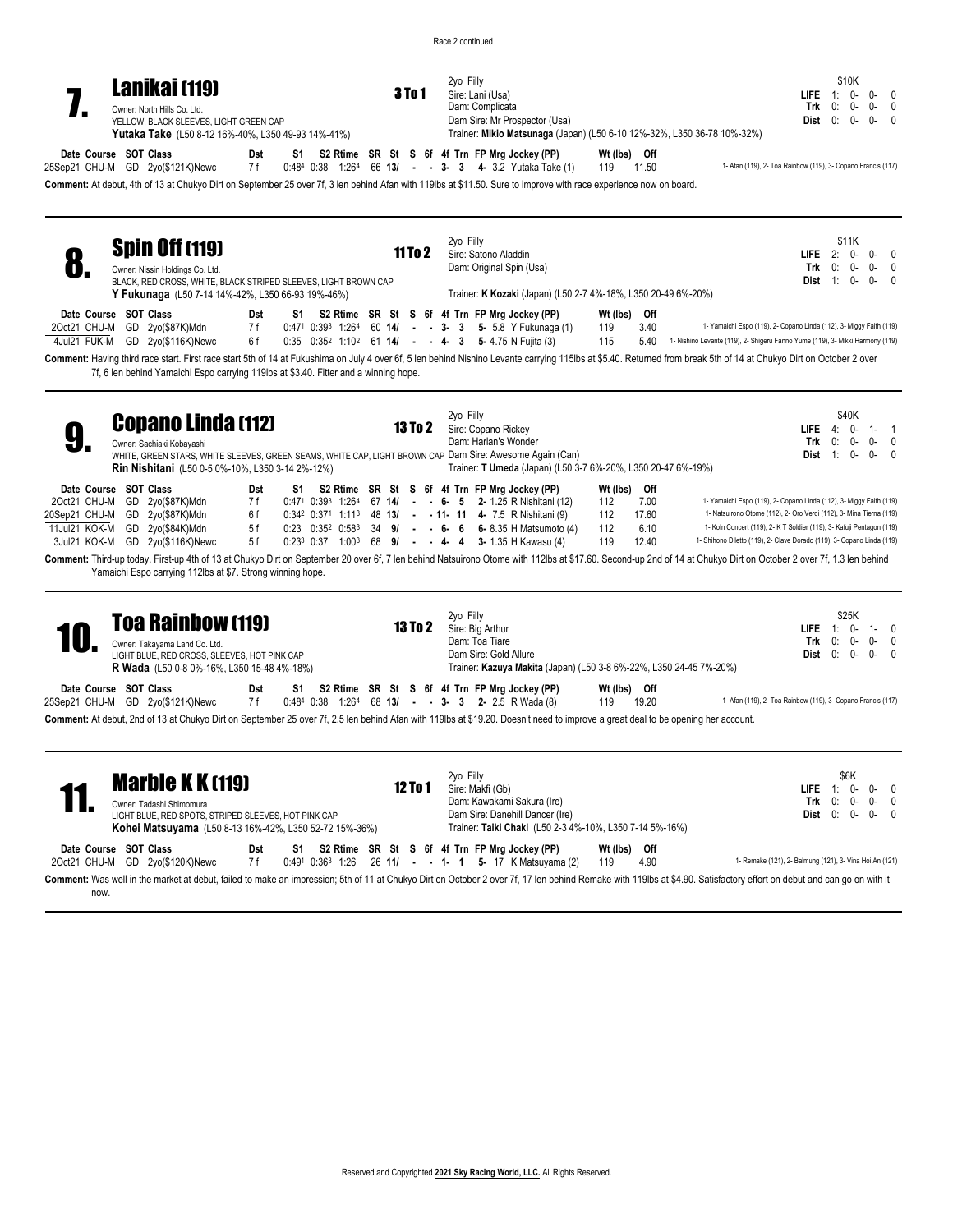| <b>Race Number</b>           |                                                                                                                                                                                                                                                                                                                                                                                                                        | Japan (Hanshin)                                                                                                                                                                                            |                                                                                                                                            |                                                                    | Saturday, October 16, 2021                                                                                                                    |
|------------------------------|------------------------------------------------------------------------------------------------------------------------------------------------------------------------------------------------------------------------------------------------------------------------------------------------------------------------------------------------------------------------------------------------------------------------|------------------------------------------------------------------------------------------------------------------------------------------------------------------------------------------------------------|--------------------------------------------------------------------------------------------------------------------------------------------|--------------------------------------------------------------------|-----------------------------------------------------------------------------------------------------------------------------------------------|
|                              |                                                                                                                                                                                                                                                                                                                                                                                                                        | 2yo MDN MST (\$87K)                                                                                                                                                                                        |                                                                                                                                            |                                                                    | 10:00pm EDT<br>9:00pm CDT                                                                                                                     |
|                              |                                                                                                                                                                                                                                                                                                                                                                                                                        | 11/8 m                                                                                                                                                                                                     |                                                                                                                                            |                                                                    | 7:00pm PDT                                                                                                                                    |
|                              |                                                                                                                                                                                                                                                                                                                                                                                                                        | W, P, S, Ex, DD, Tri, Super, Pick 3                                                                                                                                                                        |                                                                                                                                            |                                                                    | $1 - 7 - 2 - 4$<br>Selections                                                                                                                 |
|                              | <b>Squall Yunibansu (110)</b><br>Owner: Tetsuya Kamei<br>LIGHT BLUE, RED CROSS OF LORRAINE, SLEEVES, WHITE CAP<br>Naho Furukawa (L50 3-3 6%-12%, L350 6-6 8%-16%)                                                                                                                                                                                                                                                      | <b>3To1</b>                                                                                                                                                                                                | 2yo Filly<br>Sire: Duramente<br>Dam: Caledonia Lady (Gb)<br>Dam Sire: Firebreak (Gb)                                                       | Trainer: Y Yahagi (Japan) (L50 4-10 8%-28%, L350 39-58 11%-28%)    | \$30K<br>LIFE $2:$<br>0-<br>1- 0<br>Trk<br>0:<br>0-<br>$0-$<br>0<br>0:<br>0-<br>$0-$<br>Dist<br>$\mathbf{0}$                                  |
| 26Sep21 JAC-M                | Date Course SOT Class<br>Dst<br>$\mathsf{Y}$<br>2yo(\$87K)Mdn<br>1 <sub>m</sub><br>11Sep21 JAC-M GD 2yo(\$121K)Newc<br>1 <sub>m</sub><br>Comment: Third race start today. At debut, 2nd of 10 at Chukyo on September 11 over 1m, 2 len behind Namur carrying 119lbs at \$7.10. Second-up 5th of 12 at Chukyo on September 26 over 1m, 2.75 len behind Sound<br>Vivace with 119lbs at \$4.80. Forward showing expected. | S1.<br>1:00 $0:36^2$ 1:36 <sup>2</sup> 76 12/ - 7- 8- 9 5-2.65 H Yoshida (9)<br>1:053 0:332 1:39                                                                                                           | S2 Rtime SR St S 6f 4f Trn FP Mrg Jockey (PP)<br>74 10/ - 7- 9- 7 2- 2 Mirai Iwata (10)                                                    | Wt (lbs) Off<br>119<br>4.80<br>7.10<br>119                         | 1- Sound Vivace (119), 2- Ruminate (117), 3- Miss Bonita (119)<br>1- Namur (119), 2- Squall Yunibansu (119), 3- Admire La Vie (119)           |
|                              | <b>Suzuno Maverick (121)</b><br>Owner: Yoshiyuki Komurasaki<br>PURPLE, WHITE SPOTS, SLEEVES, GREY CAP<br>Hayato Yoshida (L50 8-12 16%-40%, L350 39-72 11%-32%)                                                                                                                                                                                                                                                         | 4 To 1                                                                                                                                                                                                     | 2yo Colt<br>Sire: Epiphaneia<br>Dam: Luz Abi<br>Dam Sire: Agnes Tachyon                                                                    | Trainer: Koichi Ishizaka (L50 2-12 4%-28%, L350 25-49 7%-21%)      | \$28K<br>LIFE $2$ :<br>0-<br>0-<br>2<br>0:<br>0-<br>0-<br>0<br>Trk<br>0-<br>$0-$<br>0:<br>Dist<br>0                                           |
| 2Oct21 JAC-M<br>8Aug21 JAN-M | Date Course SOT Class<br>Dst<br>GD 2yo(\$87K)Mdn<br>GD 2yo(\$120K)Newc<br>Comment: Raced two times to date. At debut, came from midfield; 3rd of 12 at Niigata on August 8 over 1 1/4m, 1.1 len behind Reboost with 119lbs at \$8.30. Second-up 3rd of 9 at Chukyo on October 2 over 1 1/4m, 4<br>len behind Dante's View with 121lbs at \$6.90. Racing well. Has strong claims.                                       | S1 I<br>1 1/4 m 1:24 <sup>3</sup> 0:36 <sup>1</sup> 2:00 <sup>4</sup> 79 <b>9/ 5- 5- 5- 5 3-</b> 4 Y Fukunaga (1)<br>1 1/4 m 1:28 <sup>2</sup> 0:351 2:033 76 <b>12/ 7- 8-10- 7 3-</b> 1.05 Y Fukunaga (1) | S2 Rtime SR St S 6f 4f Trn FP Mrg Jockey (PP)                                                                                              | Wt (lbs) Off<br>6.90<br>121<br>119<br>8.30                         | 1- Dante's View (121), 2- Danon Peekaboo (121), 3- Suzuno Maverick (121)<br>1- Reboost (119), 2- Vent Chanter (119), 3- Suzuno Maverick (119) |
| ð.                           | <b>Alpha Carina (119)</b><br>Owner: Silk Racing Co. Ltd.<br>BLACK, RED CROSS, WHITE, BLACK STRIPED SLEEVES, SALMON CAP<br><b>Y Fukunaga</b> (L50 7-14 14%-42%, L350 66-93 19%-46%)                                                                                                                                                                                                                                     | 10T <sub>0</sub> 1                                                                                                                                                                                         | 2yo Filly<br>Sire: Duramente<br>Dam: Pretty Carina (Usa)<br>Dam Sire: Seeking The Gold (Usa)                                               | Trainer: Manabu Ikezoe (L50 6-9 12%-30%, L350 42-57 12%-28%)       | \$0<br>LIFE $1$ :<br>0-<br>0-<br>$\Omega$<br>0:<br>0-<br>Trk<br>0-<br>0<br>$0-$<br>0:<br>0-<br>Dist<br>$\Omega$                               |
| 7Aug21 JAN-M                 | Date Course SOT Class<br>Dst<br>GD 2yo(\$120K)Newc<br>1 <sub>m</sub><br>Comment: Resuming after a break; only one run when 6th of 17 at Niigata on August 7 over 1m, 8 len behind Voller Blute carrying 119lbs at \$13. Solid each-way proposition.                                                                                                                                                                    | S1 S2 Rtime SR St S 6f 4f Trn FP Mrg Jockey (PP)<br>1:011 0:333 1:35                                                                                                                                       | 59 17/ - - 4 4 6 8.8 Y Fukunaga (11)                                                                                                       | Wt (lbs) Off<br>119<br>13.00                                       | 1- Voller Blute (119), 2- Sky Trail (119), 3- Virtuous (119)                                                                                  |
|                              | <b>Mozu Tanjiro (121)</b><br>Owner: Capital System Co. Ltd.<br>GREEN, WHITE, RED STRIPED SLEEVES, CYAN CAP<br>C P Lemaire (L50 14-13 28%-54%, L350 89-93 25%-52%)                                                                                                                                                                                                                                                      | <b>5To1</b>                                                                                                                                                                                                | 2yo Colt<br>Sire: A Shin Hikari<br>Dam: Mozu Hatsukoi<br>Dam Sire: Kurofune (Usa)                                                          | Trainer: Kazuya Makita (Japan) (L50 3-8 6%-22%, L350 24-45 7%-20%) | \$10K<br>$LIEE = 1:$<br>0-<br>0-<br>0<br>0-<br>Trk<br>0:<br>0-<br>0<br>Dist 0:<br>0-<br>0-<br>$\Omega$                                        |
|                              | Date Course SOT Class<br>Dst<br>26Sep21 JAC-M Y 2yo(\$121K)Newc<br>Comment: Was at big odds at debut, tracked the speed and boxed on steadily 4th of 11 at Chukyo on September 26 over 1 1/4m, 4 len behind Toussaint with 119lbs at \$31.90. Encouraging signs on debut and is worth<br>following up.                                                                                                                 | S1<br>1 1/4 m 1:33 0:352 2:083 78 11/ 2- 2- 2- 2 4- 4 Y Fujioka (10)                                                                                                                                       | S2 Rtime SR St S 6f 4f Trn FP Mrg Jockey (PP)                                                                                              | Wt (lbs) Off<br>31.90<br>119                                       | 1- Toussaint (119), 2- Impress (119), 3- Justin Ace (119)                                                                                     |
|                              | <b>Forerunner (121)</b><br>Owner: Carrot Farm Co. Ltd<br>WHITE, RED STRIPE, WHITE SLEEVES, RED SEAMS, YELLOW CAP<br>Y Kawada (L50 10-17 20%-54%, L350 109-89 31%-56%)                                                                                                                                                                                                                                                  | 4 To 1                                                                                                                                                                                                     | 2yo Colt<br>Sire:<br>Dam: Jumeau                                                                                                           | Trainer: Masayuki Nishimura (L50 4-10 8%-28%, L350 41-58 12%-29%)  | \$10K<br>$LIEE = 1:$<br>0-<br>0-<br>0<br>Trk<br>0:<br>0-<br>0-<br>0<br><b>Dist</b> $1: 0 - 0 -$<br>0                                          |
|                              | Date Course SOT Class<br>Dst<br>11Jul21 JAH-M GD 2yo(\$116K)Newc<br>Comment: Resumes from a spell after only one run when 4th of 12 at Hakodate on July 11 over 1 1/8m, 6 len behind Eclat Noble with 119lbs at \$6.30. Expected to prove hard to toss.                                                                                                                                                                | S1 I<br>1 1/8 m 1:16 0:35 <sup>3</sup> 1:51 <sup>3</sup> 71 <b>12/ 9- 9- 8- 5 4-</b> 5.8 C P Lemaire (12)                                                                                                  | S2 Rtime SR St S 6f 4f Trn FP Mrg Jockey (PP)                                                                                              | Wt (lbs) Off<br>6.30<br>119                                        | 1- Eclat Noble (112), 2- Ask Wild More (119), 3- Hishi Arakan (119)                                                                           |
| 6                            | <b>Meisho Unebi (115)</b><br>Owner: Yoshio Matsumoto<br>BLACK, RED STRIPE, LIGHT GREEN CAP<br>Yamato Tsunoda (L50 4-7 8%-22%, L350 16-45 5%-18%)                                                                                                                                                                                                                                                                       | 99 To 1                                                                                                                                                                                                    | 2yo Colt<br>Sire: Meisho Samson<br>Dam: Thurston Lala<br>Dam Sire: King Kamehameha<br>Trainer: M Honda (L50 4-8 8%-24%, L350 29-55 8%-24%) |                                                                    | \$0<br>LIFE.<br>$-1$ :<br>0-<br>-0<br>0<br>Trk<br>1:<br>0-<br>0-<br>0<br>Dist 1:<br>$0 - 0 -$<br>0                                            |
|                              | Date Course SOT Class<br>Dst<br>27Jun21 JHA-M GD 2yo(\$114K)Newc<br>Comment: Resumes from a spell after only one run when ran last of 11 at this track on June 27 over 1 1/8m, 38 len behind Red Belle Ame with 119lbs at \$119.50. This looks too tough.                                                                                                                                                              | S1 S2 Rtime SR St S 6f 4f Trn FP Mrg Jockey (PP)<br>1 1/8 m 1:12 <sup>1</sup> 0:35 <sup>3</sup> 1:47 <sup>4</sup> 10 <b>11/ - - 3- 9 11-38.35</b> Yutaka Take (9)                                          |                                                                                                                                            | Wt (lbs) Off<br>119 119.50                                         | 1- Red Belle Ame (119), 2- Alain Verite (119), 3- Shonan Nadal (119)                                                                          |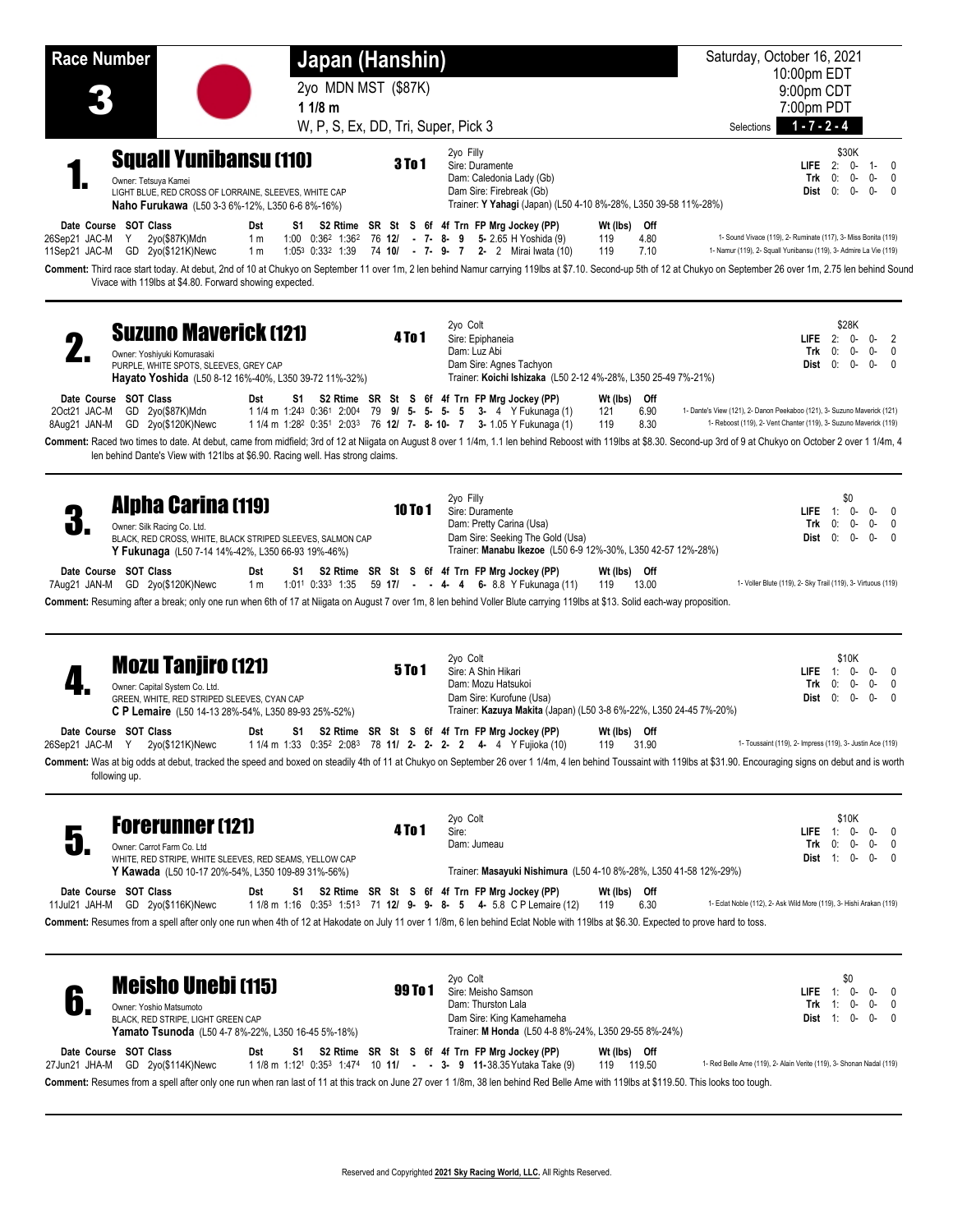

| Owner: Hirotsugu Inokuma                                |
|---------------------------------------------------------|
| LIGHT BLUE. RED SPOTS. STRIPED SLEEVES. LIGHT BROWN CAP |
| Kohei Matsuyama (L50 8-13 16%-42%, L350 52-72 15%-36%)  |

|     | 6 6f 4f Trn FP Mrg Jockey (PP)                                                                 | Wt (lbs) | Off |  |
|-----|------------------------------------------------------------------------------------------------|----------|-----|--|
|     | Dam Sire: Green Desert (Usa)<br>Trainer: Hiroyuki Uemura (L50 6-2 12%-16%, L350 39-49 11%-25%) |          |     |  |
|     | Dam: Green Dandy (Ire)                                                                         |          |     |  |
| n 1 | Sire: Epiphaneia                                                                               |          |     |  |
|     | 2vo Colt                                                                                       |          |     |  |

\$7K **LIFE** 2: 0- 0- 0 **Trk** 0: 0- 0- 0 **Dist** 1: 0- 0- 0

**Date Course SOT Class Dst S1 S2 Rtime SR St S 6f 4f Trn FP Mrg Jockey (PP) Wt (Ibs) Off 25Sep21** JAC-M GD 2yo(\$87K)Mdn 11/4 m 1:25<sup>2</sup> 0:34<sup>3</sup> 2:00 81 **11/ 11- 11- 10- 10** 4- 2.55 H Yo 25Sep21 JAC-M GD 2yo(\$87K)Mdn 1 1/4 m 1:25 2 0:34 3 2:00 81 **11/ 11- 11- 10- 10 4-** 2.55 H Yoshida (7) 119 14.50 1- Satono Helios (119), 2- Feengrotten (119), 3- Sour Homare (119) 25Jul21 JAN-M GD 2yo(\$116K)Newc 11/8 m 1:143 0:333 1:482 77 **13/ - - 3-3 6-** 3.1 S Ishibashi (10) 119 75.90 1- Lady Ballantine (119), 2- Satono Sieg (119), 3- L'evangile (119)

**Comment:** Third race start today. At very big odds at debut, 6th of 13 at Niigata on July 25 over 1 1/8m, 3 len behind Lady Ballantine with 119lbs at \$75.90. Second-up 4th of 11 at Chukyo on September 25 over 1 1/4m, 2.5 len behind Satono Helios carrying 119lbs at \$14.50. Capable of a strong showing.

|                       | <b>Three Drefong (121)</b><br>Owner: Nagai Shoji Co. Ltd<br>GREEN, YELLOW DIAMONDS, STRIPE SLEEVES, HOT PINK CAP<br><b>Yoshihiro Furukawa</b> (L50 1-2 2%-6%, L350 9-36 3%-13%) |                                                                                                                                                                  |            |    |  |  |  | <b>12 To 1</b> |  | 2vo Colt | Sire: Drefong (Usa) | Dam: Satono Honey<br>Dam Sire: Deep Impact                                                             |                     | Trainer: K Kihara (Japan) (L50 2-10 4%-24%, L350 20-44 6%-19%) |                                                         | \$10K<br><b>LIFE</b> $1: 0 - 0 - 0$<br>Trk $0: 0-0-0$<br><b>Dist</b> $0: 0-0-0$ |  |
|-----------------------|---------------------------------------------------------------------------------------------------------------------------------------------------------------------------------|------------------------------------------------------------------------------------------------------------------------------------------------------------------|------------|----|--|--|--|----------------|--|----------|---------------------|--------------------------------------------------------------------------------------------------------|---------------------|----------------------------------------------------------------|---------------------------------------------------------|---------------------------------------------------------------------------------|--|
| Date Course SOT Class |                                                                                                                                                                                 | 2Oct21 CHU-M GD 2yo(\$120K)Newc                                                                                                                                  | Dst<br>7 f | S1 |  |  |  |                |  |          |                     | S2 Rtime SR St S 6f 4f Trn FP Mrg Jockey (PP)<br>0:491 0:363 1:26 37 11/ - - 3- 3 4- 14 Y Furukawa (9) | Wt (lbs) Off<br>121 | 7.90                                                           | 1- Remake (121), 2- Balmung (121), 3- Vina Hoi An (121) |                                                                                 |  |
|                       |                                                                                                                                                                                 | Comment: At debut Ath of 11 at Chukyo Dirt on October 2 over 75 14 Jen behind Remake with 121 he at \$7.00. Encouraging signs on debut and is worth following up |            |    |  |  |  |                |  |          |                     |                                                                                                        |                     |                                                                |                                                         |                                                                                 |  |

**Comment:** At debut, 4th of 11 at Chukyo Dirt on October 2 over 7f, 14 len behind Remake with 121lbs at \$7.90. Encouraging signs on debut and is worth following up.

|                                        | <b>Derma Loreley (119)</b><br>Owner: Hiroyuki Asanuma<br>RED, BLACK STRIPES, WHITE SLEEVES WITH RED STRIPE, HOT PINK CAP<br><b>Fuma Matsuwaka</b> (L50 2-8 4%-20%, L350 22-53 6%-21%) |     |     |  | <b>25 To 1</b> |  | 2vo Filly |  | Sire: Strong Return<br>Dam: Daring Edge<br>Dam Sire: King Kamehameha<br>Trainer: H Otonashi (Japan) (L50 6-8 12%-28%, L350 42-64 12%-30%)                    |                     |       | \$10K<br>LIFE $1: 0 - 0 - 0$<br>Trk $0: 0-0-0$<br><b>Dist</b> 1: $0 - 0 - 0$                                                                                                                                           |
|----------------------------------------|---------------------------------------------------------------------------------------------------------------------------------------------------------------------------------------|-----|-----|--|----------------|--|-----------|--|--------------------------------------------------------------------------------------------------------------------------------------------------------------|---------------------|-------|------------------------------------------------------------------------------------------------------------------------------------------------------------------------------------------------------------------------|
| Date Course SOT Class<br>15Aua21 JAK-M | GD 2yo(\$120K)Newc                                                                                                                                                                    | Dst | -S1 |  |                |  |           |  | S2 Rtime SR St S 6f 4f Trn FP Mrg Jockey (PP)<br>1 1/8 m 1:16 <sup>3</sup> 0:34 <sup>3</sup> 1:51 <sup>2</sup> 71 <b>16/ 3- 4- 5- 3 4-</b> 5 F Matsuwaka (3) | Wt (lbs) Off<br>119 | 27.50 | 1- Dogma (119), 2- Hidden Hills (119), 3- Spider Barows (119)                                                                                                                                                          |
|                                        |                                                                                                                                                                                       |     |     |  |                |  |           |  |                                                                                                                                                              |                     |       | Comment: Resuming after a break: at only start last campaign tracked the speed and boxed on steadily 4th of 16 at Kokura on August 15 over 1 1/8m, 5 len behind Dogma with 119lbs at \$27.50. Not keen on her chances, |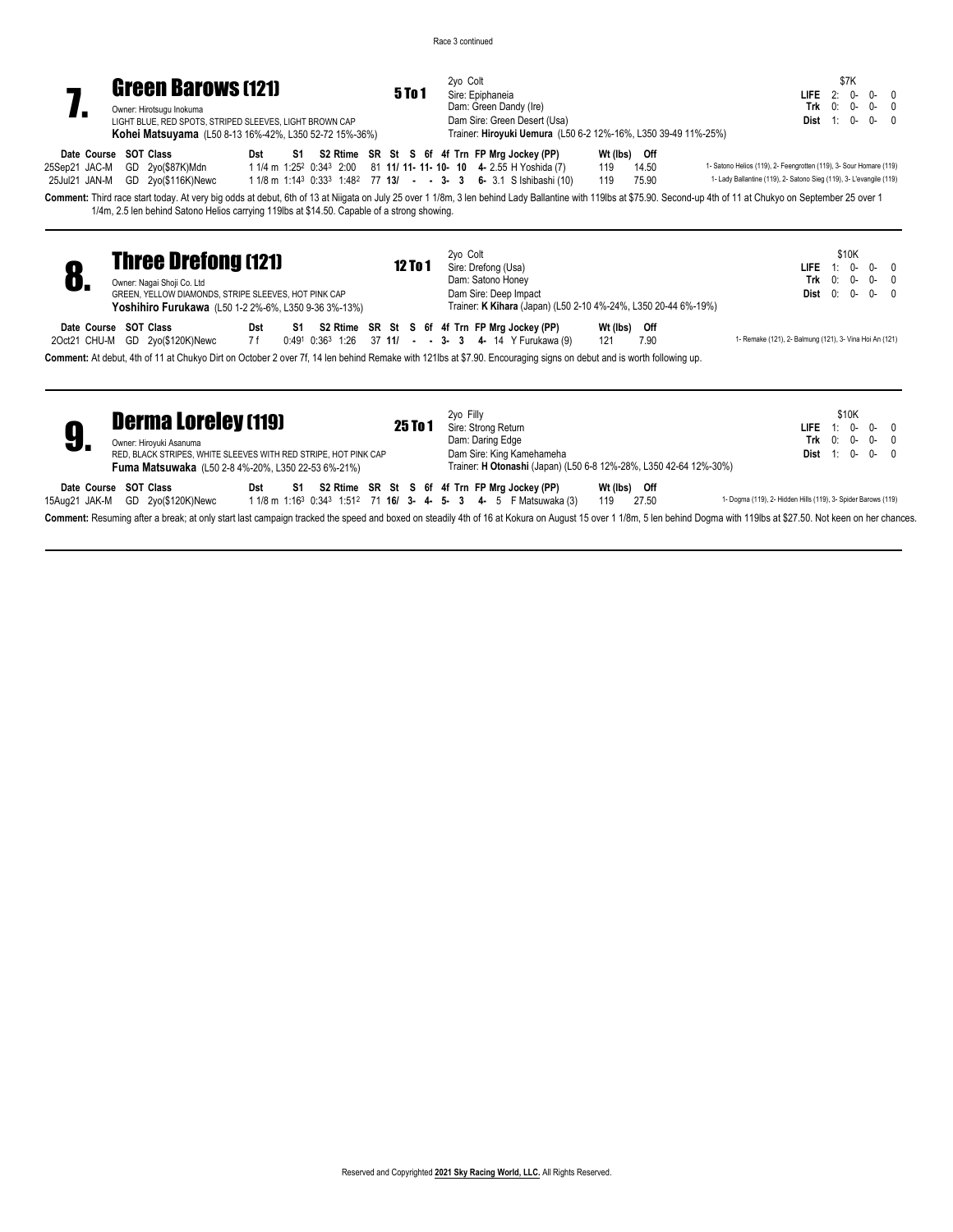| <b>Race Number</b>                                                                                                                                                                                                                                                                                         | Japan (Hanshin Dirt)<br>2yo NEWC HCP (\$120K)<br>11/8 m |                                                                                                                                                          | Saturday, October 16, 2021<br>10:30pm EDT<br>9:30pm CDT<br>7:30pm PDT |                                                       |                                                 |
|------------------------------------------------------------------------------------------------------------------------------------------------------------------------------------------------------------------------------------------------------------------------------------------------------------|---------------------------------------------------------|----------------------------------------------------------------------------------------------------------------------------------------------------------|-----------------------------------------------------------------------|-------------------------------------------------------|-------------------------------------------------|
| <b>Tender Memory (119)</b><br>Owner: Hidaka Breeders Union Co. Ltd<br>BLACK, RED STRIPE, WHITE CAP<br>H Miyuki (L50 7-11 14%-36%, L350 31-66 9%-28%)<br>Comment: Two-year-old filly who is first starter by Dunkirk out of Pieno Fiore. Looks ready to run a big race.                                     | W, P, S, Ex, DD, Tri, Super, Pick 3<br><b>6To1</b>      | 2yo Filly<br>Sire: Dunkirk (Usa)<br>Dam: Pieno Fiore<br>Dam Sire: King Kamehameha<br>Trainer: Y Ohashi (L50 3-9 6%-24%, L350 25-62 7%-25%)               | $5 - 1 - 3 - 12$<br>Selections<br>Trk<br>Dist 0:                      | \$0<br>$LIEE$ 0: 0-<br>0-<br>0:<br>0-                 | $0-$<br>0<br>$0-$<br>0<br>0-<br>$\mathbf{0}$    |
| <b>Vectorise (121)</b><br>Owner: Normandy Thoroughbred Racing Co. Ltd.<br>LIGHT BLUE, RED SPOTS, STRIPED SLEEVES, GREY CAP<br>Kohei Matsuyama (L50 8-13 16%-42%, L350 52-72 15%-36%)<br>Comment: Two-year-old colt first-starter by Meisho Bowler out of Pure Fragrance. Watch for a positive market push. | 2To 1                                                   | 2yo Colt<br>Sire: Meisho Bowler<br>Dam: Pure Fragrance<br>Dam Sire: Hector Protector (Usa)<br>Trainer: Shogo Hatabata (L50 2-7 4%-18%, L350 3-14 3%-16%) | LIFE<br>Trk                                                           | \$0<br>0:<br>- 0-<br>0-<br>0:<br><b>Dist</b> $0: 0$ - | 0-<br>$\Omega$<br>0-<br>0<br>0-<br>0            |
| <b>Kafuji Octagon (121)</b><br>Owner: Mamoru Kato<br>BLUE. RED SLEEVES. SALMON CAP<br>Ryusei Sakai (L50 7-4 14%-22%, L350 32-44 9%-22%)<br>Comment: Two-year-old colt (Maurice - Mejiro Marian) making his debut. Respect any move in betting.                                                             | <b>16 To 1</b>                                          | 2yo Colt<br>Sire: Maurice<br>Dam: Mejiro Marian<br>Dam Sire: Mejiro Bailey<br>Trainer: Y Yahagi (Japan) (L50 4-10 8%-28%, L350 39-58 11%-28%)            | Trk                                                                   | \$0<br>$LIEE$ 0: 0-<br>0:<br>0-<br>Dist $0: 0$ -      | $0-$<br>0<br>0-<br>$\mathbf{0}$<br>0-<br>0      |
| <b>Clash Time (121)</b><br>Owner: Yasumitsu Ota<br>BLACK, WHITE DIAMONDS, WHITE SLEEVES WITH YELLOW STRIPE, CYAN CAP<br>Mirai Iwata (L50 7-11 14%-36%, L350 34-85 10%-34%)<br>Comment: Two-year-old colt by American Patriot out of Moon Sugata having his first start. Bold showing expected.             | <b>20 To 1</b>                                          | 2yo Colt<br>Sire: American Patriot (Usa)<br>Dam: Moon Sugata<br>Dam Sire: Admire Moon<br>Trainer: Koichi Shintani (L50 6-6 12%-24%, L350 21-42 6%-18%)   | <b>LIFE</b><br>Trk<br>Dist                                            | \$0<br>0:<br>0-<br>0-<br>0:<br>0:<br>0-               | 0-<br>$\Omega$<br>0-<br>0<br>0-<br>$\Omega$     |
| <b>Coltrane (115)</b><br>Owner: Ichikawa Yoshimi Holdings Co. Ltd.<br>BLACK, RED STRIPE, YELLOW CAP<br><b>Yamato Tsunoda</b> (L50 4-7 8%-22%, L350 16-45 5%-18%)<br>Comment: Two-year-old colt first-starter by Rulership out of All That Jazz. Tough to line up. Betting the best pointer.                | <b>12 To 1</b>                                          | 2yo Colt<br>Sire: Rulership<br>Dam: All That Jazz<br>Trainer: Koichi Tsunoda (L50 5-5 10%-20%, L350 29-67 8%-27%)                                        | <b>LIFE</b><br>Trk                                                    | \$0<br>0:<br>- 0-<br>0-<br>0:<br>Dist $0: 0$ -        | $0-$<br>0<br>0-<br>0<br>0-<br>0                 |
| <b>Alm Resilience (121)</b><br>Owner: Mieko Sakigawa<br>GREEN, YELLOW DIAMONDS, STRIPE SLEEVES, YELLOW CAP<br>Yoshihiro Furukawa (L50 1-2 2%-6%, L350 9-36 3%-13%)<br>Comment: Two-year-old colt (Copano Rickey - Tagano Triomphe) making his debut. Looks set for a strong run.                           | 16 To 1                                                 | 2yo Colt<br>Sire: Copano Rickey<br>Dam: Tagano Triomphe<br>Dam Sire: Wild Rush (Usa)<br>Trainer: I Sameshima (Japan) (L50 1-6 2%-14%, L350 15-42 4%-16%) | $LIE$ $0:$<br>Trk<br>Dist 0:                                          | \$0<br>0-<br>0:<br>0-<br>0-                           | $\Omega$<br>0-<br>$\mathbf{0}$<br>0-<br>0-<br>0 |
| <b>Toa Masamune (121)</b><br>Owner: Takayama Land Co. Ltd.<br>PURPLE, WHITE SPOTS, SLEEVES, LIGHT GREEN CAP<br>Haruhiko Kawasu (L50 4-3 8%-14%, L350 17-33 5%-14%)<br>Comment: Two-year-old colt first-starter by Dee Majesty out of Toa Izayoi. Happy to watch and learn this time.                       | 30 To 1                                                 | 2yo Colt<br>Sire: Dee Majesty<br>Dam: Toa Izayoi<br>Dam Sire: Symboli Kris S (Usa)<br>Trainer: T Hatsuki (L50 3-5 6%-16%, L350 20-46 6%-19%)             | <b>LIFE</b><br>Trk<br>Dist 0:                                         | \$0<br>0-<br>0:<br>0:<br>0-<br>0-                     | 0-<br>$\Omega$<br>0-<br>$\mathbf{0}$<br>0-      |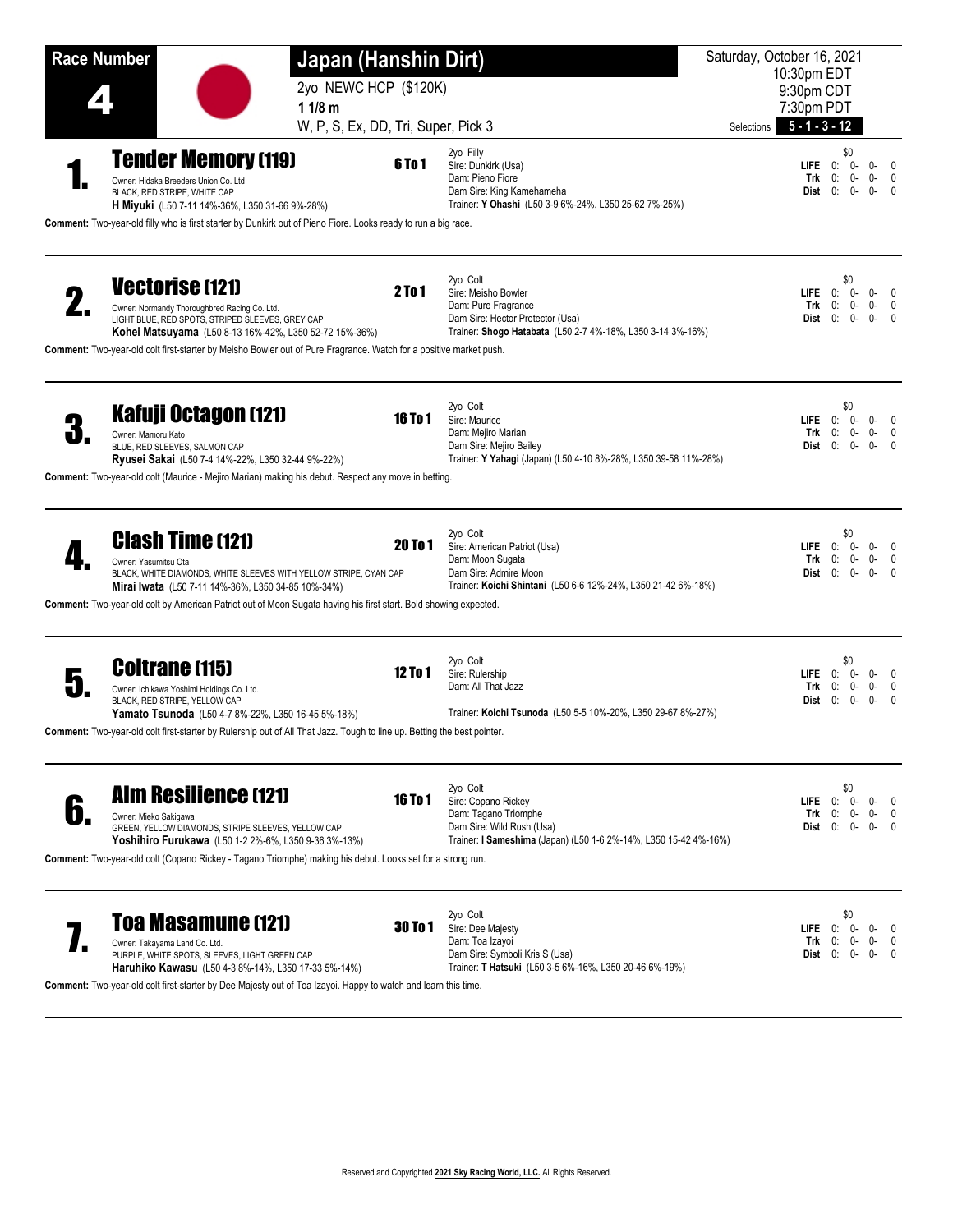2yo Colt **15 To 1** Sire: Duramente

Dam: Success Selene Dam Sire: Deep Impact

Trainer: **Akio Adachi** (L50 6-9 12%-30%, L350 30-43 9%-21%)

\$0 **LIFE** 0: 0- 0- 0<br> **Trk** 0: 0- 0- 0 **Trk** 0: 0- 0- 0 **Dist** 0: 0- 0- 0

# **Sound Gianz (121)** 15 To 1<br> **Owner: Yuichi Masuda**<br>RED, BLACK STRIPES, WHITE SLEEVES WITH RED STRIPE, LIGHT GREEN CAP

**Fuma Matsuwaka** (L50 2-8 4%-20%, L350 22-53 6%-21%)

**Comment:** Two-year-old colt first-starter by Duramente out of Success Selene. Market will be an invaluable guide.

| <b>Cuban Pete (121)</b><br>Owner: Yuki Hashimoto<br>GREEN, PINK DIAMONDS, LIGHT BROWN CAP<br><b>Kouta Fujioka</b> (L50 4-6 8%-20%, L350 26-54 7%-22%)                                                                                                        | 25 To 1        | 2yo Colt<br>Sire: Maurice<br>Dam: Nuages D'or<br>Dam Sire: Deep Sky<br>Trainer: K Nonaka (Japan) (L50 4-7 8%-22%, L350 41-70 12%-32%)                             | <b>LIFE</b><br>Trk<br>Dist        | \$0<br>0:<br>$0 -$<br>0:<br>0-<br>0:<br>$^{\circ}$  | $0-$<br>0-<br>$0 -$ | $\overline{0}$<br>$\overline{0}$<br>- 0 |
|--------------------------------------------------------------------------------------------------------------------------------------------------------------------------------------------------------------------------------------------------------------|----------------|-------------------------------------------------------------------------------------------------------------------------------------------------------------------|-----------------------------------|-----------------------------------------------------|---------------------|-----------------------------------------|
| Comment: Two-year-old colt first-starter by Maurice out of Nuages D'or. Sure to be better for this experience.                                                                                                                                               |                |                                                                                                                                                                   |                                   |                                                     |                     |                                         |
| <b>Tagano Candela (119)</b><br>Owner: Ryoji Yaqi<br>BLACK, PINK SLEEVES, LIGHT BROWN CAP<br>Yoshimasa Kido (L50 0-1 0%-2%, L350 6-29 2%-10%)                                                                                                                 | <b>20 To 1</b> | 2yo Filly<br>Sire: I'll Have Another (Usa)<br>Dam: Tagano Butler<br>Dam Sire: French Deputy (Usa)<br>Trainer: Yutaka Okumura (L50 6-9 12%-30%, L350 29-61 8%-25%) | LIFE.<br>Trk<br>Dist              | \$0<br>0:<br>$0-$<br>0:<br>$0-$<br>0:<br>$^{\circ}$ | $0-$<br>0-<br>O-    | - 0<br>$\mathbf{0}$<br>$\overline{0}$   |
| Comment: Two-year-old filly who is first starter by I'll Have Another out of Tagano Butler. Likely to come in for support.                                                                                                                                   |                |                                                                                                                                                                   |                                   |                                                     |                     |                                         |
| <b>Delicada (119)</b><br>Owner: Teruya Yoshida<br>LIGHT BLUE, RED CROSS, SLEEVES, HOT PINK CAP<br><b>R Wada</b> (L50 0-8 0%-16%, L350 15-48 4%-18%)<br><b>Comment:</b> Two-year-old filly (Pyro - Bronx Silver) making her debut. Watch the betting closely. | <b>4 To 1</b>  | 2yo Filly<br>Sire: Pyro (Usa)<br>Dam: Bronx Silver<br>Dam Sire: Kurofune (Usa)<br>Trainer: N Yoshida (L50 3-7 6%-20%, L350 26-47 7%-20%)                          | <b>LIFE</b><br>Trk<br>Dist        | \$0<br>0:<br>$0 -$<br>0:<br>$0 -$<br>0:<br>$0 -$    | 0-<br>0-<br>$0 -$   | $\Omega$<br>$\Omega$                    |
|                                                                                                                                                                                                                                                              |                |                                                                                                                                                                   |                                   |                                                     |                     |                                         |
| <b>Kurino Venus (119)</b><br>Owner: Hiroharu Kurimoto<br>PURPLE, WHITE SPOTS, SLEEVES, HOT PINK CAP<br>Hayato Yoshida (L50 8-12 16%-40%, L350 39-72 11%-32%)                                                                                                 | 17 To $2$      | 2yo Filly<br>Sire: Hokko Tarumae<br>Dam: Spring Drew<br>Trainer: M Hashida (Japan) (L50 0-11 0%-22%, L350 21-54 6%-21%)                                           | <b>LIFE</b><br>Trk<br><b>Dist</b> | \$0<br>0:<br>$0-$<br>0:<br>$0-$<br>0:<br>$0-$       | $0-$<br>0-<br>$0-$  | $\overline{0}$<br>$\overline{0}$<br>- 0 |
| Comment: Two-year-old filly by Hokko Tarumae out of Spring Drew having her first start. Looks set for a strong run.                                                                                                                                          |                |                                                                                                                                                                   |                                   |                                                     |                     |                                         |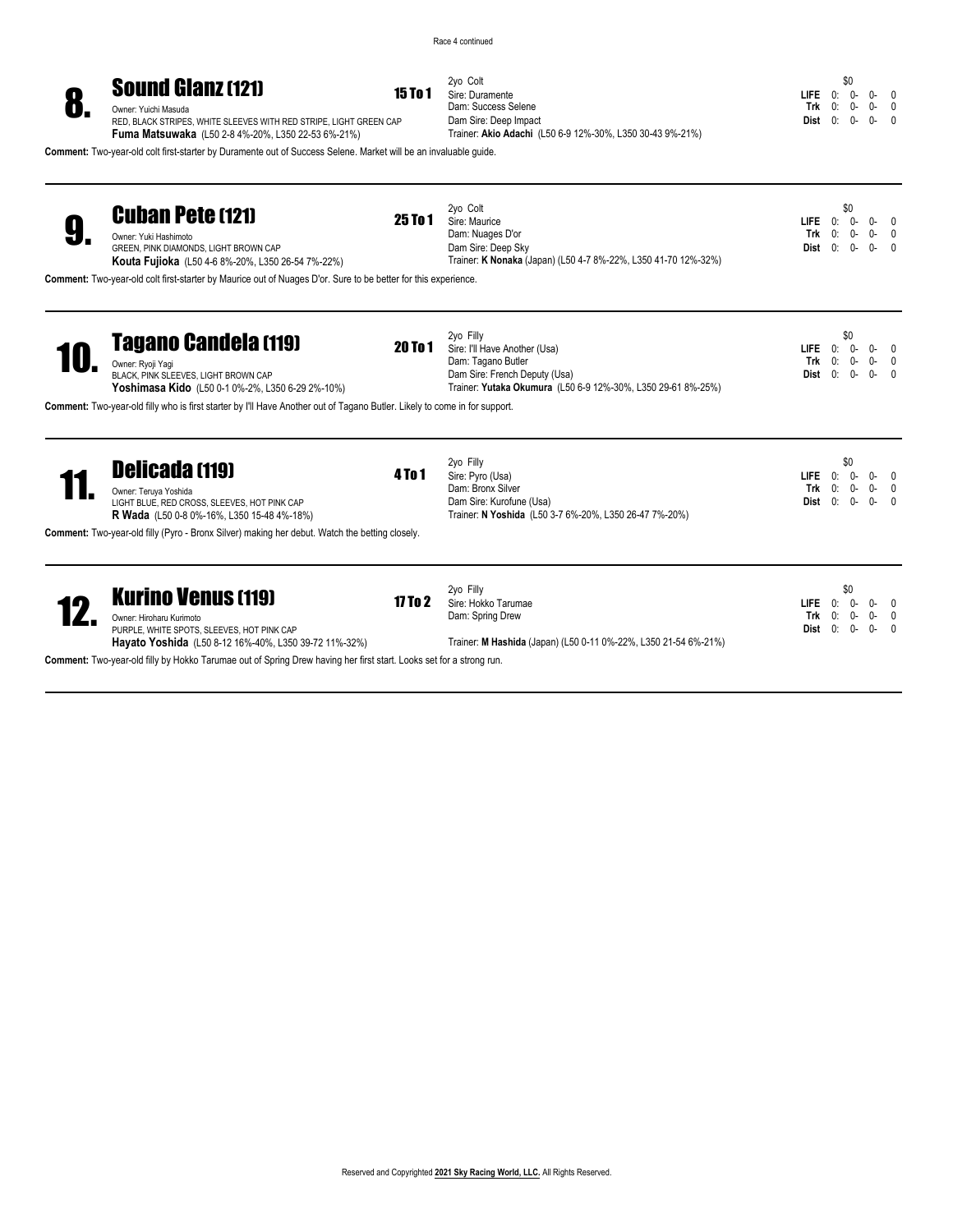**Race Number Japan (Hanshin)** Saturday, October 16, 2021 . 2yo NEWC HCP (\$120K) 11:20pm EDT 10:20pm CDT 8:20pm PDT W, P, S, Ex, DD, Tri, Super, Pick 3, Pick 4 Selections **12 - 13 - 4 - 1** Selections **12 - 13 - 4 - 1 1 m Win Glory** (121)  $10 \text{ to } 10 \text{ to } 10$ 2yo Colt Sire: French Deputy (Usa) Dam: Starry Romance Trainer: **Hirofumi Shii** (L50 4-7 8%-22%, L350 7-20 6%-22%)  $\begin{matrix} 1 & 0 \\ 0 & 0 \end{matrix}$ **LIFE** 0: 0- 0- 0<br> **Trk** 0: 0- 0- 0  $0: 0-$ **Dist** 0: 0- 0- 0 Owner: Yutaka Harada BLACK, RED CROSS, WHITE, BLACK STRIPED SLEEVES, WHITE CAP **Y Fukunaga** (L50 7-14 14%-42%, L350 66-93 19%-46%) **Comment:** Two-year-old colt first-starter by French Deputy out of Starry Romance. No surprise to see him in the finish. **Southern State (121)**  $50 \text{ To } 1$ 2yo Colt Sire: American Patriot (Usa) Dam: Deep South Dam Sire: Deep Impact Trainer: **Mikio Matsunaga** (Japan) (L50 6-10 12%-32%, L350 36-78 10%-32%) \$0 **LIFE** 0: 0- 0- 0 0: 0- 0-<br>0: 0- 0-**Dist** 0: 0- 0- 0 Owner: Yoshiro Kubota BLACK, WHITE DIAMONDS, WHITE SLEEVES WITH YELLOW STRIPE, WHITE CAP **Mirai Iwata** (L50 7-11 14%-36%, L350 34-85 10%-34%) **Comment:** Two-year-old colt first-starter by American Patriot out of Deep South. Prefer to see him at the races before recommending. **60 Happy Go (119)** 14 To 1 2yo Filly Sire: Orfevre Dam: Baldwina (Fr) Dam Sire: Pistolet Bleu (Ire) Trainer: **Naoyuki Morita** (L50 3-5 6%-16%, L350 23-29 7%-15%) \$0 **LIFE** 0: 0- 0- 0 **Trk** 0: 0- 0- 0 **Dist** 0: 0- 0- 0 Owner: Chizu Yoshida YELLOW, BLACK STRIPES, RED SLEEVES, YELLOW CAP, GREY CAP **Takuya Ono** (L50 1-7 2%-16%, L350 30-75 9%-30%) **Comment:** Two-year-old filly first-starter by Orfevre out of Baldwina. Watch for a market push. **Spirit World (121)** 11 To 2 2yo Colt Sire: American Patriot (Usa) Dam: Aquarist (Gb) Dam Sire: Coronado's Quest (Usa) Trainer: **Mamoru Ishibashi** (L50 3-6 6%-18%, L350 19-39 5%-16%) \$0 **LIFE** 0: 0- 0- 0 0: 0- 0-<br>0: 0- 0-**Dist** 0: 0- 0- 0 Owner: Godolphin YELLOW, BLACK SLEEVES, GREY CAP **Yutaka Take** (L50 8-12 16%-40%, L350 49-93 14%-41%) **Comment:** Two-year-old colt first-starter by American Patriot out of Aquarist. Watch for a positive market push. **Cross Tech (121)** 7 To 1 2yo Colt Sire: Lord Kanaloa Dam: Sahpresa (Usa) Dam Sire: Sahm (Usa) Trainer: **R Okubo** (Japan) (L50 3-8 6%-22%, L350 43-70 12%-32%) \$0 **LIFE** 0: 0- 0- 0 0: 0- 0- 0<br>0: 0- 0- 0 **Dist** 0: 0- 0- 0 Owner: Shadai Race Horse Co. Ltd. BLUE, RED SLEEVES, SALMON CAP **Ryusei Sakai** (L50 7-4 14%-22%, L350 32-44 9%-22%) **Comment:** Two-year-old colt first-starter by Lord Kanaloa out of Sahpresa. Market will go a long way to showcasing his chances. **6.** Selberg (121) 25 To 1 2yo Colt Sire: Epiphaneia Dam: Enachan Dam Sire: Kinshasa No Kiseki (Aus) Trainer: **Takashi Suzuki** (L50 2-4 4%-12%, L350 26-46 7%-20%) \$0 **LIFE** 0: 0- 0- 0 **Trk** 0: 0- 0- 0 **Dist** 0: 0- 0- 0 Owner: Natsumi Kuwahata LIGHT BLUE, RED CROSS, SLEEVES, SALMON CAP **R Wada** (L50 0-8 0%-16%, L350 15-48 4%-18%) **Comment:** Two-year-old colt first-starter by Epiphaneia out of Enachan. Likely to need the run. **Lily Rusher (121)** 99 To 1 2yo Colt Sire: Maurice Dam: Balliamo \$0 **LIFE** 0: 0- 0- 0 **Trk** 0: 0- 0- 0

Owner: Takao Doi WHITE, PINK STRIPE, BLUE SLEEVES WITH PINK STRIPE, CYAN CAP **Takashi Fujikake** (L50 2-1 4%-6%, L350 17-25 5%-12%)

**Comment:** Two-year-old colt first-starter by Maurice out of Balliamo. Betting can tell the tale.

Dam Sire: Symboli Kris S (Usa)

Trainer: **O Hirata** (Japan) (L50 5-9 10%-28%, L350 27-51 8%-23%)

**Dist** 0: 0- 0- 0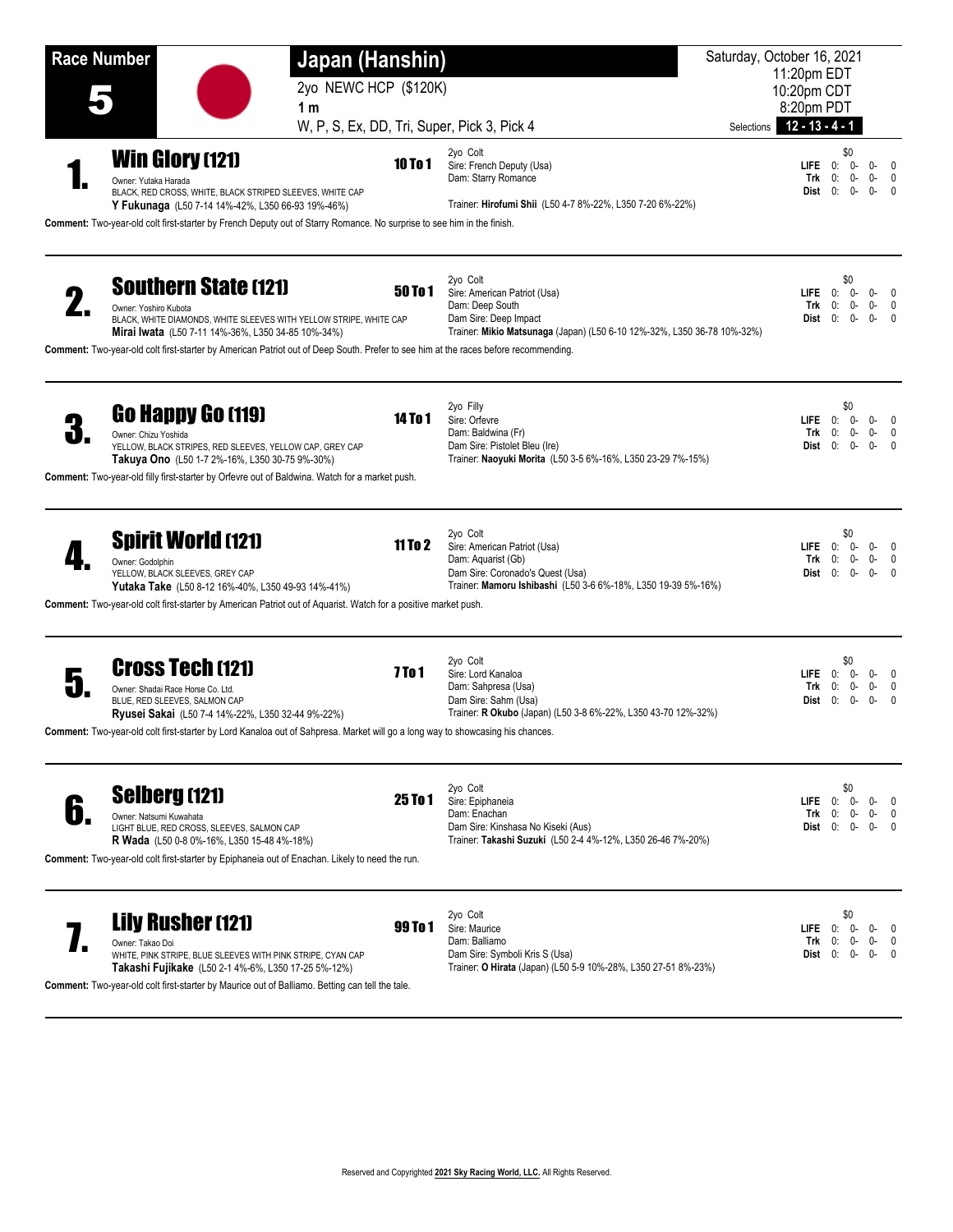Race 5 continued



**Comment:** Two-year-old colt first-starter by Mikki Isle out of Bridal Dress. Likely to need the run.

2yo Colt Sire: Mikki Isle Dam: Bridal Dress Dam Sire: Kurofune (Usa) Trainer: **Hidenori Take** (L50 1-5 2%-12%, L350 26-51 7%-22%)

\$0 **LIFE** 0: 0- 0- 0<br> **Trk** 0: 0- 0- 0 **Trk** 0: 0- 0- 0 **Dist** 0: 0- 0- 0

| <b>Real Glory (121)</b><br>Owner: Club Run For The Roses<br>BLACK, RED STRIPE, YELLOW CAP<br><b>H Miyuki</b> (L50 7-11 14%-36%, L350 31-66 9%-28%)<br>Comment: Two-year-old colt who is first starter by Heart's Cry out of Larnach. Expected to have plenty of admirers.                       | <b>16 To 1</b> | 2yo Colt<br>Sire: Heart's Cry<br>Dam: Larnach (Nz)<br>Trainer: Y Ohashi (L50 3-9 6%-24%, L350 25-62 7%-25%)                                       | <b>LIFE</b><br>Trk<br>Dist    | \$0<br>0:<br>0:<br>0: | 0-<br>0-<br>$0 -$ | 0<br>0-<br>0-<br>0<br>0-      |
|-------------------------------------------------------------------------------------------------------------------------------------------------------------------------------------------------------------------------------------------------------------------------------------------------|----------------|---------------------------------------------------------------------------------------------------------------------------------------------------|-------------------------------|-----------------------|-------------------|-------------------------------|
| <b>Durazzo (119)</b><br>Owner: Cypress Holdings Llc.<br>PINK. YELLOW CAP<br>R Takakura (L50 3-6 6%-18%, L350 15-27 4%-12%)<br>Comment: Two-year-old filly first-starter by Duramente out of Isis. Likely to need the run.                                                                       | 60 To 1        | 2yo Filly<br>Sire: Duramente<br>Dam: Isis<br>Dam Sire: King Halo<br>Trainer: Haruki Sugiyama (Japan) (L50 7-13 14%-40%, L350 31-76 9%-31%)        | <b>LIFE</b><br>Trk<br>Dist    | \$0<br>0:<br>0:<br>0: | 0-<br>0-<br>0-    | 0-<br>0-<br>0-                |
| <b>Poker (121)</b><br>Owner: Tatsue Ishikawa<br>LIGHT BLUE, RED SPOTS, STRIPED SLEEVES, LIGHT GREEN CAP<br>Kohei Matsuyama (L50 8-13 16%-42%, L350 52-72 15%-36%)<br>Comment: Two-year-old colt first-starter by Real Impact out of Silver Chalice. Maybe later.                                | <b>30 To 1</b> | 2yo Colt<br>Sire: Real Impact<br>Dam: Silver Chalice (Ire)<br>Trainer: Hiroyuki Uemura (L50 6-2 12%-16%, L350 39-49 11%-25%)                      | <b>LIFE</b><br>Trk<br>Dist    | \$0<br>0:<br>0:<br>0: | 0-<br>0-<br>$0-$  | 0-<br>0<br>0-<br>0<br>0-      |
| <b>Satono Dolce (121)</b><br>Owner: Satomi Horse Company Co. Ltd.<br>GREEN, WHITE, RED STRIPED SLEEVES, LIGHT GREEN CAP<br>C P Lemaire (L50 14-13 28%-54%, L350 89-93 25%-52%)<br>Comment: Two-year-old colt first-starter by Orfevre out of Raddolcendo. No surprise to see him in the finish. | <b>6 To 5</b>  | 2yo Colt<br>Sire: Orfevre<br>Dam: Raddolcendo<br>Dam Sire: Danehill Dancer (Ire)<br>Trainer: Y Ikee (Japan) (L50 6-7 12%-26%, L350 39-58 11%-28%) | LIFE<br>Trk<br>Dist           | \$0<br>0:<br>0:<br>0: | 0-<br>0-<br>0-    | 0-<br>0-<br>0<br>0-<br>0      |
| <b>Shonan Nadja (119)</b><br>Owner: Tetsuhide Kunimoto<br>GREEN, PINK SLEEVES, LIGHT BROWN CAP<br><b>K Ikezoe</b> (L50 5-9 10%-28%, L350 32-65 9%-28%)<br>Comment: Two-year-old filly first-starter by Epiphaneia out of Shonan Tairin. Prefer to see her at the races before recommending.     | <b>30 To 1</b> | 2yo Filly<br>Sire: Epiphaneia<br>Dam: Shonan Tairin<br>Dam Sire: King Kamehameha<br>Trainer: Kaneo Ikezoe (L50 3-5 6%-16%, L350 21-57 6%-22%)     | <b>LIFE</b><br>Trk<br>Dist    | \$0<br>0:<br>0:<br>0: | 0-<br>0-<br>$0 -$ | 0-<br>0-<br>0<br>0-           |
| <b>High Good Ace (121)</b><br>Owner: Shinpei Hattori<br>GREEN, YELLOW DIAMONDS, STRIPE SLEEVES, LIGHT BROWN CAP<br>Yoshihiro Furukawa (L50 1-2 2%-6%, L350 9-36 3%-13%)<br>Comment: Two-year-old colt first-starter by Jungle Pocket out of High Field. Betting can tell the tale.              | 99 To 1        | 2yo Colt<br>Sire: Jungle Pocket<br>Dam: High Field<br>Trainer: <b>H Oneda</b> (Japan) (L50 3-10 6%-26%, L350 17-49 5%-19%)                        | $LIFE \t0:$<br>Trk<br>Dist    | \$0<br>0:<br>0:       | 0-<br>0-<br>0-    | 0-<br>0<br>0<br>0-<br>0-<br>0 |
| <b>Meisho Itamae (115)</b><br>Owner: Yoshio Matsumoto<br>BLACK, RED STRIPE, HOT PINK CAP<br><b>Yamato Tsunoda</b> (L50 4-7 8%-22%, L350 16-45 5%-18%)<br>Comment: Two-year-old colt first-starter by Meisho Bowler out of Derma Osaki. Happy to watch and learn this time.                      | 99 To 1        | 2yo Colt<br>Sire: Meisho Bowler<br>Dam: Derma Osaki<br>Dam Sire: Neo Universe<br>Trainer: Teruhiko Chida (L50 6-5 12%-22%, L350 22-46 6%-19%)     | <b>LIFE</b><br>Trk<br>Dist 0: | \$0<br>0:<br>0:       | 0-<br>0-<br>0-    | 0-<br>- 0<br>0-<br>0-         |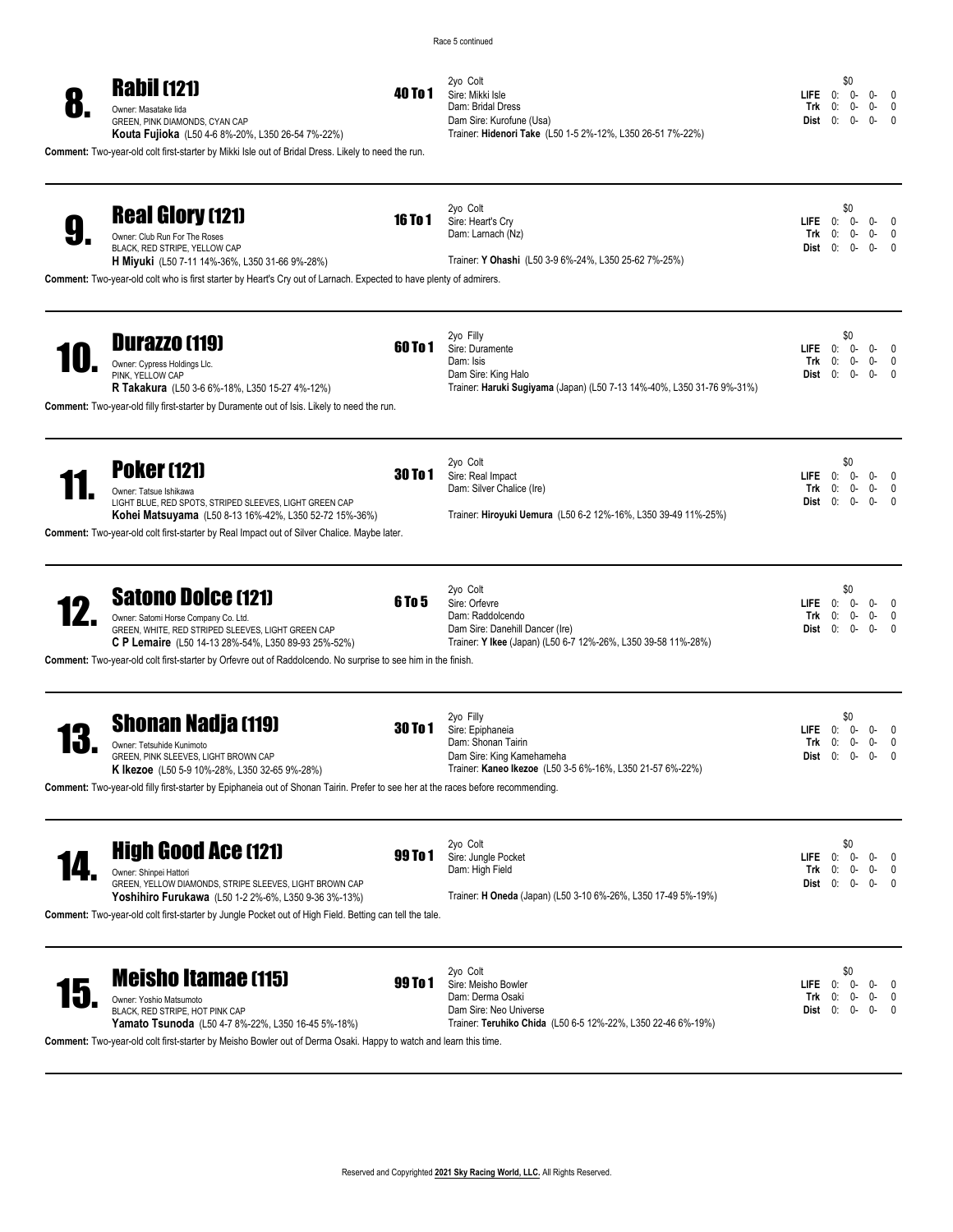Race 5 continued



**16.** Rockabilly Quiff (121) 25 To 1<br> **RED, BLACK STRIPES, WHITE SLEEVES WITH RED STRIPE, HOT PINK CAP<br>
Fuma Matsuwaka (L50 2-8 4%-20%, L350 22-53 6%-21%)** 

**Comment:** Two-year-old colt first-starter by Leontes out of Jessica. Likely to need the run.

2yo Colt Sire: Leontes Dam: Jessica Dam Sire: Tony Bin (Ire) Trainer: **H Otonashi** (Japan) (L50 6-8 12%-28%, L350 42-64 12%-30%)

|            |    | \$0 |    |   |
|------------|----|-----|----|---|
| LIFE 0: 0- |    |     | 0- | 0 |
| Trk        | 0: | 0-  | በ- | 0 |
| Dist       | 0: | 0-  | በ- | 0 |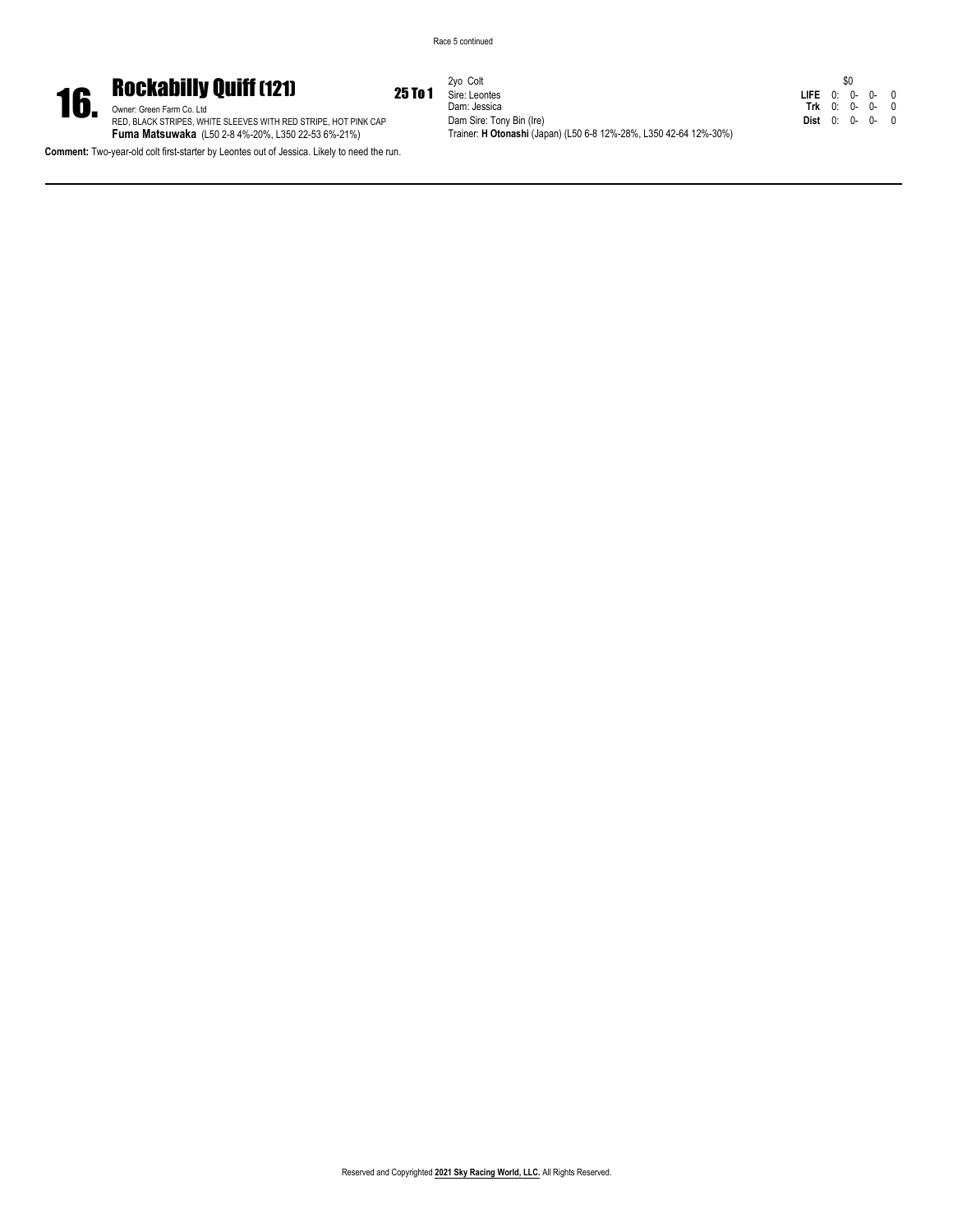| <b>Race Number</b>                                                                                                                |                                                                                                                                                                             | Japan (Hanshin)<br>11/4m                                                                                                                                                                                                                                                                                                                                                                                                                                                                                                         | 3yo+ ALLOW HCP (\$129K)<br>W, P, S, Ex, DD, Tri, Super, Pick 3                                                                                                                                                                                                                         | Saturday, October 16, 2021<br>11:50pm EDT<br>10:50pm CDT<br>8:50pm PDT<br>$2 - 8 - 5 - 1$<br>Selections                                                                                                                                                                                                                                                                                                                                                                                                                                                                                                                                                                                                                                                                                                                                      |
|-----------------------------------------------------------------------------------------------------------------------------------|-----------------------------------------------------------------------------------------------------------------------------------------------------------------------------|----------------------------------------------------------------------------------------------------------------------------------------------------------------------------------------------------------------------------------------------------------------------------------------------------------------------------------------------------------------------------------------------------------------------------------------------------------------------------------------------------------------------------------|----------------------------------------------------------------------------------------------------------------------------------------------------------------------------------------------------------------------------------------------------------------------------------------|----------------------------------------------------------------------------------------------------------------------------------------------------------------------------------------------------------------------------------------------------------------------------------------------------------------------------------------------------------------------------------------------------------------------------------------------------------------------------------------------------------------------------------------------------------------------------------------------------------------------------------------------------------------------------------------------------------------------------------------------------------------------------------------------------------------------------------------------|
|                                                                                                                                   | <b>Gloria Mundi (121)</b><br>Owner: Kazumi Yoshida<br>BLACK, RED CROSS, WHITE, BLACK STRIPED SLEEVES, WHITE CAP<br>Y Fukunaga (L50 7-14 14%-42%, L350 66-93 19%-46%)        | \$273K<br><b>LIFE</b> $7: 1$<br>$2 - 1$<br>Trk<br>4:<br>$2 - 0$<br>0-<br>3:<br>$1 -$<br>$0 - 1$<br>Dist<br>Trainer: R Okubo (Japan) (L50 3-8 6%-22%, L350 43-70 12%-32%)                                                                                                                                                                                                                                                                                                                                                         |                                                                                                                                                                                                                                                                                        |                                                                                                                                                                                                                                                                                                                                                                                                                                                                                                                                                                                                                                                                                                                                                                                                                                              |
| Date Course<br>27Jun21 JHA-M<br>12Jun21 JAC-M<br>3Apr21 JHA-M<br>28Feb21 JHA-M<br>23Jan21 JAC-M<br>28Nov20 JHA-M<br>18Oct20 JAK-M | <b>SOT Class</b><br>GD 3yo+(\$122K)Allow<br>FM 3yo+(\$174K)Allow<br>FM 3yo(\$166K)Allow<br>FM 3yo(\$346K)LR<br>Y<br>3yo(\$349K)LR<br>FM 2yo(\$620K)G3<br>GD 2yo(\$129K)Newc | Dst<br>S1<br>1 3/8 m 1:373 0:353 2:131<br>1 3/8 m 1:364 0:35 2:114 83 8/ 7- 7- 7- 7<br>1 1/2 m 1:52 0:341 2:261<br>1 3/8 m 1:371 0:35 2:12 <sup>2</sup> 97 8/ 8- 8- 8- 7<br>1 1/4 m 1:26 <sup>1</sup> 0:37 <sup>3</sup> 2:03 <sup>4</sup> 95 7/ 4- 4- 3- 3<br>1 1/4 m 1:26 0:35 <sup>2</sup> 2:01 <sup>3</sup> 94 10/ 8- 7- 9- 9<br>1 1/4 m 1:30 <sup>1</sup> 0:35 <sup>3</sup> 2:05 <sup>4</sup> 88 <b>11/ 7- 6- 7- 8</b><br>June 12 over 1 3/8m, 6 len behind Explosion with 117lbs at \$2.40. Expected to prove hard to toss. | S2 Rtime SR St S 6f 4f Trn FP Mrg Jockey (PP)<br>$94$ 11/ 6- 6- 6-<br>5<br>2- 0.75 Y Fukunaga (8)<br>$6-6$ Y Fukunaga (4)<br>87 8/ 8- 8- 8- 8<br>4- 3.5 Y Fukunaga (2)<br>2- 2.5 Y Fukunaga (3)<br>3- 3.3 Y Fukunaga (7)<br>4- 2.5 Y Fukunaga (5)<br>1- 1.5 Y Fukunaga (3)             | Wt (lbs)<br>Off<br>3.40<br>1- Plume D'or (112), 2- Gloria Mundi (117), 3- Lord Plaisir (117)<br>117<br>2.40<br>117<br>1- Explosion (117), 2- Levezza (117), 3- Nihonpiro Ties (117)<br>1.70<br>1- Libre Minoru (123), 2- Monte Dio (123), 3- Tenkaharu (123)<br>123<br>123<br>5.10<br>1- Deep Monster (123), 2- Gloria Mundi (123), 3- Monte Dio (123)<br>2.10<br>123<br>1- Win Aglaia (119), 2- Variamente (123), 3- Gloria Mundi (123)<br>121<br>3.80<br>1- Wonderful Town (121), 2- Lagom (121), 3- Machaon D'or (121)<br>2.90<br>1- Gloria Mundi (121), 2- Danon High Five (121), 3- Madame Charles (119)<br>121<br>Comment: Resuming after a four months break. Finished off last campaign second of 11 at this track June 27 over 1 3/8m, 0.8 len behind Plume D'or with 117lbs at \$3.40. First up last campaign sixth of 8 at Chukyo |
|                                                                                                                                   | <b>Danon Dreamer (121)</b><br>Owner: Danox Co. Ltd.<br>GREEN, WHITE, RED STRIPED SLEEVES, GREY CAP                                                                          | C P Lemaire (L50 14-13 28%-54%, L350 89-93 25%-52%)                                                                                                                                                                                                                                                                                                                                                                                                                                                                              | 3yo Colt<br><b>3To1</b><br>Sire: Rulership<br>Dam: Danon Jeanne<br>Dam Sire: Deep Impact<br>Trainer: H Fujiwara (Japan) (L50 7-7 14%-28%, L350 43-60 12%-29%)                                                                                                                          | \$159K<br>$7:1-$<br><b>LIFE</b><br>$1 - 1$<br>2:<br>Trk<br>0-<br>$0-$<br>- 0<br>6:<br>$1 -$<br>$1 - 1$<br>Dist                                                                                                                                                                                                                                                                                                                                                                                                                                                                                                                                                                                                                                                                                                                               |
| Date Course<br>26Sep21 JAC-M<br>1Aug21 JAN-M<br>17Jul21 JAK-M<br>19Jun21 JHA-M<br>28Nov20 JHA-M                                   | <b>SOT Class</b><br>3yo+(\$129K)Allow<br>Y<br>FM 3yo+(\$185K)Allow<br>GD 3yo+(\$125K)Allow<br>Υ<br>3yo+(\$122K)Allow<br><b>FM</b><br>2yo(\$620K)G3                          | Dst<br>S1<br>1 1/4 m 1:281 0:362 2:044<br>1 1/4 m 1:23 <sup>3</sup> 0:34 <sup>2</sup> 1:581<br>1 1/4 m 1:22 <sup>1</sup> 0:37 1:591<br>1 1/4 m 1:264 0:353 2:023<br>1 1/4 m 1:26 0:352 2:013 94 10/ 8- 9- 7- 8                                                                                                                                                                                                                                                                                                                   | S2 Rtime SR St S 6f 4f Trn FP Mrg Jockey (PP)<br>83 10/ 8- 8- 7-<br>4 4- 4 C P Lemaire (2)<br>91 18/ - - 11- 10 2- 1.25 Mirai Iwata (3)<br>$91 \t15/6$<br>$6-$<br>$4 - 4$<br>3- 1.6 Mirai Iwata (9)<br>80 8/ 4-<br>- 3-<br>$2 - 5$<br>5- 7.75 Y Fukunaga (8)<br>5- 2.6 Mirai Iwata (7) | Wt (lbs)<br>Off<br>1.90<br>1- Rouge Message (115), 2- Wertheim (115), 3- Studley (119)<br>119<br>119<br>4.90<br>1- Andvaranaut (115), 2- Danon Dreamer (119), 3- Aster Naranja (119)<br>119<br>1- Pinochle (126), 2- Heads Or Tails (115), 3- Danon Dreamer (119)<br>10.90<br>6.10<br>1- Jackal (119), 2- Pinochle (126), 3- Divina (115)<br>119<br>121<br>39.20<br>1- Wonderful Town (121), 2- Lagom (121), 3- Machaon D'or (121)                                                                                                                                                                                                                                                                                                                                                                                                           |

21Sep20 NAK-M FM 2yo(\$124K)Newc 1 m 1:02 3 0:35 1 1:37 4 72 **16/ - 9- 8- 9 5-** 5.1 Y Kitamura (4) 119 6.50 1- Bloemendaal (119), 2- Giulio (119), 3- Cover Girl (119) Comment: Racing well. Last start 4th of 10 at Chukyo on September 26 over 1 1/4m, 4 len behind Rouge Message with 119lbs at \$1.90. The start before that 2nd of 18 at Niigata on August 1 over 1 1/4m, 1.3 len behind Andvaranaut with 119lbs at \$4.90. This race is well within his grasp.

10Oct20 JAN-M FM 2yo(\$93K)Mdn 1 1/4 m 1:25 1 0:36 2:01 1 87 **15/ 4- 3- 3- 2 1-** 1.25 Mirai Iwata (4) 119 3.70 1- Danon Dreamer (119), 2- Barletta (119), 3- Cosmo Mine (121)

| 4                |                       |     | <b>Anagosan (121)</b><br>Owner: Gensho Uchida<br>GREEN, YELLOW DIAMONDS, STRIPE SLEEVES, SALMON CAP<br><b>Yoshihiro Furukawa</b> (L50 1-2 2%-6%, L350 9-36 3%-13%) |                                                               |    |                  |                   |                  | <b>16 To 1</b> |         |  | 3yo Colt | Sire: Mikki Isle | Dam: Takeno Roman<br>Dam Sire: King Kamehameha |          |        | \$154K<br>$2 - 0$<br>LIFE $10$ :<br>$1 -$<br>Trk<br>$0-$<br>$0 -$<br>1:<br>3:1<br>Dist<br>$1 - 0$<br>Trainer: Kazuya Makita (Japan) (L50 3-8 6%-22%, L350 24-45 7%-20%) |
|------------------|-----------------------|-----|--------------------------------------------------------------------------------------------------------------------------------------------------------------------|---------------------------------------------------------------|----|------------------|-------------------|------------------|----------------|---------|--|----------|------------------|------------------------------------------------|----------|--------|-------------------------------------------------------------------------------------------------------------------------------------------------------------------------|
|                  | Date Course SOT Class |     |                                                                                                                                                                    | Dst                                                           | S1 |                  |                   |                  |                |         |  |          |                  | S2 Rtime SR St S 6f 4f Trn FP Mrg Jockey (PP)  | Wt (lbs) | Off    |                                                                                                                                                                         |
| 8Aua21 HAK-M     |                       |     | GD 3yo+(\$128K)Allow                                                                                                                                               | 1 1/16 m1:073 0:383 1:461                                     |    |                  |                   |                  |                |         |  |          |                  | 61 14/ 5- 4- 4- 4 7- 8.35 K Ikezoe (8)         | 119      | 14.00  | 1- Tail Wind (119), 2- Meisho Ikkon (110), 3- Ralph (119)                                                                                                               |
| 24Jul21 JAH-M    |                       |     | FM 3vo+(\$179K)Allow                                                                                                                                               | 1 1/4 m 1:24 <sup>2</sup> 0:354 2:00 <sup>2</sup>             |    |                  |                   |                  |                |         |  |          |                  | 79 12/ 2- 2- 2- 2 5- 5 Y Furukawa (9)          | 119      | 7.40   | 1- Pole To Win (126), 2- Seiun Gold (119), 3- To Face (119)                                                                                                             |
| 20Jun21 JAS-M    |                       |     | FM 3yo+(\$175K)Allow                                                                                                                                               | 1 1/8 m 1:124 0:35 <sup>2</sup> 1:48 <sup>1</sup>             |    |                  |                   |                  |                |         |  |          |                  | 91 11/ 7- 7- 6- 6 4- 1.55 Y Furukawa (2)       | 119      | 5.30   | 1- Westonbirt (119), 2- Derma Asura (119), 3- Ironworks (126)                                                                                                           |
| 30May21 JAC-M    |                       | FM. | 3yo(\$327K)LR                                                                                                                                                      | 1 1/4 m 1:234 0:353 1:593                                     |    |                  |                   |                  |                |         |  |          |                  | 92 8/ 6- 6- 5- 5 2- 4 Y Furukawa (8)           | 123      | 39.70  | 1- Sefer Rasiel (123), 2- Anagosan (123), 3- Machaon D'or (123)                                                                                                         |
| 10Apr21 HAN-M FT |                       |     | 3yo(\$119K)Allow                                                                                                                                                   | 1 1/8 m 1:15 0:38 1:53                                        |    |                  |                   |                  |                |         |  |          |                  | 78 16/ 12- 11- 12- 11 8- 4.1 Y Furukawa (2)    | 123      | 47.30  | 1- Hokko Hanamichi (123), 2- Toho Suzaku (123), 3- Gold Legacy (123)                                                                                                    |
| 20Mar21 HAN-M    |                       | GD  | 3yo(\$85K)Mdn                                                                                                                                                      | 1 1/4 m 1:28 <sup>1</sup> 0:40 <sup>1</sup> 2:08 <sup>3</sup> |    |                  |                   | 82 8/ 3- 3- 4- 2 |                |         |  |          |                  | 1- 1.25 Y Furukawa (6)                         | 123      | 2.70   | 1- Anagosan (123), 2- Narita Forte (123), 3- Win Vacances (119)                                                                                                         |
| 21Feb21 HAN-M    |                       |     | GD 3yo(\$87K)Mdn                                                                                                                                                   | 1 1/8 m 1:17 0:381                                            |    |                  | 1:55 <sup>1</sup> |                  |                |         |  |          |                  | 76 16/ 15- 15- 11- 4 2- 5 Y Furukawa (6)       | 123      | 85.90  | 1- Voix D'ange (119), 2- Anagosan (123), 3- Accueillir (117)                                                                                                            |
| 14Feb21 JHA-M    |                       |     | GD 3yo(\$87K)Mdn                                                                                                                                                   | 1 m                                                           |    | 0:594 0:341 1:34 |                   | 70 16/           |                |         |  |          |                  | - - 12- 12 13- 6.6 K Kokubun (6)               | 123      | 236.40 | 1- Saimon Mega Rise (123), 2- Satono Ramses (123), 3- Black Jackal (123)                                                                                                |
| 7Nov20 HAN-M     |                       | GD. | 2yo(\$95K)Mdn                                                                                                                                                      | 7 f                                                           |    |                  | 0:464 0:393 1:262 | 10 15/           |                |         |  |          |                  | - - 2- 4 15- 47 K Kokubun (6)                  | 121      | 9.70   | 1- Maya Rosa (119), 2- Suzuka Kinshasa (121), 3- Haruki J Soul (119)                                                                                                    |
| 1Nov20 JAK-M     |                       |     | FM 2vo(\$132K)Newc                                                                                                                                                 | 7 f                                                           |    | 0:474 0:35       | 1:23              | 65 18/           |                | $- - 6$ |  | 7 10-7   |                  | K Kokubun (17)                                 | 121      | 55.80  | 1- La La Christine (119), 2- Luce Carina (119), 3- In One Sitting (121)                                                                                                 |

Comment: Resumes. Finished off last preparation seventh of 14 at Hakodate Dirt August 8 over 1 1/16m, 8 len behind Tail Wind carrying 119lbs at \$14. Previously first up; 13th of 16 at this track February 14 over 1m, 6 len behind Saimon Mega Rise carrying 123lbs at \$236.40. Top hope if back in good order.

|               | <b>Nihonpiro Ties (121)</b><br>Owner: Eiichi Kobayashi<br>PURPLE, WHITE SPOTS, SLEEVES, CYAN CAP<br>Hayato Yoshida (L50 8-12 16%-40%, L350 39-72 11%-32%)<br>S2 Rtime SR St S 6f 4f Trn FP Mrg Jockey (PP)<br>SOT Class                                                                                                                                                |                      |                                                  |    |  |             |  |                      |  |  |  | 3yo Colt |  | Sire: Kizuna<br>Dam: Nihonpiro Amber | Dam Sire: Swept Overboard (Usa)<br>Trainer: Y Ohashi (L50 3-9 6%-24%, L350 25-62 7%-25%) |          |       | \$130K<br>$2 - 3$<br>LIFE.<br>8:<br>Trk<br>0-<br>0-<br>1:<br>$1 - 2 -$<br>Dist 5: |
|---------------|------------------------------------------------------------------------------------------------------------------------------------------------------------------------------------------------------------------------------------------------------------------------------------------------------------------------------------------------------------------------|----------------------|--------------------------------------------------|----|--|-------------|--|----------------------|--|--|--|----------|--|--------------------------------------|------------------------------------------------------------------------------------------|----------|-------|-----------------------------------------------------------------------------------|
| Date Course   |                                                                                                                                                                                                                                                                                                                                                                        |                      | Dst                                              | S1 |  |             |  |                      |  |  |  |          |  |                                      |                                                                                          | Wt (lbs) | Off   |                                                                                   |
| 3Jul21 JAK-M  | FM.                                                                                                                                                                                                                                                                                                                                                                    | 3yo+(\$177K)Allow    | 1 1/4 m 1:22                                     |    |  | 0:352 1:572 |  | 79 7/ 3- 3- 3- 3     |  |  |  |          |  |                                      | 6- 7.05 Manabu Sakai (7)                                                                 | 119      | 4.30  | 1- Arrivo (119), 2- Curren Leciel Bleu (119), 3- Blind Date (121)                 |
| 12Jun21 JAC-M |                                                                                                                                                                                                                                                                                                                                                                        | FM 3yo+(\$174K)Allow | 1 3/8 m 1:364 0:35                               |    |  | $2:11^4$    |  | 92 8/ 4 - 4 - 4 - 3  |  |  |  |          |  |                                      | 3- 1.5 Manabu Sakai (2)                                                                  | 117      | 13.80 | 1- Explosion (117), 2- Levezza (117), 3- Nihonpiro Ties (117)                     |
| 6Mar21 JAK-M  |                                                                                                                                                                                                                                                                                                                                                                        | 3yo(\$85K)Mdn        | 1 1/4 m 1:27 <sup>1</sup> 0:36 <sup>4</sup> 2:04 |    |  |             |  | $91$ 10/ 5- 6- 6- 3  |  |  |  |          |  |                                      | <b>1-</b> 1.5 H Yoshida (1)                                                              | 123      | 1.70  | 1- Nihonpiro Ties (123), 2- Glacier Bay (123), 3- Donna Sereno (119)              |
| 21Feb21 JAK-M | GD.                                                                                                                                                                                                                                                                                                                                                                    | 3yo(\$87K)Mdn        | 1 1/4 m 1:25 <sup>2</sup> 0:36                   |    |  | $2:01^3$    |  | $91$ 15/ 5- 6- 8- 6  |  |  |  |          |  |                                      | 2- 0.3 A Nishimura (11)                                                                  | 123      | 2.90  | 1- Ho O Giorno (123), 2- Nihonpiro Ties (123), 3- Paso Robles (123)               |
| 6Feb21 JAK-M  |                                                                                                                                                                                                                                                                                                                                                                        | GD 3yo(\$87K)Mdn     | 1 1/8 m 1:143 0:354 1:502                        |    |  |             |  | 85 16/ 6- 7- 4- 2    |  |  |  |          |  |                                      | 3- 0.8 A Nishimura (15)                                                                  | 123      | 4.30  | 1- Groove Beat (123), 2- Sunday Jack (123), 3- Nihonpiro Ties (123)               |
| 8Nov20 JHA-M  |                                                                                                                                                                                                                                                                                                                                                                        | FM 2yo(\$95K)Mdn     | 1 1/4 m 1:26 <sup>3</sup> 0:35 <sup>2</sup> 2:02 |    |  |             |  | 82 11/ 4 - 5 - 5 - 5 |  |  |  |          |  |                                      | 3- 1.45 Manabu Sakai (7)                                                                 | 121      | 5.20  | 1- Dictator (121), 2- Toshin Mont Blanc (119), 3- Nihonpiro Ties (121)            |
| 24Oct20 JAK-M |                                                                                                                                                                                                                                                                                                                                                                        | GD 2yo(\$93K)Mdn     | 1 1/4 m 1:293 0:353 2:051                        |    |  |             |  | 87 9/6-7-6-6         |  |  |  |          |  |                                      | 2- 0.1 Manabu Sakai (6)                                                                  | 121      | 43.60 | 1- Life Science (121), 2- Nihonpiro Ties (121), 3- Libre Minoru (121)             |
| 11Oct20 JAK-M |                                                                                                                                                                                                                                                                                                                                                                        | GD 2yo(\$129K)Newc   |                                                  |    |  |             |  | 72 14/               |  |  |  |          |  |                                      | 6- 6.65 Manabu Sakai (11)                                                                | 121      | 74.90 | 1- Vasa (121), 2- Brave Jackal (121), 3- Badenweiler (121)                        |
|               | 1 1/8 m 1:13 <sup>1</sup> 0:36 <sup>2</sup> 1:49 <sup>3</sup><br>$-10-8$<br>Comment: Resumes. Finished off last campaign second last of 7 at Kokura July 3 over 1 1/4m, 7 len behind Arrivo with 119lbs at \$4.30. When resuming last campaign third of 8 at Chukyo June 12 over 1 3/8m, 1.5 len<br>behind Explosion with 117lbs at \$13.80. Expect a forward showing. |                      |                                                  |    |  |             |  |                      |  |  |  |          |  |                                      |                                                                                          |          |       |                                                                                   |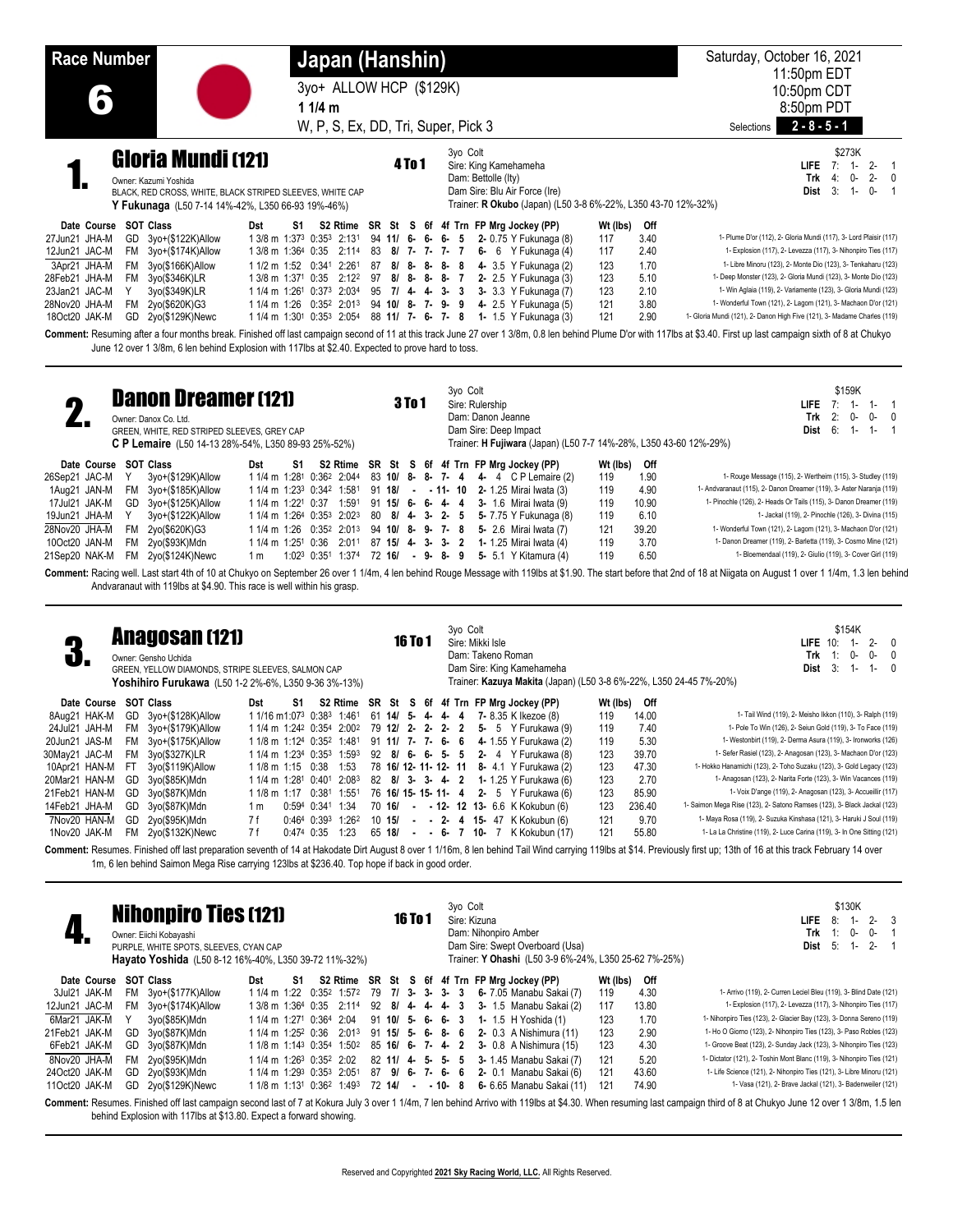

4yo H Sire:

Dam: Vegas Night (Usa)

Trainer: **Y Yahagi** (Japan) (L50 4-10 8%-28%, L350 39-58 11%-28%)

|             |        | \$370K |     |   |
|-------------|--------|--------|-----|---|
| LIFE 16: 1- |        |        | հ-  | 3 |
|             | Trk 0: | ი-     | በ-  | Λ |
| Dist 5:     |        | $1 -$  | -2- | Λ |

**Naho Furukawa** (L50 3-3 6%-12%, L350 6-6 8%-16%)

| Date Course SOT Class |                      | Dst | S1 |  |  |  | S2 Rtime SR St S 6f 4f Trn FP Mrg Jockey (PP)                                                                   | Wt (lbs) | Off   |                                                                             |
|-----------------------|----------------------|-----|----|--|--|--|-----------------------------------------------------------------------------------------------------------------|----------|-------|-----------------------------------------------------------------------------|
| 11Jul21 JAH-M         | GD 3yo+(\$125K)Allow |     |    |  |  |  | 1 1/4 m 1:25 <sup>1</sup> 0:37 <sup>1</sup> 2:02 <sup>3</sup> 85 <b>14/ 8- 9- 5- 5 6-</b> 2.15 Ryusei Sakai (6) | 126      | 3.80  | 1- Bloomsbury (121), 2- Premiere Emblem (115), 3- Persona Design (121)      |
| 27Jun21 JAS-M         | GD 3yo+(\$122K)Allow |     |    |  |  |  | 15/8 m 2:03 <sup>1</sup> 0:36 <sup>1</sup> 2:39 <sup>3</sup> 90 <b>14/ 2- 2- 2- 1 3-</b> 2 Y Fujioka (1)        | 126      | 2.60  | 1- Glorious Salm (108), 2- Silky Voice (112), 3- King Of Dragon (126)       |
| 29May21 JAC-M         | GD 4yo+(\$123K)Allow |     |    |  |  |  | 1 1/4 m 1:243 0:351 1:594 91 9/ 4- 4- 2- 2 2- 0.3 Ryusei Sakai (3)                                              | 126      | 3.10  | 1- Summer Beat (126), 2- King Of Dragon (126), 3- Pinochle (126)            |
| 22May21 JAN-M         | GD 4yo+(\$176K)Allow |     |    |  |  |  | 1 1/2 m 1:54 <sup>3</sup> 0:37 <sup>1</sup> 2:31 <sup>4</sup> 94 <b>10/ 8- 7- 5- 5 2-</b> 0.5 H Yoshida (7)     | 126      | 2.70  | 1- Calamintha (121), 2- King Of Dragon (126), 3- Derma Lucky Guy (126)      |
| 17Jan21 JAK-M         | FM 4yo+(\$189K)Allow |     |    |  |  |  | 15/8 m 2:03 <sup>2</sup> 0:35 <sup>3</sup> 2:39 87 16/ 15- 15- 14- 7 3- 5 Y Fujioka (5)                         | 123      | 2.70  | 1- Echt (123), 2- Meiner Columbus (123), 3- King Of Dragon (123)            |
| 19Dec20 JAC-M         | FM 3yo+(\$135K)Allow |     |    |  |  |  | 1 3/8 m 1:38 <sup>3</sup> 0:36 2:144 90 <b>18/ 3- 3- 3- 4 2-</b> 1 H Kawasu (13)                                | 121      | 6.20  | 1- F T Iris (121), 2- King Of Dragon (121), 3- Hagino Esperanto (121)       |
| 24Oct20 TOY-M         | GD 3yo+(\$138K)Allow |     |    |  |  |  | 1 5/16 m1:33 <sup>2</sup> 0:38 <sup>1</sup> 2:11 <sup>3</sup> 45 <b>10/ 4- 4- 4- 4 10-</b> 19.9 C P Lemaire (6) | 121      | 2.00  | 1- Judge (121), 2- Top Reach (121), 3- Yumeno Saki (126)                    |
| 4Oct20 JAC-M          | FM 3yo+(\$138K)Allow |     |    |  |  |  | 1 3/8 m 1:40 0:344 2:144 91 9/ 2 2 2 2 3 1.35 G Maruyama (7)                                                    | 119      | 2.30  | 1- Satono Shalom (119), 2- Dandyism (126), 3- King Of Dragon (119)          |
| 21Sep20 JAC-M         | FM 3yo+(\$191K)Allow |     |    |  |  |  | 1 3/8 m 1:384 0:342 2:131 91 11/ 2- 2- 2- 2- 2- 1.25 Ryusei Sakai (5)                                           | 119      | 3.90  | 1- Diamant Minoru (119), 2- King Of Dragon (119), 3- Hagino Esperanto (119) |
| 23Mav20 JAK-M         | FM 3yo(\$202K)Allow  |     |    |  |  |  | $11/2$ m $1:50$ $0:35^4$ $2:26$ $94$ $12/6$ - 6- 6- 7 2- 0.3 H Kitamura (5)                                     | 123      | 16.50 | 1- Iron Barows (123), 2- King Of Dragon (123), 3- Diamant Minoru (123)      |

**Comment:** Resuming after three-and-a-half months. Finished off last preparation sixth of 14 at Hakodate July 11 over 1 1/4m, 2.25 len behind Bloomsbury with 126lbs at \$3.80. When resuming last campaign second of 10 at Niigata May 22 over 1 1/2m, 0.5 len behind Calamintha with 126lbs at \$2.70. In the mix on best form.

|                                                                                                                                    | <b>Good Impact (110)</b><br>Owner: Kenjiro Sugitachi<br>BLACK, RED STRIPE, LIGHT GREEN CAP<br><b>Yamato Tsunoda</b> (L50 4-7 8%-22%, L350 16-45 5%-18%)<br>Date Course SOT Class<br>Dst<br>S1. |                                                                                                                                                                                                                                                                                    |                                                                                                                                                                                                                                                                                   |  |  |  |                                        |         |  | 3yo Filly |                                  | Sire: Majestic Warrior (Usa)<br>Dam: Moscato Rosa<br>Dam Sire: Deep Impact<br>Trainer: T Miya (Japan) (L50 2-9 4%-22%, L350 20-58 6%-23%)                                                                                                                                                                                                                        |                                                                  |                                                                         | \$110K<br>LIFE.<br>8:<br>-3<br>$1 -$<br>2:<br>Trk<br>$0-$<br>$0-$<br>$\Omega$<br>0:<br>0-<br>$0-$<br>Dist<br>$\overline{0}$                                                                                                                                                                                                                                                                                                                                                                                                                                                                                                                                                                                                                                                 |
|------------------------------------------------------------------------------------------------------------------------------------|------------------------------------------------------------------------------------------------------------------------------------------------------------------------------------------------|------------------------------------------------------------------------------------------------------------------------------------------------------------------------------------------------------------------------------------------------------------------------------------|-----------------------------------------------------------------------------------------------------------------------------------------------------------------------------------------------------------------------------------------------------------------------------------|--|--|--|----------------------------------------|---------|--|-----------|----------------------------------|------------------------------------------------------------------------------------------------------------------------------------------------------------------------------------------------------------------------------------------------------------------------------------------------------------------------------------------------------------------|------------------------------------------------------------------|-------------------------------------------------------------------------|-----------------------------------------------------------------------------------------------------------------------------------------------------------------------------------------------------------------------------------------------------------------------------------------------------------------------------------------------------------------------------------------------------------------------------------------------------------------------------------------------------------------------------------------------------------------------------------------------------------------------------------------------------------------------------------------------------------------------------------------------------------------------------|
| 22Aug21 KOK-M<br>18Jul21 KOK-M<br>6Jun21 CHU-M<br>9May21 CHU-M<br>17Apr21 HAN-M<br>21Mar21 HAN-M<br>20Dec20 JHA-M<br>28Nov20 JHA-M |                                                                                                                                                                                                | WT 3yo+(\$128K)Allow<br>GD 3yo+(\$125K)Allow<br>GD 3yo(\$83K)Mdn<br>GD 3yo(\$83K)Mdn<br>WT 3yo(\$83K)Mdn<br>WT 3yo(\$85K)Mdn<br>FM 2yo(\$91K)Mdn<br>FM 2yo(\$132K)Newc<br>13 at Kokura Dirt on July 18 over 1 1/16m, 7 len behind La Boheme carrying 115lbs at \$5. Happy to risk. | 1 1/16 m 1:06 0:38 1:44<br>1 1/16 m1:064 0:383 1:452<br>1 1/8 m 1:141 0:383 1:524<br>1 1/8 m 1:15 <sup>3</sup> 0:40 <sup>1</sup> 1:554<br>1 1/8 m 1:144 0:391 1:541<br>1 1/8 m 1:153 0:383 1:541<br>1 1/8 m 1:114 0:351 1:47<br>1 1/8 m 1:14 <sup>3</sup> 0:34 <sup>3</sup> 1:491 |  |  |  | 73 16/ 3- 3- 3- 2<br>73 16/ 8- 8- 7- 5 |         |  |           |                                  | S2 Rtime SR St S 6f 4f Trn FP Mrg Jockey (PP)<br>54 16/ 11- 11- 7- 9 10- 8.9 K Fujioka (11)<br>65 13/ 6- 6- 3- 2 3- 7 K Fujioka (4)<br><b>1-</b> 5 K Fujioka (8)<br>73 13/ 8- 8- 7- 7 3- 1.7 Y Furukawa (13)<br>2- 1.5 Y Furukawa (5)<br>75 9/ 8- 8- 7- 6 3- 1.35 Y Furukawa (9)<br>56 16/ - - 8- 11 11- 11.1 Y Fujioka (4)<br>79 9/ - - 8- 7 4- 3 K Fujioka (5) | Wt (lbs)<br>115<br>115<br>119<br>119<br>119<br>119<br>119<br>119 | Off<br>16.80<br>5.00<br>2.50<br>3.40<br>3.60<br>15.90<br>74.80<br>20.70 | 1- Danon Schneller (115), 2- Meisho Hanamomo (112), 3- Lien Cool (115)<br>1- La Boheme (121), 2- Lien Cool (115), 3- Good Impact (115)<br>1- Good Impact (119), 2- Revier Queen (119), 3- Mega Cat (119)<br>1- Wide Awake (115), 2- Win Blanca (117), 3- Good Impact (119)<br>1- First Soloist (117), 2- Good Impact (119), 3- Meisekimu (119)<br>1- Asake Lady (119), 2- Aster Verde (117), 3- Good Impact (119)<br>1- Tagano Diana (119), 2- Andvaranaut (119), 3- Strudel (119)<br>1- Victipharus (121), 2- Cassadaga (121), 3- Tana Kibo (121)<br>Comment: Comes off a 56 day let-up. Most recently 10th of 16 at Kokura Dirt on August 22 over 1 1/16m, slow going 8 len behind Danon Schneller with 115lbs at \$16.80. The run before that came from midfield; 3rd of |
|                                                                                                                                    |                                                                                                                                                                                                | <b>Dictator (121)</b><br>Owner: Sunday Racing Co. Ltd.<br>BLACK, WHITE DIAMONDS, WHITE SLEEVES WITH YELLOW STRIPE, LIGHT BROWN CAP<br><b>Mirai Iwata</b> (L50 7-11 14%-36%, L350 34-85 10%-34%)                                                                                    |                                                                                                                                                                                                                                                                                   |  |  |  |                                        | 10 To 1 |  | 3yo Colt  | Sire: Rulership<br>Dam: Ambroise | Trainer: Takashi Saito (L50 11-9 22%-40%, L350 50-66 14%-33%)                                                                                                                                                                                                                                                                                                    |                                                                  |                                                                         | \$50K<br><b>LIFE</b><br>3:<br><b>0-</b><br>$\mathsf{D}$<br>Trk<br>n-<br>1:<br>$0-$<br>3:<br>Dist<br>$\Omega$                                                                                                                                                                                                                                                                                                                                                                                                                                                                                                                                                                                                                                                                |

|                       | <b>THE METHOD MANUSEUM CONTRACT CONSUMING CONTRACT CONTRACT CONSUMING CONSUMING CONSUMING CONSUMING CONSUMING CONSUMING CONSUMING CONSUMING CONSUMING CONSUMING CONSUMING CONSUMING CONSUMING CONSUMING CONSUMING CONSUMING CON</b> |  |  |                                                                                                  |     |              |                                                                        |
|-----------------------|-------------------------------------------------------------------------------------------------------------------------------------------------------------------------------------------------------------------------------------|--|--|--------------------------------------------------------------------------------------------------|-----|--------------|------------------------------------------------------------------------|
| Date Course SOT Class |                                                                                                                                                                                                                                     |  |  | Dst S1 S2 Rtime SR St S 6f 4f Trn FP Mrg Jockey (PP)                                             |     | Wt (lbs) Off |                                                                        |
|                       | 17Jan21 NAK-M FM 3yo(\$663K)G3                                                                                                                                                                                                      |  |  | 1 1/4 m 1:274 0:351 2:03 72 12/ 8- 5- 5- 6 12- 14 Y Kitamura (12)                                | 123 | 14.80        | 1- Gratias (123), 2- Time To Heaven (123), 3- Ten Bagger (123)         |
|                       | 8Nov20 JHA-M FM 2yo(\$95K)Mdn                                                                                                                                                                                                       |  |  | 1 1/4 m 1:26 <sup>3</sup> 0:35 <sup>2</sup> 2:02 85 <b>11/ 3- 4- 3- 3 1-</b> 1.25 Y Kitamura (6) | 121 | 10.30        | 1- Dictator (121), 2- Toshin Mont Blanc (119), 3- Nihonpiro Ties (121) |
|                       | 9Aug20 JAN-M HY 2yo(\$129K)Newc                                                                                                                                                                                                     |  |  | 1 1/4 m 1:302 0:351 2:053 69 15/ 6- 6- 4- 3 6- 8.5 Y Kitamura (11)                               | 119 | 9.80         | 1- Land Of Liberty (119), 2- Spiral Nova (119), 3- Tosen Impulse (119) |

Comment: Back after a long spell. Only had one start last campaign ran last of 12 at Nakayama in the G3 Keisei Hai on January 17 over 1 1/4m, 14 len behind Gratias carrying 123lbs at \$14.80. Won previous preparation first up raced right near the speed and boxed on; won by 1.3 len at this track November 8 over 1 1/4m defeating Toshin Mont Blanc carrying 121lbs at \$10.30. Solid each-way proposition.

| . против              |    | <b>Divina (117)</b><br>Owner: Kazuhiro Sasaki<br>WHITE, RED STRIPE, WHITE SLEEVES, RED SEAMS, HOT PINK CAP<br>Y Kawada (L50 10-17 20%-54%, L350 109-89 31%-56%) |     |    |  |  | 9 To 5 |  | 3yo Filly<br>Sire: Maurice<br>Dam: Verxina | Dam Sire: Deep Impact |                                                                                                                |          |      | \$98K<br><b>LIFE</b> $3: 1 - 1 - 1$<br>Trk 1: 0- 0- 1<br><b>Dist</b> 2: 1- 0- 1<br>Trainer: Y Tomomichi (Japan) (L50 8-14 16%-44%, L350 59-83 17%-41%)                                                                 |
|-----------------------|----|-----------------------------------------------------------------------------------------------------------------------------------------------------------------|-----|----|--|--|--------|--|--------------------------------------------|-----------------------|----------------------------------------------------------------------------------------------------------------|----------|------|------------------------------------------------------------------------------------------------------------------------------------------------------------------------------------------------------------------------|
| Date Course SOT Class |    |                                                                                                                                                                 | Dst | S1 |  |  |        |  |                                            |                       | S2 Rtime SR St S 6f 4f Trn FP Mrg Jockey (PP)                                                                  | Wt (lbs) | Off  |                                                                                                                                                                                                                        |
| 18Sep21 JAC-M         |    | 3yo+(\$186K)Allow                                                                                                                                               |     |    |  |  |        |  |                                            |                       | 1 3/8 m 1:371 0:352 2:123 87 13/ 5- 4- 4- 4 2- 1.25 Y Kawada (4)                                               | 115      | 2.50 | 1- Wide Emperor (119), 2- Divina (115), 3- Lord Plaisir (119)                                                                                                                                                          |
| 19Jun21 JHA-M Y       |    | 3yo+(\$122K)Allow                                                                                                                                               |     |    |  |  |        |  |                                            |                       | 1 1/4 m 1:26 <sup>4</sup> 0:35 <sup>3</sup> 2:02 <sup>3</sup> 88 8/ 3- 3- 5- 3 3- 2.25 Mirai Iwata (5)         | 115      | 1.70 | 1- Jackal (119), 2- Pinochle (126), 3- Divina (115)                                                                                                                                                                    |
| 22May21 JAC-M         | GD | 3yo(\$83K)Mdn                                                                                                                                                   |     |    |  |  |        |  |                                            |                       | 1 1/4 m 1:27 <sup>1</sup> 0:34 <sup>3</sup> 2:01 <sup>4</sup> 84 <b>11/ 3- 4- 5- 5 1-</b> 1.75 Mirai Iwata (2) | 119      | 6.60 | 1- Divina (119), 2- Win Librement (123), 3- Eikai Stella (119)                                                                                                                                                         |
|                       |    | this track on June 19 over 1 1/4m, 2.25 len behind Jackal carrying 115lbs at \$1.70. Strong winning chance.                                                     |     |    |  |  |        |  |                                            |                       |                                                                                                                |          |      | Comment: Second run back. First-up after three months 2nd of 13 at Chukyo on September 18 over 1 3/8m, 1.3 len behind Wide Emperor carrying 115lbs at \$2.50. Previously second-up held ground to the line 3rd of 8 at |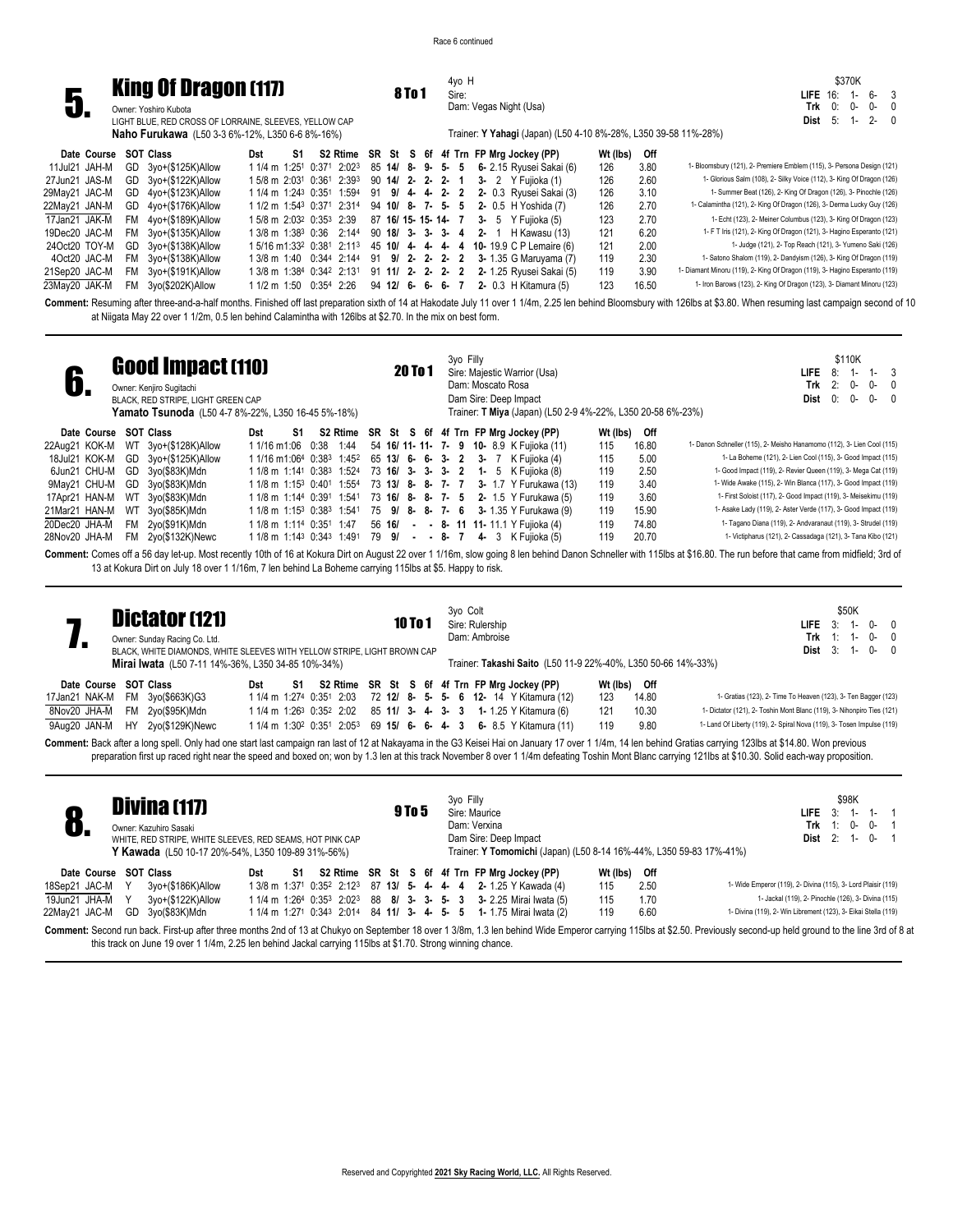| <b>Race Number</b>                                                                                                                                                                                                                                     | Japan (Hanshin Dirt)                                                                                                                                                                                                                                                                                                                        |                                                                                                                                                                                                                                        | Saturday, October 16, 2021<br>12:20am EDT                                                                                                                                                                                                                                                                                                                                                           |
|--------------------------------------------------------------------------------------------------------------------------------------------------------------------------------------------------------------------------------------------------------|---------------------------------------------------------------------------------------------------------------------------------------------------------------------------------------------------------------------------------------------------------------------------------------------------------------------------------------------|----------------------------------------------------------------------------------------------------------------------------------------------------------------------------------------------------------------------------------------|-----------------------------------------------------------------------------------------------------------------------------------------------------------------------------------------------------------------------------------------------------------------------------------------------------------------------------------------------------------------------------------------------------|
|                                                                                                                                                                                                                                                        | 3yo+ ALLOW HCP (\$188K)<br>11/8 m                                                                                                                                                                                                                                                                                                           |                                                                                                                                                                                                                                        | 11:20pm CDT<br>9:20pm PDT                                                                                                                                                                                                                                                                                                                                                                           |
|                                                                                                                                                                                                                                                        | W, P, S, Ex, DD, Tri, Super, Pick 3                                                                                                                                                                                                                                                                                                         |                                                                                                                                                                                                                                        | $6 - 1 - 2 - 4$<br>Selections                                                                                                                                                                                                                                                                                                                                                                       |
| <b>Queen's Basil (117)</b><br>Owner: Keiai Stallion Co. Ltd.                                                                                                                                                                                           | <b>3To1</b><br>RED, BLACK STRIPES, WHITE SLEEVES WITH RED STRIPE, WHITE CAP<br><b>Fuma Matsuwaka</b> (L50 2-8 4%-20%, L350 22-53 6%-21%)                                                                                                                                                                                                    | 3yo b Filly<br>Sire: Creator (Usa)<br>Dam: Keiai Libra<br>Dam Sire: Agnes Digital (Usa)<br>Trainer: T Umeda (Japan) (L50 3-7 6%-20%, L350 20-47 6%-19%)                                                                                | \$125K<br><b>LIFE</b><br>$2 -$<br>5:<br>$\overline{0}$<br>$1 -$<br>3:<br>Trk<br>O-<br>1-<br>$2 -$<br>0-<br><b>Dist</b><br>4:<br>$\Omega$                                                                                                                                                                                                                                                            |
| <b>SOT Class</b><br>Date Course<br>26Sep21 CHU-M<br>3yo+(\$129K)Allow<br>WT<br>16Jun21 NGA-C<br>SY<br>3yo+(\$12K)Cond<br>MY<br>3yo(\$119K)Allow<br>18Apr21 HAN-M<br>3yo(\$121K)Allow<br>20Mar21 HAN-M<br>-FT<br>3yo(\$103K)Newc<br>21Feb21 HAN-M<br>GD | Dst<br>S1.<br>$11/8$ m $1:131$<br>0:384<br>1:52<br>79 14/ 4- 4- 4- 4<br>13/16 m<br>2:03 <sup>2</sup><br>$65$ 10/ 6- 5- 2- 2<br>1 1/8 m 1:13 <sup>1</sup> 0:39 <sup>1</sup><br>1:52 <sup>2</sup><br>$65$ 16/ 6- 4- 4- 3<br>71 15/ 11- 11- 11- 9<br>$11/8$ m $1:141$<br>0:384<br>1:531<br>83 16/ 2- 2- 2-<br>$11/8$ m $1:18$<br>1:561<br>0:38 | S2 Rtime SR St S 6f 4f Trn FP Mrg Jockey (PP)<br>Wt (lbs)<br>115<br>1- 0.75 F Matsuwaka (6)<br>117<br>2- 5 $M$ Ohata (3)<br>119<br>8- 7 H Kawasu (3)<br>119<br>7- 7.15 H Kawasu (10)<br>119<br>1 - 3 Mirai Iwata (9)<br>$\overline{2}$ | Off<br>1- Queen's Basil (115), 2- Pulmonaria (115), 3- Jolly Bless (115)<br>7.10<br>1- Zenith (121), 2- Queen's Basil (117), 3- Matera San O (126)<br>3.80<br>1- Belle Vogue (119), 2- Lien Cool (117), 3- Version Up (119)<br>16.80<br>1- Well Done (119), 2- Itsukawa Shacho (123), 3- Dantsu Trueno (123)<br>15.60<br>1- Queen's Basil (119), 2- A Shin Tips (123), 3- Maen Jaran (123)<br>80.70 |
|                                                                                                                                                                                                                                                        | March 20 over 1 1/8m, 7 len behind Well Done carrying 119lbs at \$15.60. Improver; excellent winning chance.                                                                                                                                                                                                                                |                                                                                                                                                                                                                                        | Comment: Second-up. First-up after three months won by 0.8 len at Chukyo Dirt September 26 over 1 1/8m on a soft track defeating Pulmonaria carrying 115lbs at \$7.10. Previously second-up 7th of 15 at this track on                                                                                                                                                                              |

|               | <b>Zenno Justa (126)</b><br>Owner: Kumiko Osako<br>BLACK, WHITE DIAMONDS, WHITE SLEEVES WITH YELLOW STRIPE, GREY CAP<br>Mirai Iwata (L50 7-11 14%-36%, L350 34-85 10%-34%) |                |    |                                                                                        |                   | 7 To 2 |  | 4yo dk b H<br>Sire: Just A Wav<br>Dam: Win Angelus |  | Dam Sire: Bertolini (Usa) |                                             | Trainer: H Asami (Japan) (L50 3-3 6%-12%, L350 29-44 8%-21%) |       | \$546K<br><b>LIFE</b> $26: 2 - 2 - 1$<br>0:<br>0-<br>Trk<br>0-<br>- 0<br>Dist<br>9:<br>0-<br>$1 - 0$                                                                                                              |
|---------------|----------------------------------------------------------------------------------------------------------------------------------------------------------------------------|----------------|----|----------------------------------------------------------------------------------------|-------------------|--------|--|----------------------------------------------------|--|---------------------------|---------------------------------------------|--------------------------------------------------------------|-------|-------------------------------------------------------------------------------------------------------------------------------------------------------------------------------------------------------------------|
| Date Course   | SOT Class                                                                                                                                                                  | Dst            | S1 | S2 Rtime SR St S 6f 4f Trn FP Mrg Jockey (PP)                                          |                   |        |  |                                                    |  |                           |                                             | Wt (lbs)                                                     | Off   |                                                                                                                                                                                                                   |
| 25Sep21 CHU-M | GD 3yo+(\$189K)Allow                                                                                                                                                       |                |    | 1 1/8 m 1:15 <sup>1</sup> 0:37 <sup>3</sup> 1:524                                      |                   |        |  |                                                    |  |                           | 77 16/ 10- 12- 9- 8 4- 3.8 Mirai Iwata (15) | 126                                                          | 27.30 | 1- Kurino Honoo (126), 2- Lowell (119), 3- Finistere (119)                                                                                                                                                        |
| 5Sep21 JAK-M  | GD 3yo+(\$261K)Allow                                                                                                                                                       |                |    | 1 1/8 m 1:13 <sup>3</sup> 0:341 1:474                                                  |                   |        |  |                                                    |  |                           | 82 11/ 3- 3- 3- 3 8- 6.35 Ken Tanaka (1)    | 126                                                          | 44.00 | 1- Geraldina (115), 2- Jun Blue Sky (119), 3- Hello Unicorn (121)                                                                                                                                                 |
| 14Aug21 JAN-M | GD 3yo+(\$261K)Allow                                                                                                                                                       | 7 f            |    | $0:45^2$ $0:35^3$ 1:21                                                                 |                   |        |  |                                                    |  |                           | 84 17/ - - 13- 11 7- 4.7 S Ishibashi (14)   | 126                                                          | 76.60 | 1- Ten Happy Rose (115), 2- Dura Mondo (119), 3- Salvia (115)                                                                                                                                                     |
| 30May21 JAC-M | GD 4yo+(\$180K)Allow                                                                                                                                                       | 7 f            |    | $0:45^1$ 0:35 1:201                                                                    |                   |        |  |                                                    |  |                           | 75 12/ - - 11- 11 12- 5.7 Ken Tanaka (9)    | 126                                                          | 12.10 | 1- Chuwano Kiseki (126), 2- Moonlight (121), 3- Jubilee Head (119)                                                                                                                                                |
| 8May21 JAC-M  | FM 4yo+(\$247K)Allow                                                                                                                                                       | 1 <sub>m</sub> |    | 0:58 0:35 1:33                                                                         |                   |        |  |                                                    |  |                           | 80 8/ - 5- 4- 4 5- 5.25 Yutaka Take (2)     | 126                                                          | 5.20  | 1- Jun Light Bolt (126), 2- Danon Aller (126), 3- Survive (126)                                                                                                                                                   |
| 18Apr21 NAK-M | GD 4yo+(\$248K)Allow                                                                                                                                                       | 1 m            |    | 0:584 0:36 1:344                                                                       |                   |        |  |                                                    |  |                           | 91 7/ - 2- 2- 2 4- 3 Mirai Iwata (4)        | 126                                                          | 4.10  | 1- Forward Again (126), 2- Queen's Sun (126), 3- Hello Unicorn (121)                                                                                                                                              |
| 27Mar21 JAC-M | FM 4yo+(\$253K)Allow                                                                                                                                                       |                |    | 1 1/4 m 1:24 <sup>2</sup> 0:36 <sup>1</sup> 2:00 <sup>3</sup>                          |                   |        |  |                                                    |  |                           | 88 10/ 7- 6- 5- 5 5- 2.2 Ken Tanaka (9)     | 126                                                          | 7.60  | 1- Les Annees Folles (126), 2- Shadow Session (126), 3- Serious Love (126)                                                                                                                                        |
| 6Mar21 JAK-M  | GD 4yo+(\$255K)Allow                                                                                                                                                       |                |    | 1 1/4 m 1:26 <sup>2</sup> 0:35 <sup>3</sup> 2:02                                       |                   |        |  |                                                    |  |                           | 91 17/ 8- 8- 4- 3 7- 2.9 Ken Tanaka (5)     | 126                                                          | 18.40 | 1- Jet Motion (126), 2- All The World (126), 3- Daddy's Trip (126)                                                                                                                                                |
| 6Feb21 JAK-M  | FM 4yo+(\$261K)Allow                                                                                                                                                       |                |    | 1 1/8 m 1:13 <sup>1</sup> 0:35 <sup>1</sup> 1:48 <sup>2</sup> 92 <b>10/ 2- 2- 2- 2</b> |                   |        |  |                                                    |  |                           | <b>4-</b> 1.35 Ken Tanaka (8)               | 119                                                          | 10.90 | 1- Grand Speed (119), 2- Ever Garden (115), 3- Harlan's Heart's (121)                                                                                                                                             |
| 17Jan21 JAK-M | FM 4yo+(\$265K)Allow                                                                                                                                                       |                |    | 1 1/8 m 1:11 <sup>3</sup> 0:344 1:46 <sup>3</sup>                                      | 85 13/ 4- 5- 4- 5 |        |  |                                                    |  |                           | 6- 6 Ken Tanaka $(13)$                      | 123                                                          | 13.60 | 1- World Winds (123), 2- Jun Light Bolt (123), 3- Last Noodle (126)                                                                                                                                               |
|               |                                                                                                                                                                            |                |    |                                                                                        |                   |        |  |                                                    |  |                           |                                             |                                                              |       | Comment: Last start 4th of 16 at Chukyo Dirt on September 25 over 1 1/8m, 4 len behind Kurino Honoo with 126lbs at \$27.30. Before that raced on the pace before fading 8th of 11 at Kokura on September 5 over 1 |

1/8m, 6 len behind Geraldina with 126lbs at \$44. Further improvement is anticipated.

| ŋ<br>J                |      | <b>Earth Riser (126)</b><br>Owner: Normandy Thoroughbred Racing Co. Ltd.<br>BLACK, RED STRIPE, SALMON CAP<br><b>H Miyuki</b> (L50 7-11 14%-36%, L350 31-66 9%-28%) |                                                  |    |                         |                      | 40 To 1 |  |  | 4yo ch Gelding<br>Dam: Gervaise | Sire: I'll Have Another (Usa)<br>Dam Sire: Meisho Samson                                |          | Trainer: Y Kitade (L50 5-9 10%-28%, L350 28-52 8%-23%) | LIFE<br>Trk<br>Dist                                                                                                                                                                                              | 18: | \$152K<br>$2 -$<br>2:<br>$0 -$<br>6:<br>$0 -$ | 0- | $2 - 0$<br>- 0<br>$1 - 0$ |
|-----------------------|------|--------------------------------------------------------------------------------------------------------------------------------------------------------------------|--------------------------------------------------|----|-------------------------|----------------------|---------|--|--|---------------------------------|-----------------------------------------------------------------------------------------|----------|--------------------------------------------------------|------------------------------------------------------------------------------------------------------------------------------------------------------------------------------------------------------------------|-----|-----------------------------------------------|----|---------------------------|
| Date Course SOT Class |      |                                                                                                                                                                    | Dst                                              | S1 |                         |                      |         |  |  |                                 | S2 Rtime SR St S 6f 4f Trn FP Mrg Jockey (PP)                                           | Wt (lbs) | Off                                                    |                                                                                                                                                                                                                  |     |                                               |    |                           |
| 27Sep21 MOR-C         | -FT  | 3yo+(\$38K)Cond                                                                                                                                                    | 1 1/8 m                                          |    | 1:533                   |                      |         |  |  |                                 | 68 9/ 3- 5- 3- 3 2- 6 Y Takahashi (1)                                                   | 123      | 6.60                                                   | 1- Meiner Astoria (123), 2- Earth Riser (123), 3- Pop Francais (123)                                                                                                                                             |     |                                               |    |                           |
| 6Jun21 CHU-M          |      | GD 3yo+(\$247K)Allow                                                                                                                                               | 1 1/8 m 1:134 0:364 1:503                        |    |                         |                      |         |  |  |                                 | 75 12/ 7- 7- 7- 7 7- 6.15 Heart Kameda (2)                                              | 126      | 45.60                                                  | 1- Modus Operandi (126), 2- Legal Mind (126), 3- Lily Minister (126)                                                                                                                                             |     |                                               |    |                           |
| 16May21 NII-M         |      | GD 4yo+(\$249K)Allow                                                                                                                                               | 1 1/8 m 1:13 0:39                                |    | 1:52                    | 62 15/ 4- 4- 5- 7    |         |  |  |                                 | <b>9-</b> 9.9 K Yamada (5)                                                              | 119      | 70.80                                                  | 1- Aloof Cry (123), 2- Red Envy (121), 3- Shonan Mario (121)                                                                                                                                                     |     |                                               |    |                           |
| 3May21 KCH-C          | SY   | 4yo+(\$46K)A2                                                                                                                                                      | 7 f                                              |    | 1:302                   |                      |         |  |  |                                 | 72 12/ 10- 9- 7- 6 5- 1.7 T Okamura (4)                                                 | 123      | 9.70                                                   | 1- Lovely Hatch (119), 2- Sakura Hercules (123), 3- Flamingo Flight (119)                                                                                                                                        |     |                                               |    |                           |
| 21Mar21 HAN-M         | MY   | 4yo+(\$184K)Allow                                                                                                                                                  |                                                  |    |                         |                      |         |  |  |                                 | 1 1/8 m 1:14 <sup>3</sup> 0:371 1:514 66 <b>16/ 10- 11- 14- 14 13-</b> 9.8 Y Iwata (14) | 126      | 64.60                                                  | 1- Cielarko (121), 2- Kistler (126), 3- Bank Shot (126)                                                                                                                                                          |     |                                               |    |                           |
| 27Feb21 KOK-M         | WT   | 4yo+(\$263K)Allow                                                                                                                                                  | 1 1/16 m1:064 0:361 1:43                         |    |                         | 70 16/ 8- 8- 8- 9    |         |  |  |                                 | 9- 6.65 K Kikuzawa (6)                                                                  | 123      | 55.70                                                  | 1- Hokko Akatsuki (123), 2- Flag Admiral (126), 3- Puerta Del Sol (126)                                                                                                                                          |     |                                               |    |                           |
| 13Feb21 HAN-M         | - FT | 4yo+(\$190K)Allow                                                                                                                                                  | 1 1/4 m 1:271 0:392 2:063                        |    |                         | 67 9/ 7- 7- 8- 8     |         |  |  |                                 | 6- 10.5 Y Furukawa (5)                                                                  | 123      | 62.60                                                  | 1- Verdite (123), 2- Scorpius (126), 3- Kitasan Victor (126)                                                                                                                                                     |     |                                               |    |                           |
| 31Jan21 KOK-M         | GD   | 4yo+(\$266K)Allow                                                                                                                                                  | 1 1/16 m1:053 0:391 1:444                        |    |                         |                      |         |  |  |                                 | 64 16/ 14- 16- 16- 15 7- 7.75 K Yamada (16)                                             | 117      | 58.50                                                  | 1- Ho O Raijin (119), 2- Puerta Del Sol (119), 3- Legame Pesca (119)                                                                                                                                             |     |                                               |    |                           |
| 29Nov20 TOY-M         | - FT | 3yo+(\$287K)Allow                                                                                                                                                  | 1 m                                              |    | $0:594$ $0:363$ $1:363$ |                      |         |  |  |                                 | 56 16/ - - 5- 5 14 9.35 K Yamada (12)                                                   | 117      | 99.00                                                  | 1- Overdeliver (123), 2- Full Depth Leader (123), 3- Premier Amour (112)                                                                                                                                         |     |                                               |    |                           |
| 31Oct20 FUK-M         | -FT  | 3yo+(\$138K)Allow                                                                                                                                                  | 1 1/16 m1:07 <sup>2</sup> 0:39 <sup>3</sup> 1:47 |    |                         | 81 12/ 5 - 5 - 4 - 2 |         |  |  |                                 | <b>1-</b> 0.1 K Yamada (12)                                                             | 115      | 8.60                                                   | 1- Earth Riser (115), 2- Silver Ace (121), 3- Flag Admiral (123)                                                                                                                                                 |     |                                               |    |                           |
|                       |      |                                                                                                                                                                    |                                                  |    |                         |                      |         |  |  |                                 |                                                                                         |          |                                                        | Comment: Second run back. First-up after four months tracked the speed and boxed on steadily 2nd of 9 at Morioka Dirt on September 27 over 1 1/8m, 6 len behind Meiner Astoria with 123lbs at \$6.60. Previously |     |                                               |    |                           |

second-up 6th of 9 at this track on February 13 over 1 1/4m, 10 len behind Verdite carrying 123lbs at \$62.60. Fitter but others appeal more.

|               |               |     | <b>Admire Venus (121)</b><br>Owner: Junko Kondo<br>LIGHT BLUE, RED SPOTS, STRIPED SLEEVES, CYAN CAP<br><b>Kohei Matsuyama</b> (L50 8-13 16%-42%, L350 52-72 15%-36%) |                                                  |    |               |                   |                     | 2 To 1 |                 |       |     | 5yo ch Mare<br>Sire: Orfevre<br>Dam: Weemissfrankie (Usa)<br>Dam Sire: Sunriver (Usa)<br>Trainer: T Umeda (Japan) (L50 3-7 6%-20%, L350 20-47 6%-19%) |          |       | \$469K<br>2-<br>LIFE $22$ :<br>$2 -$<br>Trk<br>0-<br>$\Omega$<br>-4:<br>Dist $14$ :<br>$4 - 2$<br>$1 -$ |
|---------------|---------------|-----|----------------------------------------------------------------------------------------------------------------------------------------------------------------------|--------------------------------------------------|----|---------------|-------------------|---------------------|--------|-----------------|-------|-----|-------------------------------------------------------------------------------------------------------------------------------------------------------|----------|-------|---------------------------------------------------------------------------------------------------------|
|               | Date Course   |     | SOT Class                                                                                                                                                            | Dst                                              | S1 |               |                   |                     |        |                 |       |     | S2 Rtime SR St S 6f 4f Trn FP Mrg Jockey (PP)                                                                                                         | Wt (lbs) | Off   |                                                                                                         |
| 25Sep21 NAK-M |               | GD  | 3yo+(\$189K)Allow                                                                                                                                                    | 1 1/8 m 1:14 <sup>3</sup> 0:38 <sup>2</sup> 1:53 |    |               |                   | 72 16/ 3- 3-        |        |                 | 3-    | -3  | 6- 4.85 Kosei Miura (11)                                                                                                                              | 121      | 14.20 | 1- Snow Moon (115), 2- Pixie Maiden (121), 3- Dantsu Choice (121)                                       |
| 12Sep21 CHU-M |               | GD  | 3yo+(\$189K)Allow                                                                                                                                                    | 1 1/8 m 1:14                                     |    | $0:371$ 1:511 |                   | 70 7/ 1-1-          |        |                 |       | 1-1 | 3- 3.75 K Matsuyama (3)                                                                                                                               | 121      | 3.40  | 1- Kimuken Dream (115), 2- Dantsu Choice (121), 3- Admire Venus (121)                                   |
|               | 17Jul21 KOK-M | -FT | 3yo+(\$252K)Allow                                                                                                                                                    | 1 1/16 m1:06 <sup>3</sup> 0:38 <sup>3</sup>      |    |               | 1:451             | 71 14/ 5- 5- 7- 9   |        |                 |       |     | 8- 5.6 A Nishimura (2)                                                                                                                                | 121      | 13.90 | 1- Satono Gaia (121), 2- Full Vote (119), 3- Harry Barows (126)                                         |
| 23May21 CHU-M |               | GD  | 4yo+(\$180K)Allow                                                                                                                                                    | 1 1/8 m 1:131 0:39                               |    |               | 1:521             | 70 12/ 3- 3- 3- 4   |        |                 |       |     | $6 - 4$ A Nishimura (1)                                                                                                                               | 121      | 5.00  | 1- Suzuka Panther (126), 2- Kurino Honoo (126), 3- Flame Wings (126)                                    |
| 24Apr21 NII-M |               | FT. | 4yo+(\$250K)Allow                                                                                                                                                    | 1 1/8 m 1:141 0:374 1:52                         |    |               |                   | 74 15/ 2- 2- 5- 5   |        |                 |       |     | 2- 3.5 A Nishimura (13)                                                                                                                               | 121      | 10.90 | 1- Wonder Mambo (121), 2- Admire Venus (121), 3- Peisha Knowledge (121)                                 |
|               | 7Feb21 CHU-M  | FT. | 4yo+(\$190K)Allow                                                                                                                                                    | $11/8$ m $1:161$                                 |    | 0:37          | 1:531             | 72 9/               |        | $3 - 3 - 3 - 3$ |       |     | 3- 4.25 K Matsuyama (3)                                                                                                                               | 121      | 3.60  | 1- Tamamo San Siro (126), 2- Hayabusa Nandekun (126), 3- Admire Venus (121)                             |
| 16Jan21 KOK-M |               | GD  | 4yo+(\$265K)Allow                                                                                                                                                    | 1 1/16 m1:07                                     |    | 0:38          | 1:45              | 64 15/              |        | $5 - 5 - 4 - 6$ |       |     | 9- 8.35 S Hamanaka (7)                                                                                                                                | 121      | 2.10  | 1- Mozu Regina (121), 2- Leaping Reason (121), 3- Tagano Elf (121)                                      |
| 20Dec20 HAN-M |               | -FT | 3yo+(\$198K)Allow                                                                                                                                                    | 1 1/8 m 1:15 <sup>1</sup>                        |    | $0:38^3$      | 1:534             | $77$ 14/ 3- 3- 2- 2 |        |                 |       |     | 2- $0.3$ S Hamanaka $(6)$                                                                                                                             | 121      | 3.30  | 1- Pretty Chance (119), 2- Admire Venus (121), 3- Carino Minoru (121)                                   |
|               | 5Dec20 CHU-M  | -FT | 3yo+(\$274K)Allow                                                                                                                                                    | 1 1/8 m 1:15 0:383                               |    |               | 1:53 <sup>3</sup> | 86 16/              |        | 4-4-            | 3-    | -3  | 2- $0.1$ S Hamanaka $(8)$                                                                                                                             | 121      | 3.70  | 1- Song Of The Heart (119), 2- Admire Venus (121), 3- Pixie Maiden (121)                                |
| 15Nov20 HAN-M |               | -FI | 3yo+(\$206K)Allow                                                                                                                                                    | 1 1/8 m 1:14 <sup>3</sup> 0:381                  |    |               | 1:524             | 83 14/              | -3-    | 3-              | $2 -$ | -2  | 2- 0.5 S Hamanaka (13)                                                                                                                                | 121      | 6.10  | 1- Meisho Dajin (121), 2- Admire Venus (121), 3- Crescent Moon (126)                                    |

Comment: At the latest run sat on the speed and boxed on steadily 6th of 16 at Nakayama Dirt on September 25 over 1 1/8m, 5 len behind Snow Moon with 121lbs at \$14.20. The race before that rolled along in front before being edged out 3rd of 7 at Chukyo Dirt on September 12 over 1 1/8m, 4 len behind Kimuken Dream carrying 121lbs at \$3.40. Deserves another chance.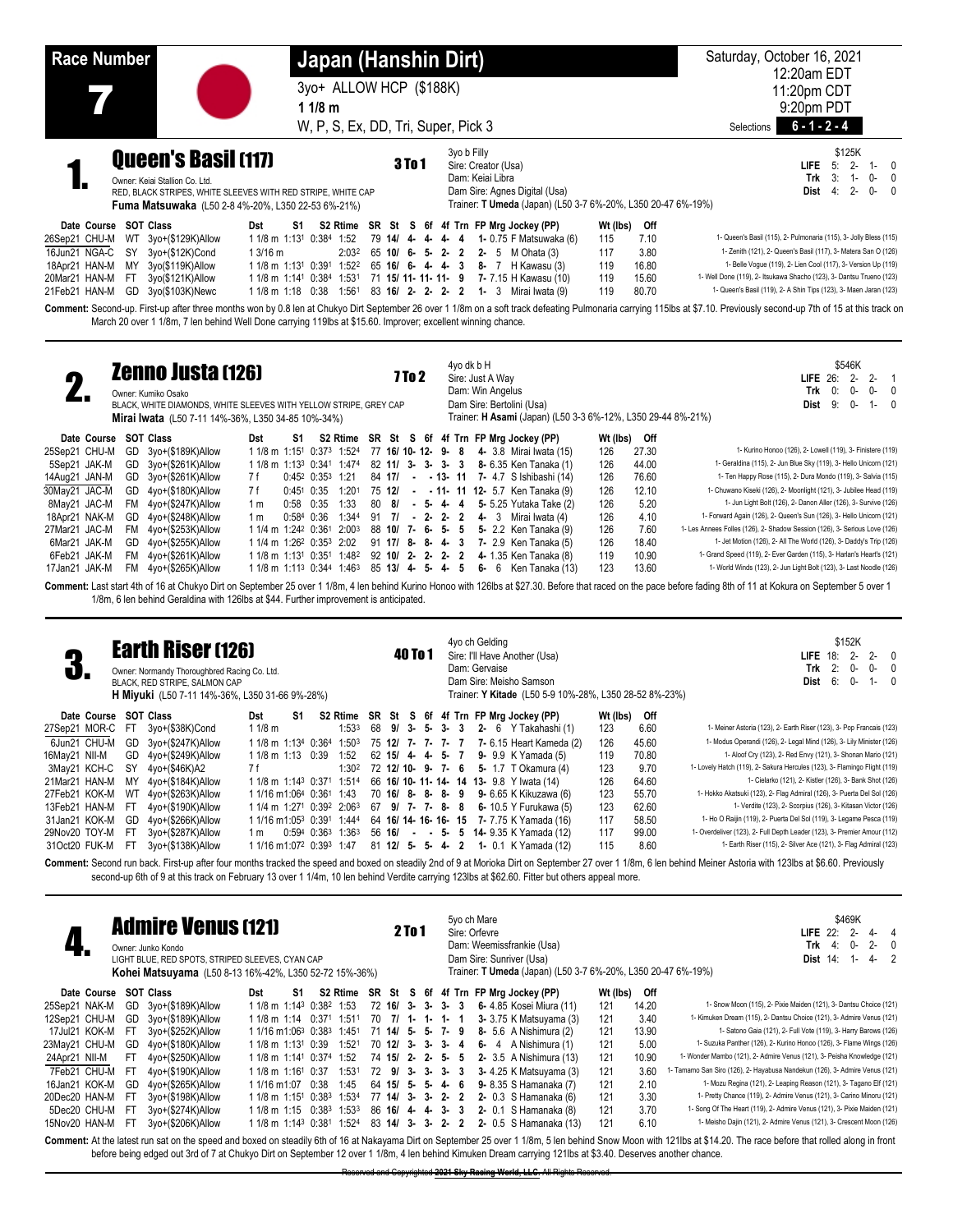4yo dk b H Sire: Kizuna Dam: Meisho Suzuran Dam Sire: King Kamehameha

Trainer: **Kaneo Ikezoe** (L50 3-5 6%-16%, L350 21-57 6%-22%)

\$156K **LIFE** 13: 2- 0- 1 **Trk** 1: 0- 0- 0 **Dist** 7: 1- 0- 0



WHITE, GREEN STARS, WHITE SLEEVES, GREEN SEAMS, WHITE CAP, YELLOW CAP **Rin Nishitani** (L50 0-5 0%-10%, L350 3-14 2%-12%)

| S2 Rtime SR St S 6f 4f Trn FP Mrg Jockey (PP)<br>Wt (lbs) Off<br>Date Course SOT Class<br>S1<br>Dst<br>1 3/16 m1:21 <sup>3</sup> 0:37 <sup>3</sup> 1:59 <sup>1</sup> 47 <b>13/ 9- 8-10- 12 12-</b> 15.05 Daito Ozawa (9)<br>GD 3yo+(\$188K)Allow<br>20ct21 CHU-M<br>123.40<br>119<br>1Mav21 NII-M<br>GD 4yo+(\$248K)Allow<br>40.10<br>1:51 57 13/ 8- 8- 5- 6 8-13.15 M Katsuura (9)<br>126<br>1 1/8 m 1:14 0:37<br>GD 4yo+(\$123K)Allow<br>1 1/8 m 1:15 $0:384$ 1:534 81 10/ 9- 9- 7- 6 1- 0.3 Daito Ozawa (6)<br>11Apr21 NII-M<br>119<br>4.50<br>10.80<br>GD 4yo+(\$125K)Allow<br>20Mar21 CHU-M<br>$11/8$ m $1:161$ 0:38 <sup>1</sup> 1:54 <sup>2</sup> 70 <b>9/ 4- 4- 4- 4- 4- 4-</b> 47 Y Tsunoda (1)<br>119<br>1 1/8 m 1:134 0:343 1:483 37 11/ 10- 11- 10- 10 6-20.95 H Miyuki (2)<br>16.80<br>24Oct20 KYO-M<br>3yo+(\$138K)Allow<br>121<br>MY<br>GD 3yo+(\$138K)Allow<br>1 1/8 m 1:15 <sup>3</sup> 0:374 1:53 <sup>2</sup> 74 <b>13/ 10- 10- 10- 8 5-</b> 3.5 Arata Saito (9)<br>119<br>5.20<br>10Oct20 NII-M<br>1 1/8 m 1:14 <sup>2</sup> 0:37 <sup>2</sup> 1:51 <sup>4</sup> 64 <b>9/ 6- 6- 7- 6 5-</b> 9.55 K Sameshima (7)<br>119<br>GD 3yo+(\$133K)Allow<br>17.20<br>13Sep20 CHU-M<br>$11/16$ m $1:073$ 0:37 $3$ 1:451 78 <b>15/ 5- 5- 6- 5 6-</b> 3.85 K Sameshima (5)<br>119<br>14.10<br>30Aug20 KOK-M FT<br>3yo+(\$138K)Cond<br>226.70<br>30May20 KYO-M FT<br>1 1/8 m 1:13 <sup>3</sup> 0:374 1:512 69 <b>15/ 9- 9- 9- 10 9-</b> 8.9 A Tomita (8)<br>3yo(\$144K)Allow<br>121<br>16.60<br>1 1/16 m 1:08 0:41 1:49 76 15/ 6- 7- 5- 3 1- 0.75 K Sameshima (8)<br>3yo(\$100K)Mdn<br>123<br>3May20 FUK-M<br>FT. |  |  |  |  |  |  |  |  |                                                                           |
|--------------------------------------------------------------------------------------------------------------------------------------------------------------------------------------------------------------------------------------------------------------------------------------------------------------------------------------------------------------------------------------------------------------------------------------------------------------------------------------------------------------------------------------------------------------------------------------------------------------------------------------------------------------------------------------------------------------------------------------------------------------------------------------------------------------------------------------------------------------------------------------------------------------------------------------------------------------------------------------------------------------------------------------------------------------------------------------------------------------------------------------------------------------------------------------------------------------------------------------------------------------------------------------------------------------------------------------------------------------------------------------------------------------------------------------------------------------------------------------------------------------------------------------------------------------------------------------------------------------------------|--|--|--|--|--|--|--|--|---------------------------------------------------------------------------|
|                                                                                                                                                                                                                                                                                                                                                                                                                                                                                                                                                                                                                                                                                                                                                                                                                                                                                                                                                                                                                                                                                                                                                                                                                                                                                                                                                                                                                                                                                                                                                                                                                          |  |  |  |  |  |  |  |  |                                                                           |
|                                                                                                                                                                                                                                                                                                                                                                                                                                                                                                                                                                                                                                                                                                                                                                                                                                                                                                                                                                                                                                                                                                                                                                                                                                                                                                                                                                                                                                                                                                                                                                                                                          |  |  |  |  |  |  |  |  | 1- Sunrise Sherry (123), 2- Strong Line (126), 3- Jiro (126)              |
|                                                                                                                                                                                                                                                                                                                                                                                                                                                                                                                                                                                                                                                                                                                                                                                                                                                                                                                                                                                                                                                                                                                                                                                                                                                                                                                                                                                                                                                                                                                                                                                                                          |  |  |  |  |  |  |  |  | 1- Gold Paladin (126), 2- Hayabusa Nandekun (126), 3- Mahavir (126)       |
|                                                                                                                                                                                                                                                                                                                                                                                                                                                                                                                                                                                                                                                                                                                                                                                                                                                                                                                                                                                                                                                                                                                                                                                                                                                                                                                                                                                                                                                                                                                                                                                                                          |  |  |  |  |  |  |  |  | 1- Meisho Shaga (119), 2- Stern City (126), 3- Draupnir (126)             |
|                                                                                                                                                                                                                                                                                                                                                                                                                                                                                                                                                                                                                                                                                                                                                                                                                                                                                                                                                                                                                                                                                                                                                                                                                                                                                                                                                                                                                                                                                                                                                                                                                          |  |  |  |  |  |  |  |  | 1- Suzuka Burg (126), 2- Meiner Ilargi (126), 3- Ozora (126)              |
|                                                                                                                                                                                                                                                                                                                                                                                                                                                                                                                                                                                                                                                                                                                                                                                                                                                                                                                                                                                                                                                                                                                                                                                                                                                                                                                                                                                                                                                                                                                                                                                                                          |  |  |  |  |  |  |  |  | 1- American Seed (121), 2- Little Clever (121), 3- Hiruno Bruges (119)    |
|                                                                                                                                                                                                                                                                                                                                                                                                                                                                                                                                                                                                                                                                                                                                                                                                                                                                                                                                                                                                                                                                                                                                                                                                                                                                                                                                                                                                                                                                                                                                                                                                                          |  |  |  |  |  |  |  |  | 1- Storm Gust (126), 2- Fluffy Cloud (121), 3- Crown Desire (121)         |
|                                                                                                                                                                                                                                                                                                                                                                                                                                                                                                                                                                                                                                                                                                                                                                                                                                                                                                                                                                                                                                                                                                                                                                                                                                                                                                                                                                                                                                                                                                                                                                                                                          |  |  |  |  |  |  |  |  | 1- Hagino Luxe (115), 2- Key Slogan (119), 3- Matera San O (126)          |
|                                                                                                                                                                                                                                                                                                                                                                                                                                                                                                                                                                                                                                                                                                                                                                                                                                                                                                                                                                                                                                                                                                                                                                                                                                                                                                                                                                                                                                                                                                                                                                                                                          |  |  |  |  |  |  |  |  | 1- Peisha Knowledge (112), 2- Meisho Foyle (112), 3- Hiruno Bruges (117)  |
|                                                                                                                                                                                                                                                                                                                                                                                                                                                                                                                                                                                                                                                                                                                                                                                                                                                                                                                                                                                                                                                                                                                                                                                                                                                                                                                                                                                                                                                                                                                                                                                                                          |  |  |  |  |  |  |  |  | 1- A Shin Amen Ra (123), 2- Rocky Thunder (123), 3- Nihonpiro Storm (123) |
|                                                                                                                                                                                                                                                                                                                                                                                                                                                                                                                                                                                                                                                                                                                                                                                                                                                                                                                                                                                                                                                                                                                                                                                                                                                                                                                                                                                                                                                                                                                                                                                                                          |  |  |  |  |  |  |  |  | 1- Meisho Shaga (123), 2- Virtuoso (117), 3- Black Tomahawk (119)         |

Comment: Second run back. First-up after five months second last of 13 at Chukyo Dirt on October 2 over 1 3/16m, 15 len behind Sunrise Sherry with 119lbs at \$123.40. Previously second-up won by a neck at Niigata Dirt April 11 over 1 1/8m defeating Stern City carrying 119lbs at \$4.50. Unlikely to threaten.

|               |     | <b>Voix D'ange (USA) (110)</b><br>Owner: Koji Maeda<br>BLACK, RED STRIPE, LIGHT GREEN CAP<br><b>Yamato Tsunoda</b> (L50 4-7 8%-22%, L350 16-45 5%-18%) |                                                               |    |                |                   |                   | 4 To 1 |           | 3yo Filly | Sire: Curlin (Usa) | Dam: Love And Pride (Usa)<br>Dam Sire: A.P. Indy (Usa)<br>Trainer: K Nakatake (L50 4-16 8%-40%, L350 23-67 7%-26%) |          |       | \$198K<br><b>LIFE</b> $11: 2$<br>$4-$<br>$\Omega$<br>Trk<br>0-<br>$\mathsf{O}$<br>$1 -$<br>$2 -$<br>8:<br>$\Omega$<br>Dist<br>4- |
|---------------|-----|--------------------------------------------------------------------------------------------------------------------------------------------------------|---------------------------------------------------------------|----|----------------|-------------------|-------------------|--------|-----------|-----------|--------------------|--------------------------------------------------------------------------------------------------------------------|----------|-------|----------------------------------------------------------------------------------------------------------------------------------|
| Date Course   |     | <b>SOT Class</b>                                                                                                                                       | Dst                                                           | S1 |                |                   |                   |        |           |           |                    | S2 Rtime SR St S 6f 4f Trn FP Mrg Jockey (PP)                                                                      | Wt (lbs) | Off   |                                                                                                                                  |
| 20ct21 CHU-M  | GD  | 3yo+(\$129K)Allow                                                                                                                                      | 1 1/8 m 1:14 <sup>3</sup> 0:381                               |    |                | 1:52 <sup>4</sup> |                   |        |           |           |                    | 77 13/ 2- 2- 2- 1 1-0.75 Y Tsunoda (10)                                                                            | 110      | 19.30 | 1- Voix D'ange (110), 2- Allure Bulto (121), 3- Mozu Mazoku (121)                                                                |
| 18Jul21 KOK-M | GD  | 3yo+(\$125K)Allow                                                                                                                                      | 1 1/16 m1:07 0:39                                             |    |                | 1:461             |                   |        |           |           |                    | 48 16/ 3- 3- 6- 15 13-14.55 K Sameshima (9)                                                                        | 115      | 11.60 | 1- Kyowa Wall (126), 2- Pipeliner (126), 3- Sawayaka Cause Son (119)                                                             |
| 29May21 CHU-M | GD  | 3yo(\$118K)Allow                                                                                                                                       | 1 1/8 m 1:13 <sup>2</sup> 0:38 <sup>1</sup> 1:51 <sup>3</sup> |    |                |                   |                   |        |           |           |                    | 60 16/ 9-11-12-11 12-10.6 Ryusei Sakai (8)                                                                         | 119      | 20.30 | 1- Careerism (123), 2- A Shin Tips (123), 3- Chione Verite (119)                                                                 |
| 15May21 NII-M | FT. | 3yo(\$168K)Allow                                                                                                                                       | 1 1/8 m 1:13 <sup>2</sup> 0:394 1:532                         |    |                |                   | 81 15/ 3- 2- 2- 2 |        |           |           |                    | <b>5-</b> 1.4 Ryusei Sakai (12)                                                                                    | 119      | 17.90 | 1- T M Magic (123), 2- Rivette (123), 3- Gold Breeze (123)                                                                       |
| 21Feb21 HAN-M | GD  | 3yo(\$87K)Mdn                                                                                                                                          | 1 1/8 m 1:17 0:381                                            |    |                | 1:551             |                   |        |           |           |                    | 83 16/ 2- 2- 2- 2 1- 5 Kosei Miura (12)                                                                            | 119      | 1.40  | 1- Voix D'ange (119), 2- Anagosan (123), 3- Accueillir (117)                                                                     |
| 23Jan21 CHU-M | GD  | 3yo(\$88K)Mdn                                                                                                                                          | 1 1/8 m 1:16 <sup>2</sup> 0:38 <sup>3</sup> 1:55              |    |                |                   | 75 12/ 1- 1- 1- 1 |        |           |           |                    | <b>2-</b> 1.5 Y Fuiioka (1)                                                                                        | 119      | 1.30  | 1- Couperin (123), 2- Voix D'ange (119), 3- Rhein Polaris (123)                                                                  |
| 11Jan21 CHU-M | GD  | 3yo(\$88K)Mdn                                                                                                                                          | 1 1/8 m 1:144 0:392 1:541                                     |    |                |                   | 78 16/ 2- 3- 3- 3 |        |           |           |                    | 2- 2.5 Y Fulloka (13)                                                                                              | 119      | 1.80  | 1- Jasper Dream (123), 2- Voix D'ange (119), 3- Marble Way (123)                                                                 |
| 19Dec20 CHU-M | GD  | 2yo(\$91K)Mdn                                                                                                                                          | 1 1/8 m 1:17                                                  |    | $0:37^3$ 1:543 |                   | 70 16/ 3- 3- 3-   |        |           | -3        | $2 - 5$            | A Nishimura (6)                                                                                                    | 119      | 5.70  | 1- Lady Mercy (119), 2- Voix D'ange (119), 3- Kikuno Cruijff (121)                                                               |
| 21Sep20 JAC-M | FM. | 2yo(\$90K)Mdn                                                                                                                                          | 1 1/4 m 1:254 0:352 2:011                                     |    |                |                   | 66 12/ 3- 3- 3- 3 |        |           |           |                    | <b>9-</b> 9.4 K Sameshima (11)                                                                                     | 119      | 31.10 | 1- Machaon D'or (119), 2- Brave Lion (119), 3- Orinoco (119)                                                                     |
| 25Jul20 JAN-M | GD  | 2yo(\$95K)Mdn                                                                                                                                          | 1 1/8 m 1:12 <sup>1</sup> 0:34 <sup>1</sup> 1:46 <sup>2</sup> |    |                |                   | 68 13/            |        | - - 10-10 |           |                    | 2- 8 Kosei Miura (12)                                                                                              | 119      | 26.10 | 1- Wonderful Town (119), 2- Voix D'ange (119), 3- Cosmo Cartier (119)                                                            |

Comment: Second-up. First-up after three months won by 0.8 len at Chukyo Dirt October 2 over 1 1/8m defeating Allure Bulto carrying 110lbs at \$19.30. Previously second-up 12th of 16 at Chukyo Dirt on May 29 over 1 1/8m, 10 len behind Careerism with 119lbs at \$20.30. Worth consideration.

|                       |      | <b>Kurino Capone (126)</b><br>Owner: Hiroharu Kurimoto<br>GREEN. YELLOW DIAMONDS. STRIPE SLEEVES, LIGHT BROWN CAP<br><b>Yoshihiro Furukawa</b> (L50 1-2 2%-6%, L350 9-36 3%-13%) |                                                   |                |  | 99 To 1               |  | 6yo b Gelding<br>Sire: Storming Home (Gb)<br>Dam: Valletta (Gb)<br>Dam Sire: Cape Cross (Ire)<br>Trainer: K Tani (Japan) (L50 2-9 4%-22%, L350 22-50 6%-20%) |              |        | \$416K<br>$2 -$<br>$5-$<br>$\overline{4}$<br>LIFE $44$ :<br><b>Trk 11:</b><br>1-<br>1-<br>$2 - 3$<br><b>Dist 14:</b><br>$0 -$                                                                                       |
|-----------------------|------|----------------------------------------------------------------------------------------------------------------------------------------------------------------------------------|---------------------------------------------------|----------------|--|-----------------------|--|--------------------------------------------------------------------------------------------------------------------------------------------------------------|--------------|--------|---------------------------------------------------------------------------------------------------------------------------------------------------------------------------------------------------------------------|
| Date Course SOT Class |      |                                                                                                                                                                                  | S1<br>Dst                                         |                |  |                       |  | S2 Rtime SR St S 6f 4f Trn FP Mrg Jockey (PP)                                                                                                                | Wt (lbs) Off |        |                                                                                                                                                                                                                     |
| 2Oct21 CHU-M          | GD   | 3yo+(\$188K)Allow                                                                                                                                                                | 1 3/16 m1:213 0:373 1:591                         |                |  |                       |  | 60 13/ 11- 11- 10- 9 10-12.25 Y Furukawa (6)                                                                                                                 | 126          | 323.40 | 1- Sunrise Sherry (123), 2- Strong Line (126), 3- Jiro (126)                                                                                                                                                        |
| 29Aug21 SAP-M         | -FT  | 3yo+(\$260K)Allow                                                                                                                                                                | 1 1/16 m1:074 0:38 <sup>2</sup> 1:46 <sup>2</sup> |                |  |                       |  | 56 14/ 12- 12- 12- 9 12-11.55 K Kokubun (9)                                                                                                                  | 126          | 187.60 | 1- Shorino Kampai (115), 2- Greenwich City (126), 3- Kurino Dragon (119)                                                                                                                                            |
| 7Aug21 HAK-M          | -FT  | 3yo+(\$260K)Allow                                                                                                                                                                | 1 1/16 m1:07                                      | 0:373<br>1:444 |  |                       |  | 47 14/ 12- 12- 13- 12 13- 14.8 Y Furukawa (3)                                                                                                                | 119          | 137.10 | 1- Peisha Knowledge (119), 2- Smart Ariel (115), 3- Shorino Kampai (112)                                                                                                                                            |
| 15Nov20 HAN-M         | -FT  | 3yo+(\$206K)Allow                                                                                                                                                                | 1 1/8 m 1:14 <sup>3</sup> 0:381                   |                |  |                       |  | 1:524 73 14/ 14- 14- 13- 11 7- 7.05 Y Furukawa (2)                                                                                                           | 126          | 85.10  | 1- Meisho Dajin (121), 2- Admire Venus (121), 3- Crescent Moon (126)                                                                                                                                                |
| 25Oct20 KYO-M GD      |      | 3yo+(\$202K)Allow                                                                                                                                                                | 1 3/16 m1:20 <sup>3</sup> 0:374 1:582             |                |  |                       |  | 70 11/ 10- 10- 8- 7 7- 7.6 Y Furukawa (2)                                                                                                                    | 126          | 35.60  | 1- Kafuji King (126), 2- Moming Sun (126), 3- Epicure (121)                                                                                                                                                         |
| 3Oct20 CHU-M FT       |      | 3yo+(\$202K)Allow                                                                                                                                                                | 1 3/16 m1:20 <sup>2</sup> 0:38                    | 1:582          |  |                       |  | 59 16/ 15- 15- 13- 15 16- 11.3 Manabu Sakai (6)                                                                                                              | 126          | 104.80 | 1- Win Fortis (126), 2- Santini (126), 3- Tagano Beauty (121)                                                                                                                                                       |
| 6Sep20 SAP-M FT       |      | 3yo+(\$265K)Cond                                                                                                                                                                 | 1 1/16 m 1:08 0:37 <sup>3</sup> 1:45 <sup>3</sup> |                |  |                       |  | 73 13/ 11- 11- 11- 11 10- 7.2 Heart Kameda (2)                                                                                                               | 126          | 23.30  | 1- Vocazione (121), 2- Ho O Raijin (126), 3- Peisha Q (121)                                                                                                                                                         |
| 23Aug20 SAP-M         | - FT | 3yo+(\$279K)Allow                                                                                                                                                                | 1 1/16 m1:07 <sup>2</sup> 0:391                   | 1:463          |  |                       |  | 81 14/ 13- 13- 14- 12 3- 3.5 Heart Kameda (11)                                                                                                               | 126          | 21.40  | 1- Schedar (119), 2- Londonderry Air (119), 3- Kurino Capone (126)                                                                                                                                                  |
| 25Jul20 SAP-M         | - FT | 3yo+(\$283K)Allow                                                                                                                                                                | 1 1/16 m1:064 0:374                               | 1:443          |  | 85 11/ 11- 11- 10- 7  |  | 4- 2.2 Y Furukawa (2)                                                                                                                                        | 126          | 18.10  | 1- Celtic Sword (126), 2- Black Card (126), 3- Schedar (119)                                                                                                                                                        |
| 21Jun20 HAN-M         | GD   | 3yo+(\$294K)Allow                                                                                                                                                                | 1 1/4 m 1:29                                      | 0:363<br>2:053 |  | 78 15/ 14- 14- 13- 11 |  | 5-4.45 S Akiyama (11)                                                                                                                                        | 126          | 23.50  | 1- Champagne Coupe (126), 2- Daimei Corrida (119), 3- Ten The World (126)                                                                                                                                           |
|                       |      |                                                                                                                                                                                  |                                                   |                |  |                       |  |                                                                                                                                                              |              |        | Campanti Mest rescult cetted book and ros an ubon 10th of 12 at Chulgip Dist an Ostober 2 annual 2016 at Colorado Currier Charace Charace Chapter 120 bot 2021 10 The rose before that 12th of 14 at Cannon Dist of |

ment: Most recently settled back and ran on when 10th of 13 at Chukyo Dirt on October 2 over 1 3/16m, 12 len behind Sunrise Sherry carrying 126lbs at \$323.40. The race before that 12th of 14 at Sapporo Dirt on August 29 over 1 1/16m, 11 len behind Shorino Kampai with 126lbs at \$187.60. Needs to improve sharply.

|                       |      | <b>Meiner Brocken (126)</b><br>Owner: Thoroughbred Club Ruffian Co. Ltd<br>RED, BLACK STRIPES, WHITE SLEEVES WITH RED STRIPE, LIGHT BROWN CAP<br><b>Yusaku Kokubun</b> (L50 1-7 2%-16%, L350 13-33 4%-13%) |                                                                                        |    |       |    |                                       | 80 To 1 |  | 7yo H           | Sire: I'll Have Another (Usa)<br>Dam: Meine Ratsel<br>Dam Sire: Stay Gold | Trainer: T Igarashi (L50 6-8 12%-28%, L350 23-69 7%-27%) |              |       | \$562K<br>$3-$<br>$7 - 7$<br>LIFE $38$ :<br>Trk $13:$<br>$4 - 3$<br>$1 -$<br><b>Dist 26:</b><br>-3-<br>$6 - 5$                                                                                                       |
|-----------------------|------|------------------------------------------------------------------------------------------------------------------------------------------------------------------------------------------------------------|----------------------------------------------------------------------------------------|----|-------|----|---------------------------------------|---------|--|-----------------|---------------------------------------------------------------------------|----------------------------------------------------------|--------------|-------|----------------------------------------------------------------------------------------------------------------------------------------------------------------------------------------------------------------------|
| Date Course SOT Class |      |                                                                                                                                                                                                            | Dst                                                                                    | S1 |       |    |                                       |         |  |                 | S2 Rtime SR St S 6f 4f Trn FP Mrg Jockey (PP)                             |                                                          | Wt (lbs) Off |       |                                                                                                                                                                                                                      |
| 25Sep21 CHU-M         |      | GD 3yo+(\$189K)Allow                                                                                                                                                                                       | 1 1/8 m 1:15 <sup>1</sup> 0:37 <sup>3</sup> 1:524                                      |    |       |    |                                       |         |  |                 | 53 16/ 6- 8- 8- 8 14-14.35 Y Kokubun (14)                                 |                                                          | 126          | 86.90 | 1- Kurino Honoo (126), 2- Lowell (119), 3- Finistere (119)                                                                                                                                                           |
| 4Sep21 KOK-M          |      | MY 3yo+(\$262K)Allow                                                                                                                                                                                       | 1 1/16 m1:061 0:364 1:43                                                               |    |       |    | $53 \; 16/ \; 6 - \; 6 - \; 6 - \; 5$ |         |  |                 | 10-12.25 Y Kokubun (12)                                                   |                                                          | 126          | 84.90 | 1- Taisei Again (119), 2- Sueno Blanco (121), 3- Carlos Minoru (126)                                                                                                                                                 |
| 11Jul20 HAN-M         | WT   | 3yo+(\$285K)Allow                                                                                                                                                                                          | 1 1/8 m 1:12 <sup>2</sup> 0:37 <sup>2</sup> 1:50                                       |    |       |    |                                       |         |  |                 | 67 16/ 2- 2- 2- 2 15-9.25 Y Kokubun (9)                                   |                                                          | 126          | 26.70 | 1- Light Warrior (119), 2- Salsa Leia (121), 3- Leon Corona (126)                                                                                                                                                    |
| 2Mav20 KYO-M          | - FT | 4vo+(\$218K)Allow                                                                                                                                                                                          | 1 1/8 m 1:14 <sup>2</sup> 0:37 <sup>2</sup> 1:52                                       |    |       |    | 64 16/ 3- 3- 4- 4                     |         |  |                 | <b>14-</b> 12.6 Y Kokubun (1)                                             |                                                          | 126          | 15.50 | 1- Keiai Purple (126), 2- Pegasus (126), 3- Suzuka Frontier (126)                                                                                                                                                    |
| 4Apr20 HAN-M          |      | GD 4vo+(\$228K)Allow                                                                                                                                                                                       | 1 1/8 m 1:15 <sup>1</sup> 0:374 1:531                                                  |    |       |    | 88 12/ 2- 2- 2- 2                     |         |  |                 | 3- 1.35 Y Kokubun (5)                                                     |                                                          | 126          | 23.10 | 1- Shepherd Boy (126), 2- Kitasan Chandra (123), 3- Meiner Brocken (126)                                                                                                                                             |
| 8Mar20 HAN-M          |      | WT 4yo+(\$214K)Allow                                                                                                                                                                                       | 1 1/8 m 1:14 0:37 <sup>2</sup> 1:51 <sup>3</sup>                                       |    |       |    | 84 15/ 4- 4- 4- 3                     |         |  |                 | 5- 1.65 R Wada (15)                                                       |                                                          | 126          | 17.10 | 1- Danza Kuduro (126), 2- Mars Gold (121), 3- Strong Line (126)                                                                                                                                                      |
| 15Feb20 KYO-M         | GD   | 4yo+(\$208K)Allow                                                                                                                                                                                          | 1 1/8 m 1:16 0:364                                                                     |    | 1:524 |    |                                       |         |  |                 | 69 15/ 7- 7- 8- 8 13-8.45 K Kokubun (3)                                   |                                                          | 126          | 5.80  | 1- I Am Legend (123), 2- Meran (123), 3- Textile Art (123)                                                                                                                                                           |
| 25Jan20 KYO-M         | WT   | 4yo+(\$274K)Allow                                                                                                                                                                                          | 1 1/8 m 1:143 0:36 <sup>2</sup> 1:51                                                   |    |       | 79 |                                       |         |  | $9/3$ - 3- 1- 1 | 4- 5.75 K Kokubun (9)                                                     |                                                          | 126          | 34.00 | 1- Mario (126), 2- Kafuji King (126), 3- Shepherd Boy (123)                                                                                                                                                          |
| 25May19 KYO-M         | FT.  | $4$ yo+( $$268K$ )Allow                                                                                                                                                                                    | 1 1/8 m 1:143 0:37 1:513                                                               |    |       |    |                                       |         |  |                 | 56 16/ 3- 3- 2- 3 16-15.7 K Kokubun (11)                                  |                                                          | 126          | 12.60 | 1- M O Glitter (126), 2- T M Cherokee (126), 3- Kafuji King (126)                                                                                                                                                    |
| 17Mar19 NAK-M         | -FT  | 4yo+(\$192K)Alw-10M                                                                                                                                                                                        | 1 1/8 m 1:14 <sup>2</sup> 0:38 <sup>4</sup> 1:53 <sup>2</sup> 82 <b>15/ 8- 7- 9- 7</b> |    |       |    |                                       |         |  |                 | 5- 4.6 Y Kawada (4)                                                       |                                                          | 126          | 4.90  | 1- Good Luck Summer (121), 2- Palace Hungry (115), 3- Reconquista (123)                                                                                                                                              |
|                       |      |                                                                                                                                                                                                            |                                                                                        |    |       |    |                                       |         |  |                 |                                                                           |                                                          |              |       | Commenter Third up today and placed third up provinculy Pequming 10th of 16 of Kokura Dirt on Contamber 4 over 1,1/16m, 12 log bobind Toisei Aggin corpuing 126 he of CAL Of Logt obert 14th of 16 of Chulsye Dirt o |

**Comment:** Third-up today and placed third-up previously. Resuming 10th of 16 at Kokura Dirt on September 4 over 1 1/16m, 12 len behind Taisei Again carrying 126lbs at \$84.90. Last start 14th of 16 at Chukyo Dirt on September 25 over 1 1/8m, 14 len behind Kurino Honoo carrying 126lbs at \$86.90. Well held last time and facing tough task today.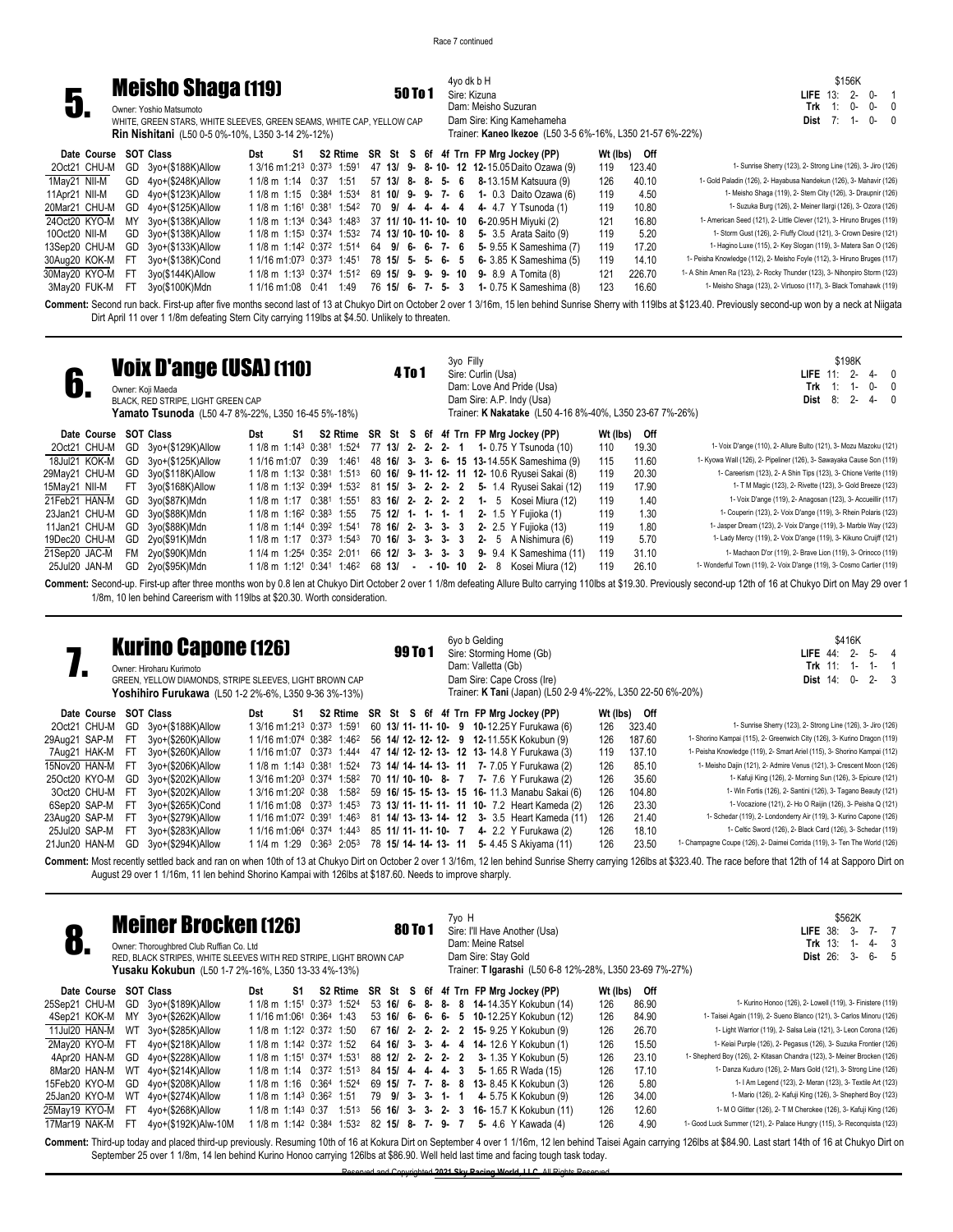

## 4yo b H **25 To 1** Sire: Turtle Bowl (Ire) Dam: Fjord Cruise Dam Sire: Sunday Silence (Usa)

\$155K **LIFE** 16: 2- 0- 0 **Trk** 0: 0- 0- 0 **Dist** 8: 2- 0- 0

|                  |                       |      | <b>R Wada</b> (L50 0-8 0%-16%, L350 15-48 4%-18%) |     |    |  |  |  |  |  | Trainer: Teiichi Konno (L50 4-13 8%-34%, L350 32-46 9%-22%)                                                    |          |        |                                                                      |
|------------------|-----------------------|------|---------------------------------------------------|-----|----|--|--|--|--|--|----------------------------------------------------------------------------------------------------------------|----------|--------|----------------------------------------------------------------------|
|                  | Date Course SOT Class |      |                                                   | Dst | S1 |  |  |  |  |  | S2 Rtime SR St S 6f 4f Trn FP Mrg Jockey (PP)                                                                  | Wt (Ibs) | Off    |                                                                      |
|                  |                       |      | 26Sep21 CHU-M WT 3yo+(\$189K)Allow                | 6 f |    |  |  |  |  |  | $0.34$ $0.36^3$ 1:10 <sup>3</sup> 45 <b>15/</b> - 6- 6 <b>11</b> 9.6 Daito Ozawa (7)                           | 119      | 45.80  | 1- Osumi Muteki (126), 2- Haniel (121), 3- Suzuka Gaudy (126)        |
|                  |                       |      | 11Jul21 KOK-M MY 3yo+(\$251K)Allow                | 5 f |    |  |  |  |  |  | $0:22^2$ $0:35^3$ $0:58$ 76 8/ - - 2- 2 6- 3 R Wada (2)                                                        | 126      | 6.50   | 1- Helmet (121), 2- Beat Magic (126), 3- Asukano Daichi (126)        |
|                  | 1Mav21 TOY-M FT       |      | 4vo+(\$180K)Allow                                 |     |    |  |  |  |  |  | $61/2$ f 0:411 0:36 <sup>3</sup> 1:18 79 16/ - - 2 2 6 2.15 R Wada (11)                                        | 126      | 21.70  | 1- Nice Princess (121), 2- Pertinacity (126), 3- Nobel Prize (126)   |
| 28Mar21 CHU-M WT |                       |      | 4vo+(\$255K)Allow                                 | 7 f |    |  |  |  |  |  | 0:47 <sup>2</sup> 0:36 <sup>1</sup> 1:23 <sup>4</sup> 71 <b>16/ - - 3- 2 9-</b> 4.65 Yuji Nakai (15)           | 126      | 35.00  | 1- Lord Absolute (126), 2- Pompeii Worm (126), 3- Kaiawase (121)     |
| 30Jan21 CHU-M    |                       | MY   | 4vo+(\$192K)Allow                                 |     |    |  |  |  |  |  | 1 1/8 m 1:141 0:374 1:521 62 11/ 1- 1- 1- 1 7-10.95 F Matsuwaka (7)                                            | 123      | 26.10  | 1- Fratelli (126), 2- Ashaka Libra (126), 3- Golden Lion (126)       |
|                  | 9Jan21 CHU-M          | - FT | 4yo+(\$266K)Allow                                 |     |    |  |  |  |  |  | 1 1/8 m 1:15 <sup>3</sup> 0:38 1:53 <sup>4</sup> 55 <b>16/ 2- 2- 2- 2 15-</b> 14.6 F Matsuwaka (12)            | 123      | 16.00  | 1- Salt Ibuki (126), 2- Tamamo San Siro (126), 3- Golden Lion (126)  |
| 13Dec20 JAC-M    |                       |      | FM 3yo+(\$273K)Allow                              |     |    |  |  |  |  |  | 1 1/4 m 1:24 <sup>1</sup> 0:36 <sup>1</sup> 2:00 <sup>2</sup> 73 <b>12/ 5- 5- 7- 7 10-</b> 9.75 Yuji Nakai (3) | 123      | 44.00  | 1- Charade (119), 2- Meisho Bosatsu (123), 3- Saturn (126)           |
| 25Oct20 NII-M    |                       |      | WT 3yo+(\$280K)Allow                              |     |    |  |  |  |  |  | 1 1/8 m 1:14 0:363 1:504 58 14/ 10- 10- 8- 8 12-11.75 K Sameshima (15)                                         | 117      | 16.20  | 1- Verdad Imeru (121), 2- Cafe Prince (121), 3- Glamorous Life (115) |
|                  | 3Oct20 CHU-M          | FT.  | 3yo+(\$202K)Allow                                 |     |    |  |  |  |  |  | 1 3/16 m1:202 0:38 1:582 79 16/ 1- 1- 1- 1 6- 3.15 F Matsuwaka (12)                                            | 121      | 37.00  | 1- Win Fortis (126), 2- Santini (126), 3- Tagano Beauty (121)        |
| 21Jun20 TOY-M    |                       | GD   | 3yo(\$681K)G3                                     | 1 m |    |  |  |  |  |  | $0.58^2$ $0.36^2$ $1.34^4$ 49 <b>16/</b> - - <b>10- 12 14-</b> 18.7 H Uchida (2)                               | 123      | 179.30 | 1- Cafe Pharoah (123), 2- Dieu Du Vin (123), 3- Kenshinko (123)      |

Comment: Second-up today. Last start 11th of 15 at Chukyo Dirt on September 26 over 6f, on a slow track; 9 len behind Osumi Muteki with 119lbs at \$45.80. At only start last preparation 6th of 8 at Kokura Dirt on July 11 over 5f, 3 len behind Helmet carrying 126lbs at \$6.50. Unlikely to threaten.

|               |     | <b>Daiwa Donovan (126)</b><br>Owner: Masakazu Oshiro<br>WHITE, BLUE STARS, BLUE SLEEVES WITH WHITE STARS, HOT PINK CAP<br>M Demuro (L50 7-12 14%-38%, L350 54-80 15%-38%) |                                      |       |                   |                   |                      | 9 To 2 |  | 7yo Gelding<br>Dam: Erstens |         | Sire: Daiwa Maior | Dam Sire: El Condor Pasa (Usa)                | Trainer: M Ikegami (L50 7-8 14%-30%, L350 29-54 8%-23%) |       | \$464K<br>$3-$<br>3-<br>2<br>LIFE $31$ :<br>Trk<br>0:<br>0-<br>0-<br>- 0<br>$Dist$ 22:<br>$3-$<br>$1 - 2$                                                                                                            |
|---------------|-----|---------------------------------------------------------------------------------------------------------------------------------------------------------------------------|--------------------------------------|-------|-------------------|-------------------|----------------------|--------|--|-----------------------------|---------|-------------------|-----------------------------------------------|---------------------------------------------------------|-------|----------------------------------------------------------------------------------------------------------------------------------------------------------------------------------------------------------------------|
| Date Course   |     | <b>SOT Class</b>                                                                                                                                                          | Dst                                  | S1    |                   | S2 Rtime          |                      |        |  |                             |         |                   | SR St S 6f 4f Trn FP Mrg Jockey (PP)          | Wt (lbs)                                                | Off   |                                                                                                                                                                                                                      |
| 20Sep21 NAK-M | GD. | 3yo+(\$262K)Allow                                                                                                                                                         | 1 1/8 m 1:15 <sup>1</sup> 0:384 1:54 |       |                   |                   |                      |        |  |                             |         |                   | 62 13/ 7 6 7 11 12 13.7 H Uchida (10)         | 126                                                     | 14.50 | 1- Perseus City (126), 2- Leo Cocktail (119), 3- Derma Lapis Lazuli (126)                                                                                                                                            |
| 26Jun21 TOY-M | FT  | 3yo+(\$249K)Allow                                                                                                                                                         | 1 m                                  |       | 0:592 0:362 1:354 |                   | 79 16/               |        |  |                             |         |                   | $ -$ 6 6 2 2.5 H Tanabe (13)                  | 119                                                     | 93.00 | 1- Ladybug (117), 2- Daiwa Donovan (119), 3- Eternally (119)                                                                                                                                                         |
| 4Apr21 NAK-M  | FT. | 4yo+(\$180K)Allow                                                                                                                                                         | 1 1/8 m 1:144 0:374 1:524            |       |                   |                   | 76 15/ 10- 10- 11- 9 |        |  |                             |         |                   | 7- 4.35 Y Nonaka (5)                          | 126                                                     | 68.40 | 1- Cafe Speranza (126), 2- Perseus City (126), 3- Aloof Cry (126)                                                                                                                                                    |
| 28Mar21 NAK-M | GD  | 4yo+(\$184K)Allow                                                                                                                                                         | 1 1/8 m 1:154 0:371 1:53             |       |                   |                   | 69 16/ 8- 9-10- 7    |        |  |                             |         |                   | <b>9-</b> 8.1 Y Nonaka (13)                   | 126                                                     | 28.40 | 1- Ho O Truth (126), 2- Only One Boy (123), 3- Premier Amour (121)                                                                                                                                                   |
| 6Mar21 NAK-M  | GD  | 4yo+(\$184K)Allow                                                                                                                                                         | 1 1/8 m 1:16 0:372 1:532             |       |                   |                   |                      |        |  |                             |         |                   | 60 15/ 14- 14- 13- 13 11-11.55 T Yokoyama (4) | 126                                                     | 10.80 | 1- Fire Lance (126), 2- Cafe Speranza (126), 3- Ho O Truth (126)                                                                                                                                                     |
| 15Nov20 TOY-M | FT. | 3yo+(\$206K)Allow                                                                                                                                                         | 1 m                                  |       | 1:014 0:354       | 1:373             | 70 16/               |        |  |                             |         |                   | $ -$ 6 6 9 6.65 Y Nonaka (12)                 | 126                                                     | 9.30  | 1- Tagano Beauty (123), 2- Moleque (126), 3- Morito Yubu (126)                                                                                                                                                       |
| 17Oct20 TOY-M | WT  | 3yo+(\$202K)Allow                                                                                                                                                         | 1 m                                  | 0:594 | 0:35 <sup>4</sup> | 1:35 <sup>3</sup> | 78 15/               |        |  | $-14$ 13                    |         |                   | 7- 3.2 Y Nonaka (14)                          | 126                                                     | 33.10 | 1- Max (121), 2- Thunder Blitz (121), 3- Pyrotechnics (126)                                                                                                                                                          |
| 28Jun20 TOY-M | MY  | 3yo+(\$295K)Allow                                                                                                                                                         | 1 m                                  | 0:59  | 0:363             | 1:35 <sup>3</sup> | 75 16/               | $\sim$ |  |                             |         |                   | $-11 - 12$ 7 - 5.1 Y Nonaka (4)               | 126                                                     | 6.30  | 1- Gullfoss (126), 2- Tosen Vita (126), 3- Bakuhatsu (126)                                                                                                                                                           |
| 10May20 TOY-M | FT  | 4yo+(\$302K)Allow                                                                                                                                                         | 1 m                                  | 1:00  | 0:36 <sup>3</sup> | 1:36 <sup>3</sup> | $84$ 13/ 3- - 3- 3   |        |  |                             |         |                   | 2- 0.1 Y Nonaka (9)                           | 126                                                     | 9.70  | 1- Pyrokinesist (126), 2- Daiwa Donovan (126), 3- Sei Valiant (126)                                                                                                                                                  |
| 18Apr20 NAK-M | MY  | 4yo+(\$316K)Allow                                                                                                                                                         | 1 1/8 m 1:114 0:381                  |       |                   | 1:501             | 84 16/ 7- 7- 5-      |        |  | 3                           | $2 - 4$ |                   | Y Nonaka (15)                                 | 126                                                     | 39.90 | 1- Baskerville (126), 2- Daiwa Donovan (126), 3- Destroy (126)                                                                                                                                                       |
|               |     | Dirt on June 26 over 1m, 2.5 len behind Ladybug carrying 119lbs at \$93. Solid each-way hope.                                                                             |                                      |       |                   |                   |                      |        |  |                             |         |                   |                                               |                                                         |       | Comment: Racing second-up today. Last start second last of 13 at Nakayama Dirt on September 20 over 1 1/8m, 13 len behind Perseus City carrying 126lbs at \$14.50. At only start last preparation 2nd of 16 at Tokyo |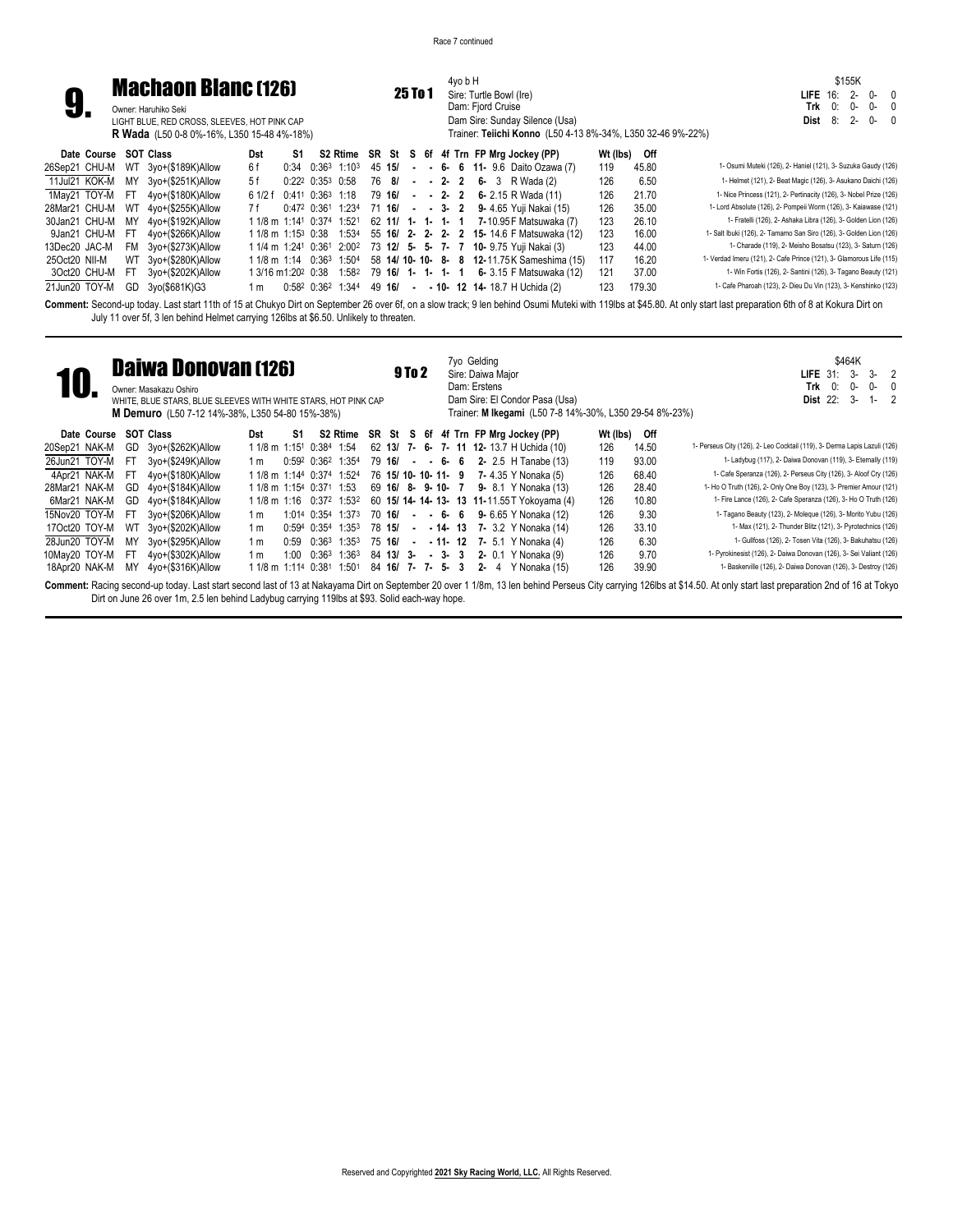| <b>Race Number</b>                                                                                                                                                                                                                                                                                                                                                                                                                                                                                                                                                                                                                                                      | Japan (Hanshin Dirt)                                                                                                                                                                                                                                                                                                                                                                                                                                                                                                                                                                                                                                                                                                                                                                                                                                                                                                                                                                                                                                                                                                                                                | Saturday, October 16, 2021                                                                                                                                                                                                                                                                                                                                                                                                                                                                                                                                                                                                                                                                                                     |
|-------------------------------------------------------------------------------------------------------------------------------------------------------------------------------------------------------------------------------------------------------------------------------------------------------------------------------------------------------------------------------------------------------------------------------------------------------------------------------------------------------------------------------------------------------------------------------------------------------------------------------------------------------------------------|---------------------------------------------------------------------------------------------------------------------------------------------------------------------------------------------------------------------------------------------------------------------------------------------------------------------------------------------------------------------------------------------------------------------------------------------------------------------------------------------------------------------------------------------------------------------------------------------------------------------------------------------------------------------------------------------------------------------------------------------------------------------------------------------------------------------------------------------------------------------------------------------------------------------------------------------------------------------------------------------------------------------------------------------------------------------------------------------------------------------------------------------------------------------|--------------------------------------------------------------------------------------------------------------------------------------------------------------------------------------------------------------------------------------------------------------------------------------------------------------------------------------------------------------------------------------------------------------------------------------------------------------------------------------------------------------------------------------------------------------------------------------------------------------------------------------------------------------------------------------------------------------------------------|
|                                                                                                                                                                                                                                                                                                                                                                                                                                                                                                                                                                                                                                                                         | 3yo+ ALLOW HCP (\$188K)                                                                                                                                                                                                                                                                                                                                                                                                                                                                                                                                                                                                                                                                                                                                                                                                                                                                                                                                                                                                                                                                                                                                             | 12:50am EDT<br>11:50pm CDT                                                                                                                                                                                                                                                                                                                                                                                                                                                                                                                                                                                                                                                                                                     |
| 8                                                                                                                                                                                                                                                                                                                                                                                                                                                                                                                                                                                                                                                                       | 7 f                                                                                                                                                                                                                                                                                                                                                                                                                                                                                                                                                                                                                                                                                                                                                                                                                                                                                                                                                                                                                                                                                                                                                                 | 9:50pm PDT                                                                                                                                                                                                                                                                                                                                                                                                                                                                                                                                                                                                                                                                                                                     |
|                                                                                                                                                                                                                                                                                                                                                                                                                                                                                                                                                                                                                                                                         | W, P, S, Ex, DD, Tri, Super, Pick 3, Pick 5                                                                                                                                                                                                                                                                                                                                                                                                                                                                                                                                                                                                                                                                                                                                                                                                                                                                                                                                                                                                                                                                                                                         | $3 - 6 - 8 - 10$<br>Selections                                                                                                                                                                                                                                                                                                                                                                                                                                                                                                                                                                                                                                                                                                 |
| <b>Land Volcano (121)</b><br>Owner: Shozo Kimura<br>BLACK, RED STRIPE, WHITE CAP<br><b>H Miyuki</b> (L50 7-11 14%-36%, L350 31-66 9%-28%)                                                                                                                                                                                                                                                                                                                                                                                                                                                                                                                               | 3yo dk b Colt<br><b>5To1</b><br>Sire: Henny Hughes (Usa)<br>Dam: God Dancing<br>Dam Sire: Dance In The Dark<br>Trainer: Akio Adachi (L50 6-9 12%-30%, L350 30-43 9%-21%)                                                                                                                                                                                                                                                                                                                                                                                                                                                                                                                                                                                                                                                                                                                                                                                                                                                                                                                                                                                            | \$165K<br>LIFE 10: 2-<br>$2-$<br>$\overline{1}$<br>Trk<br>$\pm$<br>$1 -$<br>0-<br>$\mathbf{0}$<br>6:<br>Dist<br>$1 -$<br>$1 -$                                                                                                                                                                                                                                                                                                                                                                                                                                                                                                                                                                                                 |
| Date Course SOT Class<br><b>Dst</b><br>S1.<br>25Sep21 CHU-M<br>GD<br>3yo+(\$129K)Allow<br>6f<br>12Sep21 CHU-M<br>3yo+(\$129K)Allow<br>6 f<br>GD<br>25Aug21 SON-C<br>FT<br>3yo+(\$34K)Cond<br>7 f<br>3yo+(\$122K)Allow<br>26Jun21 JHA-M<br>FM<br>7 f<br>7Feb21 CHU-M<br>GD<br>1 1/8 m 1:153 0:373 1:532<br>3yo(\$125K)Allow<br>16Jan21 CHU-M<br>FT.<br>3yo(\$126K)Allow<br>7 f<br>20Dec20 CHU-M<br>7 f<br>FT.<br>2yo(\$185K)Allow<br>23Nov20 HAN-M<br>GD<br>2yo(\$95K)Mdn<br>7 f<br>25Oct20 KYO-M<br>GD 2yo(\$93K)Mdn<br>6f<br>26Sep20 JAC-M<br>FM 2yo(\$124K)Newc<br>7 f<br>len behind Come On To Me carrying 121lbs at \$14.60. Low draw and expected to go well.      | S2 Rtime SR St S 6f 4f Trn FP Mrg Jockey (PP)<br>Wt (lbs) Off<br>3.20<br>$0:341$ $0:37$ 1:111<br>$10 \t14$<br>- - 7- 7 1- 3 H Miyuki (10)<br>121<br>0:341 0:361 1:103<br>84 12/<br>$- 7 - 7$ 2-0.75 H Miyuki (8)<br>14.60<br>121<br>1:30 <sup>3</sup><br>71 12/ 8- 8- 8- 5 2- 1 Shingo Oyama (7)<br>123<br>11.50<br>0:461 0:344 1:21<br>122.20<br>53 12/<br>$ -$ 11- 12 12-13.25 A Nishimura (10)<br>119<br>30 12/ 3- 3- 2- 2 12-25.85 Y Kokubun (5)<br>123<br>182.40<br>42 12/<br>16.70<br>0:471 0:372 1:243<br>$- - 8$<br>7 11-15.45 Ryusei Sakai (2)<br>123<br>50 16/<br>121<br>9.50<br>0:463 0:382 1:25<br>$-6$ 6 12-12.15 Arata Saito (1)<br>$\blacksquare$<br>0:462 0:393 1:26<br>80 14/<br>- 2- 2 1- 4 Ryusei Sakai (7)<br>121<br>3.60<br>$\blacksquare$<br>0:353 0:362 1:12<br>74 12/<br>$- - 1 - 1$<br>3- 0.8 Ryusei Sakai (9)<br>121<br>7.20<br>0:481 0:35 1:232 72 11/ - - 1- 1 7- 4.1 Ryusei Sakai (3)<br>119<br>59.90<br>Comment: Useful colt. At the latest run won by 3 len at Chukyo Dirt September 25 over 6f defeating Meisho Michinoku with 121lbs at \$3.20. The race before that 2nd of 12 at Chukyo Dirt on September 12 over 6f, 0.8         | 1- Land Volcano (121), 2- Meisho Michinoku (121), 3- Checkmate (121)<br>1- Come On To Me (123), 2- Land Volcano (121), 3- Energy Rosso (117)<br>1- Copano Jumping (123), 2- Land Volcano (123), 3- Tokei Tannhauser (117)<br>1- Ten Happy Rose (115), 2- W Encore (121), 3- Vip Lanvin (119)<br>1- God Selection (123), 2- Repun Kamuy (123), 3- Dantsu Trueno (117)<br>1- Curren Lomachenko (123), 2- Allure Bulto (123), 3- Black Armet (123)<br>1- Ca Va (121), 2- Keisan Frise (119), 3- Medieval (121)<br>1- Land Volcano (121), 2- Copano Pitching (121), 3- Lord Sage (121)<br>1- Sugino Majesty (121), 2- Satono Apollon (121), 3- Land Volcano (121)<br>1- Pixie Knight (119), 2- Air Shrub (119), 3- Gold Mire (119) |
| <b>Thrash Metal (126)</b><br>2.<br>Owner: Katsumi Yoshida<br>GREEN, PINK SLEEVES, GREY CAP<br><b>K Ikezoe</b> (L50 5-9 10%-28%, L350 32-65 9%-28%)                                                                                                                                                                                                                                                                                                                                                                                                                                                                                                                      | 6yo Gelding<br>50 To 1<br>Sire: Workforce (Gb)<br>Dam: Zemaitis (Nz)<br>Dam Sire: Zenno Rob Roy<br>Trainer: Shinya Kobayashi (L50 3-3 6%-12%, L350 10-10 9%-18%)                                                                                                                                                                                                                                                                                                                                                                                                                                                                                                                                                                                                                                                                                                                                                                                                                                                                                                                                                                                                    | \$350K<br>LIFE 29: 2-<br>$2 -$<br>$\overline{4}$<br>2:<br>0-<br>0<br>Trk<br>0-<br>4:<br>0-<br>0-<br>0<br>Dist                                                                                                                                                                                                                                                                                                                                                                                                                                                                                                                                                                                                                  |
| Date Course SOT Class<br>S1<br>Dst<br>4Sep21 KOK-M<br>MY 3yo+(\$262K)Allow<br>1 1/16 m1:061 0:364 1:43<br>15Aug21 KOK-M<br>3yo+(\$261K)Allow<br>1 1/16 m1:05 <sup>3</sup> 0:38 <sup>2</sup> 1:44<br>WT<br>19Jun21 JHA-M<br>3yo+(\$246K)Allow<br>WT<br>1 <sub>m</sub><br>30May21 JAC-M<br>4yo+(\$180K)Allow<br>GD<br>7 f<br>18Apr21 HAN-M<br>WT 4yo+(\$180K)Allow<br>7 f<br>14Mar21 HAN-M<br>GD 4yo+(\$184K)Allow<br>7 f<br>5Jan21 JAC-M<br>7 f<br>FM<br>4yo+(\$192K)Allow<br>21Sep20 JAC-M<br>3yo+(\$269K)Allow<br>FM<br>1 <sub>m</sub><br>20Jun20 JHA-M<br>3yo+(\$292K)Allow<br><b>FM</b><br>1 <sub>m</sub><br>15Mar20 JAC-M<br>FM 4yo+(\$295K)Allow<br>1 <sub>m</sub> | SR St S 6f 4f Trn FP Mrg Jockey (PP)<br>Wt (lbs) Off<br>S2 Rtime<br>60 16/ 6- 6- 8- 6 7- 9.75 Arata Saito (16)<br>126<br>40.30<br>70 16/ 10- 10- 8- 6 5- 6.5 Arata Saito (16)<br>93.60<br>126<br>1:00 0:354 1:354<br>74 7/<br>$ -$ 3 $-$ 3 6 $-$ 7.95 K Fujioka (7)<br>126<br>35.40<br>$0:45^{\circ}$ 0:35<br>1:201<br>77 12/<br>- - 12- 11 10- 5.1 K Fujioka (10)<br>126<br>34.60<br>1:242<br>77 16/<br>$-4-4$<br>6- 2.95 Ryoya Kozaki (5)<br>70.10<br>$0:47^2$ 0:37<br>126<br>0:462 0:371 1:233<br>- $-14$ - 13 9- 7.1 G Maruyama (7)<br>126<br>58.40<br>64 16/<br>1:202<br>71 15/<br>126<br>$0:452$ $0:35$<br>$ -$ 6- 7 12-7.15 Mirai Iwata (3)<br>68.00<br>0:582 0:344 1:331<br>84 14/<br>93.70<br>$-13 - 13 - 14$ 8-4.65 H Yoshida (14)<br>126<br>$0:574$ 0:36<br>1:33 <sup>4</sup><br>66 10/<br>$- 7 - 8 8 - 9.1$ A Nishimura (3)<br>126<br>13.40<br>30.40<br>0:591 0:343 1:334<br>75 11/<br>$-8$ - 5- 7 11-7.65 H Tanabe (7)<br>121<br>Comment: Resumes off a 43 day let-up. Last start 7th of 16 at Kokura Dirt on September 4 over 1 1/16m, 9 len behind Taisei Again carrying 126lbs at \$40.30. The start before that 5th of 16 at Kokura Dirt on August | 1- Taisei Again (119), 2- Sueno Blanco (121), 3- Carlos Minoru (126)<br>1- Black Armet (119), 2- Kyowa Wall (126), 3- Mozu Ping Pong (126)<br>1- Scar Face (126), 2- World Barows (119), 3- Attribute (121)<br>1- Chuwano Kiseki (126), 2- Moonlight (121), 3- Jubilee Head (119)<br>1- Tiger Silence (126), 2- Danke Schon (126), 3- Suzuka Kanaloa (126)<br>1- Aurora Tesoro (126), 2- Sunrise Rapport (123), 3- Suzuka Crocus (121)<br>1- Relationship (123), 2- Kanumera Beach (126), 3- Cosmo Espada (126)<br>1- Christie (117), 2- Chuwano Kiseki (121), 3- Nanyo Printemps (126)<br>1- Shiny Rock (126), 2- Engrosser (126), 3- Oh My Guy (126)<br>1- Shuri (121), 2- Mitono Maroon (119), 3- Seize Dreams (123)        |
| <b>Takeru Lusty (117)</b><br>n.<br>Owner: Yasuhiko Mori<br>LIGHT BLUE, RED CROSS OF LORRAINE, SLEEVES, SALMON CAP<br>Naho Furukawa (L50 3-3 6%-12%, L350 6-6 8%-16%)                                                                                                                                                                                                                                                                                                                                                                                                                                                                                                    | 15 over 1 1/16m, on a slow track; 6 len behind Black Armet carrying 126lbs at \$93.60. Looks tested despite the low draw.<br>4yo H<br><b>16 To 1</b><br>Sire: Screen Hero<br>Dam: Quick Mail<br>Dam Sire: Taiki Shuttle (Usa)<br>Trainer: Y Yahagi (Japan) (L50 4-10 8%-28%, L350 39-58 11%-28%)                                                                                                                                                                                                                                                                                                                                                                                                                                                                                                                                                                                                                                                                                                                                                                                                                                                                    | \$281K<br>LIFE $17:2$ -<br>$2 -$<br>$\overline{4}$<br>5:<br>0-<br>$\overline{2}$<br>Trk<br>$1-$<br><b>Dist 13: 2-</b><br>$2 -$<br>$\overline{2}$                                                                                                                                                                                                                                                                                                                                                                                                                                                                                                                                                                               |
| Date Course SOT Class<br>Dst<br>S1<br>3Oct21 CHU-M GD 3yo+(\$188K)Allow<br>7 f<br>0:464 0:364 1:234                                                                                                                                                                                                                                                                                                                                                                                                                                                                                                                                                                     | S2 Rtime<br>SR St S 6f 4f Trn FP Mrg Jockey (PP)<br>Wt (lbs) Off                                                                                                                                                                                                                                                                                                                                                                                                                                                                                                                                                                                                                                                                                                                                                                                                                                                                                                                                                                                                                                                                                                    |                                                                                                                                                                                                                                                                                                                                                                                                                                                                                                                                                                                                                                                                                                                                |

|  | 19Jun21 TOY-M WT 3yo+(\$248K)Allow | 1 m |  |  |  |  | $0:591$ $0:362$ 1:35 <sup>3</sup> 78 <b>12/</b> - - <b>1 1 6</b> 4.2 H Uchida (6)                                        | 126 | 9.00  | 1- Windjammer (126), 2- Yonku (126), 3- Vaisravana (126)                                                                                                                                                             |
|--|------------------------------------|-----|--|--|--|--|--------------------------------------------------------------------------------------------------------------------------|-----|-------|----------------------------------------------------------------------------------------------------------------------------------------------------------------------------------------------------------------------|
|  | 30May21 JAC-M GD 4yo+(\$180K)Allow | 7 f |  |  |  |  | $0:45^1$ $0:35$ $1:20^1$ $81$ $12/$ - - 4- 4 7- 3.7 Ryusei Sakai (1)                                                     | 126 | 11.40 | 1- Chuwano Kiseki (126), 2- Moonlight (121), 3- Jubilee Head (119)                                                                                                                                                   |
|  | 8May21 TOY-M FT 4yo+(\$180K)Allow  | 7 f |  |  |  |  | $0.47^2$ $0.36^3$ 1.241 49 16/ - - 1- 1 14-13.35 Kosei Miura (8)                                                         | 126 | 5.60  | 1- Shigeru Titan (119), 2- Orcrist (126), 3- Mi Futuro (121)                                                                                                                                                         |
|  | 21Mar21 CHU-M WT 4yo+(\$125K)Allow | 7 f |  |  |  |  | $0:45^1$ $0:37^2$ 1:22 <sup>4</sup> 81 <b>15/</b> - - <b>1- 1 1-</b> 2.5 N Furukawa (3)                                  | 117 | 7.00  | 1- Takeru Lusty (117), 2- Fairest Isle (121), 3- Seattle Tesoro (123)                                                                                                                                                |
|  | 6Mar21 HAN-M GD 4yo+(\$125K)Allow  | 7 f |  |  |  |  | $0.47$ $0.37$ $1.241$ 58 <b>15/</b> - - <b>3-</b> 5 6- 6.8 N Furukawa (4)                                                | 117 | 7.20  | 1- Sugar Thunder (126), 2- Butchini (121), 3- Shigeru Kasei (119)                                                                                                                                                    |
|  | 21Feb21 HAN-M GD 4yo+(\$130K)Allow | 7 f |  |  |  |  | $0.47^2$ $0.37^4$ 1.25 <sup>2</sup> 60 <b>16/</b> - - 1- 2 11-7.65 Mirai Iwata (1)                                       | 126 | 3.60  | 1- Tiger Silence (126), 2- Red Bronx (126), 3- T M Rush (119)                                                                                                                                                        |
|  | 14Nov20 HAN-M GD 3yo+(\$141K)Allow | 7 f |  |  |  |  | $0:46^3$ $0:38^1$ 1:25 85 16/ - - 5- 5 3- 1.05 Ryusei Sakai (11)                                                         | 123 | 4.80  | 1- Wide Kant (123), 2- Second Effort (126), 3- Takeru Lusty (123)                                                                                                                                                    |
|  | 17Oct20 NII-M FT 3yo+(\$138K)Allow | 6 f |  |  |  |  | $0.34^{\circ}$ 0.36 <sup>4</sup> 1:11 64 <b>14/ - - 6- 5 3-</b> 6.3 T Yokoyama (13)                                      | 121 | 2.50  | 1- Prime (126), 2- Denko Riziere (121), 3- Takeru Lusty (121)                                                                                                                                                        |
|  |                                    |     |  |  |  |  |                                                                                                                          |     |       | Comment: Third-up today and won third-up in the past. First-up 14th of 16 at Kokura Dirt on September 4 over 1 1/16m, 18 len behind Taisei Again with 126lbs at \$15.60. Second run from a spell 3rd of 16 at Chukyo |
|  |                                    |     |  |  |  |  | Dirt on October 3 over 7f, 2.5 len behind Full Vote with 126lbs at \$22.30. Drawn to advantage and looks a solid chance. |     |       |                                                                                                                                                                                                                      |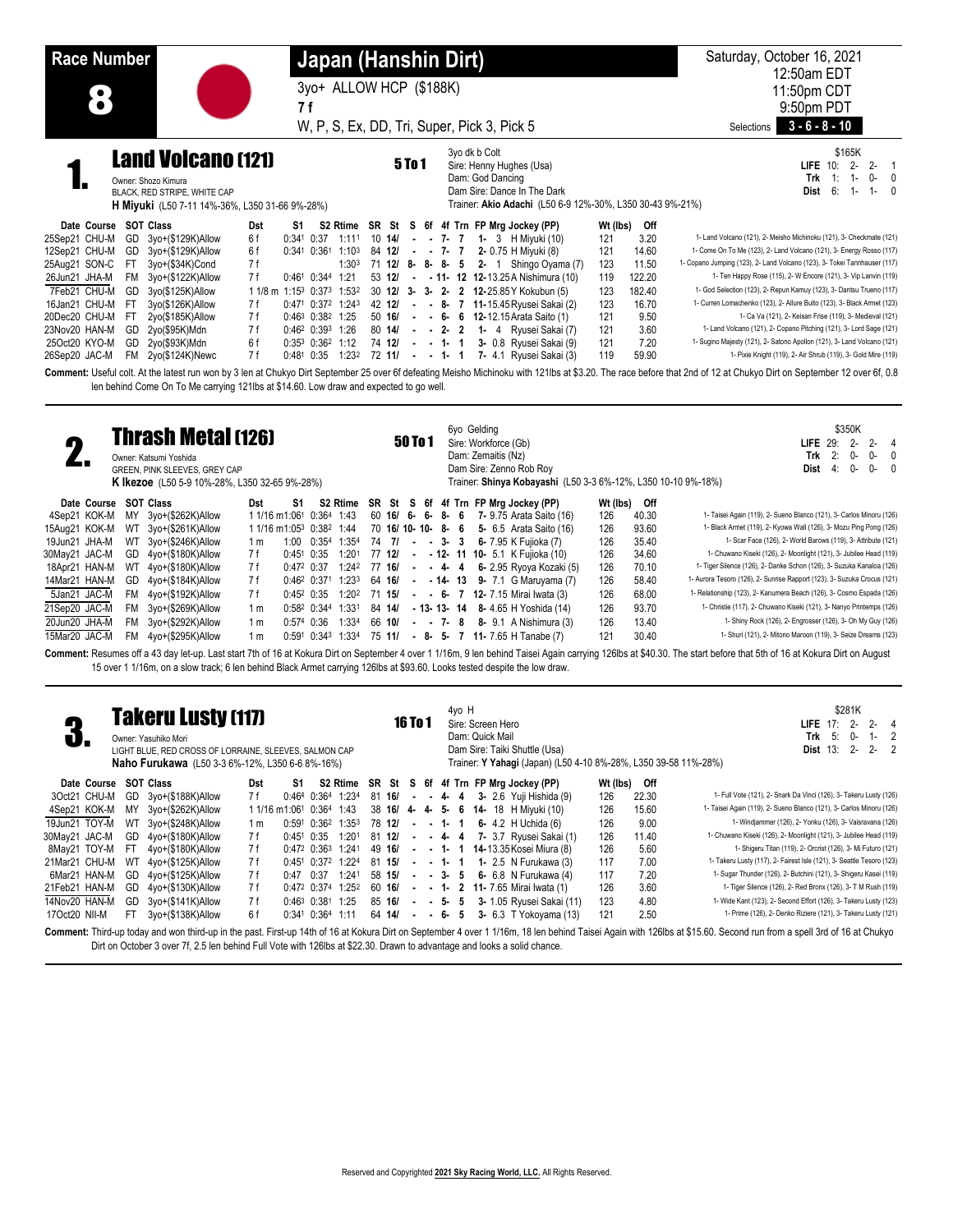|               |      |                                                   |                                       |                 |                         |                   |    |                   |                   |          | 5vo b Mare |                    |                                                         |          |        | \$186K                                                                                                                                                                                               |
|---------------|------|---------------------------------------------------|---------------------------------------|-----------------|-------------------------|-------------------|----|-------------------|-------------------|----------|------------|--------------------|---------------------------------------------------------|----------|--------|------------------------------------------------------------------------------------------------------------------------------------------------------------------------------------------------------|
|               |      | <b>Maharanee (115)</b>                            |                                       |                 |                         |                   |    |                   | 99 To 1           |          |            | Sire: Lord Kanaloa |                                                         |          |        | $3 - 1$<br>LIFE $21$ :<br>-8                                                                                                                                                                         |
|               |      | Owner: Yuto Taniquchi                             |                                       |                 |                         |                   |    |                   |                   |          |            | Dam: Mahavista     |                                                         |          |        | 0-<br>በ-<br>Trk<br>$\Omega$                                                                                                                                                                          |
|               |      | WHITE, PINK STARS ON BODY AND SLEEVES, SALMON CAP |                                       |                 |                         |                   |    |                   |                   |          |            |                    | Dam Sire: Deep Impact                                   |          |        | $9:7-$<br>$1 - 0$<br>Dist                                                                                                                                                                            |
|               |      | Toshiki Hattori (L50 1-3 2%-8%, L350 5-14 1%-5%)  |                                       |                 |                         |                   |    |                   |                   |          |            |                    | Trainer: T Fujiwara (L50 2-8 4%-20%, L350 10-35 3%-13%) |          |        |                                                                                                                                                                                                      |
| Date Course   |      | <b>SOT Class</b>                                  | Dst                                   | S1              |                         |                   |    |                   |                   |          |            |                    | S2 Rtime SR St S 6f 4f Trn FP Mrg Jockey (PP)           | Wt (lbs) | Off    |                                                                                                                                                                                                      |
| 5Sep21 NII-M  | GD   | 3yo+(\$262K)Allow                                 | 1 1/8 m 1:14                          |                 |                         | 0:372 1:512       |    |                   |                   |          |            |                    | 43 15/ 13- 13- 13- 13 14- 16.5 T Bushizawa (15)         | 121      | 259.30 | 1- Gold Legacy (119), 2- Lovely Angel (121), 3- Belle Jeunesse (126)                                                                                                                                 |
| 22May21 TOY-M | GD.  | 4yo+(\$180K)Allow                                 | 1 m                                   |                 |                         | 0:592 0:371 1:363 |    | 28 13/            |                   |          |            |                    | $ -$ 8 $-$ 8 13-18.15 Yusuke Hara (5)                   | 115      | 200.80 | 1- Athena Noir (121), 2- Credenza (121), 3- Jeroboam (121)                                                                                                                                           |
| 14Nov20 FUK-M | FT.  | 3yo+(\$287K)Allow                                 | 1 1/16 m1:08 0:381 1:46 <sup>2</sup>  |                 |                         |                   |    |                   |                   |          |            |                    | 61 15/ 8- 7- 9- 13 12-10.95 H Mayuzumi (1)              | 121      | 59.70  | 1- Misterioso (121), 2- Peisha Q (121), 3- Mozu Dash Star (126)                                                                                                                                      |
| 31Oct20 FUK-M | -FT  | 3yo+(\$138K)Allow                                 | 1 1/16 m1:10 <sup>3</sup> 0:381 1:484 |                 |                         |                   |    | 74 15/ 5- 4- 6- 3 |                   |          |            |                    | <b>1-</b> 1.5 K Yamada (3)                              | 115      | 31.60  | 1- Maharanee (115), 2- Chardonnay (117), 3- Broccoli (126)                                                                                                                                           |
| 18Oct20 TOY-M | MY   | 3yo+(\$138K)Allow                                 | 6 1/2 f                               |                 | $0:41^2$ $0:35^3$ 1:171 |                   |    | 63 10/            | $\sim$            | $-4$ 5   |            |                    | <b>7-</b> 5.5 T Bushizawa (4)                           | 121      | 34.90  | 1- Derma Crystal (117), 2- Koyu Kurogayoka (126), 3- Peisha Lil Kiss (126)                                                                                                                           |
| 19Sep20 NAK-M | GD   | 3yo+(\$133K)Allow                                 | 6 f                                   |                 | $0:33^3$ $0:37^3$ 1:111 |                   |    | 59 16/            |                   | $-7 - 8$ |            |                    | 8- 5.45 T Bushizawa (6)                                 | 121      | 53.60  | 1- Nishino Minx (117), 2- Derma Crystal (117), 3- Ho O Monterey (121)                                                                                                                                |
| 30Aug20 NII-M | GD   | 3yo+(\$138K)Allow                                 | 6 f                                   | $0:33^{3}$ 0:38 |                         | 1:113             |    | 42 15/            |                   |          | $ -$ 8-9   |                    | <b>12-</b> 11.4 T Bushizawa (15)                        | 121      | 7.10   | 1- Omega Heritage (119), 2- Noble Pluto (121), 3- Basque Beret (121)                                                                                                                                 |
| 17Jul20 SON-C | SY   | 3yo+(\$16K)B2                                     | 7 f                                   |                 |                         | 1:292             |    | 71 10/ 1- 1- 1- 1 |                   |          |            |                    | 1- 4 $T$ Takemura $(3)$                                 | 119      | 2.40   | 1- Maharanee (119), 2- Paris Heart (121), 3- Principal Star (123)                                                                                                                                    |
| 26Jun20 SON-C | - FT | 4yo+(\$11K)C1                                     | 7 f                                   |                 |                         | 1:314             | 67 |                   | $9/2 - 2 - 2 - 1$ |          |            |                    | <b>1-</b> 3.5 T Takemura (5)                            | 121      | 2.00   | 1- Maharanee (121), 2- Phrik Phu Ying (119), 3- Uchu Senkan (123)                                                                                                                                    |
| 10Jun20 SON-C | -FT  | 4yo+(\$11K)C1                                     | 7 f                                   |                 |                         | 1:30              |    | 67 11/ 1- 1- 1- 1 |                   |          |            |                    | <b>1-</b> 1.75 T Takemura (8)                           | 119      | 2.30   | 1- Maharanee (119), 2- Ten Night Pearl (119), 3- Scoop (123)                                                                                                                                         |
|               |      |                                                   |                                       |                 |                         |                   |    |                   |                   |          |            |                    |                                                         |          |        | Campanti Desire sessed un today Exchanged for 10 days Lot start sessed lost of 15 of Nijeste Distres Distres Cause 140m 140m 16 happen Cald Logary with 194ho of COD 30. No published parameters are |

Comment: Racing second-up today. Freshened for 42 days. Last start second last of 15 at Niigata Dirt on September 5 over 1 1/8m, 16 len behind Gold Legacy with 121lbs at \$259.30. At only start last preparation ran last of 13 at Tokyo Dirt on May 22 over 1m, 18 len behind Athena Noir carrying 115lbs at \$200.80. Fitter but must improve sharply.

|                       |     | <b>Timing Now (USA) (126)</b><br>Owner: Kieffers Co. Ltd.<br>GREEN, PINK DIAMONDS, CYAN CAP<br>Kouta Fujioka (L50 4-6 8%-20%, L350 26-54 7%-22%) |     |                 |                       |                   |           | <b>16 To 1</b> |  | 5yo Gelding | Sire: Tapit (Usa)<br>Dam: Her Smile (Usa)<br>Dam Sire: Include (Usa)<br>Trainer: Hirofumi Shii (L50 4-7 8%-22%, L350 7-20 6%-22%) |          |       | \$282K<br><b>LIFE</b> $13: 2-$<br>$2 -$<br>2:<br>0-<br>$0 -$<br>Trk<br>$2 -$<br>Dist<br>8:<br>$0 -$ | $\Omega$ |
|-----------------------|-----|--------------------------------------------------------------------------------------------------------------------------------------------------|-----|-----------------|-----------------------|-------------------|-----------|----------------|--|-------------|-----------------------------------------------------------------------------------------------------------------------------------|----------|-------|-----------------------------------------------------------------------------------------------------|----------|
| Date Course SOT Class |     |                                                                                                                                                  | Dst | S1              |                       |                   |           |                |  |             | S2 Rtime SR St S 6f 4f Trn FP Mrg Jockey (PP)                                                                                     | Wt (lbs) | Off   |                                                                                                     |          |
| 3Oct21 CHU-M          | GD  | 3yo+(\$188K)Allow                                                                                                                                | 7 f |                 | 0:464 0:364 1:234     |                   | 79 16/    |                |  |             | $ -$ 1 $-$ 1 $-$ 5 $-$ 3.2 K Fujioka (2)                                                                                          | 126      | 23.40 | 1- Full Vote (121), 2- Snark Da Vinci (126), 3- Takeru Lusty (126)                                  |          |
| 26Jun21 TOY-M         | -FT | 3vo+(\$249K)Allow                                                                                                                                | 7 f | $0:471$ $0:37$  |                       | 1:241             | 70 16/    |                |  |             | $ -$ 5- 7 12- 6.8 T Takenoshita (14)                                                                                              | 126      | 3.90  | 1- Fujino Takane (126), 2- This Moment (126), 3- Yaugau (126)                                       |          |
| 29May21 TOY-M         | GD  | 4yo+(\$250K)Allow                                                                                                                                | 7 f |                 | $0:461$ $0:372$ 1:233 |                   | 80 16/    |                |  |             | $- 4 - 6$ 2 - 1.25 T Takenoshita (10)                                                                                             | 126      | 12.40 | 1- Orcrist (126), 2- Timing Now (126), 3- Five Letter (126)                                         |          |
| 1May21 HAN-M          | GD. | 4yo+(\$180K)Allow                                                                                                                                | 7 f |                 | $0:454$ $0:383$ 1:242 |                   | 54 15/    |                |  |             | $- 4 6 11 - 10.3$ Yutaka Take (2)                                                                                                 | 126      | 6.00  | 1- Nihonpiro Rand (126), 2- Sunrise Rapport (126), 3- Heisei Major (126)                            |          |
| 24Oct20 KYO-M         | WТ  | 3yo+(\$202K)Allow                                                                                                                                | 7 f |                 | $0:463$ $0:364$ 1:232 |                   | 74 15/    |                |  |             | $-7$ 7 2 2 2.5 Yutaro Mori (8)                                                                                                    | 123      | 12.30 | 1- Meisho Bengal (121), 2- Timing Now (123), 3- Dracaena (126)                                      |          |
| 110ct20 KYO-M         | WT  | 3yo+(\$202K)Allow                                                                                                                                | 7 f |                 | $0:451$ $0:372$ 1:223 |                   | 71 16/    |                |  |             | $- 4 - 3 - 3 - 4$ Yutaro Mori (1)                                                                                                 | 123      | 65.60 | 1- Meisho Hanamori (126), 2- Meisho Bengal (121), 3- Timing Now (123)                               |          |
| 29Aug20 NII-M         | GD. | 3yo+(\$279K)Allow                                                                                                                                | 6 f |                 | $0:334$ $0:363$ 1:102 |                   | 36 15/    | $\sim$         |  |             | $-14 - 14$ 13-13.35 Arata Saito (14)                                                                                              | 126      | 14.60 | 1- Sammaru Pendant (121), 2- Avonlea (121), 3- Apollo Cheetah (126)                                 |          |
| 15Mar20 HAN-M         | ΜY  | 4yo+(\$214K)Allow                                                                                                                                | 6 f | $0:34^3$ 0:36   |                       | $1:10^{3}$        | 29 16/    | $\sim$         |  |             | $-11 - 10$ 15 - 18.2 S Hamanaka (8)                                                                                               | 126      | 14.00 | 1- Helios (126), 2- Maple Great (126), 3- Attivo (126)                                              |          |
| 16Feb20 KYO-M         | WТ  | 4yo+(\$208K)Allow                                                                                                                                | 6 f | $0:34^{1}$ 0:36 |                       | 1:10 <sup>1</sup> | 51 16/    | $\sim$         |  |             | $-$ 8- 9 15-11.4 Y Iwata (4)                                                                                                      | 126      | 9.20  | 1- Shadow Hunter (126), 2- Royal Pearls (126), 3- Nonlicense (121)                                  |          |
| 28Apr19 KYO-M         |     | 3vo(\$319K)Open                                                                                                                                  | 7 f |                 | 0:472 0:363 1:24      |                   | 56 15/ 5- |                |  | $-5 - 5$    | <b>14-10.85 R Wada (4)</b>                                                                                                        | 123      | 29.40 | 1- Vanilla Ice (119), 2- Keiai Turquoise (123), 3- Mont Perdu (119)                                 |          |

Comment: Second run back. First-up after three months 5th of 16 at Chukyo Dirt on October 3 over 7f, 3 len behind Full Vote carrying 126lbs at \$23.40. Previously second-up 2nd of 16 at Tokyo Dirt on May 29 over 7f, 1.3 len behind Orcrist with 126lbs at \$12.40. Ready for improvement with place claims.

|               |             |           | <b>Knock On Wood [121]</b><br>Owner: Silk Racing Co. Ltd.<br>GREEN, WHITE, RED STRIPED SLEEVES, CYAN CAP<br><b>C P Lemaire</b> (L50 14-13 28%-54%, L350 89-93 25%-52%) |         |                 |          |                         |                  | <b>3 To 2</b> |  |              | 3yo dk b Colt<br>Sire: Frankel (Gb)<br>Dam: Tourny (Fr) | Dam Sire: Country Reel (Usa)<br>Trainer: N Hori (Miho (Jpn)) (L50 7-7 14%-28%, L350 60-59 17%-34%) |          |      | \$215K<br>LIFE.<br>$2 -$<br>$0 -$<br>6:<br>0:<br>$0-$<br>Trk<br>$0 - 0$<br>$-2:$<br>$0 - 0$<br>Dist<br>$1 -$                                                                                                         |
|---------------|-------------|-----------|------------------------------------------------------------------------------------------------------------------------------------------------------------------------|---------|-----------------|----------|-------------------------|------------------|---------------|--|--------------|---------------------------------------------------------|----------------------------------------------------------------------------------------------------|----------|------|----------------------------------------------------------------------------------------------------------------------------------------------------------------------------------------------------------------------|
|               | Date Course |           | <b>SOT Class</b>                                                                                                                                                       | Dst     | S1              |          |                         |                  |               |  |              |                                                         | S2 Rtime SR St S 6f 4f Trn FP Mrg Jockey (PP)                                                      | Wt (lbs) | Off  |                                                                                                                                                                                                                      |
| 11Sep21 NAK-M |             | GD        | 3vo+(\$260K)Allow                                                                                                                                                      | 6 f     | $0:341$ $0:333$ |          | 1:074                   | 87 10/           |               |  |              |                                                         | $-7 - 5 6 - 3.35$ C P Lemaire (2)                                                                  | 121      | 3.30 | 1- Styx (117), 2- Tiger Lily (117), 3- Precioso (126)                                                                                                                                                                |
| 1Aug21 JAH-M  |             | <b>FM</b> | 3vo+(\$184K)Allow                                                                                                                                                      | 6 f     | 0:34            | 0:344    | 1:084                   | 88 13/           |               |  |              |                                                         | $-2$ 2 1 - 1.75 C P Lemaire (10)                                                                   | 119      | 2.60 | 1- Knock On Wood (119), 2- Tamamo Daijokki (119), 3- Checkmate (119)                                                                                                                                                 |
| 10Jul21 JAH-M |             |           | GD 3yo+(\$179K)Allow                                                                                                                                                   | 6 f     | $0:334$ 0:36    |          | 1:094                   | 85 13/           |               |  | $-2$ 2       |                                                         | 3- 0.7 C P Lemaire (7)                                                                             | 119      | 4.70 | 1- Viz Success (126), 2- Tamamo Daijokki (119), 3- Knock On Wood (119)                                                                                                                                               |
| 6Jun21 TOY-M  |             | FM        | 3yo+(\$122K)Allow                                                                                                                                                      | 7 f     | $0:464$ 0:34    |          | 1:21                    | 72 18/           |               |  | $-3-4$       |                                                         | 8- 8.35 K Matsuyama (15)                                                                           | 119      | 6.00 | 1- Bartoli (121), 2- Cocoli Ho O (119), 3- Tiger Lily (115)                                                                                                                                                          |
| 23Aug20 JAS-M |             | FM        | 2yo(\$296K)Open                                                                                                                                                        | 7 1/2 f | 0:54            | $0:35^2$ | 1:29 <sup>3</sup>       | 80 14/           |               |  | $-2 - 2 - 1$ |                                                         | 4- 3.2 Y Fuijoka (4)                                                                               | 119      | 5.20 | 1- Kaiser Nova (119), 2- Love Kelly (119), 3- Jean Kazuma (119)                                                                                                                                                      |
| 13Jun20 TOY-M |             | HY        | 2yo(\$135K)Newc                                                                                                                                                        | 7 f     |                 |          | $0:50^2$ $0:36^2$ 1:264 | 84 13/ 2 - 2 - 2 |               |  |              |                                                         | 1- 0.3 Damian Lane (8)                                                                             | 119      | 2.70 | 1- Knock On Wood (119), 2- Leo Tesoro (119), 3- Sterling Worth (119)                                                                                                                                                 |
|               |             |           | 6f defeating Tamamo Daijokki carrying 119lbs at \$2.60. Genuine contender under these conditions.                                                                      |         |                 |          |                         |                  |               |  |              |                                                         |                                                                                                    |          |      | Comment: Comes here off a 36-day let-up. Most recently 6th of 10 at Nakayama on September 11 over 6f, 3.5 len behind Styx carrying 121lbs at \$3.30. The start before that won by 1.75 len at Hakodate August 1 over |

|               |           | <b>Probatio (121)</b><br>Owner: North Hills Co. Ltd.<br>WHITE, BLUE STARS, BLUE SLEEVES WITH WHITE STARS, YELLOW CAP<br>M Demuro (L50 7-12 14%-38%, L350 54-80 15%-38%) |     |                 |                        |        | 11 To 2 |  | 3yo Colt    | Sire: Transcend<br>Dam: Honor Leave<br>Dam Sire: Dance In The Dark<br>Trainer: Tsuyoshi Tanaka (Japan) (L50 4-3 8%-14%, L350 26-57 7%-23%) |          |                                                                  | \$204K<br>$2 -$<br>LIFE.<br>9:<br>Trk<br>0:<br>0-<br>3:<br>Dist<br>1-  | $1 - 0$<br>0-<br>$\Omega$<br>$0-$<br>$\Omega$ |
|---------------|-----------|-------------------------------------------------------------------------------------------------------------------------------------------------------------------------|-----|-----------------|------------------------|--------|---------|--|-------------|--------------------------------------------------------------------------------------------------------------------------------------------|----------|------------------------------------------------------------------|------------------------------------------------------------------------|-----------------------------------------------|
| Date Course   |           | <b>SOT Class</b>                                                                                                                                                        | Dst | S1              |                        |        |         |  |             | S2 Rtime SR St S 6f 4f Trn FP Mrg Jockey (PP)                                                                                              | Wt (lbs) | Off                                                              |                                                                        |                                               |
| 12Sep21 NAK-M | GD.       | 3yo+(\$189K)Allow                                                                                                                                                       | 6 f |                 | $0:332$ $0:373$ 1:11   | 40 16/ |         |  |             | $ -$ 1 $-$ 1 15 13.8 Kosei Miura (4)                                                                                                       | 121      | 2.40                                                             | 1- Kaiawase (121), 2- Daishin Wit (121), 3- Only One Star (121)        |                                               |
| 20Jun21 TOY-M | <b>WT</b> | 3yo(\$575K)G3                                                                                                                                                           | 1 m |                 | $0:58$ $0:362$ 1:342   | 72 16/ |         |  | $-1$ 1      | 8- 9.3 M Demuro (10)                                                                                                                       | 123      | 20.80                                                            | 1- Smasher (123), 2- Ca Va (123), 3- Keiai Lovage (123)                |                                               |
| 16May21 TOY-M | -FT       | 3yo(\$296K)Open                                                                                                                                                         | 1 m |                 | $0:59^2$ $0:36^3$ 1:36 | 78 12/ |         |  | $-1$ 1      | 5- 4.3 M Demuro (4)                                                                                                                        | 123      | 10.80                                                            | 1- Gempachi Forza (123), 2- Ladybug (119), 3- Black Armet (123)        |                                               |
| 21Feb21 TOY-M | -FT       | 3yo(\$331K)LR                                                                                                                                                           | 1 m | 1:004 0:36      | 1:364                  | 90 12/ |         |  | $\cdot$ 1 1 | 2- 1.5 M Demuro (6)                                                                                                                        | 123      | 101.00                                                           | 1- La Perouse (123), 2- Probatio (123), 3- Ladybug (119)               |                                               |
| 27Dec20 NAK-M | GD        | 2yo(\$130K)Allow                                                                                                                                                        | 6f  | $0.334$ $0.374$ | 1:113                  | 83 16/ |         |  | $-1$ 1      | <b>1-</b> 1.75 Y Iwata (3)                                                                                                                 | 121      | 13.10                                                            | 1- Probatio (121), 2- Entelecheia (121), 3- Narino Pepper (119)        |                                               |
| 14Nov20 TOY-M | GD        | 2yo(\$192K)Allow                                                                                                                                                        | 7 f |                 | $0:464$ $0:374$ 1:243  | 50 16/ |         |  |             | $- 1 - 2 13 - 12.05 M$ Demuro (10)                                                                                                         | 121      | 4.40                                                             | 1- Bakushin (121), 2- Sea Of Dreams (119), 3- Spectacle (121)          |                                               |
| 1Nov20 TOY-M  | GD        | 2yo(\$95K)Mdn                                                                                                                                                           | 7 f | $0:47^3$ 0:37   | 1:243                  | 80 15/ |         |  | $-1$ 1 $1$  | <b>1-</b> 4 Y Iwata (15)                                                                                                                   | 121      | 19.70                                                            | 1- Probatio (121), 2- Suzuno Nadeshiko (119), 3- Taisei En Ciel (121)  |                                               |
| 12Sep20 NAK-M | FM.       | 2yo(\$90K)Mdn                                                                                                                                                           | 6f  |                 | 0:334 0:354 1:094      | 26 16/ |         |  |             | <b>- - 5- 7 15-</b> 13.8 Ikuya Kowata (15)                                                                                                 | 117      | 42.80                                                            | 1- Heroine Colors (119), 2- Sterling Worth (119), 3- Junjo Karen (119) |                                               |
| 7Jun20 TOY-M  | GD        | 2yo(\$135K)Newc                                                                                                                                                         | 7 f |                 | $0:481$ $0:352$ 1:233  | 46 14/ |         |  |             | - - 3- 3 12-12.6 Kosei Miura (12)<br>.                                                                                                     | 119      | 29.30<br>$\sim$ $\sim$ $\sim$ $\sim$ $\sim$ $\sim$ $\sim$ $\sim$ | 1- Great Mission (119), 2- Ecoro Tetchan (115), 3- Energy Rosso (119)  |                                               |

Comment: Second-up. First-up after three months raced on the pace before fading second last of 16 at Nakayama Dirt on September 12 over 6f, 13 len behind Kaiawase carrying 121lbs at \$2.40. Previously second-up failed to make an impression; 8th of 16 at Tokyo Dirt in the G3 Unicorn Stakes on June 20 over 1m, on a slow track; 9 len behind Smasher carrying 123lbs at \$20.80. Sure to run well.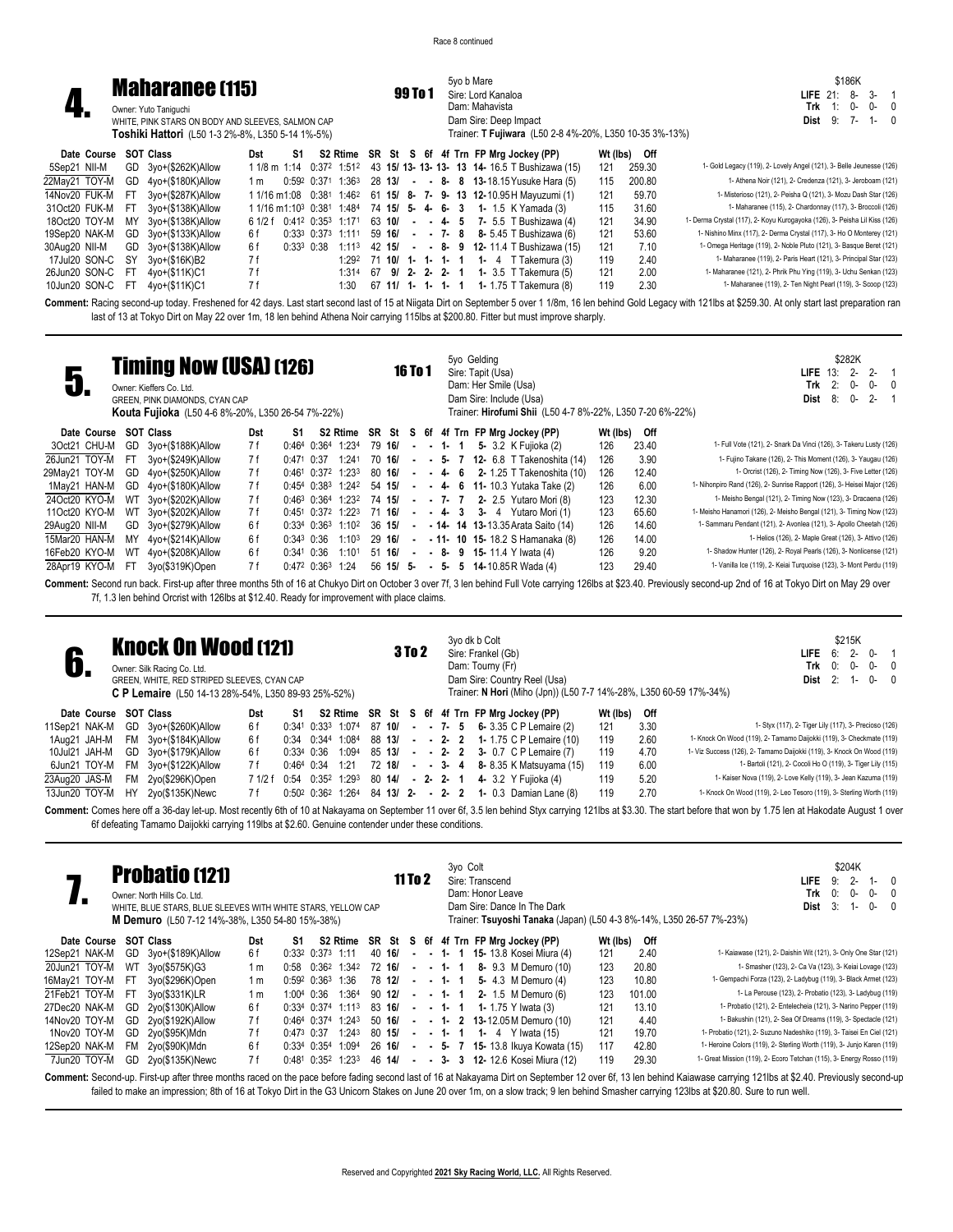5yo gr Gelding **15 To 2** Sire: Tapit (Usa)

Dam: Starship Truffles (Usa) Dam Sire: Ghostzapper (Usa)

\$238K **LIFE** 18: 2- 1- 2 **Trk** 3: 0- 1- 0<br>**Dist** 3: 1- 0- 0 **Dist** 3: 1- 0- 0

## **8. Spacecraft (126)**<br>**8.** Sumer: Shadai Race Horse Co. Ltd.

Owner: Shadai Race Horse Co. Ltd. LIGHT BLUE, RED SPOTS, STRIPED SLEEVES, YELLOW CAP **Kohei Matsuyama** (L50 8-13 16%-42%, L350 52-72 15%-36%)

|               |             |     | <b>Kohei Matsuyama</b> (L50 8-13 16%-42%, L350 52-72 15%-36%) |     |                      |            |                                                 |        |           |            |                                                                                                       | Trainer: Mikio Matsunaga (L50 6-10 12%-32%, L350 36-78 10%-32%) |          |       |                                                                        |
|---------------|-------------|-----|---------------------------------------------------------------|-----|----------------------|------------|-------------------------------------------------|--------|-----------|------------|-------------------------------------------------------------------------------------------------------|-----------------------------------------------------------------|----------|-------|------------------------------------------------------------------------|
|               | Date Course |     | SOT Class                                                     | Dst | S1                   |            |                                                 |        |           |            |                                                                                                       | S2 Rtime SR St S 6f 4f Trn FP Mrg Jockey (PP)                   | Wt (lbs) | Off   |                                                                        |
| 25Sep21 CHU-M |             | GD  | 3yo+(\$129K)Allow                                             | 7 f |                      |            | $0:464$ $0:372$ 1:241                           | 86 16/ |           |            |                                                                                                       | $-2$ 2 1 1.5 K Matsuyama (12)                                   | 126      | 5.90  | 1- Spacecraft (126), 2- Meisho Mansaku (117), 3- Gotto Go Go (115)     |
| 8Aug21 NII-M  |             | FT. | 3vo+(\$128K)Allow                                             | 6f  | $0:34^2$ 0:37        |            | 1:112                                           | 64 15/ |           | $\sim 100$ |                                                                                                       | $-14 - 13$ 4 6.6 A Sugawara (2)                                 | 126      | 12.00 | 1- Shamal (119), 2- Goigoisu (119), 3- Nature Curren (126)             |
| 1Aug21 NII-M  |             |     | GD 3yo+(\$128K)Allow                                          | 6f  |                      |            | $0:34$ $0:36^3$ 1:10 <sup>3</sup> 65 <b>15/</b> |        |           |            |                                                                                                       | $ -$ 2 $-$ 3 $-$ 3 $-$ 5.75 K Matsuyama (14)                    | 126      | 6.50  | 1- Nordlys (119), 2- B B Guell (119), 3- Spacecraft (126)              |
| 1May21 NII-M  |             |     | GD 4yo+(\$123K)Allow                                          | 6f  | $0:34^2$ $0:36$      |            | $1:10^2$ 53 11/                                 |        |           |            |                                                                                                       | $ -$ 9 $-$ 8 $-$ 4 $-$ 7.5 Y Tsunoda (6)                        | 119      | 3.30  | 1- La La Chrysaor (126), 2- Sanono Kuhio (123), 3- Hiromi (119)        |
| 18Apr21 HAN-M |             | MY  | 4yo+(\$123K)Allow                                             | 6f  |                      |            | 0:342 0:362 1:104                               | 69 12/ |           |            |                                                                                                       | $ -$ 6- 5 2-1.75 Y Tsunoda (8)                                  | 119      | 8.60  | 1- Sure Gait (126), 2- Spacecraft (119), 3- La La Chrysaor (126)       |
| 20Feb21 JHA-M |             |     | $FM$ $4yo+($130K)$ Allow                                      | 1 m | 0:583 0:341          |            | 1:324                                           | 60 15/ |           |            |                                                                                                       | $ -$ 5 $-$ 5 13-12.45 R Wada (14)                               | 126      | 19.80 | 1- Lien Tissage (123), 2- Lotus Land (121), 3- Cosmic Energy (121)     |
| 10Oct20 JAN-M |             |     | FM 3yo+(\$138K)Allow                                          | 1 m |                      | 1:00 0:341 | 1:341                                           |        | $10 \t12$ |            | $\begin{array}{cccccccccccccc} \bullet & \bullet & \bullet & \bullet & \bullet & \bullet \end{array}$ | 99- 99 H Yoshida (1)                                            | 126      | 10.90 | 1- Ventura Star (117), 2- Pollentia (117), 3- Summer Beat (119)        |
| 9Aug20 JAN-M  |             |     | WT 3yo+(\$138K)Allow                                          | 7 f | 0:451 0:361          |            | 1:212 78 18/                                    |        |           | $\sim$     |                                                                                                       | $-13 - 13 - 4 - 4.55$ S Akivama (15)                            | 126      | 22.90 | 1- Alpinism (115), 2- Noruka Soruka (119), 3- Ortrud (121)             |
| 11Jul20 JHA-M |             |     | WT 3yo+(\$141K)Allow                                          | 6f  |                      |            | 0:341 0:362 1:104                               | 71 16/ |           | $\sim$     |                                                                                                       | $-11 - 12 - 5 - 4.8$ S Akiyama (4)                              | 126      | 14.50 | 1- First Force (126), 2- Lord Bay Leaf (119), 3- Amaurot (112)         |
| 2May20 JAK-M  |             |     | FM 4yo+(\$149K)Allow                                          | 1 m | $0:571$ $0:354$ 1:33 |            |                                                 | 73 13/ |           |            | $-1$ 1                                                                                                | 8- 6.2 S Hamanaka (6)                                           | 126      | 9.20  | 1- Good Wraith (123), 2- Danon Fortune (126), 3- Midsummer House (121) |

Comment: Recent form hard to fault. Most recently won by 1.5 len at Chukyo Dirt September 25 over 7f defeating Meisho Mansaku carrying 126lbs at \$5.90. The race before that 4th of 15 at Niigata Dirt on August 8 over 6f, 6 len behind Shamal carrying 126lbs at \$12. Can get the job done again.

| ū                     |           | <b>Copano Jumping (121)</b><br>Owner: Sachiaki Kobayashi<br>BLUE, RED SLEEVES, LIGHT GREEN CAP<br><b>Ryusei Sakai</b> (L50 7-4 14%-22%, L350 32-44 9%-22%) |     |                                 |       |                            |        |            | 50 To 1 |               |    | 3yo b Colt      | Sire: Battle Plan (Usa)<br>Dam: Daiwa Charm<br>Dam Sire: Fuji Kiseki |                                               |                                 |          |        | \$112K<br><b>LIFE</b> 16:<br>$2-$<br>1-<br>Trk<br>0-<br>7:<br>$0 -$<br><b>Dist</b><br>0-<br><b>4</b> :<br>$1 -$<br>Trainer: T Umeda (Japan) (L50 3-7 6%-20%, L350 20-47 6%-19%) |
|-----------------------|-----------|------------------------------------------------------------------------------------------------------------------------------------------------------------|-----|---------------------------------|-------|----------------------------|--------|------------|---------|---------------|----|-----------------|----------------------------------------------------------------------|-----------------------------------------------|---------------------------------|----------|--------|---------------------------------------------------------------------------------------------------------------------------------------------------------------------------------|
| Date Course SOT Class |           |                                                                                                                                                            | Dst | S1                              |       |                            |        |            |         |               |    |                 |                                                                      | S2 Rtime SR St S 6f 4f Trn FP Mrg Jockey (PP) |                                 | Wt (lbs) | Off    |                                                                                                                                                                                 |
| 26Sep21 CHU-M         | WT        | 3yo+(\$189K)Allow                                                                                                                                          | 6f  | 0:34                            |       | $0:36^3$ 1:10 <sup>3</sup> |        | $30 + 151$ |         |               |    |                 |                                                                      | $ -$ 8 $-$ 8 $-$ 13 $-$ 14.1 Y Tsunoda (2)    |                                 | 115      | 126.30 | 1- Osumi Muteki (126), 2- Haniel (121), 3- Suzuka Gaudy (126)                                                                                                                   |
| 25Aug21 SON-C         | <b>FT</b> | 3yo+(\$34K)Cond                                                                                                                                            | 7f  |                                 |       | 1:30 <sup>3</sup>          |        | 74 12/     |         |               |    | $1 - 1 - 1 - 1$ | 1 $-1$                                                               | M Tanaka (11)                                 |                                 | 123      | 9.10   | 1- Copano Jumping (123), 2- Land Volcano (123), 3- Tokei Tannhauser (117)                                                                                                       |
| 25Apr21 HAN-M         | GD        | 3yo(\$119K)Allow                                                                                                                                           | 7 f | 0:47                            | 0:371 | 1:241                      |        | $16 \t12$  | $\sim$  |               |    |                 |                                                                      | $-10-10$ 12-22.65H Kawasu (12)                |                                 | 123      | 64.10  | 1- Lowell (123), 2- Medieval (123), 3- Scarlet Sky (119)                                                                                                                        |
| 10Apr21 NAK-M         | FT.       | 3yo(\$119K)Allow                                                                                                                                           | 6f  |                                 |       | $0:334$ $0:373$ 1:112      | 61 16/ |            |         |               |    |                 |                                                                      | $ -$ 11- 11 9- 6.65 Mirai Iwata (3)           |                                 | 123      | 88.50  | 1- Cipher City (117), 2- Bouquet Of Iris (123), 3- Boiler House (123)                                                                                                           |
| 28Mar21 HAN-M         | GD        | 3yo(\$121K)Allow                                                                                                                                           | 6 f |                                 |       | $0:344$ $0:372$ 1:121      | 28 16/ |            |         |               |    |                 |                                                                      | $- 11 - 13$ 15-15.75 Shota Kato (2)           |                                 | 123      | 114.70 | 1- Dioskuroi (123), 2- Peptide Sunrise (121), 3- Energy Rosso (119)                                                                                                             |
| 11Jan21 CHU-M         | GD        | 3yo(\$88K)Mdn                                                                                                                                              | 6f  | 0:353                           |       | 0:372 1:131                |        | 76 16/     |         |               |    | $-53$           |                                                                      | <b>1-</b> 0.3 H Mivuki (9)                    |                                 | 123      | 6.70   | 1- Copano Jumping (123), 2- Wave Major (123), 3- Pegasus Heart's (119)                                                                                                          |
| 26Dec20 HAN-M         | GD        | 2yo(\$91K)Mdn                                                                                                                                              | 6f  | 0:35 <sup>1</sup>               | 0:38  | 1:131                      |        | 56 16/     |         |               |    | $-2$ 2 2        |                                                                      | <b>5-</b> 6 H Mivuki (7)                      |                                 | 121      | 4.70   | 1- Shigeru Medalist (121), 2- Wave Major (121), 3- Ciel Bleu (119)                                                                                                              |
| 12Dec20 HAN-M         | GD        | 2yo(\$91K)Mdn                                                                                                                                              | 6f  | 0:352 0:374                     |       | 1:131                      |        | 68 12/     |         |               |    | $-7 - 6$        |                                                                      | 3- 1.35 H Mivuki (8)                          |                                 | 121      | 15.70  | 1- Meisho Daisy (119), 2- Yamanin Violone (119), 3- Copano Jumping (121)                                                                                                        |
| 23Nov20 HAN-M         | GD        | 2yo(\$95K)Mdn                                                                                                                                              | 7 f | $0:46^2$ 0:393                  |       | 1:26                       |        | 11 14/     |         | $\sim$ $\sim$ | 1- |                 |                                                                      |                                               | <b>12-23.3 Ryoya Kozaki (1)</b> | 121      | 23.80  | 1- Land Volcano (121), 2- Copano Pitching (121), 3- Lord Sage (121)                                                                                                             |
| 14Nov20 FUK-M         | GD        | 2vo(\$95K)Mdn                                                                                                                                              |     | 1 1/16 m1:09 <sup>2</sup> 0:391 |       | 1:483                      |        | 43 13/     | -8      | 6-            | -8 | 8               | 8-                                                                   |                                               | 16 Ryova Kozaki (2)             | 121      | 6.30   | 1- Lupus Tesoro (119), 2- Goigoisu (121), 3- Meltemia (121)                                                                                                                     |

**Comment:** Third-up today. Resuming won by 1.0 len at Sonoda August 25 over 7f defeating Land Volcano with 123lbs at \$9.10. Second-up 13th of 15 at Chukyo Dirt on September 26 over 6f, slow going 14 len behind Osumi Muteki carrying 115lbs at \$126.30. Can't recommend against this lot.

|               |           | <b>A Shin D Day (121)</b><br>Owner: Eishindo Co. Ltd.<br>BLACK, RED CROSS, WHITE, BLACK STRIPED SLEEVES, LIGHT GREEN CAP<br>Y Fukunaga (L50 7-14 14%-42%, L350 66-93 19%-46%) |                                |    |                                 |        | 12 To 1 |  | 3vo Colt<br>Sire: Maurice      |  | Dam: A Shin Cool D (Usa)<br>Dam Sire: Distorted Humor (Usa)<br>Trainer: K Nonaka (Japan) (L50 4-7 8%-22%, L350 41-70 12%-32%) |          |       | \$117K<br>0-<br>7:<br>LIFE<br>Trk<br>0-<br>1: 0-<br>0-<br><b>Dist</b> $2: 2-$ | $\Omega$<br>$\Omega$<br>- 0 |
|---------------|-----------|-------------------------------------------------------------------------------------------------------------------------------------------------------------------------------|--------------------------------|----|---------------------------------|--------|---------|--|--------------------------------|--|-------------------------------------------------------------------------------------------------------------------------------|----------|-------|-------------------------------------------------------------------------------|-----------------------------|
| Date Course   |           | SOT Class                                                                                                                                                                     | Dst                            | S1 |                                 |        |         |  |                                |  | S2 Rtime SR St S 6f 4f Trn FP Mrg Jockey (PP)                                                                                 | Wt (lbs) | Off   |                                                                               |                             |
| 19Sep21 CHU-M | MY        | 3yo+(\$129K)Allow                                                                                                                                                             | 7 f                            |    | $0:454$ $0:371$ 1:23            |        |         |  | $85 \; 16$ $-7 \; 5 \; 1 \; 1$ |  | Y Fukunaga (6)                                                                                                                | 121      | 9.40  | 1- A Shin D Day (121), 2- Hirono Queen (110), 3- Ugo (126)                    |                             |
| 13Jun21 CHU-M | GD        | 3yo(\$83K)Mdn                                                                                                                                                                 | 7 f                            |    | $0:47$ $0:38^2$ $1:25^2$ 74 16/ |        |         |  |                                |  | $-2$ 2 1 3 A Nishimura (6)                                                                                                    | 123      | 5.10  | 1- A Shin D Day (123), 2- Meisho Yamatsumi (123), 3- Tsukai Apex (123)        |                             |
| 17Apr21 NII-M |           | GD 3yo(\$83K)Mdn                                                                                                                                                              | 1 1/8 m 1:13 <sup>4</sup> 0:39 |    | 1:52 <sup>4</sup>               |        |         |  |                                |  | 52 15/ 7- 8- 5- 5 6- 13.8 Yuji Hishida (2)                                                                                    | 123      | 10.70 | 1- A Shin Licht (123), 2- Cosmo Noisette (123), 3- Tagano Dylan (123)         |                             |
| 28Mar21 JAC-M | FM.       | 3yo(\$85K)Mdn                                                                                                                                                                 | 1 1/4 m 1:274 0:35             |    | 2:03                            |        |         |  |                                |  | 64 12/ 3- 4- 3- 4 11-11.15 Y Fukunaga (11)                                                                                    | 123      | 15.90 | 1- Play It Sam (123), 2- Ken Ambitious (123), 3- Curren Leciel Bleu (123)     |                             |
| 6Mar21 JHA-M  |           | GD 3yo(\$85K)Mdn                                                                                                                                                              | 1 m                            |    | 0:594 0:352 1:351               | 74 16/ |         |  |                                |  | $ -$ 11- 14 9- 5.35 Y Iwata (6)                                                                                               | 123      | 46.80 | 1- Westonbirt (123), 2- Matenro Ales (123), 3- Le Vine Noir (119)             |                             |
| 5Dec20 HAN-M  | GD        | 2yo(\$91K)Mdn                                                                                                                                                                 | 1 1/8 m 1:16 <sup>2</sup> 0:38 |    | $1:54^2$ 58 12/ 1 - 1 - 1 - 1   |        |         |  |                                |  | 5- 11 Y Fukunaga (1)                                                                                                          | 121      | 5.80  | 1- Gruss Gott (119), 2- Kurino Dragon (121), 3- Asukano Mirai (121)           |                             |
| 7Nov20 JHA-M  | <b>FM</b> | 2yo(\$132K)Newc                                                                                                                                                               | $11/4$ m $1:30^{3}$ 0:34       |    |                                 |        |         |  |                                |  | 2:043 72 7/ 2- 2- 4- 4 7-8.05 Y Fujioka (2)                                                                                   | 121      | 11.70 | 1- Wertheim (119), 2- T M Tatsumaki (121), 3- Matenro Ales (121)              |                             |

Comment: Second run back. First-up after three months won by 1.0 len at Chukyo Dirt September 19 over 7f defeating Hirono Queen carrying 121lbs at \$9.40. Previously second-up raced behind the speed prior to fading second last of 12 at Chukyo on March 28 over 1 1/4m, 11 len behind Play It Sam with 123lbs at \$15.90. Big chance to record the hat-trick.

|                       |     | <b>Harry Barows (USA) (126)</b><br>Owner: Hirotsugu Inokuma<br>BLACK, WHITE DIAMONDS, WHITE SLEEVES WITH YELLOW STRIPE, LIGHT BROWN CAP<br>Mirai Iwata (L50 7-11 14%-36%, L350 34-85 10%-34%) |     |                                                               |                 |                                            |                | 20 To 1 |        |  | 4yo H | Sire: Uncle Mo (Usa)<br>Dam: Isobel Baillie (Gb)<br>Dam Sire: Lomitas (Gb)<br>Trainer: Hiroyuki Uemura (L50 6-2 12%-16%, L350 39-49 11%-25%) |          |       | \$202K<br>$2 -$<br>$0-$<br>$\overline{2}$<br>$LIEE$ 10:<br>$1: 0-$<br>Trk<br>0-<br>$7:2-$<br>Dist<br>0-                                                                                                              |
|-----------------------|-----|-----------------------------------------------------------------------------------------------------------------------------------------------------------------------------------------------|-----|---------------------------------------------------------------|-----------------|--------------------------------------------|----------------|---------|--------|--|-------|----------------------------------------------------------------------------------------------------------------------------------------------|----------|-------|----------------------------------------------------------------------------------------------------------------------------------------------------------------------------------------------------------------------|
| Date Course SOT Class |     |                                                                                                                                                                                               | Dst | S1                                                            |                 | S2 Rtime                                   |                |         |        |  |       | SR St S 6f 4f Trn FP Mrg Jockey (PP)                                                                                                         | Wt (lbs) | Off   |                                                                                                                                                                                                                      |
| 15Aug21 KOK-M         | WT  | 3yo+(\$261K)Allow                                                                                                                                                                             |     | 1 1/16 m1:053 0:382 1:44                                      |                 |                                            |                |         |        |  |       | 34 16/ 1- 1- 1- 1 14-19.85 R Wada (12)                                                                                                       | 126      | 5.20  | 1- Black Armet (119), 2- Kyowa Wall (126), 3- Mozu Ping Pong (126)                                                                                                                                                   |
| 17Jul21 KOK-M         | FT. | 3yo+(\$252K)Allow                                                                                                                                                                             |     | 1 1/16 m1:06 <sup>3</sup> 0:38 <sup>3</sup> 1:45 <sup>1</sup> |                 |                                            |                |         |        |  |       | 88 <b>14/ 2- 2- 2- 1 3-</b> 1.05 Mirai Iwata (11)                                                                                            | 126      | 35.70 | 1- Satono Gaia (121), 2- Full Vote (119), 3- Harry Barows (126)                                                                                                                                                      |
| 15May21 CHU-M         | GD  | 4yo+(\$180K)Allow                                                                                                                                                                             | 7 f |                                                               |                 | 0:473 0:363 1:241                          |                |         |        |  |       | 40 <b>16/ - - 8- 8 16-</b> 15.95 Yuji Nakai (5)                                                                                              | 126      | 9.20  | 1- Sunrise Rapport (126), 2- Hard Count (126), 3- Meisho Beppin (121)                                                                                                                                                |
| 11Jan21 CHU-M         | FT. | $4$ yo+( $$266K$ )Allow                                                                                                                                                                       | 7 f |                                                               |                 | $0:454$ $0:381$ 1:24                       |                |         |        |  |       | 28 15/ - - 2- 2 14-20.9 Y Fujioka (11)                                                                                                       | 123      | 10.90 | 1- Dodo Kirishima (126), 2- Suzuka Kanaloa (126), 3- Daishin Inari (123)                                                                                                                                             |
| 26Dec20 HAN-M         | FT. | 3yo+(\$198K)Allow                                                                                                                                                                             | 7 f |                                                               |                 | $0:471$ $0:371$ 1:242                      | 77 16/ - - 5-4 |         |        |  |       | 4- 3.85 Y Fujioka (15)                                                                                                                       | 123      | 4.90  | 1- Wide Kant (123), 2- Fujino Takane (126), 3- Hard Count (126)                                                                                                                                                      |
| 11Oct20 KYO-M         | WT  | 3yo+(\$202K)Allow                                                                                                                                                                             | 7 f |                                                               |                 | $0:45^1$ $0:37^2$ $1:22^3$ 72 16/ - - 2- 2 |                |         |        |  |       | 4- 4.3 Y Fuijoka (3)                                                                                                                         | 121      | 6.50  | 1- Meisho Hanamori (126), 2- Meisho Bengal (121), 3- Timing Now (123)                                                                                                                                                |
| 12Sep20 CHU-M         | GD  | 3yo+(\$133K)Allow                                                                                                                                                                             | 7 f |                                                               |                 | $0:461$ $0:373$ 1:234                      | 87 15/         |         | $-1$ 1 |  |       | <b>1-</b> 3.5 Y Kawada (6)                                                                                                                   | 121      | 2.30  | 1- Harry Barows (121), 2- Eternally (121), 3- Amazing Run (121)                                                                                                                                                      |
| 18Apr20 JHA-M         | WT  | 3yo(\$150K)Allow                                                                                                                                                                              | 6f  |                                                               | $0:342$ $0:351$ | 1:093                                      | 77 14/         |         | $-3-4$ |  |       | 6- 3.4 Y Kawada (1)                                                                                                                          | 123      | 2.50  | 1- Grindelwald (119), 2- Meisho Ulysses (119), 3- Rolander (119)                                                                                                                                                     |
| 12Jan20 KYO-M         | GD  | 3yo(\$92K)Mdn                                                                                                                                                                                 | 7 f |                                                               | $0:48$ $0:372$  | 1:25 <sup>2</sup>                          | 83 16/         |         |        |  |       | $ -$ 2- 1 1 3 Y Kawada (10)                                                                                                                  | 123      | 2.80  | 1- Harry Barows (123), 2- Jigen (123), 3- American Nina (119)                                                                                                                                                        |
| 2Nov19 KYO-M          | FT. | 2yo(\$129K)Newc                                                                                                                                                                               | 7 f |                                                               |                 | $0:48^3$ $0:37^2$ 1:26                     |                |         |        |  |       | 69 15/ - - 2- 1 3-3.75 Y Kawada (10)                                                                                                         | 121      | 1.30  | 1- Matthias (121), 2- Sadamu Scat (119), 3- Harry Barows (121)                                                                                                                                                       |
|                       |     |                                                                                                                                                                                               |     |                                                               |                 |                                            |                |         |        |  |       |                                                                                                                                              |          |       | Comment: Resumes Finished off last campaign 14th of 16 at Kokura Dirt August 15 over 1 1/16m soft track: 19 len behind Black Armet carrying 126lbs at \$5.20. First up last campaign third of 14 at Kokura Dirt July |

4th of 16 at Kokura Dirt August 15 over 1 1/16m, soft track; 19 len behind Black Armet carrying 126lbs at \$5.20. First up last campaign third of 14 at Kokura Dirt July 17 over 1 1/16m, 1.1 len behind Satono Gaia carrying 126lbs at \$35.70. Sure to be thereabouts.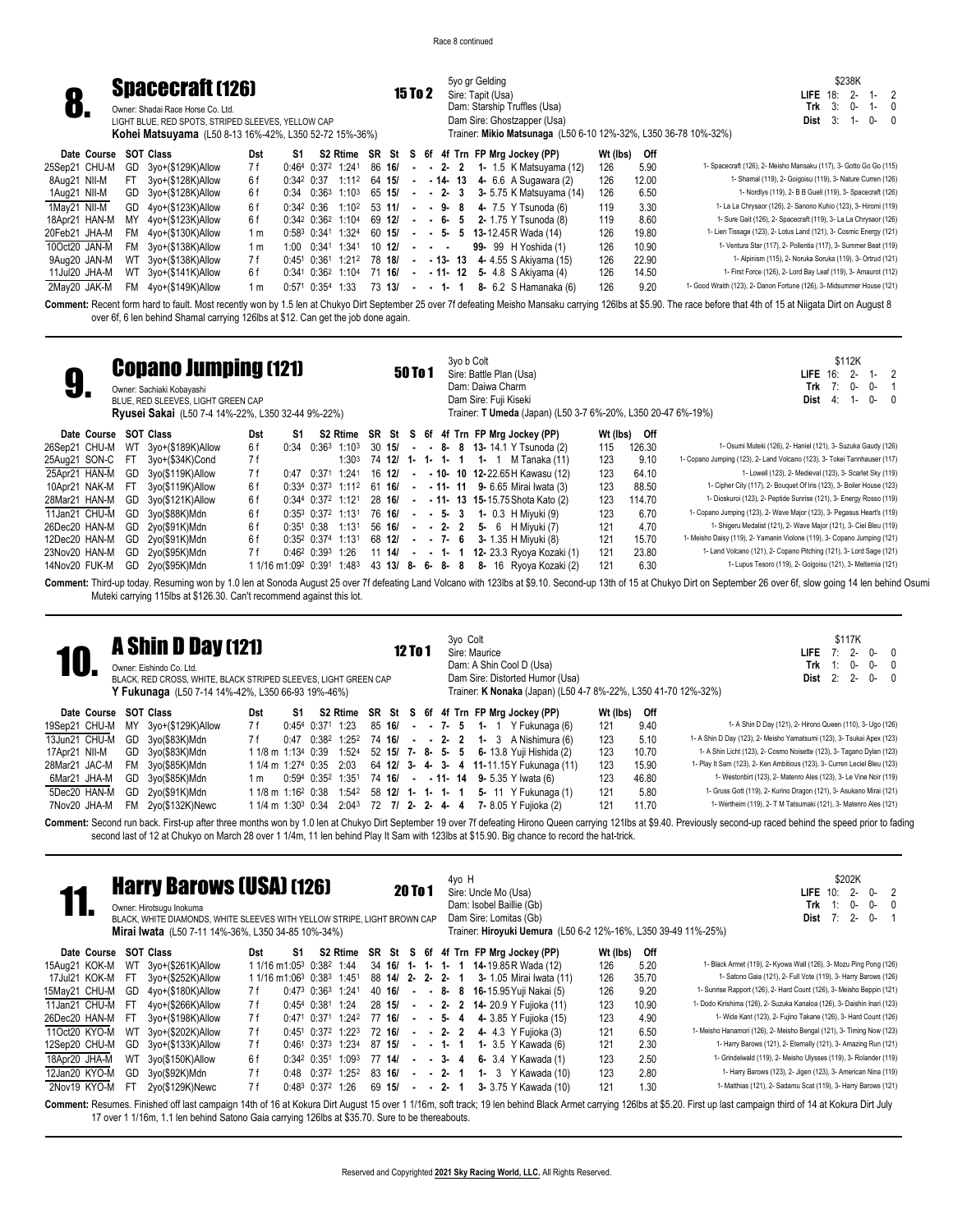5yo b Gelding **60 To 1** Sire: Neo Universe

Dam: Reagle Mary (Usa) Dam Sire: Afternoon Deelites (Usa)

\$363K **LIFE** 26: 2- 4- 4<br> **Trk** 11: 1- 2- 3 **Trk** 11: 1- 2- 3 **Dist** 7: 0- 1- 1

**12. TO POSSIble (126)** 60 To 1<br>
BLACK, YELLOW STARS, RED SLEEVES WITH YELLOW STRIPE, LIGHT BROWN CAP<br>
Takuma Ogino (L50 0-6 0%-12%, L350 13-30 4%-13%) Owner: Tomoya Ozasa

|                       |      | <b>Takuma Ogino</b> (L50 0-6 0%-12%, L350 13-30 4%-13%) |     |            |                        |                                                 |                 |        |       | Trainer: <b>T Umeda</b> (Japan) (L50 3-7 6%-20%, L350 20-47 6%-19%)                 |          |        |                                                                         |
|-----------------------|------|---------------------------------------------------------|-----|------------|------------------------|-------------------------------------------------|-----------------|--------|-------|-------------------------------------------------------------------------------------|----------|--------|-------------------------------------------------------------------------|
| Date Course SOT Class |      |                                                         | Dst | S1         |                        |                                                 |                 |        |       | S2 Rtime SR St S 6f 4f Trn FP Mrg Jockey (PP)                                       | Wt (lbs) | Off    |                                                                         |
| 3Oct21 CHU-M          |      | GD 3yo+(\$188K)Allow                                    | 7 f |            |                        | $0:464$ $0:364$ 1:234 71 16/                    |                 |        |       | $ -$ 10 $-$ 10 $-$ 10 $-$ 5.95 Takuma Ogino (15)                                    | 126      | 25.50  | 1- Full Vote (121), 2- Snark Da Vinci (126), 3- Takeru Lusty (126)      |
| 19Sep21 CHU-M         |      | MY 3yo+(\$189K)Allow                                    | 7 f |            | $0:46^3$ $0:36^2$ 1:23 |                                                 | 74 16/          | t mens | -10-9 | 6- 4.35 Takuma Ogino (14)                                                           | 126      | 17.80  | 1- Meisho Masahime (121), 2- Suzuka Kanaloa (126), 3- Le Monde (126)    |
| 20Jun21 HAN-M         |      | GD 3yo+(\$179K)Allow                                    | 7 f |            |                        | $0:45^2$ $0:38^2$ $1:23^4$ 82 15/ -             |                 |        |       | <b>- 12-</b> 9 3- 1.25 K Fujioka (9)                                                | 126      | 12.20  | 1- Di Molto (126), 2- Sugar Thunder (126), 3- T O Possible (126)        |
| 5Jun21 CHU-M          | MY   | 3yo+(\$179K)Allow                                       | 7 f |            |                        | 0:451 0:371 1:222                               | 78 15/          |        |       | $  9$ $ 9$ $2$ $-$ 4 Takuma Ogino (4)                                               | 126      | 13.80  | 1- Aoi Tsuyahime (112), 2- T O Possible (126), 3- Sei Valiant (126)     |
| 8May21 JAC-M          | FM . | 4yo+(\$247K)Allow                                       | 1 m | 0:58 0:35  |                        | 1:33                                            | 77 8/ - 4- 4- 4 |        |       | 6- 6.25 Takuma Ogino (3)                                                            | 126      | 48.70  | 1- Jun Light Bolt (126), 2- Danon Aller (126), 3- Survive (126)         |
| 25Apr21 TOY-M         | - FT | 4yo+(\$180K)Allow                                       | 1 m |            |                        |                                                 |                 |        |       | $0.594$ $0.363$ $1.362$ 60 16/ - - 4- 7 12-9.65 Takuma Ogino (12)                   | 126      | 19.00  | 1- Dualize (126), 2- Windjammer (126), 3- Spero Dea (115)               |
| 13Dec20 HAN-M         | -FT  | 3vo+(\$274K)Allow                                       | 7 f |            |                        | $0:48$ $0:36^3$ 1:24 <sup>3</sup> 74 <b>15/</b> |                 |        |       | <b>- - 10- 11 8-</b> 6.4 Takuma Ogino (12)                                          | 126      | 15.40  | 1- Kaminoko (126), 2- Tenteki Senseki (123), 3- Daishin Inari (123)     |
| 15Nov20 TOY-M         | -FT  | 3vo+(\$206K)Allow                                       | 1 m |            |                        | 1:014 0:354 1:373                               |                 |        |       | 83 16/ - - 5- 3 4- 1.55 Takuma Ogino (13)                                           | 126      | 23.30  | 1- Tagano Beauty (123), 2- Moleque (126), 3- Morito Yubu (126)          |
| 24Oct20 TOY-M         | GD   | 3yo+(\$202K)Allow                                       | 1 m | 0:593 0:36 |                        |                                                 |                 |        |       | 1:353 70 16/ - - 2- 2 3- 6 Takuma Ogino (15)                                        | 126      | 133.20 | 1- Smashing Hearts (126), 2- Tagano Beauty (121), 3- T O Possible (126) |
| 18Apr20 HAN-M         | MY   | 4yo+(\$228K)Allow                                       |     |            |                        |                                                 |                 |        |       | $11/4$ m $1:26^2$ 0:38 <sup>3</sup> 2:05 71 16/ 4- 4- 4- 5 12-7.95 Takuma Ogino (3) | 126      | 81.70  | 1- Shihono Forte (126), 2- Kitasan Victor (119), 3- Celtic Sword (126)  |

Comment: Third-up today and placed third-up in the past. Resuming 6th of 16 at Chukyo Dirt on September 19 over 7f, 4.5 len behind Meisho Masahime with 126lbs at \$17.80. Last start 10th of 16 at Chukyo Dirt on October 3 over 7f, 6 len behind Full Vote with 126lbs at \$25.50. Wide draw too testing.

|                  |     | <b>Sure Gait (126)</b><br>Owner: Green Farm Co. Ltd<br>RED. BLACK STRIPES. WHITE SLEEVES WITH RED STRIPE. HOT PINK CAP<br>Yusaku Kokubun (L50 1-7 2%-16%, L350 13-33 4%-13%) |                              |      |                   |                     |    |                     | <b>30 To 1</b> |  | 4vo b H  | Sire: Kizuna |          | Dam: Definite (Usa) | Dam Sire: Dehere (Usa)<br>Trainer: <b>H Miyamoto</b> (L50 2-12 4%-28%, L350 22-60 6%-23%) |          |       | \$70K<br>$3-$<br>n-<br>$\Omega$<br>LIFE $11$ :<br>Trk<br>0-<br>4:<br>1-<br>0-<br>Dist<br>0-<br>$\Omega$<br>4: |
|------------------|-----|------------------------------------------------------------------------------------------------------------------------------------------------------------------------------|------------------------------|------|-------------------|---------------------|----|---------------------|----------------|--|----------|--------------|----------|---------------------|-------------------------------------------------------------------------------------------|----------|-------|---------------------------------------------------------------------------------------------------------------|
| Date Course      |     | SOT Class                                                                                                                                                                    | Dst                          | S1   |                   |                     |    |                     |                |  |          |              |          |                     | S2 Rtime SR St S 6f 4f Trn FP Mrg Jockey (PP)                                             | Wt (lbs) | Off   |                                                                                                               |
| 7Aug21 NII-M     | FT. | 3yo+(\$260K)Allow                                                                                                                                                            | 6 f                          | 0:34 | 0:363             | 1:104               |    | 49 15/              |                |  |          |              |          |                     | $- 7 - 9 10 - 11.95A$ Tomita (6)                                                          | 126      | 23.90 | 1- Shonan Anime (126), 2- Ibaru (126), 3- Hokko Karyu (115)                                                   |
| 1Mav21 HAN-M     |     | GD 4yo+(\$180K)Allow                                                                                                                                                         | 7 f                          |      | $0:454$ 0:383     | 1:242               |    | 72 15/              |                |  |          |              |          |                     | $-2$ 2 6 4.5 K Kokubun (7)                                                                | 126      | 17.20 | 1- Nihonpiro Rand (126), 2- Sunrise Rapport (126), 3- Heisei Major (126)                                      |
| 18Apr21 HAN-M    | MY. | 4yo+(\$123K)Allow                                                                                                                                                            | 6 f                          |      | $0:34^2$ $0:36^2$ | 1:104               |    | 82 12/              |                |  |          |              |          |                     | $-2$ 2 1 1.75 K Kokubun (6)                                                               | 126      | 25.90 | 1- Sure Gait (126), 2- Spacecraft (119), 3- La La Chrysaor (126)                                              |
| 31Jan21 CHU-M    | GD  | 4yo+(\$131K)Allow                                                                                                                                                            | 6 f                          |      |                   | $0:35$ $0:374$ 1:13 |    | 71 16/              |                |  |          |              |          |                     | $- 4 4 12 - 3.95 R$ Takakura (5)                                                          | 123      | 10.90 | 1- Curren Liz (119), 2- Best Charm (121), 3- Tagano Budino (121)                                              |
| 17Jan21 CHU-M    | GD  | $4$ yo+( $$131K$ )Allow                                                                                                                                                      | 7 f                          |      | 0:471 0:38        | 1:251               |    | 78 16/              |                |  | $-2$ 2 2 |              |          |                     | 8- 3.4 R Takakura (8)                                                                     | 123      | 38.20 | 1- Amazing Run (123), 2- Sugar Thunder (126), 3- Jamil Fuerte (123)                                           |
| 19Dec20 HAN-M    | GD  | 3yo+(\$135K)Allow                                                                                                                                                            | 7 f                          |      |                   | 0:464 0:372 1:241   |    | 58 16/              | $\sim$         |  | - 9-10   |              |          |                     | 9- 7.3 K Kokubun (13)                                                                     | 123      | 46.60 | 1- Pompeii Worm (126), 2- Tiger Silence (123), 3- Philos (119)                                                |
| 25Oct20 MOR-C    | ΜY  | 3yo+(\$4K)C2                                                                                                                                                                 | 6f                           |      |                   | 1:11                |    | 65 10/ 2-           |                |  | . . 1    |              | 1-6      |                     | R Takamatsu (9)                                                                           | 123      | 2.30  | 1- Sure Gait (123), 2- Kanata (119), 3- Saut De Basque (123)                                                  |
| 10Oct20 MOR-C FT |     | 3yo+(\$4K)C2                                                                                                                                                                 | 6f                           |      |                   | 1:13                | 59 | -81                 | $2 -$          |  | --1      |              | $1 - 30$ |                     | Rei Iwamoto (3)                                                                           | 123      | 3.60  | 1- Sure Gait (123), 2- Aveuglant (123), 3- Pure Moon (119)                                                    |
| 26Sep20 MOR-C    | GD  | 3yo+(\$4K)C2                                                                                                                                                                 | 6f                           |      |                   | 1:133               |    | $32 \; 10/3 - -2$   |                |  |          |              |          |                     | 4- 10 Rei Iwamoto (9)                                                                     | 123      | 4.90  | 1- Pandeiro (123), 2- Adorazione (119), 3- Ryoran Heart (123)                                                 |
| 29Aug20 KOK-M    | GD  | 3yo(\$93K)Mdn                                                                                                                                                                | 1/16 m1:07 <sup>2</sup> 0:39 |      |                   | 1:462               |    | $57$ 16/ 2- 3- 2- 1 |                |  |          |              |          |                     | 6- 7.35 K Kokubun (13)                                                                    | 123      | 61.00 | 1- Yodono Dream (123), 2- Faster The Wind (123), 3- Satono Muscle (123)                                       |

**Comment:** Resuming. Only had one start last campaign 10th of 15 at Niigata Dirt on August 7 over 6f, 11 len behind Shonan Anime with 126lbs at \$23.90. Won previous preparation first up won by 1.75 len at this track April 18 over 6f defeating Spacecraft with 126lbs at \$25.90. Hasn't shown enough.

|               |           | <b>Le Monde (126)</b><br>Owner: Sanshisuimei Co. Ltd.<br>PURPLE, WHITE SPOTS, SLEEVES, HOT PINK CAP<br>Hayato Yoshida (L50 8-12 16%-40%, L350 39-72 11%-32%) |                                                               |                        |                   |                       |        |        | 25 To 1 |      | 5yo H<br>Sire: Deep Impact<br>Dam: Wisteria Arch |  | Dam Sire: King Kamehameha                     |          |       | \$249K<br>LIFE $12$ :<br>$2 -$<br>2:<br>0-<br>$0 -$<br>Trk<br>0-<br>3:<br>$0 -$<br>Dist<br>Trainer: Tomoyasu Sakaguchi (L50 3-9 6%-24%, L350 19-44 5%-18%)                                                           |
|---------------|-----------|--------------------------------------------------------------------------------------------------------------------------------------------------------------|---------------------------------------------------------------|------------------------|-------------------|-----------------------|--------|--------|---------|------|--------------------------------------------------|--|-----------------------------------------------|----------|-------|----------------------------------------------------------------------------------------------------------------------------------------------------------------------------------------------------------------------|
| Date Course   |           | SOT Class                                                                                                                                                    | Dst                                                           | S1                     |                   |                       |        |        |         |      |                                                  |  | S2 Rtime SR St S 6f 4f Trn FP Mrg Jockey (PP) | Wt (lbs) | Off   |                                                                                                                                                                                                                      |
| 19Sep21 CHU-M | ΜY        | 3yo+(\$189K)Allow                                                                                                                                            | 7 f                                                           | 0:463                  | 0:362             | 1:23                  |        | 78 16/ | $\sim$  |      | $-7 - 7$                                         |  | $3 - 3$ H Yoshida (4)                         | 126      | 53.40 | 1- Meisho Masahime (121), 2- Suzuka Kanaloa (126), 3- Le Monde (126)                                                                                                                                                 |
| 9May21 TOY-M  | - FT      | 4yo+(\$248K)Allow                                                                                                                                            | 1 <sub>m</sub>                                                |                        | $0:59^2$ $0:37^1$ | 1:36 <sup>3</sup>     |        | 49 11/ | $\sim$  |      |                                                  |  | - 1- 1 10-14.05 Y Fujioka (4)                 | 121      | 10.30 | 1- Newton Tesoro (123), 2- Ace Raising (119), 3- Storm Gust (119)                                                                                                                                                    |
| 14Mar21 HAN-M | GD        | 4yo+(\$184K)Allow                                                                                                                                            | 7 f                                                           |                        | $0:46^2$ $0:37^1$ | 1:23 <sup>3</sup>     | 61 16/ |        |         |      |                                                  |  | $- 6 - 7 10 - 8.35$ Y Fuijoka (14)            | 126      | 4.60  | 1- Aurora Tesoro (126), 2- Sunrise Rapport (123), 3- Suzuka Crocus (121)                                                                                                                                             |
| 14Feb21 HAN-M | - FT      | 4yo+(\$190K)Allow                                                                                                                                            | 7 f                                                           |                        |                   | $0:464$ $0:374$ 1:243 |        | 79 14/ |         |      | $-3-3$                                           |  | 3- 2.3 Y Kawada (8)                           | 126      | 4.80  | 1- Ryuno Zoro (126), 2- Melanite (126), 3- Le Monde (126)                                                                                                                                                            |
| 6Dec20 CHU-M  | GD        | 3yo+(\$135K)Allow                                                                                                                                            | 1 1/8 m 1:144 0:373 1:522                                     |                        |                   |                       |        |        |         |      | 86 10/ 3- 3- 2- 2                                |  | <b>1-</b> 0.3 Y Kawada (6)                    | 126      | 6.40  | 1- Le Monde (126), 2- Magic Speech (123), 3- Unsaid Vow (123)                                                                                                                                                        |
| 7Nov20 JHA-M  |           | $FM$ $3yo+($141K)$ Allow                                                                                                                                     | 1 1/8 m 1:11 <sup>2</sup> 0:33 <sup>4</sup> 1:45 <sup>2</sup> |                        |                   |                       | 84 13/ |        |         |      | $-7-4$                                           |  | 6-4.55 Y Kawada (6)                           | 126      | 5.20  | 1- Izu Jo No Kiseki (117), 2- Air Lolonois (121), 3- American Wake (121)                                                                                                                                             |
| 30May20 JAK-M |           | FM 4yo+(\$149K)Allow                                                                                                                                         | 1 m                                                           | 1:00 <sup>2</sup> 0:34 |                   | 1:342                 | 80 10/ |        |         | $-5$ | 3                                                |  | 4- 4.25 Y Fuijoka (7)                         | 126      | 1.40  | 1- Arditezza (119), 2- Say Eagle (126), 3- Taisei Trendy (123)                                                                                                                                                       |
| 14Dec19 JHA-M | FM        | 3yo+(\$139K)Allow                                                                                                                                            | 1 1/8 m 1:13 <sup>1</sup> 0:334                               |                        |                   | 1:47                  | 91 15/ |        |         |      | $-7 - 8$                                         |  | <b>2-</b> 0.5 Y Kawada (7)                    | 123      | 6.30  | 1- Meikei Harrier (123), 2- Le Monde (123), 3- Satono Solomon (123)                                                                                                                                                  |
| 23Mar19 JHA-M | <b>FM</b> | 3yo(\$665K)G3                                                                                                                                                | 1 1/8 m 1:124 0:341                                           |                        |                   | 1:471                 | 91 13/ |        | $\sim$  |      | $-4$ 6                                           |  | 8- 4.4 Y Kawada (3)                           | 123      | 11.20 | 1- Lance Of Puraana (123), 2- Ulili (123), 3- Vin De Garde (123)                                                                                                                                                     |
| 16Feb19 JAK-M | FM.       | 3yo(\$177K)Allow                                                                                                                                             | $11/8$ m $1:10^3$ $0:36^3$ $1:47^1$ $94$ 8/ 7- - 7- 6         |                        |                   |                       |        |        |         |      |                                                  |  | <b>3-</b> 1.75 Y Kawada (4)                   | 123      | 14.20 | 1- World Premiere (123), 2- Unicorn Lion (123), 3- Le Monde (123)                                                                                                                                                    |
|               |           |                                                                                                                                                              |                                                               |                        |                   |                       |        |        |         |      |                                                  |  |                                               |          |       | Comment: Second-up. First-up after four months 3rd of 16 at Chukyo Dirt on September 19 over 7f, 3 len behind Meisho Masahime with 126lbs at \$53.40. Previously second-up 10th of 16 at this track on March 14 over |

7f, 8 len behind Aurora Tesoro with 126lbs at \$4.60. Fitter but others appeal more.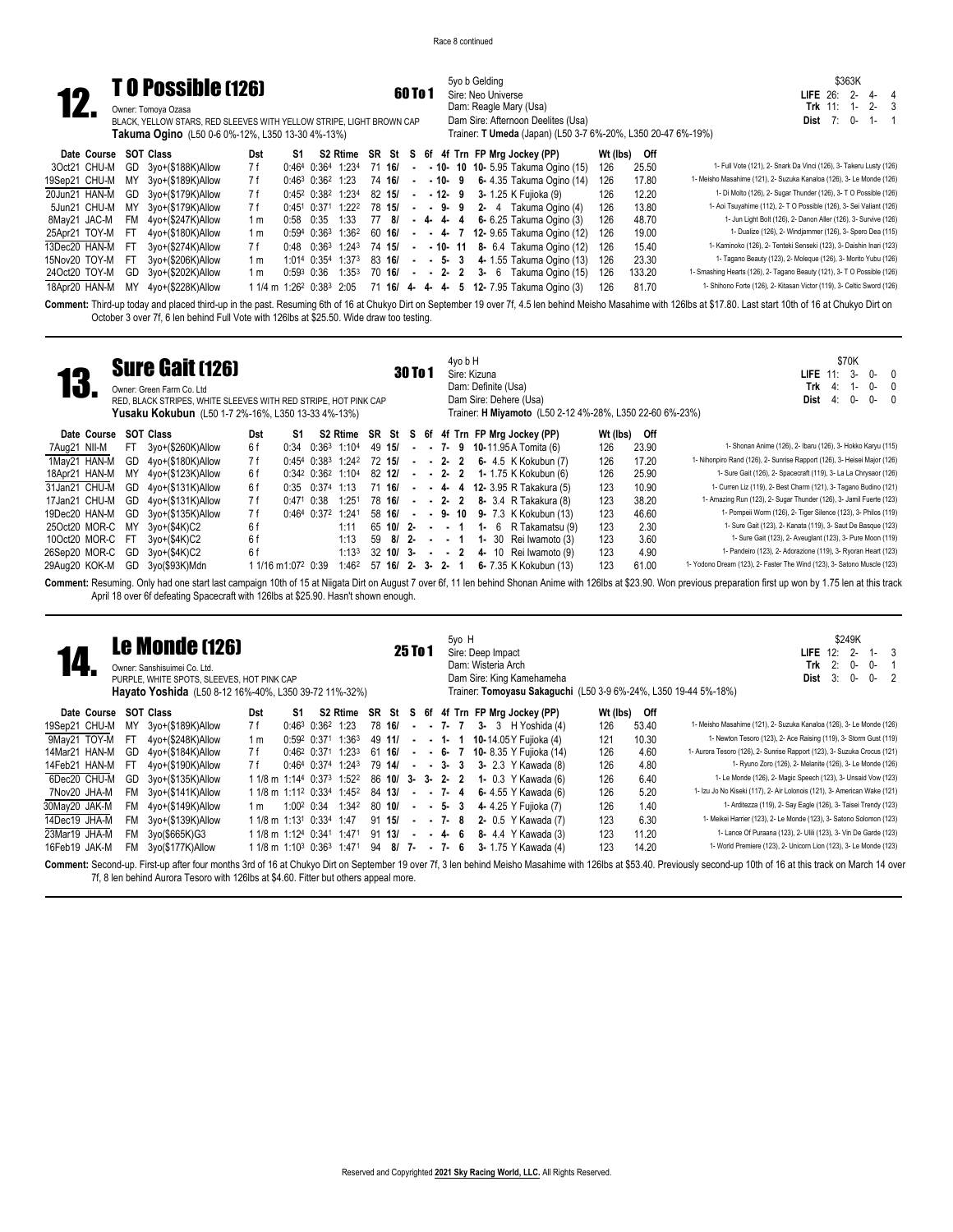| <b>Race Number</b>                             |                                                                                                                                                                              | Japan (Hanshin)                                                                                                    |                    |                                                                                                                                                                                                                                                                                                                                                                                   | Saturday, October 16, 2021                                                                                                                                                                                                      |
|------------------------------------------------|------------------------------------------------------------------------------------------------------------------------------------------------------------------------------|--------------------------------------------------------------------------------------------------------------------|--------------------|-----------------------------------------------------------------------------------------------------------------------------------------------------------------------------------------------------------------------------------------------------------------------------------------------------------------------------------------------------------------------------------|---------------------------------------------------------------------------------------------------------------------------------------------------------------------------------------------------------------------------------|
|                                                |                                                                                                                                                                              | 2yo OPEN HCP (\$274K)                                                                                              |                    |                                                                                                                                                                                                                                                                                                                                                                                   | 1:25am EDT<br>12:25am CDT                                                                                                                                                                                                       |
|                                                |                                                                                                                                                                              | 7f                                                                                                                 |                    |                                                                                                                                                                                                                                                                                                                                                                                   | 10:25pm PDT<br>$6 - 1 - 4 - 5$                                                                                                                                                                                                  |
|                                                |                                                                                                                                                                              | W, P, S, Ex, DD, Tri, Super, Pick 3                                                                                |                    |                                                                                                                                                                                                                                                                                                                                                                                   | Selections<br>\$62K                                                                                                                                                                                                             |
|                                                | <b>TO Sparrow (121)</b><br>Owner: Tomoya Ozasa<br>Mirai Iwata (L50 7-11 14%-36%, L350 34-85 10%-34%)                                                                         | BLACK, WHITE DIAMONDS, WHITE SLEEVES WITH YELLOW STRIPE, WHITE CAP                                                 | 7 To 1             | 2yo Colt<br>Sire: Rulership<br>Dam: I Am No Kokoro<br>Dam Sire: Fuji Kiseki<br>Trainer: Hiroo Shimizu (Japan) (L50 3-4 6%-14%, L350 35-53 10%-25%)                                                                                                                                                                                                                                | <b>LIFE</b> $2: 1$<br>$0 - 1$<br>$0: 0-$<br>$0 - 0$<br>Trk<br>$Dist 0: 0-$<br>$0 - 0$                                                                                                                                           |
| 19Sep21 JAC-M<br>31Jul21 JAN-M                 | Date Course SOT Class<br>GD 2yo(\$87K)Mdn<br>GD 2yo(\$116K)Newc                                                                                                              | Dst<br>6f<br>6 f                                                                                                   |                    | S1 S2 Rtime SR St S 6f 4f Trn FP Mrg Jockey (PP)<br>Wt (lbs) Off<br>0:344 0:344 1:093 81 15/ - - 9- 8 1-1.25 Mirai Iwata (12)<br>4.90<br>119<br>$0.35^2$ $0.34^4$ $1.10^1$ 63 18/ - - 11- 11 3- 5.3 Mirai Iwata (2)<br>119<br>6.50                                                                                                                                                | 1- T O Sparrow (119), 2- Melville (119), 3- Zaouli (119)<br>1- Justin Ver (119), 2- Cinnamon Roll (119), 3- T O Sparrow (119)                                                                                                   |
|                                                | 119lbs at \$4.90. This race is well within his grasp.                                                                                                                        |                                                                                                                    |                    | Comment: Raced twice to date. At debut, 3rd of 18 at Niigata on July 31 over 6f, 5.5 len behind Justin Ver carrying 119lbs at \$6.50. Last start won by 1.3 len at Chukyo September 19 over 6f defeating Melville with                                                                                                                                                            |                                                                                                                                                                                                                                 |
|                                                | <b>Shonan Mach (121)</b><br>Owner: Tetsuhide Kunimoto<br>LIGHT BLUE, RED SPOTS, STRIPED SLEEVES, GREY CAP                                                                    | Kohei Matsuyama (L50 8-13 16%-42%, L350 52-72 15%-36%)                                                             | 2 To 1             | 2yo b Colt<br>Sire: Shonan Kampf<br>Dam: Overlay<br>Dam Sire: Daiwa Major<br>Trainer: Taiki Chaki (L50 2-3 4%-10%, L350 7-14 5%-16%)                                                                                                                                                                                                                                              | \$61K<br><b>LIFE</b> $2: 1$<br>$0 - 0$<br>Trk<br>0:<br>$0 - 0$<br>0-<br>Dist $0: 0$ -<br>$0 - 0$                                                                                                                                |
| 5Sep21 JAK-M<br>4Jul21 JAK-M                   | Date Course SOT Class<br>GD 2yo(\$533K)G3<br>FM 2yo(\$116K)Cond                                                                                                              | Dst<br>S1<br>6f<br>6 f                                                                                             |                    | S2 Rtime SR St S 6f 4f Trn FP Mrg Jockey (PP)<br>Wt (lbs) Off<br>0:33 <sup>3</sup> 0:341 1:074 64 10/ - - 1- 2 7- 7.2 K Matsuyama (3)<br>2.80<br>119<br>$0.333$ $0.344$ $1.083$ 80 <b>12/</b> - - <b>1- 1 1-</b> 3 K Matsuyama (6)<br>119<br>1.70                                                                                                                                 | 1- Namura Clair (119), 2- Sri Pada (119), 3- Anegohada (119)<br>1- Shonan Mach (119), 2- Good Growth (119), 3- Charm Point (112)                                                                                                |
|                                                |                                                                                                                                                                              |                                                                                                                    |                    | Comment: Racing second-up. Promising win at debut as favourite; won by 3 len at Kokura July 4 over 6f defeating Good Growth carrying 119lbs at \$1.70. Went for a spell before returning struggled in the run home;<br>7th of 10 at Kokura in the G3 Kokura Nisai Stakes on September 5 over 6f, 7 len behind Namura Clair with 119lbs at \$2.80. Improvement likely; big chance. |                                                                                                                                                                                                                                 |
| J.                                             | <b>Kawakita Reverie (121)</b><br>Owner: Kazunori Kawashima<br>YELLOW, BLACK SLEEVES, SALMON CAP<br>K Tosaki (L50 6-10 12%-32%, L350 48-73 14%-35%)                           |                                                                                                                    | 11T <sub>0</sub> 1 | 2yo Colt<br>Sire: Drefong (Usa)<br>Dam: Kafuji Venus<br>Dam Sire: Deep Impact<br>Trainer: Yoshiaki Sugiyama (L50 3-8 6%-22%, L350 10-20 7%-20%)                                                                                                                                                                                                                                   | \$124K<br><b>LIFE</b><br>$3: 1 -$<br>$0 - 1$<br>$0: 0-$<br>$0 - 0$<br>Trk<br>$Dist 0: 0-$<br>$0 - 0$                                                                                                                            |
| 22Aug21 JAS-M<br>17Jul21 JAH-M<br>3Jul21 JAH-M | Date Course SOT Class<br>FM 2yo(\$275K)Open<br>FM 2yo(\$513K)G3<br>GD 2yo(\$116K)Newc                                                                                        | Dst<br>S1<br>7 1/2 f 0:54 0:35 1:29<br>6 f<br>6 f                                                                  |                    | S2 Rtime SR St S 6f 4f Trn FP Mrg Jockey (PP)<br>Wt (lbs) Off<br>13.20<br>78 11/ - 6- 6- 3 3-3.75 Shota Kato (1)<br>119<br>$0.33^3$ $0.36^1$ $1.09^4$ 81 <b>11/</b> - - 8- 9 5-2.95 Shota Kato (5)<br>119<br>39.90<br>0:344 0:354 1:103 80 10/ - - 3- 3 1- 0.2 Shota Kato (6)<br>119<br>4.90                                                                                      | 1- Lovely Your Eyes (119), 2- Bush Garden (119), 3- Kawakita Reverie (119)<br>1- Namura Lycoris (119), 2- Kaikano Kiseki (119), 3- Grande (119)<br>1- Kawakita Reverie (119), 2- Passport Check (119), 3- Midnight Minnie (119) |
|                                                |                                                                                                                                                                              | Hakodate Nisai Stakes on July 17 over 6f, 3 len behind Namura Lycoris with 119lbs at \$39.90. Strong winning hope. |                    | Comment: Comes here off a 56-day let-up. Last start 3rd of 11 at Sapporo on August 22 over 7 1/2f, 4 len behind Lovely Your Eyes with 119lbs at \$13.20. The start before that 5th of 11 at Hakodate in the G3                                                                                                                                                                    |                                                                                                                                                                                                                                 |
|                                                | <b>Kaju Faith (121)</b><br>Owner: St Racing<br>BLACK, RED STRIPE, CYAN CAP<br>H Miyuki (L50 7-11 14%-36%, L350 31-66 9%-28%)                                                 |                                                                                                                    | <b>5To1</b>        | 2yo Colt<br>Sire: A Shin Hikari<br>Dam: Taiki Applause (Usa)<br>Dam Sire: Devil's Bag (Usa)<br>Trainer: Naoyuki Morita (L50 3-5 6%-16%, L350 23-29 7%-15%)                                                                                                                                                                                                                        | \$75K<br>$3: 1 -$<br>$1 - 0$<br><b>LIFE</b><br>0-<br>$0 - 0$<br>Trk<br>0:<br><b>Dist</b> $1: 1$<br>$0 - 0$                                                                                                                      |
| 3Oct21 JAC-M<br>5Sep21 JAK-M<br>14Aug21 JAK-M  | Date Course SOT Class<br>GD 2yo(\$87K)Mdn<br>GD 2yo(\$87K)Mdn<br>WT 2yo(\$120K)Newc                                                                                          | Dst<br>S1<br>7 f<br>6 f<br>$0:33^2$ $0:35^3$ 1:09<br>6 f                                                           |                    | S2 Rtime SR St S 6f 4f Trn FP Mrg Jockey (PP)<br>Wt (lbs) Off<br>$0.45^3$ $0.35^3$ 1:211 84 17/ - - 1- 1 1- 4 S Akiyama (9)<br>4.20<br>121<br>72 13/ - - 2- 2 5-1.45 S Akiyama (3)<br>4.90<br>119<br>$0.35$ $0.35^3$ 1:10 <sup>3</sup> 77 16/ - - 2- 1 2- 0.3 S Akiyama (10)<br>24.20<br>119                                                                                      | 1- Kaju Faith (121), 2- June Yoshitsune (121), 3- Meiner Lennon (121)<br>1- Tamuro Kyuramun (119), 2- Loch Lomond (117), 3- Advice (119)<br>1- Sandy Bridge (119), 2- Kaju Faith (119), 3- Shun Feng (119)                      |
|                                                | 119lbs at \$4.90. Should be right in the finish.                                                                                                                             |                                                                                                                    |                    | Comment: Most recently won by 4 len at Chukyo October 3 over 7f defeating June Yoshitsune with 121lbs at \$4.20. Before that 5th of 13 at Kokura on September 5 over 6f, 1.5 len behind Tamuro Kyuramun carrying                                                                                                                                                                  |                                                                                                                                                                                                                                 |
| 5                                              | <b>Mongolian King (GB) (121)</b><br>Owner: Chizu Yoshida<br>GREEN, PINK SLEEVES, YELLOW CAP<br><b>K Ikezoe</b> (L50 5-9 10%-28%, L350 32-65 9%-28%)<br>Date Course SOT Class | Dst                                                                                                                | 2 To 1             | 2yo Colt<br>Sire: Kingman (Gb)<br>Dam: Minorette (Usa)<br>Dam Sire: Smart Strike (Can)<br>Trainer: Takayuki Yasuda (Japan) (L50 5-13 10%-36%, L350 41-82 12%-35%)<br>S1 S2 Rtime SR St S 6f 4f Trn FP Mrg Jockey (PP)<br>Wt (lbs) Off                                                                                                                                             | \$63K<br><b>LIFE</b> $1: 1$<br>$0 - 0$<br>0: 0-<br>$0-0$<br>Trk<br>Dist $0: 0$<br>$0 - 0$                                                                                                                                       |

**Comment:** Resuming after a break; won at only race start won by 1.0 len at Sapporo August 14 over 7 1/2f defeating Motivation with 119lbs at \$1.50. Among the leading players.

14Aug21 JAS-M GD 2yo(\$120K)Newc 7 1/2 f 0:53 3 0:35 2 1:29 82 **9/ - 2- 2- 1 1-** 1 K Ikezoe (5) 119 1.50 1- Mongolian King (119), 2- Motivation (115), 3- Hayabusa Wish (119)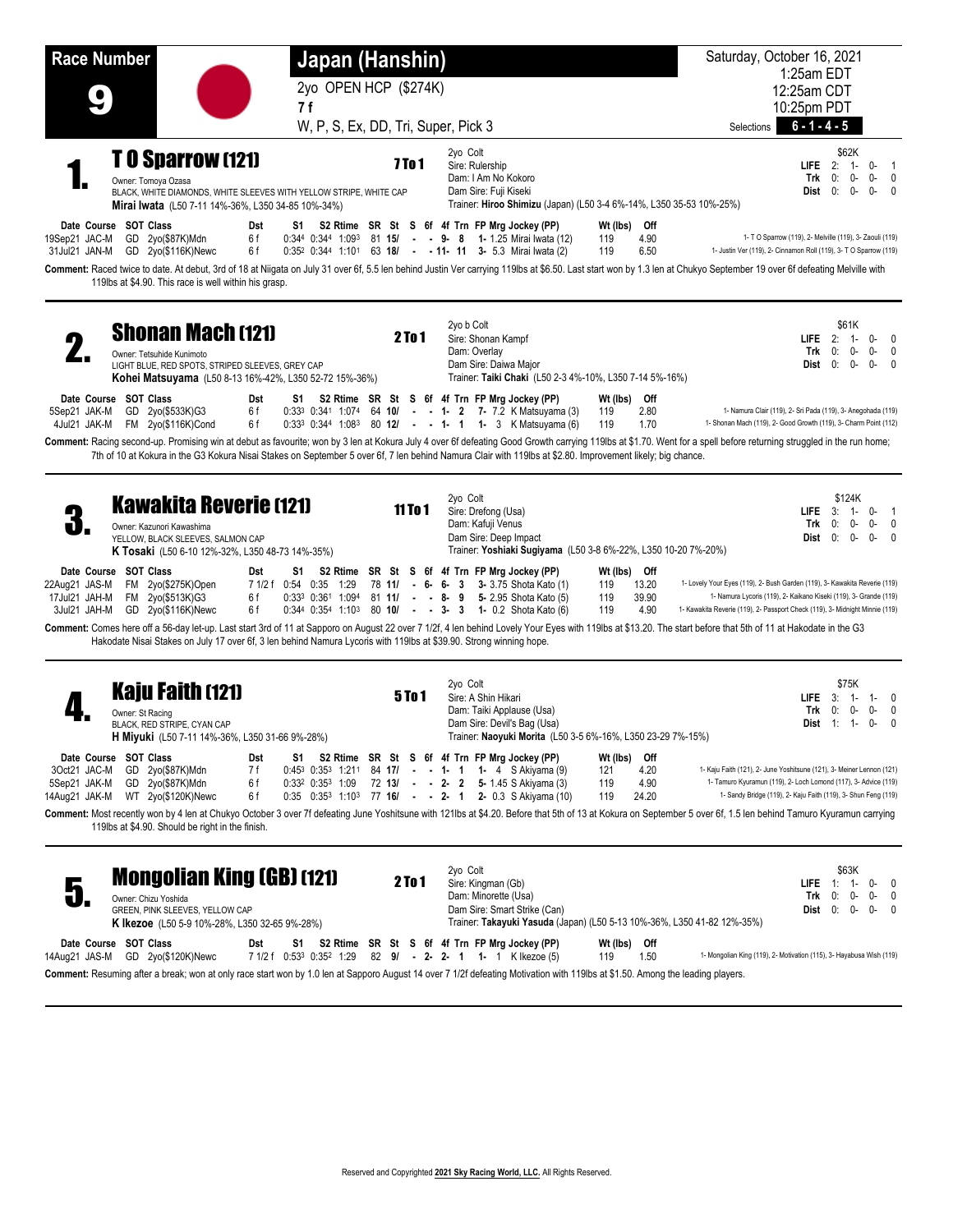Race 9 continued

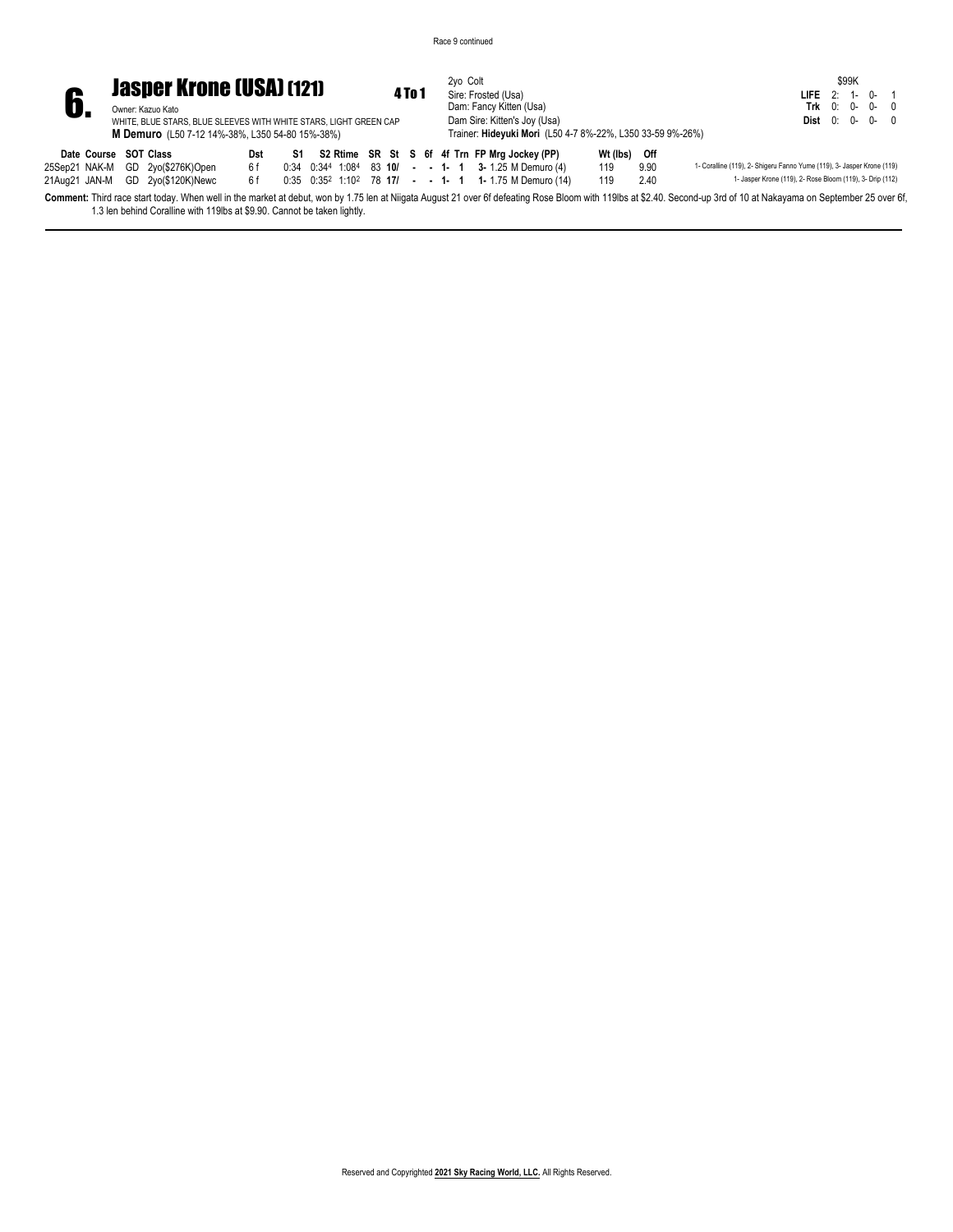| <b>Race Number</b> |                                                                                                                                                                                   |                                | Japan (Hanshin)                                               |                     |                   |           |                                                                                                                                    |          |        | Saturday, October 16, 2021<br>2:00am EDT                                                                                                                                                                           |
|--------------------|-----------------------------------------------------------------------------------------------------------------------------------------------------------------------------------|--------------------------------|---------------------------------------------------------------|---------------------|-------------------|-----------|------------------------------------------------------------------------------------------------------------------------------------|----------|--------|--------------------------------------------------------------------------------------------------------------------------------------------------------------------------------------------------------------------|
|                    |                                                                                                                                                                                   |                                | 3yo+ ALLOW HCP (\$314K)                                       |                     |                   |           |                                                                                                                                    |          |        | 1:00am CDT                                                                                                                                                                                                         |
|                    |                                                                                                                                                                                   |                                | 1 1/8 m                                                       |                     |                   |           |                                                                                                                                    |          |        | 11:00pm PDT                                                                                                                                                                                                        |
|                    |                                                                                                                                                                                   |                                | W, P, S, Ex, DD, Tri, Super, Pick 3                           |                     |                   |           |                                                                                                                                    |          |        | $9 - 6 - 3 - 10$<br>Selections                                                                                                                                                                                     |
|                    | Izu Jo No Kiseki (121)<br>Owner: Ichiro Izumi<br>YELLOW, BLACK STRIPES, YELLOW SLEEVES, BLUE STRIPES, YELLOW CAP, WHITE CAP<br><b>Y Iwata</b> (L50 1-6 2%-14%, L350 28-55 8%-24%) |                                |                                                               | <b>15 To 2</b>      |                   | 4yo Filly | Sire: Epiphaneia<br>Dam: King Dancer<br>Dam Sire: King Kamehameha<br>Trainer: Koichi Ishizaka (L50 2-12 4%-28%, L350 25-49 7%-21%) |          |        | \$610K<br>$LIEE$ 14:<br>$3-$<br>$3-$<br>9:<br>$2 -$<br>Trk<br>$3 -$<br>3:<br>$2 -$<br>$1 - 0$<br>Dist                                                                                                              |
| Date Course        | SOT Class                                                                                                                                                                         | Dst<br>S1                      |                                                               | S2 Rtime SR St S 6f |                   |           | 4f Trn FP Mrg Jockey (PP)                                                                                                          | Wt (lbs) | Off    |                                                                                                                                                                                                                    |
| 20Jun21 JHA-M      | FM 3yo+(\$587K)G3                                                                                                                                                                 | 1 1/4 m 1:25                   | 0:351 2:002                                                   | 86 16/ 6- 6-        |                   | 6-<br>5   | 7- 4.85 A Nishimura (9)                                                                                                            | 115      | 5.70   | 1- Shamrock Hill (110), 2- Clavel (112), 3- Shadow Diva (121)                                                                                                                                                      |
| 24Apr21 JHA-M      | FM 4yo+(\$300K)Allow                                                                                                                                                              | 1 1/4 m 1:23                   | 0:352 1:582                                                   | $95$ 11/ 8-8-       |                   | 8-10      | 2- 0.1 Y Iwata (9)                                                                                                                 | 121      | 3.20   | 1- Pride Land (126), 2- Izu Jo No Kiseki (121), 3- Akai Ito (121)                                                                                                                                                  |
| 7Mar21 JHA-M       | FM 4yo+(\$306K)Allow                                                                                                                                                              | 1 m                            | $0:59^2$ $0:33^3$ 1:33                                        | 91 13/              | $- - 6 - 4$       |           | 4- 1.75 Y Fukunaga (4)                                                                                                             | 121      | 2.30   | 1- Social Club (121), 2- Juranville (121), 3- Mesarthim (121)                                                                                                                                                      |
| 14Feb21 JAK-M      | FM 4yo+(\$262K)Allow                                                                                                                                                              | $11/8$ m $1:14$                | 0:334 1:474                                                   | $93$ 13/ 2- 2- 2- 2 |                   |           | 1- 0.5 H Yoshida (4)                                                                                                               | 119      | 2.00   | 1- Izu Jo No Kiseki (119), 2- Red Louvre (121), 3- Ever Garden (119)                                                                                                                                               |
| 29Nov20 JHA-M      | 3yo+(\$206K)Allow<br>FM                                                                                                                                                           | 1 1/4 m 1:27                   | 0:342 2:012                                                   | 81 9/ 3- 3- 4- 3    |                   |           | 3- 2.5 K Fujioka (3)                                                                                                               | 117      | 1.60   | 1- Ilmatar (121), 2- Love You Live (117), 3- Izu Jo No Kiseki (117)                                                                                                                                                |
| 7Nov20 JHA-M       | 3yo+(\$141K)Allow<br>FM                                                                                                                                                           |                                | 1 1/8 m 1:11 <sup>2</sup> 0:33 <sup>4</sup> 1:45 <sup>2</sup> | $90$ 13/            | $\sim$ 100 $\sim$ | $3 - 4$   | 1- 2 $Y$ Iwata (2)                                                                                                                 | 117      | 2.60   | 1- Izu Jo No Kiseki (117), 2- Air Lolonois (121), 3- American Wake (121)                                                                                                                                           |
| 12Jul20 JHA-M      | 3yo+(\$141K)Allow<br>GD                                                                                                                                                           | 1 1/8 m 1:12 <sup>1</sup> 0:36 | 1:481                                                         | 91 9/               | $\sim$ 100 $\sim$ | 6-3       | 2- 0.1 Y Kawada (5)                                                                                                                | 115      | 1.60   | 1- Turkish Palace (117), 2- Izu Jo No Kiseki (115), 3- Misurina (115)                                                                                                                                              |
| 16May20 JAK-M      | 3yo(\$202K)Allow                                                                                                                                                                  | 1 1/4 m 1:274 0:354            | 2:034                                                         | 84 10/ 4- 5-        |                   | 5-<br>- 3 | 4- 1.3 Ryusei Sakai (5)                                                                                                            | 119      | 2.10   | 1- Sonic Vega (119), 2- Lino Kiana (119), 3- Delamotte (119)                                                                                                                                                       |
| 12Apr20 JHA-M      | 3yo(\$417K)LR<br>GD                                                                                                                                                               |                                | 1 1/4 m 1:28 <sup>2</sup> 0:351 2:033                         | $92$ 10/ 5- 6-      |                   | 6-5       | 2- 1 Y Iwata $(8)$                                                                                                                 | 119      | 4.90   | 1- Win Mighty (119), 2- Izu Jo No Kiseki (119), 3- Lily Pure Heart (119)                                                                                                                                           |
| 7Mar20 JHA-M       | FM<br>3yo(\$1.0M)G2                                                                                                                                                               | 0:591<br>1 m                   | 0:34<br>1:331                                                 | 94 14/              | - 13-<br>$\sim$   | 13        | 4- 1.85 Y Iwata (9)                                                                                                                | 119      | 107.10 | 1- Maltese Diosa (119), 2- Cravache D'or (119), 3- Resistencia (119)                                                                                                                                               |
|                    |                                                                                                                                                                                   |                                |                                                               |                     |                   |           |                                                                                                                                    |          |        | Comment: Resuming today after a four months break. Finished off last campaign seventh of 16 at this track in the G3 Mermaid Stakes June 20 over 1 1/4m. 5 len behind Shamrock Hill with 115lbs at \$5.70. Previous |

Comment: Resuming today after a four months break. Finished off last campaign seventh of 16 at this track in the G3 Mermaid Stakes June 20 over 1 1/4m, 5 len behind Shamrock Hill with 115lbs at \$5.70. Previous preparation first-up won by 0.5 len Kokura February 14 over 1 1/8m defeating Red Louvre carrying 119lbs at \$2. Should be right in the finish.

| ω.            | <b>Meiner Mythos (126)</b><br>Owner: Thoroughbred Club Ruffian Co. Ltd<br>WHITE, BLUE STARS, BLUE SLEEVES WITH WHITE STARS, GREY CAP<br>M Demuro (L50 7-12 14%-38%, L350 54-80 15%-38%)<br>SOT Class<br>S2 Rtime SR St S 6f 4f Trn FP Mrg Jockey (PP)<br>Date Course<br>Dst<br>S1<br>GD 3yo+(\$304K)Allow<br>1 1/4 m 1:244 0:361 2:011 |                      |                                                  |  |  |                           |                     |  |  |  | 5yo H           |  | Sire: Deep Impact<br>Dam: Meine Nouvelle | Dam Sire: Brian's Time (Usa)                | Trainer: Y Shikato (Japan) (L50 3-8 6%-22%, L350 32-55 9%-25%) |       | \$606K<br>հ-<br>LIFE $28$ :<br>$3 -$<br>$\overline{4}$<br>0:<br>$0-$<br>Trk<br>0-<br>6:<br>Dist<br>1- $\sqrt{2}$<br>-1-                                                                                          |
|---------------|----------------------------------------------------------------------------------------------------------------------------------------------------------------------------------------------------------------------------------------------------------------------------------------------------------------------------------------|----------------------|--------------------------------------------------|--|--|---------------------------|---------------------|--|--|--|-----------------|--|------------------------------------------|---------------------------------------------|----------------------------------------------------------------|-------|------------------------------------------------------------------------------------------------------------------------------------------------------------------------------------------------------------------|
|               |                                                                                                                                                                                                                                                                                                                                        |                      |                                                  |  |  |                           |                     |  |  |  |                 |  |                                          |                                             | Wt (lbs)                                                       | Off   |                                                                                                                                                                                                                  |
| 10Jul21 FUK-M |                                                                                                                                                                                                                                                                                                                                        |                      |                                                  |  |  |                           |                     |  |  |  |                 |  |                                          | 90 13/ 13- 11- 12- 12 7- 2.55 D Shibata (4) | 119                                                            | 17.00 | 1- Effect On (119), 2- Eternal Vitesse (117), 3- Belenus (121)                                                                                                                                                   |
| 12Jun21 TOY-M | FM                                                                                                                                                                                                                                                                                                                                     | 3yo+(\$298K)Allow    | 1 1/2 m 1:50 0:34 <sup>2</sup> 2:24 <sup>3</sup> |  |  |                           | 81 11/ 7- 7- 7- 7   |  |  |  |                 |  |                                          | 4- 6.3 D Shibata (10)                       | 119                                                            | 25.50 | 1- Silver Sonic (123), 2- Anticipate (126), 3- Reticule (115)                                                                                                                                                    |
| 9May21 JAC-M  |                                                                                                                                                                                                                                                                                                                                        | FM 4yo+(\$298K)Allow | 1 3/8 m 1:38 0:34 <sup>3</sup> 2:12 <sup>3</sup> |  |  |                           | 76 10/ 3- 3- 2- 3   |  |  |  |                 |  |                                          | 7- 8.25 D Shibata (6)                       | 119                                                            | 4.30  | 1- Jet Motion (121), 2- Echt (121), 3- Shiny Gale (119)                                                                                                                                                          |
| 18Apr21 NAK-M | GD                                                                                                                                                                                                                                                                                                                                     | 4yo+(\$249K)Allow    | 1 1/4 m 1:26 <sup>1</sup> 0:36                   |  |  | 2:021                     | 91 11/ 10- 10- 7- 6 |  |  |  |                 |  |                                          | <b>1-</b> 0.3 D Shibata (7)                 | 119                                                            | 6.60  | 1- Meiner Mythos (119), 2- Scent Of Gold (123), 3- Kibono Daichi (119)                                                                                                                                           |
| 23Jan21 NAK-M |                                                                                                                                                                                                                                                                                                                                        | WT 4yo+(\$131K)Allow | 1 3/8 m 1:42 <sup>2</sup> 0:374 2:201            |  |  |                           | 91 16/13-13-12-6    |  |  |  |                 |  |                                          | <b>1-</b> 0.3 D Shibata (7)                 | 126                                                            | 6.60  | 1- Meiner Mythos (126), 2- Narino Montagne (123), 3- I Blanco (123)                                                                                                                                              |
| 26Dec20 NAK-M | FM.                                                                                                                                                                                                                                                                                                                                    | 3yo+(\$195K)Allow    | 1 3/8 m 1:404 0:364 2:173 93 18/ 14- 15- 7- 4    |  |  |                           |                     |  |  |  |                 |  |                                          | <b>2-</b> 0.2 D Shibata (3)                 | 126                                                            | 9.20  | 1- Retrouvailles (117), 2- Meiner Mythos (126), 3- Beat The Wings (121)                                                                                                                                          |
| 6Dec20 JAC-M  |                                                                                                                                                                                                                                                                                                                                        | FM 3yo+(\$135K)Allow | 1 3/8 m 1:363 0:351 2:114 87 18/ 17- 17- 16- 16  |  |  |                           |                     |  |  |  |                 |  |                                          | 7- 3.25 Kosei Miura (15)                    | 126                                                            | 14.50 | 1- Ardiente (121), 2- Meraki (121), 3- Timing Heart (121)                                                                                                                                                        |
| 21Nov20 TOY-M |                                                                                                                                                                                                                                                                                                                                        | FM 3yo+(\$141K)Allow | 1 1/8 m 1:13 <sup>3</sup> 0:34 <sup>2</sup> 1:48 |  |  |                           | 84 18/ - 8- 7- 7    |  |  |  |                 |  |                                          | 4- 3.8 Kosei Miura (1)                      | 126                                                            | 7.40  | 1- Cool Water (121), 2- Let Me Out (117), 3- Ho O Victory (123)                                                                                                                                                  |
| 31Oct20 TOY-M |                                                                                                                                                                                                                                                                                                                                        | FM 3yo+(\$138K)Allow | 1 1/4 m 1:274 0:334 2:014                        |  |  |                           | 83 12/              |  |  |  | $-10 - 11 - 12$ |  |                                          | 5- 3.5 K Tosaki (8)                         | 126                                                            | 17.50 | 1- Chrominance (121), 2- Yashamaru (121), 3- Angel Circle (117)                                                                                                                                                  |
| 13Jun20 TOY-M | HY                                                                                                                                                                                                                                                                                                                                     | 3yo+(\$145K)Allow    | 1 1/4 m 1:284 0:37                               |  |  | $2:05^4$ 76 8/ 5- 5- 5- 5 |                     |  |  |  |                 |  |                                          | 4- 8.25 Kosei Miura (4)                     | 126                                                            | 3.60  | 1- Cosmo Imperium (119), 2- Lahire (126), 3- Meiner Solace (119)                                                                                                                                                 |
|               |                                                                                                                                                                                                                                                                                                                                        |                      |                                                  |  |  |                           |                     |  |  |  |                 |  |                                          |                                             |                                                                |       | Commente Desimes Fisioleal officet commission considerated 12 of Fulgiolines July 10 anno 11/lim 25 Les behind Fiffed On with 110 les det 7 Designs creaseding first un was but a pool National Anii 10 anno 14/ |

**Comment:** Resumes. Finished off last campaign seventh of 13 at Fukushima July 10 over 1 1/4m, 2.5 len behind Effect On with 119lbs at \$17. Previous preparation first-up won by a neck Nakayama April 18 over 1 1/4m defeating Scent Of Gold with 119lbs at \$6.60. Anticipate a bold showing.

| <b>Love You Live (121)</b><br>4<br>$\Box$<br>Owner: Katsumi Yoshida<br>BLUE, RED SLEEVES, GREY CAP<br><b>Ryusei Sakai</b> (L50 7-4 14%-22%, L350 32-44 9%-22%) |     | 10 To 1           |                   |      | 4yo b Mare                                                    |                     | Sire: Deep Impact<br>Dam: Loves Only Me (Usa)<br>Dam Sire: Storm Cat (Usa) |        |      |           | \$478K<br>3-<br>$3-$<br>LIFE.<br>10:<br>$2 -$<br>Trk<br>0-<br>4:<br>$2 -$<br>5:<br>Dist<br>1- $\sqrt{2}$<br>Trainer: Y Yahagi (Japan) (L50 4-10 8%-28%, L350 39-58 11%-28%) |                             |                                                 |          |       |                                                                                                                                                                                                                |
|----------------------------------------------------------------------------------------------------------------------------------------------------------------|-----|-------------------|-------------------|------|---------------------------------------------------------------|---------------------|----------------------------------------------------------------------------|--------|------|-----------|-----------------------------------------------------------------------------------------------------------------------------------------------------------------------------|-----------------------------|-------------------------------------------------|----------|-------|----------------------------------------------------------------------------------------------------------------------------------------------------------------------------------------------------------------|
| Date Course                                                                                                                                                    |     | <b>SOT Class</b>  | Dst               | S1   | S2 Rtime SR St S 6f 4f Trn FP Mrg Jockey (PP)                 |                     |                                                                            |        |      |           |                                                                                                                                                                             |                             |                                                 | Wt (lbs) | Off   |                                                                                                                                                                                                                |
| 19Sep21 JAC-M                                                                                                                                                  | GD. | 3vo+(\$315K)Allow | 1 m               | 1:01 | $0:33^3$ 1:343                                                | 86 12/              |                                                                            | - 5-   | 6-   | - 6       |                                                                                                                                                                             | 4- $3 \quad Y$ Fukunaga (7) |                                                 | 121      | 3.80  | 1- Vollkommen (126), 2- Sulfur Cosmos (117), 3- Win Greatest (126)                                                                                                                                             |
| 29Aug21 JAS-M                                                                                                                                                  | FM. | 3yo+(\$260K)Allow |                   |      | 1 1/8 m 1:114 0:353 1:473                                     | 90 13/ 1- 1- 1- 1   |                                                                            |        |      |           |                                                                                                                                                                             |                             | 1- 1.25 T Yokoyama (5)                          | 121      | 2.70  | 1- Love You Live (121), 2- Violina (121), 3- Gallant Warrior (119)                                                                                                                                             |
| 23May21 JAC-M                                                                                                                                                  | FM  | 4yo+(\$248K)Allow |                   |      | 1 1/4 m 1:241 0:362 2:003                                     | $89$ 12/ 7- 7- 8- 6 |                                                                            |        |      |           |                                                                                                                                                                             | <b>2-</b> 1.5 H Kawasu (4)  |                                                 | 121      | 2.80  | 1- K'in Gout Style (121), 2- Love You Live (121), 3- Sound Rebecca (121)                                                                                                                                       |
| 2May21 JHA-M                                                                                                                                                   | FM. | 4yo+(\$247K)Allow |                   |      | 1 1/8 m 1:10 <sup>4</sup> 0:34 <sup>3</sup> 1:45 <sup>2</sup> | 86 8/               |                                                                            |        |      | $- 6 - 4$ |                                                                                                                                                                             |                             | 3- 2.5 Ryusei Sakai (7)                         | 121      | 4.10  | 1- Red Flavia (121), 2- Elevatezza (121), 3- Love You Live (121)                                                                                                                                               |
| 19Dec20 JHA-M                                                                                                                                                  | FM. | 3yo+(\$273K)Allow |                   |      | 1 1/8 m 1:12 <sup>2</sup> 0:34 <sup>1</sup> 1:46 <sup>3</sup> | 89 11/ - - 1-1      |                                                                            |        |      |           |                                                                                                                                                                             |                             | 2- 0.1 Ryusei Sakai (6)                         | 119      | 3.90  | 1- Cri Du Coeur (126), 2- Love You Live (119), 3- Seurasaari (119)                                                                                                                                             |
| 29Nov20 JHA-M                                                                                                                                                  | FM. | 3yo+(\$206K)Allow |                   |      | 1 1/4 m 1:27 0:342 2:012                                      | 83 9/6-6-6-5        |                                                                            |        |      |           |                                                                                                                                                                             |                             | 2- 1.75 Ryusei Sakai (2)                        | 117      | 2.70  | 1- Ilmatar (121), 2- Love You Live (117), 3- Izu Jo No Kiseki (117)                                                                                                                                            |
| 12Sep20 NAK-M                                                                                                                                                  | GD. | 3yo(\$626K)G3     |                   |      | 1 1/4 m 1:26 <sup>1</sup> 0:354 2:02                          |                     |                                                                            |        |      |           |                                                                                                                                                                             |                             | 84 18/ 13- 13- 14- 15 12- 5.95 Ryusei Sakai (6) | 119      | 11.70 | 1- Maltese Diosa (119), 2- Pallas Athena (119), 3- Season's Gift (119)                                                                                                                                         |
| 23Aug20 JAS-M                                                                                                                                                  | FM. | 3yo+(\$138K)Allow |                   |      | 1 1/4 m 1:244 0:353 2:002                                     |                     |                                                                            |        |      |           |                                                                                                                                                                             |                             | 87 7/ 1- 1- 1- 1 1- 3 Ryusei Sakai (1)          | 115      | 4.00  | 1- Love You Live (115), 2- Win Kiitos (115), 3- Ruby Casablanca (115)                                                                                                                                          |
| 10May20 JAK-M                                                                                                                                                  | FM  | 3yo(\$100K)Mdn    |                   |      | 1 1/8 m 1:13 0:34 <sup>3</sup> 1:474                          | 82 14/ 5-           |                                                                            | $\sim$ | - 5- | -4        |                                                                                                                                                                             |                             | 1- 0.5 Ryusei Sakai (13)                        | 119      | 2.90  | 1- Love You Live (119), 2- Dantsu Innova (119), 3- Yamanin Petit Pas (119)                                                                                                                                     |
| 18Apr20 JHA-M                                                                                                                                                  | WT  | 3yo(\$105K)Mdn    | 1 1/8 m 1:13 0:35 |      | 1:481                                                         | 66 18/              | $\sim$                                                                     |        |      | - 15-13   |                                                                                                                                                                             |                             | 5- 6.55 Ryusei Sakai (1)                        | 119      | 4.70  | 1- La Luna Brillare (119), 2- Dantsu Innova (119), 3- Tangerine Moon (117)                                                                                                                                     |
|                                                                                                                                                                |     |                   |                   |      |                                                               |                     |                                                                            |        |      |           |                                                                                                                                                                             |                             |                                                 |          |       | Comment: Third-up today. Resuming favourite; won by 1.3 len at Sapporo August 29 over 1 1/8m defeating Violina carrying 121lbs at \$2.70. Last start 4th of 12 at Chukyo on September 19 over 1m, 3 len behind |

Vollkommen with 121lbs at \$3.80. Has the ability to take this out.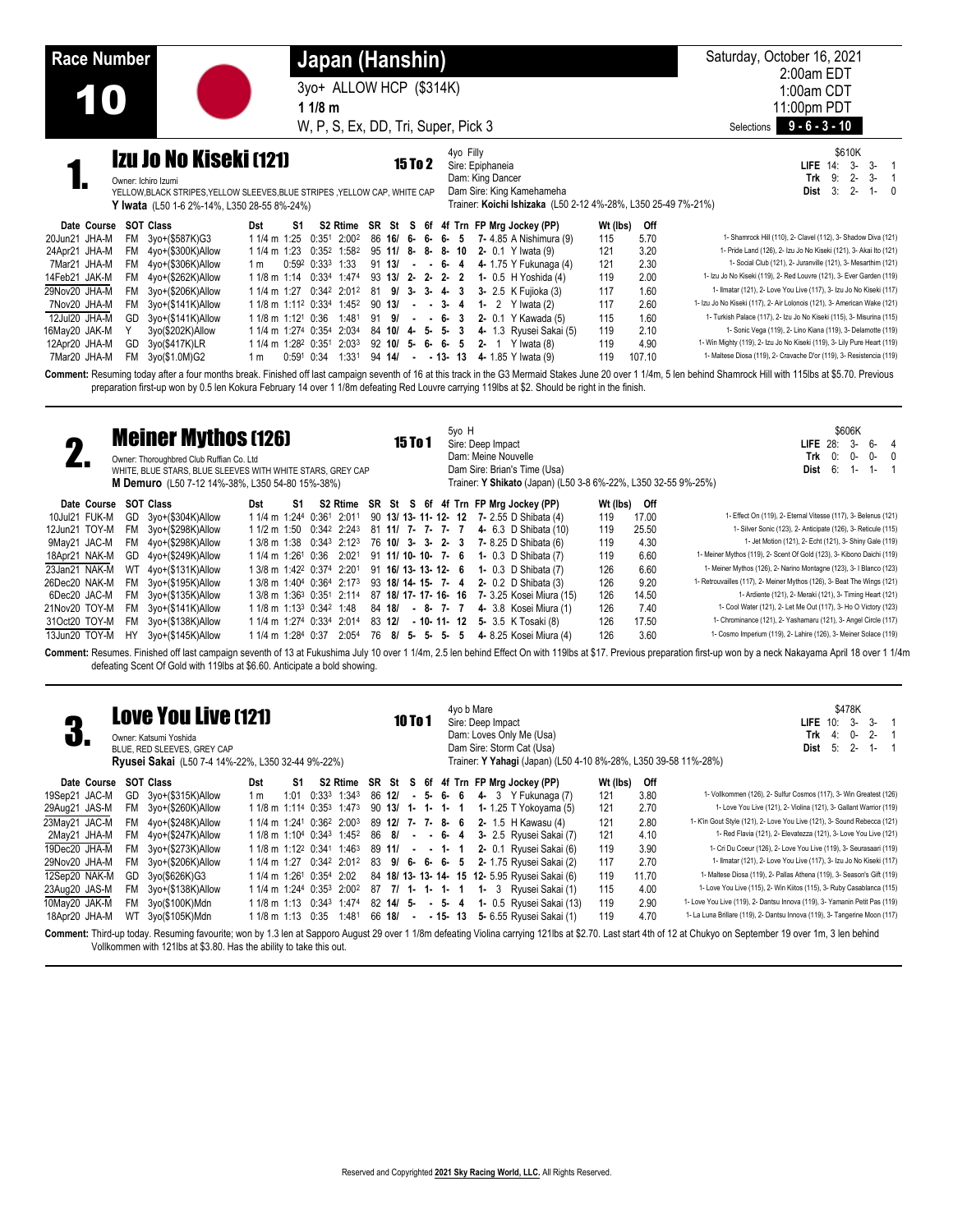|               |                       |      | <b>TO Lafite (117)</b>                               |     |    |                 |  |         |  | 3vo Filly |                 |                                                                                                             |          |       | \$298K                                                                |
|---------------|-----------------------|------|------------------------------------------------------|-----|----|-----------------|--|---------|--|-----------|-----------------|-------------------------------------------------------------------------------------------------------------|----------|-------|-----------------------------------------------------------------------|
|               |                       |      |                                                      |     |    |                 |  | 12 To 1 |  |           | Sire: Leontes   |                                                                                                             |          |       | 6: 3- 1- 1<br>LIFE                                                    |
|               |                       |      | Owner: Tomoya Ozasa                                  |     |    |                 |  |         |  |           | Dam: Maxim Cafe |                                                                                                             |          |       | Trk $2: 0 - 1 - 0$                                                    |
|               |                       |      | GREEN, PINK SLEEVES, SALMON CAP                      |     |    |                 |  |         |  |           |                 | Dam Sire: Manhattan Cafe                                                                                    |          |       | <b>Dist</b> 4: 3- 1- 0                                                |
|               |                       |      | <b>K Ikezoe</b> (L50 5-9 10%-28%, L350 32-65 9%-28%) |     |    |                 |  |         |  |           |                 | Trainer: Hiroyuki Uemura (L50 6-2 12%-16%, L350 39-49 11%-25%)                                              |          |       |                                                                       |
|               | Date Course SOT Class |      |                                                      | Dst | S1 |                 |  |         |  |           |                 | S2 Rtime SR St S 6f 4f Trn FP Mrg Jockey (PP)                                                               | Wt (lbs) | Off   |                                                                       |
| 8Aug21 JAH-M  |                       | FM   | 3yo+(\$259K)Allow                                    |     |    |                 |  |         |  |           |                 | 1 1/8 m 1:12 $0:36^2$ 1:48 <sup>2</sup> 98 12/ 1 - 1 - 1 - 1 - 1 - 2 T Yokoyama (6)                         | 115      | 2.80  | 1- T O Lafite (115), 2- Kitano Impact (126), 3- Gallant Warrior (119) |
| 10Jul21 JAH-M |                       |      | GD 3yo+(\$125K)Allow                                 |     |    |                 |  |         |  |           |                 | 1 1/8 m 1:13 <sup>1</sup> 0:36 <sup>1</sup> 1:49 <sup>2</sup> 89 <b>15/ 7- 7- 4- 5 1-</b> 1.25 K Ikezoe (7) | 115      | 3.30  | 1- T O Lafite (115), 2- Vento Bonito (121), 3- Au Bout Du Monde (119) |
| 11Apr21 JHA-M |                       |      | FM 3yo(\$329K)LR                                     |     |    |                 |  |         |  |           |                 | 1 1/4 m 1:23 0:344 1:58 79 11/ 2- 3- 2- 2 9- 7.15 K Ikezoe (10)                                             | 119      | 18.20 | 1- Stellaria (119), 2- A Shin Hiten (119), 3- Big Ribbon (119)        |
| 27Mar21 JHA-M |                       | FM   | 3yo(\$170K)Allow                                     |     |    |                 |  |         |  |           |                 | $11/8$ m $1:134$ 0:33 <sup>3</sup> 1:47 <sup>3</sup> 87 <b>10/</b> - - 1- 1 2- 0.2 K Ikezoe (3)             | 119      | 18.10 | 1- Nina Dress (119), 2- T O Lafite (119), 3- Maria Elena (119)        |
| 13Feb21 HAN-M |                       | - FT | 3yo(\$87K)Mdn                                        |     |    |                 |  |         |  |           |                 | 1 1/8 m 1:171 0:38 <sup>2</sup> 1:55 <sup>4</sup> 82 <b>12/ 2- 2- 2- 2 1-</b> 0.5 Yutaka Take (11)          | 119      | 1.90  | 1- T O Lafite (119), 2- Veil Up (119), 3- Namura Komachi (119)        |
| 24Jan21 JAC-M |                       | HY.  | 3vo(\$104K)Newc                                      | 1 m |    | 1:004 0:36 1:37 |  |         |  |           |                 | 81 15/ - 2- 3- 4 3- 2.25 Y Fukunaga (2)                                                                     | 119      | 7.10  | 1- Justin Cafe (123), 2- Kifujinno Dress (119), 3- T O Lafite (119)   |

Comment: Resuming after a ten weeks break. Finished off last campaign by 2 len Hakodate August 8 over 1 1/8m defeating Kitano Impact with 115lbs at \$2.80. Previous preparation first-up won by 1.3 len Hakodate July 10 over 1 1/8m defeating Vento Bonito carrying 115lbs at \$3.30. Expect a bold showing.

|               | <b>Shaft Of Light (126)</b><br>Owner: Fujiwara Farm Co. Ltd.<br>BLACK, RED STRIPE, SALMON CAP<br><b>H Miyuki</b> (L50 7-11 14%-36%, L350 31-66 9%-28%)<br><b>SOT Class</b><br>Date Course<br>Dst<br>S1 |                      |                                |  |                                                  |       |                     |  | 50 To 1 |  | 6yo ch H | Sire: Deep Sky<br>Dam: Buririn<br>Dam Sire: Taiki Shuttle (Usa)<br>Trainer: Y Kitade (L50 5-9 10%-28%, L350 28-52 8%-23%) |          |       | \$569K<br>$3-$<br>$3 - 3$<br>LIFE $26$ :<br>Trk<br>4:<br>-1-<br>$1 -$<br>0-<br>8:<br>0-<br>Dist |
|---------------|--------------------------------------------------------------------------------------------------------------------------------------------------------------------------------------------------------|----------------------|--------------------------------|--|--------------------------------------------------|-------|---------------------|--|---------|--|----------|---------------------------------------------------------------------------------------------------------------------------|----------|-------|-------------------------------------------------------------------------------------------------|
|               |                                                                                                                                                                                                        |                      |                                |  |                                                  |       |                     |  |         |  |          | S2 Rtime SR St S 6f 4f Trn FP Mrg Jockey (PP)                                                                             | Wt (lbs) | Off   |                                                                                                 |
| 2Oct21 JAC-M  | GD.                                                                                                                                                                                                    | 3yo+(\$314K)Allow    | 1 1/4 m 1:25                   |  | 0:344 1:594                                      |       | $92$ 13/ 5- 5- 5- 5 |  |         |  |          | <b>6-</b> 2.2 Heart Kameda (2)                                                                                            | 126      | 21.60 | 1- Sifflement (126), 2- Chevalier Rose (121), 3- Musica (121)                                   |
| 11Sep21 JAC-M |                                                                                                                                                                                                        | GD 3yo+(\$315K)Allow |                                |  | 1 3/8 m 1:371 0:344 2:12                         |       | 84 13/ 1- 1- 1- 1   |  |         |  |          | <b>10-</b> 5.75 Heart Kameda (3)                                                                                          | 121      | 9.80  | 1- Fly Like Bird (123), 2- Strict Code (115), 3- Sound Burning (112)                            |
| 17Jul21 JAK-M |                                                                                                                                                                                                        | FM 3yo+(\$303K)Allow | 1 1/8 m 1:11 <sup>3</sup> 0:35 |  |                                                  | 1:463 | $94$ 10/ 4- 5- 4- 4 |  |         |  |          | 6- 2.2 K Matsuyama (1)                                                                                                    | 126      | 8.90  | 1- Double Sharp (126), 2- Grand Speed (126), 3- Super Feather (126)                             |
| 6Jun21 JAC-M  |                                                                                                                                                                                                        | FM 3yo+(\$299K)Allow | 1 1/4 m 1:234 0:36             |  |                                                  | 1:594 | 99 14/ 4- 4- 4- 4   |  |         |  |          | 2- 0.2 Heart Kameda (1)                                                                                                   | 126      | 31.80 | 1- Tosen Grand (126), 2- Shaft Of Light (126), 3- Fly Like Bird (126)                           |
| 21Mar21 NAK-M | WT                                                                                                                                                                                                     | 4yo+(\$307K)Allow    |                                |  | 1 1/8 m 1:13 <sup>2</sup> 0:37 <sup>3</sup> 1:51 |       |                     |  |         |  |          | 83 15/ 4 4 3 2 10 7.4 Yuji Hishida (2)                                                                                    | 126      | 75.40 | 1- Miss New York (121), 2- Mont Blanc Tesoro (126), 3- Grand Speed (126)                        |
| 7Mar21 JAK-M  | GD                                                                                                                                                                                                     | 4yo+(\$306K)Allow    |                                |  | 1 1/8 m 1:12 0:35 <sup>3</sup> 1:474             |       | 73 11/ 4 4 4 4      |  |         |  |          | 6 11-11.65 Heart Kameda (6)                                                                                               | 126      | 8.40  | 1- Meiner Virtus (126), 2- Double Sharp (126), 3- Patrick (126)                                 |
| 11Jan21 JAC-M | FM.                                                                                                                                                                                                    | 4yo+(\$321K)Allow    | 1 1/4 m 1:24 <sup>2</sup> 0:36 |  | 2:002                                            |       | 91 16/ 1- 1- 1- 1   |  |         |  |          | 3- 1.7 Heart Kameda (2)                                                                                                   | 121      | 25.50 | 1- Two M Alonso (119), 2- Danon Majesty (126), 3- Shaft Of Light (121)                          |
| 3Oct20 JAC-M  |                                                                                                                                                                                                        | FM 3yo+(\$336K)Allow |                                |  | 1 1/4 m 1:264 0:342 2:012                        |       | $93$ 11/ 3- 5- 3- 3 |  |         |  |          | 5- 2.6 Heart Kameda (1)                                                                                                   | 126      | 14.30 | 1- Shonan Bardi (126), 2- Air Gene (121), 3- La Croce (126)                                     |
| 13Sep20 JAC-M |                                                                                                                                                                                                        | FM 3yo+(\$326K)Allow | 1 3/8 m 1:41                   |  | $0:343$ 2:153                                    |       | 88 17/ 1- 1- 1- 1   |  |         |  |          | 3- 1.35 Heart Kameda (5)                                                                                                  | 121      | 29.20 | 1- Admire Virgo (119), 2- Shoryu Ikuzo (123), 3- Shaft Of Light (121)                           |
| 16Aug20 JAS-M | FM                                                                                                                                                                                                     | 3yo+(\$274K)Cond     | 1 1/4 m 1:261                  |  | 0:353 2:014                                      |       | $90$ 13/ 2- 2- 2- 2 |  |         |  |          | 1- 0.5 Heart Kameda (6)                                                                                                   | 126      | 28.80 | 1- Shaft Of Light (126), 2- Ilmatar (121), 3- Fast Life (121)                                   |
|               |                                                                                                                                                                                                        |                      |                                |  |                                                  |       |                     |  |         |  |          |                                                                                                                           |          |       |                                                                                                 |

Comment: Last start 6th of 13 at Chukyo on October 2 over 1 1/4m, 2.25 len behind Sifflement carrying 126lbs at \$21.60. The run before that raced on the pace before fading 10th of 13 at Chukyo on September 11 over 1 3/8m, 6 len behind Fly Like Bird with 121lbs at \$9.80. Win doesn't look likely.

|               |     | <b>Pallas Athena (121)</b><br>Owner: Hiroo Race Co. Ltd<br>YELLOW. BLACK SLEEVES, CYAN CAP<br>Yutaka Take (L50 8-12 16%-40%, L350 49-93 14%-41%) |                                                               |    |             |                   |        |      | 10 To 1 |  | 4yo Filly             | Sire: Rulership<br>Dam: Stellar Lead | Dam Sire: Special Week<br>Trainer: Mizuki Takayanagi (L50 7-8 14%-30%, L350 26-46 7%-20%) |          |       | \$591K<br>$2 -$<br>$2 -$<br>LIE 11:<br>$Trk = 0$ :<br>0-<br>0-<br>-0<br>Dist<br>- 5:<br>$1 - 0$<br>1- |
|---------------|-----|--------------------------------------------------------------------------------------------------------------------------------------------------|---------------------------------------------------------------|----|-------------|-------------------|--------|------|---------|--|-----------------------|--------------------------------------|-------------------------------------------------------------------------------------------|----------|-------|-------------------------------------------------------------------------------------------------------|
| Date Course   |     | SOT Class                                                                                                                                        | Dst                                                           | S1 |             |                   |        |      |         |  |                       |                                      | S2 Rtime SR St S 6f 4f Trn FP Mrg Jockey (PP)                                             | Wt (lbs) | Off   |                                                                                                       |
| 19Sep21 NAK-M |     | GD 3yo+(\$316K)Allow                                                                                                                             | 1 1/8 m 1:11 <sup>4</sup> 0:35                                |    |             | 1:464             |        |      |         |  | $85$ 15/ 6- 6- 6- 7   |                                      | <b>9-</b> 4.1 Kosei Miura (1)                                                             | 121      | 7.20  | 1- Gold Berg (121), 2- Ho O Emmy's (121), 3- Fiori Chiari (121)                                       |
| 24Apr21 JAN-M | FM  | 4yo+(\$625K)G3                                                                                                                                   | 1 1/8 m 1:12 <sup>3</sup> 0:341 1:464                         |    |             |                   | 90 15/ |      |         |  |                       |                                      | <b>- - 12- 12 11-</b> 3.4 Ryusei Sakai (16)                                               | 119      | 5.40  | 1- Dirndl (121), 2- Donna Attraente (119), 3- Sanctuaire (119)                                        |
| 21Feb21 TOY-M | FM. | 4yo+(\$317K)Allow                                                                                                                                | 1 1/4 m 1:224 0:361                                           |    |             | 1:59              | 97 13/ |      |         |  |                       |                                      | $-9 - 10 - 10$ 3 - 1.25 Yutaka Take (6)                                                   | 121      | 3.00  | 1- Spiral Dive (121), 2- Saperavi (119), 3- Pallas Athena (121)                                       |
| 11Jan21 JAC-M | FM  | 4yo+(\$321K)Allow                                                                                                                                | 1 1/4 m 1:24 <sup>2</sup> 0:36                                |    |             | 2:002             |        |      |         |  | 93 16/ 15- 15- 15- 15 |                                      | 4- 2 Y Kawada (10)                                                                        | 121      | 2.60  | 1- Two M Alonso (119), 2- Danon Majesty (126), 3- Shaft Of Light (121)                                |
| 18Oct20 JAK-M | GD  | 3yo(\$1.9M)G1                                                                                                                                    | 1 1/4 m 1:241 0:362 2:003                                     |    |             |                   |        |      |         |  |                       |                                      | 97 18/ 15- 15- 15- 5 4- 2.1 Ryusei Sakai (16)                                             | 121      | 81.10 | 1- Daring Tact (121), 2- Magic Castle (121), 3- Soft Fruit (121)                                      |
| 12Sep20 NAK-M | GD. | 3yo(\$626K)G3                                                                                                                                    | 1 1/4 m 1:261 0:354 2:02                                      |    |             |                   |        |      |         |  |                       |                                      | 94 18/ 8- 8- 6- 4 2- 1.25 Yutaka Take (18)                                                | 119      | 25.00 | 1- Maltese Diosa (119), 2- Pallas Athena (119), 3- Season's Gift (119)                                |
| 5Jul20 FUK-M  | GD  | 3yo(\$711K)G3                                                                                                                                    | 1 1/8 m 1:11 <sup>2</sup> 0:35 <sup>4</sup>                   |    |             | 1:471             |        |      |         |  | 83 12/10-10-7-5       |                                      | 4- 5.95 Yutaka Take (9)                                                                   | 115      | 3.80  | 1- Babbitt (117), 2- Panthalassa (119), 3- Deep King (115)                                            |
| 23May20 TOY-M | FM. | 3yo(\$201K)Allow                                                                                                                                 | 1 1/8 m 1:11 <sup>1</sup> 0:34 <sup>3</sup> 1:45 <sup>4</sup> |    |             |                   | 89     | - 8/ |         |  | $-5 - 5 - 5$          |                                      | <b>1-</b> 1.75 Yutaka Take (2)                                                            | 119      | 3.60  | 1- Pallas Athena (119), 2- Seiun Venus (119), 3- Catulus Felis (119)                                  |
| 18Apr20 FUK-M | GD  | 3yo(\$105K)Mdn                                                                                                                                   | 1 1/4 m 1:26 <sup>3</sup> 0:36                                |    |             | 2:02 <sup>3</sup> |        |      |         |  | 82 16/ 4 4 2 2 2      |                                      | $1 - 5$ H Yoshida (6)                                                                     | 119      | 6.30  | 1- Pallas Athena (119), 2- Win Alkanna (119), 3- Erbaluce (115)                                       |
| 16Feb20 TOY-M | GD  | 3yo(\$96K)Mdn                                                                                                                                    | 1 m                                                           |    | 1:002 0:384 | 1:391             | 66 16/ |      | $\sim$  |  | $-12 - 11$            |                                      | 4- 4.05 Y Yoshida (14)                                                                    | 119      | 6.60  | 1- Lien Fille (119), 2- Schale (119), 3- Kokora (119)                                                 |

Comment: Second run back. First-up after five months 9th of 15 at Nakayama on September 19 over 1 1/8m, 4 len behind Gold Berg carrying 121lbs at \$7.20. Previously second-up 3rd of 13 at Tokyo on February 21 over 1 1/4m, 1.3 len behind Spiral Dive with 121lbs at \$3. Worth another chance.

| <b>On The Rocks (126)</b><br>Owner: Yuji Inaida<br>LIGHT BLUE, RED SPOTS, STRIPED SLEEVES, CYAN CAP<br><b>Kohei Matsuyama</b> (L50 8-13 16%-42%, L350 52-72 15%-36%)<br>SOT Class<br>Date Course<br>-S1<br>Dst<br>S2 Rtime |     |                         |     |                                                               |                           |                         |  |                     |  |         | 99 To 1 | 8yo b H | Sire: Samurai Heart | Dam: Belmont Hermes<br>Dam Sire: Timber Country (Usa)<br>Trainer: Hideyuki Mori (L50 4-7 8%-22%, L350 33-59 9%-26%) |          |        | \$999K<br>9-<br>$6\overline{6}$<br><b>LIFE 52:</b><br>4-<br>3:<br>Trk<br>0-<br>0-<br>$\Omega$<br>$0-$<br><b>Dist 10:</b><br>1-                                                                                       |
|----------------------------------------------------------------------------------------------------------------------------------------------------------------------------------------------------------------------------|-----|-------------------------|-----|---------------------------------------------------------------|---------------------------|-------------------------|--|---------------------|--|---------|---------|---------|---------------------|---------------------------------------------------------------------------------------------------------------------|----------|--------|----------------------------------------------------------------------------------------------------------------------------------------------------------------------------------------------------------------------|
|                                                                                                                                                                                                                            |     |                         |     |                                                               |                           |                         |  |                     |  |         |         |         |                     | SR St S 6f 4f Trn FP Mrg Jockey (PP)                                                                                | Wt (lbs) | Off    |                                                                                                                                                                                                                      |
| 3Jul21 KOK-M                                                                                                                                                                                                               | GD  | 3yo+(\$305K)Allow       |     | 1 1/16 m 1:064 0:374 1:444                                    |                           |                         |  |                     |  |         |         |         |                     | 68 16/ 11- 13- 14- 13 13- 9.55 H Matsumoto (14)                                                                     | 126      | 159.40 | 1- Ten The World (126), 2- Di Molto (126), 3- Kurino Flash (121)                                                                                                                                                     |
| 23May21 CHU-M                                                                                                                                                                                                              | GD  | 4yo+(\$302K)Allow       | 6 f |                                                               |                           | $0:334$ $0:371$ 1:11    |  | 77 16/              |  |         |         |         |                     | $-$ - 11- 11 7- 4.1 H Matsumoto (4)                                                                                 | 126      | 78.10  | 1- Denko Riziere (126), 2- Imeru (126), 3- Queen's V V (121)                                                                                                                                                         |
| 8May21 TOY-M                                                                                                                                                                                                               | -FT | 4yo+(\$300K)Allow       | 1 m |                                                               |                           | $0:594$ $0:363$ $1:362$ |  | 67 16/              |  |         |         |         |                     | $ -$ 2- 3 11-8.7 H Uchida (7)                                                                                       | 126      | 92.80  | 1- Dantsu Castle (126), 2- Corral Nocturne (126), 3- Trust Rong (121)                                                                                                                                                |
| 24Jan21 KOK-M                                                                                                                                                                                                              | MY  | 4yo+(\$321K)Allow       |     | 1 1/16 m1:05 <sup>3</sup> 0:36 <sup>3</sup> 1:42 <sup>1</sup> |                           |                         |  |                     |  |         |         |         |                     | 61 16/ 4 4 4 6 14 11.9 M Katsuura (16)                                                                              | 121      | 98.00  | 1- Teorema (117), 2- Misterioso (121), 3- Wonder Umasu (117)                                                                                                                                                         |
| 20Dec20 CHU-M                                                                                                                                                                                                              | -FT | 3yo+(\$330K)Allow       | 7 f |                                                               |                           | $0:454$ $0:374$ 1:233   |  |                     |  |         |         |         |                     | 62 16/ - - 12- 14 14-8.95 H Kawasu (2)                                                                              | 121      | 45.90  | 1- Verdad Imeru (121), 2- Logi Hughes (115), 3- Meisho Bengal (119)                                                                                                                                                  |
| 10Oct20 TOY-M                                                                                                                                                                                                              | MY  | 3yo+(\$337K)Allow       | 1 m | 0:58                                                          | 0:364                     | 1:344                   |  |                     |  |         |         |         |                     | 50 16/ - - 14 13 14 15.85 S Ishibashi (12)                                                                          | 123      | 29.10  | 1- Omega Rainbow (121), 2- Blank Cheque (115), 3- Ho O Scrum (119)                                                                                                                                                   |
| 23Aug20 KOK-M                                                                                                                                                                                                              | WΤ  | 3yo+(\$337K)Allow       |     | 1 1/16 m1:054 0:363                                           |                           | 1:422                   |  |                     |  |         |         |         |                     | 78 16/ 9-11-12-13 9-5.75 Y Kawada (1)                                                                               | 123      | 5.70   | 1- Smart C'est La Vie (119), 2- Gouin (119), 3- Geminids (119)                                                                                                                                                       |
| 7Jun20 TOY-M                                                                                                                                                                                                               | MY  | 3yo+(\$356K)Allow       | 7 f |                                                               | $0:471$ 0:35 <sup>1</sup> | 1:22 <sup>2</sup>       |  | 74 16/              |  | $- 4 4$ |         |         |                     | 7- 6.35 Y Kawada (1)                                                                                                | 123      | 3.90   | 1- Hargreaves (121), 2- London Tesoro (123), 3- Meisho Kogomi (117)                                                                                                                                                  |
| 17May20 NII-M                                                                                                                                                                                                              | GD  | 4yo+(\$365K)Allow       | 6 f |                                                               | $0:33^2$ $0:36^2$         | 1:094                   |  | 93 15/              |  | $-7-6$  |         |         |                     | <b>2-</b> 1.5 M Ebina (3)                                                                                           | 126      | 6.40   | 1- El Monstruo (126), 2- On The Rocks (126), 3- Mallard The Record (126)                                                                                                                                             |
| 5Apr20 HAN-M                                                                                                                                                                                                               | FT  | $4$ yo+( $$383K$ )Allow | 7 f | 0:464                                                         | 0:37                      | 1:234                   |  | $90 \; 16$ , - 7- 7 |  |         |         |         |                     | 3- 1.5 L Hewitson (10)                                                                                              | 126      | 11.60  | 1- Eternite (121), 2- Field Sense (126), 3- On The Rocks (126)                                                                                                                                                       |
|                                                                                                                                                                                                                            |     |                         |     |                                                               |                           |                         |  |                     |  |         |         |         |                     |                                                                                                                     |          |        | Comment: First-up. Finished off last preparation 13th of 16 at Kokura Dirt July 3 over 1 1/16m, 9 len behind Ten The World with 126lbs at \$159.40. First up last campaign 11th of 16 at Tokyo Dirt May 8 over 1m, 8 |

len behind Dantsu Castle with 126lbs at \$92.80. Unlikely to threaten.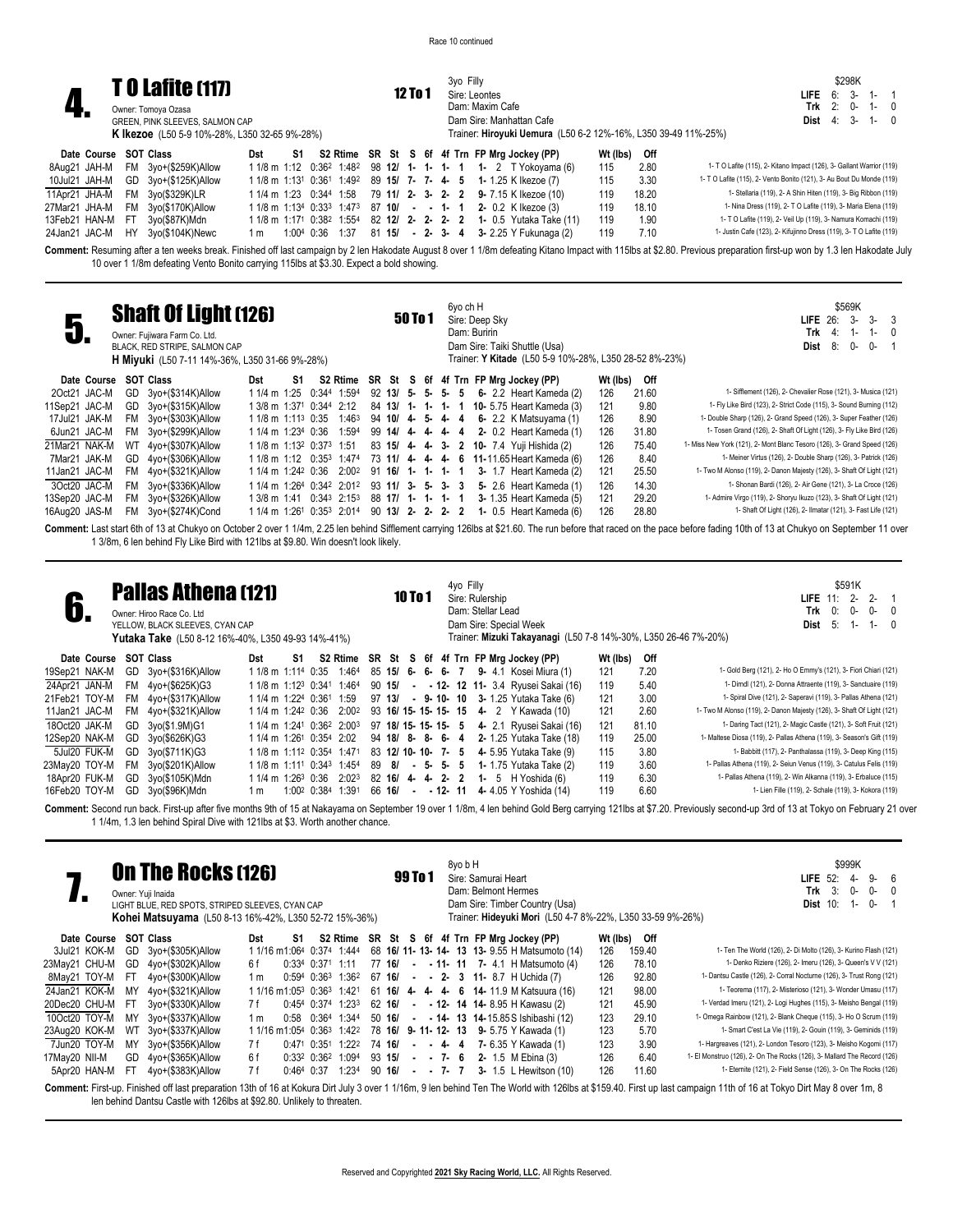

**8. Tagano Passion (117)**<br>**8.** Owner: Ryoji Yagi<br>BLACK, WHITE DIAMONDS, WHITE SLEEVES WITH YELLOW STRIPE, YELLOW CAP

3yo Filly Sire: King Kamehameha Dam: Admire Silk Dam Sire: Symboli Kris S (Usa) Trainer: **I Sameshima** (Japan) (L50 1-6 2%-14%, L350 15-42 4%-16%)

|                   | \$374K |    |   |
|-------------------|--------|----|---|
| <b>LIFE</b> 5: 2- |        | በ- | 1 |
| Trk               | $2:1-$ | በ- | 1 |
| Dist              | $2:1-$ | በ- | 1 |

**Mirai Iwata** (L50 7-11 14%-36%, L350 34-85 10%-34%)

| Date Course SOT Class |                                |  | Dst S1 S2 Rtime SR St S 6f 4f Trn FP Mrg Jockey (PP)                                                       | Wt (lbs) Off |                                                                         |
|-----------------------|--------------------------------|--|------------------------------------------------------------------------------------------------------------|--------------|-------------------------------------------------------------------------|
|                       | 19Sep21 JAC-M GD 3yo(\$908K)G2 |  | 1 1/4 m 1:25 <sup>2</sup> 0:34 <sup>3</sup> 2:00 79 18/ 10- 11- 11- 12 12- 6.55 Y Iwata (9)                | 5.30<br>119  | 1- Andvaranaut (119), 2- A Shin Hiten (119), 3- Art De Vivre (119)      |
|                       | 23May21 TOY-M FM 3yo(\$2.1M)G1 |  | 1 1/2 m 1:49 <sup>3</sup> 0:344 2:242 104 <b>18/ 16- 16- 17- 16 4-</b> 2.35 Y Iwata (4)                    | 51.90<br>121 | 1- Uberleben (121), 2- Akaitorino Musume (121), 3- Hagino Pilina (121)  |
|                       | 2May21 TOY-M FM 3yo(\$329K)LR  |  | 1 1/8 m 1:10 <sup>1</sup> 0:35 <sup>4</sup> 1:46 <sup>1</sup> 91 <b>13/ - 8- 8- 8 1-</b> 2 Mirai Iwata (6) | 9.30<br>119  | 1- Tagano Passion (119), 2- Arabian Night (119), 3- Orange Fizz (119)   |
|                       | 17Apr21 JHA-M WT 3yo(\$83K)Mdn |  | 1 1/4 m 1:25 <sup>3</sup> 0:37 2:02 <sup>3</sup> 80 <b>15/ 11- 5- 2- 2 1-</b> 0.1 Y Iwata (12)             | 119<br>4.50  | 1- Tagano Passion (119), 2- Coruscate (119), 3- Sincerely Darling (112) |
|                       | 20Mar21 JHA-M FM 3yo(\$85K)Mdn |  | $11/8$ m 1:12 <sup>1</sup> 0:34 1:46 <sup>1</sup> 80 <b>16/ - - 16- 16 3-</b> 3 Y Iwata (7)                | 45.10<br>119 | 1- Infini D'or (119), 2- Suzuka Top Bago (123), 3- Tagano Passion (119) |

Comment: Second-up. First-up after four months 12th of 18 at Chukyo in the G2 Rose Stakes (Shuka Sho Trial) on September 19 over 1 1/4m, 6 len behind Andvaranaut carrying 119lbs at \$5.30. Previously second-up won by a nose at this track April 17 over 1 1/4m in soft going defeating Coruscate with 119lbs at \$4.50. Improver; excellent winning chance.

| 9.            | <b>Geraldina (117)</b><br>Owner: Sunday Racing Co. Ltd.<br>BLACK, RED CROSS, WHITE, BLACK STRIPED SLEEVES, YELLOW CAP<br>Y Fukunaga (L50 7-14 14%-42%, L350 66-93 19%-46%) |                                |    |                                               |                   | 9 To 5 |  | 3yo Filly     | Sire: Maurice<br>Dam: Gentildonna | Dam Sire: Deep Impact                       |                                                                                          |          |       | \$318K<br>$3-$<br>8:<br>$1 - 1$<br>LIFE.<br>$3: 1-$<br>Trk<br>$0-0$<br>3-<br>$0 - 0$<br>Dist<br>4:<br>Trainer: Takashi Saito (L50 11-9 22%-40%, L350 50-66 14%-33%)                                               |
|---------------|----------------------------------------------------------------------------------------------------------------------------------------------------------------------------|--------------------------------|----|-----------------------------------------------|-------------------|--------|--|---------------|-----------------------------------|---------------------------------------------|------------------------------------------------------------------------------------------|----------|-------|-------------------------------------------------------------------------------------------------------------------------------------------------------------------------------------------------------------------|
| Date Course   | <b>SOT Class</b>                                                                                                                                                           | Dst                            | S1 | S2 Rtime SR St S 6f 4f Trn FP Mrg Jockey (PP) |                   |        |  |               |                                   |                                             |                                                                                          | Wt (lbs) | Off   |                                                                                                                                                                                                                   |
| 5Sep21 JAK-M  | GD 3vo+(\$261K)Allow                                                                                                                                                       |                                |    |                                               |                   |        |  |               |                                   |                                             | 1 1/8 m 1:13 <sup>3</sup> 0:341 1:474 94 <b>11/ 10- 10- 10- 8 1-</b> 1.5 Y Fukunaga (11) | 115      | 1.70  | 1- Geraldina (115), 2- Jun Blue Sky (119), 3- Hello Unicorn (121)                                                                                                                                                 |
| 10Jul21 JAK-M | FM 3yo+(\$179K)Allow                                                                                                                                                       | 1 1/8 m 1:10 0:351 1:451       |    |                                               | 91 13/ 7- 7- 5- 5 |        |  |               |                                   |                                             | <b>1-</b> 2.5 Y Fukunaga (4)                                                             | 115      | 4.10  | 1- Geraldina (115), 2- Toshin Mont Blanc (115), 3- Omega Deluxe (126)                                                                                                                                             |
| 27Jun21 JHA-M | FM 3yo+(\$174K)Allow                                                                                                                                                       | 1 1/8 m 1:11 0:344 1:454       |    |                                               |                   |        |  |               |                                   |                                             | 75 9/ - - 1 - 2 8 - 7.3 Y Fukunaga (8)                                                   | 115      | 5.00  | 1- Geofront (119), 2- Wertheim (115), 3- Dandyism (126)                                                                                                                                                           |
| 6Feb21 JAC-M  | FM 3vo(\$347K)LR                                                                                                                                                           | 1 m                            |    | 1:013 0:341 1:36                              |                   |        |  |               |                                   | 80 12/ - 11- 11- 12 10- 4.35 Y Kitamura (4) |                                                                                          | 119      | 5.70  | 1- Sulfur Cosmos (119), 2- Seungli (119), 3- Quantum Realm (119)                                                                                                                                                  |
| 13Dec20 JHA-M | FM 2yo(\$1.2M)G1                                                                                                                                                           | 1 m                            |    | $0:58^3$ $0:34^2$ 1:33                        |                   |        |  |               |                                   | 92 18/ - - 18 - 17 7 - 3.35 Y Iwata (3)     |                                                                                          | 119      | 30.70 | 1- Sodashi (119), 2- Satono Reinas (119), 3- Uberleben (119)                                                                                                                                                      |
| 23Nov20 JHA-M | FM 2yo(\$95K)Mdn                                                                                                                                                           | 1 1/8 m 1:10 <sup>3</sup> 0:36 |    | 1:463                                         | 85 16/            |        |  | $ -$ 9 $-$ 5  |                                   | <b>1-</b> 0.1 Y Kitamura (9)                |                                                                                          | 119      | 3.40  | 1- Geraldina (119), 2- Toshin Mont Blanc (119), 3- Plume D'or (119)                                                                                                                                               |
| 3Oct20 JAC-M  | FM 2yo(\$93K)Mdn                                                                                                                                                           | 1 m                            |    | $0:58^3$ $0:35^3$ 1:341                       | 82 10/            |        |  | $-2 - 3 - 3$  |                                   | 2- 1.25 Y Iwata (8)                         |                                                                                          | 119      | 3.70  | 1- Sparkle (119), 2- Geraldina (119), 3- Tokai King (121)                                                                                                                                                         |
| 12Sep20 JAC-M | GD 2yo(\$124K)Newc                                                                                                                                                         | 1 m                            |    | 1:00 <sup>3</sup> 0:344 1:35 <sup>2</sup>     | 76 16/            |        |  | $-12 - 9 - 7$ |                                   | 3- 2.1 Y Iwata (1)                          |                                                                                          | 119      | 4.40  | 1- Satono Luce (119), 2- Sparkle (119), 3- Geraldina (119)                                                                                                                                                        |
|               |                                                                                                                                                                            |                                |    |                                               |                   |        |  |               |                                   |                                             |                                                                                          |          |       | Commant: Chasing a bat-trick Compe off a 42 day latum I get start favourite: won by 1.5 Jan at Kokura Sovarnander 5 over 1,1/8m defeating Jun Rlue Sky carning 115 he at \$1.70. The start hefore that favourite: |

42 day let-up. Last start favourite; won by 1.5 len at Kokura September 5 over 1 1/8m defeating Jun Blue Sky carrying 115lbs at \$1.70. The start before that favourite; came from midfield and won by 2.5 len at Kokura July 10 over 1 1/8m defeating Toshin Mont Blanc carrying 115lbs at \$4.10. Rates highly. Big chance.

|               |     | <b>Le Lien (126)</b><br>Owner: Sunday Racing Co. Ltd.<br>WHITE, RED STRIPE, WHITE SLEEVES, RED SEAMS, LIGHT GREEN CAP<br>Y Kawada (L50 10-17 20%-54%, L350 109-89 31%-56%) |                                                  |    |                                                               |                     | 12 To 1 |        |  | 4yo H | Sire: Kizuna<br>Dam: French Ballerina | Dam Sire: French Deputy (Usa)<br>Trainer: Shozo Sasaki (L50 7-8 14%-30%, L350 43-75 12%-33%) |          |      | \$435K<br>$2 -$<br>LIFE $10$ :<br>3-<br>$2 -$<br>$0 - 0$<br>Trk<br>4:<br>Dist<br>$1 - 0$<br>4: 1- |
|---------------|-----|----------------------------------------------------------------------------------------------------------------------------------------------------------------------------|--------------------------------------------------|----|---------------------------------------------------------------|---------------------|---------|--------|--|-------|---------------------------------------|----------------------------------------------------------------------------------------------|----------|------|---------------------------------------------------------------------------------------------------|
| Date Course   |     | <b>SOT Class</b>                                                                                                                                                           | Dst                                              | S1 |                                                               |                     |         |        |  |       |                                       | S2 Rtime SR St S 6f 4f Trn FP Mrg Jockey (PP)                                                | Wt (lbs) | Off  |                                                                                                   |
| 23May21 TOY-M | FM  | 4yo+(\$248K)Allow                                                                                                                                                          | 1 1/8 m 1:11 <sup>1</sup> 0:35                   |    | 1:461                                                         | $98 \; 10/$ - 3-4-4 |         |        |  |       |                                       | <b>1-</b> 1.25 Y Kawada (3)                                                                  | 126      | 3.70 | 1- Le Lien (126), 2- All The World (126), 3- Look Smart (126)                                     |
| 4Apr21 JHA-M  |     | GD 4yo+(\$248K)Allow                                                                                                                                                       | 1 1/4 m 1:26 0:351                               |    | $2:01^2$                                                      | 72 9/ 4- 4- 5- 5    |         |        |  |       |                                       | 7-12.35 Taisei Danno (5)                                                                     | 126      | 5.40 | 1- Nihonpiro Scuro (126), 2- Hiruno Dakar (126), 3- Ailes Brave (126)                             |
| 14Mar21 JHA-M |     | FM 4yo+(\$252K)Allow                                                                                                                                                       | 1 1/8 m 1:11 <sup>3</sup> 0:34                   |    | 1:453                                                         | 78 71               |         | $-3-3$ |  |       |                                       | 7- 9.05 Taisei Danno (6)                                                                     | 126      | 2.70 | 1- Falconia (126), 2- Hiruno Dakar (126), 3- Seurasaari (121)                                     |
| 25Oct20 JAK-M |     | FM 3yo+(\$278K)Allow                                                                                                                                                       |                                                  |    | 1 3/8 m 1:39 <sup>3</sup> 0:34 <sup>3</sup> 2:14 <sup>2</sup> |                     |         |        |  |       |                                       | 89 13/ 8- 8- 9- 10 5- 2.8 Y Kawada (13)                                                      | 119      | 5.40 | 1- Heat On Beat (119), 2- All The World (119), 3- Endymion (119)                                  |
| 4Oct20 NAK-M  | FM  | 3yo+(\$278K)Allow                                                                                                                                                          | $11/8$ m $1:12^2$ 0:35 1:473                     |    |                                                               | $98$ 10/ 5- 5- 5- 5 |         |        |  |       |                                       | 2- 1.5 Y Kawada (6)                                                                          | 121      | 2.80 | 1- Win Carnelian (121), 2- Le Lien (121), 3- Mont Blanc Tesoro (126)                              |
| 9Aug20 JAN-M  | HY  | 3yo+(\$278K)Allow                                                                                                                                                          | 1 1/4 m 1:244 0:364 2:014                        |    |                                                               | 99 14/              |         | $-5-6$ |  |       |                                       | 3- 0.8 Y Kawada (10)                                                                         | 119      | 1.90 | 1- Turkish Palace (117), 2- Adorata (117), 3- Le Lien (119)                                       |
| 5Jul20 FUK-M  | GD. | 3yo(\$711K)G3                                                                                                                                                              |                                                  |    | 1 1/8 m 1:11 <sup>2</sup> 0:354 1:471                         | 84 12/ 9- 5- 4- 2   |         |        |  |       |                                       | <b>5-</b> 7.2 Ryusei Sakai (12)                                                              | 119      | 4.80 | 1- Babbitt (117), 2- Panthalassa (119), 3- Deep King (115)                                        |
| 19Apr20 JHA-M |     | FM 3yo(\$150K)Allow                                                                                                                                                        |                                                  |    | 1 1/4 m 1:26 <sup>2</sup> 0:351 2:013                         | $94$ 8/ 2- 2- 2- 2  |         |        |  |       |                                       | <b>1-</b> 1.75 Y Kawada (5)                                                                  | 123      | 1.50 | 1- Le Lien (123), 2- All The World (123), 3- Satono Pursuit (123)                                 |
| 21Mar20 JHA-M | FM. | 3yo(\$99K)Mdn                                                                                                                                                              | 1 3/8 m 1:372 0:36                               |    | 2:132                                                         | 88 13/ 4 4 4 4 4    |         |        |  |       |                                       | 1- 2 $Y$ Kawada $(3)$                                                                        | 123      | 1.80 | 1- Le Lien (123), 2- With Diamonds (119), 3- Cosmo Djemila (119)                                  |
| 7Jul19 JAC-M  | GD  | 2yo(\$128K)Newc                                                                                                                                                            | 1 1/4 m 1:31 <sup>2</sup> 0:34 <sup>2</sup> 2:06 |    |                                                               | 86 10/ 3- 3- 4- 4   |         |        |  |       |                                       | 2- 0.75 Y Kawada (3)                                                                         | 119      | 8.50 | 1- My Rhapsody (119), 2- Le Lien (119), 3- Blooming Sky (119)                                     |

**Comment:** Returns from the paddock today. Finished off last preparation by 1.3 len Tokyo May 23 over 1 1/8m defeating All The World with 126lbs at \$3.70. First up last campaign ran last of 7 at this track March 14 over 1 1/8m, 9 len behind Falconia with 126lbs at \$2.70. A big run would not surprise.

|               |     | <b>Tigrasha (121)</b><br>Owner: Sunday Racing Co. Ltd.<br>PURPLE, WHITE SPOTS, SLEEVES, LIGHT GREEN CAP<br>Hayato Yoshida (L50 8-12 16%-40%, L350 39-72 11%-32%) |                                                                             |    |       |                   | 99 To 1 | 5yo Mare<br>Sire: Deep Impact |  | Dam: She's A Tiger (Usa)<br>Dam Sire: Tale Of The Cat (Usa)<br>Trainer: Manabu Ikezoe (L50 6-9 12%-30%, L350 42-57 12%-28%) |          |       | \$510K<br>3-<br>LIFE $14$ :<br>4-<br>7:<br>$2 -$<br>$3 - 0$<br>Trk<br>$2 -$<br>$3 - 0$<br>Dist                                                                                                                         |
|---------------|-----|------------------------------------------------------------------------------------------------------------------------------------------------------------------|-----------------------------------------------------------------------------|----|-------|-------------------|---------|-------------------------------|--|-----------------------------------------------------------------------------------------------------------------------------|----------|-------|------------------------------------------------------------------------------------------------------------------------------------------------------------------------------------------------------------------------|
| Date Course   |     | <b>SOT Class</b>                                                                                                                                                 | Dst                                                                         | S1 |       |                   |         |                               |  | S2 Rtime SR St S 6f 4f Trn FP Mrg Jockey (PP)                                                                               | Wt (lbs) | Off   |                                                                                                                                                                                                                        |
| 20Jun21 JHA-M | FM. | 3yo+(\$300K)Allow                                                                                                                                                | 1 1/8 m 1:10 <sup>3</sup> 0:36 1:46 <sup>3</sup>                            |    |       |                   |         |                               |  | 77 18/ - - 4 3 10 6.5 K Matsuyama (3)                                                                                       | 117      | 42.50 | 1- Akai Ito (119), 2- Saturn (119), 3- La Luna Brillare (117)                                                                                                                                                          |
| 24Apr21 JHA-M |     | FM 4yo+(\$300K)Allow                                                                                                                                             | 1 1/4 m 1:23 0:35 <sup>2</sup> 1:58 <sup>2</sup>                            |    |       |                   |         |                               |  | 77 11/ 11- 11- 11- 10 10- 7.65 K Ikezoe (7)                                                                                 | 121      | 15.80 | 1- Pride Land (126), 2- Izu Jo No Kiseki (121), 3- Akai Ito (121)                                                                                                                                                      |
| 31Jan21 JAC-M |     | FM 4yo+(\$320K)Allow                                                                                                                                             |                                                                             |    |       |                   |         |                               |  | 1 3/8 m 1:364 0:354 2:124 55 15/ 15- 15- 13- 15 14-19.15 Y Kitamura (13)                                                    | 121      | 18.10 | 1- Heat On Beat (123), 2- Neptunite (126), 3- Conductress (121)                                                                                                                                                        |
| 24Oct20 JAN-M |     | WT 3yo+(\$442K)Open                                                                                                                                              | 1 3/8 m 1:393 0:353 2:151                                                   |    |       | 70 13/ 4- 4- 6- 4 |         |                               |  | 6- 11.5 H Yoshida (3)                                                                                                       | 119      | 8.30  | 1- Uranus Charm (123), 2- Espoir (121), 3- Partiamo (119)                                                                                                                                                              |
| 13Sep20 JAC-M | FM. | 3yo+(\$326K)Allow                                                                                                                                                | 1 3/8 m 1:41 0:343 2:153                                                    |    |       |                   |         |                               |  | 83 17/ 8- 8- 8- 8 5- 2.55 Y Kitamura (1)                                                                                    | 117      | 7.10  | 1- Admire Virgo (119), 2- Shoryu Ikuzo (123), 3- Shaft Of Light (121)                                                                                                                                                  |
| 6Jun20 JHA-M  | FM  | 3yo+(\$293K)Allow                                                                                                                                                | $11/8$ m 1:13 0:34 <sup>3</sup> 1:47 <sup>3</sup> 96 <b>11/</b> - - 7- 6    |    |       |                   |         |                               |  | <b>1-</b> 0.3 Y Kawada (2)                                                                                                  | 121      | 1.80  | 1- Tigrasha (121), 2- Sonic Vega (115), 3- Hiruno Dakar (126)                                                                                                                                                          |
| 24May20 JAK-M | FM  | 4yo+(\$300K)Allow                                                                                                                                                | 1 1/4 m 1:26 <sup>4</sup> 0:35                                              |    | 2:014 | 89 9/6-5-5-5      |         |                               |  | 3- 0.4 Y Kitamura (7)                                                                                                       | 121      | 1.40  | 1- Oscar Ruby (121), 2- Copacati (121), 3- Tigrasha (121)                                                                                                                                                              |
| 22Mar20 JHA-M | FM  | 4yo+(\$295K)Allow                                                                                                                                                | 1 1/8 m 1:10 <sup>4</sup> 0:35 <sup>1</sup> 1:46                            |    |       | $92 \t91 - 3 - 3$ |         |                               |  | 2- 0.2 Y Kawada (3)                                                                                                         | 121      | 1.90  | 1- Meisho Moko (126), 2- Tigrasha (121), 3- Shonan Bardi (126)                                                                                                                                                         |
| 1Mar20 JHA-M  | GD. | 4yo+(\$214K)Allow                                                                                                                                                | 1 1/8 m 1:11 0:351 1:461                                                    |    |       | 89 9/             | $- 4$   | - 3                           |  | 2- 0.75 Y Kawada (3)                                                                                                        | 119      | 1.60  | 1- Naruhaya (121), 2- Tigrasha (119), 3- Messina (119)                                                                                                                                                                 |
| 13Oct19 JAK-M |     | WT 3yo+(\$141K)Allow                                                                                                                                             | $13/8$ m $1:38^2$ 0:35 <sup>2</sup> 2:13 <sup>4</sup> 90 <b>11/ 4-4-3-2</b> |    |       |                   |         |                               |  | <b>1-</b> 0.5 Y Kawada (9)                                                                                                  | 115      | 3.10  | 1- Tigrasha (115), 2- Shoryu Ikuzo (119), 3- Patrick (119)                                                                                                                                                             |
|               |     |                                                                                                                                                                  |                                                                             |    |       |                   |         |                               |  |                                                                                                                             |          |       | Comment: First-up. Finished off last preparation tenth of 18 at this track June 20 over 1 1/8m, 6 len behind Akai Ito carrying 117lbs at \$42.50. Previously first up; second last of 11 at this track April 24 over 1 |

1/4m, 7 len behind Pride Land carrying 121lbs at \$15.80. Marginal prospects.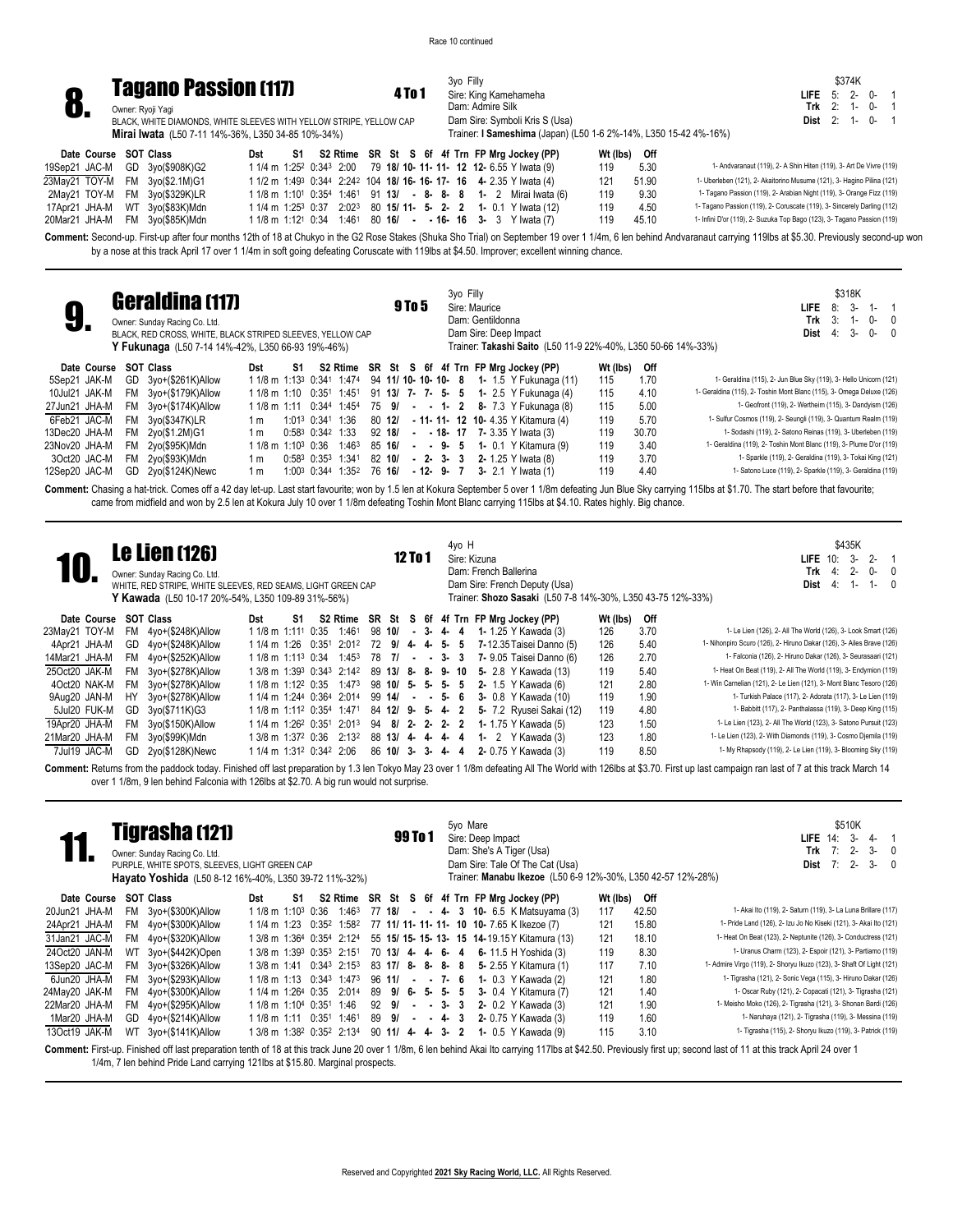4yo dk b H Sire: King Kamehameha Dam: Ranunculus

\$452K **LIFE** 11: 3- 2- 1 **Trk** 2: 1- 0- 1



| ----          |    | GREEN, WHITE, RED STRIPED SLEEVES, LIGHT BROWN CAP<br><b>C P Lemaire</b> (L50 14-13 28%-54%, L350 89-93 25%-52%) |                    |    |                                                  |  |  |  | Dam Sire: Special Week<br>Trainer: Y Ikee (Japan) (L50 6-7 12%-26%, L350 39-58 11%-28%)                        |          |       | $0 - 1$<br>Dist 4:<br>$1 -$                                                |
|---------------|----|------------------------------------------------------------------------------------------------------------------|--------------------|----|--------------------------------------------------|--|--|--|----------------------------------------------------------------------------------------------------------------|----------|-------|----------------------------------------------------------------------------|
| Date Course   |    | SOT Class                                                                                                        | Dst                | S1 |                                                  |  |  |  | S2 Rtime SR St S 6f 4f Trn FP Mrg Jockey (PP)                                                                  | Wt (lbs) | Off   |                                                                            |
| 6Jun21 JAC-M  |    | FM 3yo+(\$299K)Allow                                                                                             | 1 1/4 m 1:234 0:36 |    |                                                  |  |  |  | 1:594 76 14/ 4- 4- 4- 5 13-11.05 R Wada (9)                                                                    | 126      | 14.60 | 1- Tosen Grand (126), 2- Shaft Of Light (126), 3- Fly Like Bird (126)      |
| 2Mav21 TOY-M  |    | FM 4yo+(\$299K)Allow                                                                                             |                    |    | 1 1/4 m 1:24 <sup>2</sup> 0:34 <sup>3</sup> 1:59 |  |  |  | 93 12/ - 9- 9- 9 7-2.85 Kiwamu Ogino (7)                                                                       | 126      | 26.00 | 1- Yashamaru (126), 2- Heart's Histoire (126), 3- Omega Ravissant (126)    |
| 27Mar21 JAC-M |    | FM 4yo+(\$253K)Allow                                                                                             |                    |    |                                                  |  |  |  | 1 1/4 m 1:24 <sup>2</sup> 0:36 <sup>1</sup> 2:00 <sup>3</sup> 93 <b>10/ 5- 6- 5- 5 1-</b> 0.1 Kiwamu Ogino (2) | 126      | 2.50  | 1- Les Annees Folles (126), 2- Shadow Session (126), 3- Serious Love (126) |
| 20Dec20 JAC-M |    | FM 3yo+(\$272K)Allow                                                                                             |                    |    |                                                  |  |  |  | 1 3/8 m 1:38 <sup>2</sup> 0:36 <sup>3</sup> 2:15 66 11/ 5- 5- 8- 8 5- 14 Kiwamu Ogino (9)                      | 121      | 5.40  | 1- Hiraboku Merlot (121), 2- Heart's Histoire (126), 3- Double Flat (126)  |
| 15Nov20 JHA-M |    | $FM$ $3yo+($141K)$ Allow                                                                                         |                    |    |                                                  |  |  |  | 1 1/4 m 1:26 <sup>2</sup> 0:341 2:00 <sup>3</sup> 91 <b>9/ 2- 2- 2- 2 1-</b> 0.3 Yutaka Take (4)               | 121      | 3.00  | 1- Les Annees Folles (121), 2- Dear Theory (119), 3- Killer Presence (121) |
| 23May20 JAN-M |    | FM 3yo(\$204K)Allow                                                                                              |                    |    |                                                  |  |  |  | $11/8$ m 1:14 $0.334$ 1:474 90 14/ - - 5- 6 4- 2.05 K Sameshima (3)                                            | 123      | 4.20  | 1- Babbitt (123), 2- Lotus Land (119), 3- Endymion (123)                   |
| 11Apr20 FUK-M | FM | 3yo(\$213K)Allow                                                                                                 |                    |    |                                                  |  |  |  | $11/4$ m $1:25$ $0:35^3$ $2:00^3$ $92$ $15/7$ - 8-8- 8 2-2 K Sameshima (7)                                     | 123      | 2.60  | 1- Belenus (123), 2- Les Annees Folles (123), 3- Prima Vista (123)         |
| 15Feb20 JAK-M |    | FM 3yo(\$193K)Allow                                                                                              |                    |    |                                                  |  |  |  | 1 1/4 m 1:24 0:372 2:012 96 12/ 8- 8- 7- 7 2- 0.1 K Sameshima (8)                                              | 123      | 3.30  | 1- Falconia (123), 2- Les Annees Folles (123), 3- Space Ship (123)         |
| 28Dec19 JHA-M |    | $FM$ $2yo ($134K)$ Allow                                                                                         |                    |    |                                                  |  |  |  | $11/8$ m $1:13^2$ 0:34 <sup>2</sup> 1:474 91 <b>11/ - - 3- 4 3-</b> 1.35 Y Kawada (1)                          | 121      | 6.00  | 1- Christie (119), 2- Aristoteles (121), 3- Les Annees Folles (121)        |
| 31Aug19 JAS-M | GD | 2yo(\$561K)G3                                                                                                    |                    |    |                                                  |  |  |  | 1 1/8 m 1:13 0:371 1:502 91 12/ 7- 7- 9- 6 4- 3.1 Kosei Miura (5)                                              | 119      | 21.00 | 1- Black Hole (119), 2- Satono Gold (119), 3- Darlington Hall (119)        |
|               |    |                                                                                                                  |                    |    |                                                  |  |  |  |                                                                                                                |          |       |                                                                            |

Comment: Resuming today after a four-and-a-half months break. Finished off last campaign second last of 14 at Chukyo June 6 over 1 1/4m, 11 len behind Tosen Grand with 126lbs at \$14.60. Previous preparation first-up won by a nose Chukyo March 27 over 1 1/4m defeating Shadow Session with 126lbs at \$2.50. Can run a good race while fresh.

|               |           | <b>Healing Mind (IRE) (126)</b><br>Owner: Godolphin<br>GREEN. PINK DIAMONDS. LIGHT BROWN CAP<br><b>Kouta Fujioka</b> (L50 4-6 8%-20%, L350 26-54 7%-22%) |     |                    |               |                                                  |                   | 99 To 1 |  |          | 5yo b Gelding<br>Sire: Tanino Gimlet<br>Dam: Ancient Art (Gb) | Dam Sire: Monsun (Ger)<br>Trainer: Hirofumi Shii (L50 4-7 8%-22%, L350 7-20 6%-22%)                          |          |       | \$322K<br><b>LIFE</b> $11: 3-$<br>$1 -$<br>$4:2-$<br>Trk<br>0-<br>0-<br>3:<br>$0 -$<br>Dist |
|---------------|-----------|----------------------------------------------------------------------------------------------------------------------------------------------------------|-----|--------------------|---------------|--------------------------------------------------|-------------------|---------|--|----------|---------------------------------------------------------------|--------------------------------------------------------------------------------------------------------------|----------|-------|---------------------------------------------------------------------------------------------|
| Date Course   |           | SOT Class                                                                                                                                                | Dst | S1                 |               |                                                  |                   |         |  |          |                                                               | S2 Rtime SR St S 6f 4f Trn FP Mrg Jockey (PP)                                                                | Wt (lbs) | Off   |                                                                                             |
| 12Jun21 TOY-M | FM.       | 3yo+(\$298K)Allow                                                                                                                                        |     |                    |               |                                                  |                   |         |  |          |                                                               | $11/2$ m $1:50$ $0:34^2$ $2:24^3$ 74 <b>11/ 5- 5- 5- 6 9-</b> 10 A Tomita (3)                                | 119      | 51.70 | 1- Silver Sonic (123), 2- Anticipate (126), 3- Reticule (115)                               |
| 15May21 TOY-M | <b>FM</b> | 4yo+(\$299K)Allow                                                                                                                                        |     |                    |               |                                                  |                   |         |  |          |                                                               | 1 1/2 m 1:49 <sup>4</sup> 0:34 <sup>1</sup> 2:24 <sup>1</sup> 80 <b>11/ 8- 8- 9- 9 10-</b> 10.5 H Tanabe (8) | 126      | 93.10 | 1- Iron Barows (126), 2- Cantor (126), 3- Silver Sonic (126)                                |
| 17Aug19 JAS-M |           | FM 3yo+(\$274K)Hcp                                                                                                                                       |     |                    |               |                                                  |                   |         |  |          |                                                               | 1 5/8 m 2:024 0:392 2:421 104 11/ 10- 10- 8- 7 1- 0.1 K Ikezoe (11)                                          | 117      | 7.10  | 1- Healing Mind (117), 2- Satono Shark (119), 3- Tropical Storm (119)                       |
| 26May19 JAK-M |           | FM 3yo(\$353K)LR                                                                                                                                         |     |                    |               |                                                  |                   |         |  |          |                                                               | 1 1/8 m 1:134 0:334 1:473 85 10/ - - 10- 9 9- 5.6 Y Fuijoka (4)                                              | 123      | 6.80  | 1- Red Anemos (119), 2- Mozu Bello (123), 3- Meikei Harrier (123)                           |
| 4May19 JAK-M  |           | FM 3yo(\$967K)G2                                                                                                                                         |     |                    |               | 1 3/8 m 1:363 0:351 2:114                        |                   |         |  |          |                                                               | 89 14/ 8- 9- 7- 7 7- 6 K Ikezoe (13)                                                                         | 123      | 9.70  | 1- Red Genial (123), 2- Roger Barows (123), 3- Satono Solomon (123)                         |
| 30Mar19 JHA-M | GD        | 3yo(\$177K)Allow                                                                                                                                         |     |                    |               | 1 1/2 m 1:51 <sup>2</sup> 0:354 2:271            |                   |         |  |          |                                                               | 98 9/ 9- 9- 8- 8 1- 0.2 K Ikezoe (2)                                                                         | 123      | 8.90  | 1- Healing Mind (123), 2- Plunderer (123), 3- Admire Uranus (123)                           |
| 9Mar19 JHA-M  | FM.       | 3yo(\$87K)Mdn                                                                                                                                            |     |                    |               | 1 3/8 m 1:371 0:363 2:14                         |                   |         |  |          |                                                               | 88 13/ 6- 7- 6- 6 1- 2.5 Y Fukunaga (7)                                                                      | 123      | 3.40  | 1- Healing Mind (123), 2- Kazu Marksaeng (123), 3- Great Basin (123)                        |
| 16Feb19 JAK-M | FM        | 3yo(\$88K)Mdn                                                                                                                                            | 1 m |                    | $0:59^3$ 0:36 | $1:35^{3}$                                       | 82 16/10-         |         |  |          |                                                               | $-10 - 13 - 5 - 2$ Y Fukunaga (1)                                                                            | 123      | 6.60  | 1- Sadamu Genya (123), 2- Oro Trajet (119), 3- Trapiche (119)                               |
| 19Jan19 JAK-M | FM        | 3yo(\$89K)Mdn                                                                                                                                            |     |                    |               | 1 1/4 m 1:25 <sup>2</sup> 0:37 2:02 <sup>2</sup> | 90 15/ 7- 8- 8- 4 |         |  |          |                                                               | <b>2-</b> 0.5 Y Fukunaga (8)                                                                                 | 123      | 9.80  | 1- Makoto Juzumaru (123), 2- Healing Mind (123), 3- Mozu Hachikin (119)                     |
| 28Dec18 JHA-M | FM        | 2yo(\$83K)Mdn                                                                                                                                            |     | 1 1/8 m 1:12 0:354 |               | 1:48                                             | 72 18/12-         |         |  | - 12- 14 |                                                               | 6- 8.3 H Yoshida (16)                                                                                        | 121      | 19.60 | 1- Meisho Tengen (121), 2- Uncle Teio (121), 3- Mozu Hachikin (119)                         |

Comment: Resumes after four-and-a-half months. Finished off last preparation ninth of 11 at Tokyo June 12 over 1 1/2m, 10 len behind Silver Sonic carrying 119lbs at \$51.70. Previously first up; second last of 11 at Tokyo May 15 over 1 1/2m, 10 len behind Iron Barows carrying 126lbs at \$93.10. Looking to others for the winner.

|               |             | <b>Shoryu Haru (121)</b><br>Owner: Yoshie Ueda<br>YELLOW, BLACK SLEEVES, HOT PINK CAP<br><b>K Tosaki</b> (L50 6-10 12%-32%, L350 48-73 14%-35%) |                |            |                |                                              |        | 20 To 1 |              | 4yo ch Filly   | Sire: Just A Wav | Dam: Shoryu Moon<br>Dam Sire: King Kamehameha | Trainer: Shozo Sasaki (L50 7-8 14%-30%, L350 43-75 12%-33%) |       | \$375K<br>$\mathcal{E}$<br>n-<br>LIFE.<br>8:<br>2:<br>$0 -$<br>Trk<br>0-<br>0-<br>0-<br>Dist<br>- 0 |
|---------------|-------------|-------------------------------------------------------------------------------------------------------------------------------------------------|----------------|------------|----------------|----------------------------------------------|--------|---------|--------------|----------------|------------------|-----------------------------------------------|-------------------------------------------------------------|-------|-----------------------------------------------------------------------------------------------------|
|               | Date Course | <b>SOT Class</b>                                                                                                                                | Dst            | S1         |                |                                              |        |         |              |                |                  | S2 Rtime SR St S 6f 4f Trn FP Mrg Jockey (PP) | Wt (lbs)                                                    | Off   |                                                                                                     |
| 14Feb21 TOY-M |             | FM 4yo+(\$317K)Allow                                                                                                                            | 1 1/8 m 1:10   |            |                | 0:351 1:452                                  | 90 16/ |         |              | - 6-8-8        |                  | <b>6-</b> 3.2 K Tosaki (8)                    | 119                                                         | 20.30 | 1- Des Ailes (119), 2- Sing For You (121), 3- Jodie (121)                                           |
| 29Nov20 JHA-M |             | FM 3vo+(\$344K)Allow                                                                                                                            | 1 m            |            |                | 1:001 0:334 1:34                             | 93 11/ |         |              |                |                  | - - 3- 3 3- 0.2 Taisei Danno (2)              | 119                                                         | 14.20 | 1- Satono Wizard (126), 2- Ultima Ligare (121), 3- Shoryu Haru (119)                                |
| 1Nov20 JAK-M  |             | FM $3yo+($284K)$ Allow                                                                                                                          | 1 m            | 1:01       |                | 0:343 1:353                                  |        |         |              |                |                  | 89 10/ - - 2- 2 1- 0.2 Taisei Danno (7)       | 115                                                         | 12.40 | 1- Shoryu Haru (115), 2- Marumo Neo Force (115), 3- Chuwano Kiseki (121)                            |
| 2Aug20 JAS-M  |             | FM 3yo+(\$279K)Allow                                                                                                                            | 7 1/2 f        |            |                | $0:53^2$ $0:34^3$ 1:28                       | 79 14/ |         |              | $-4$ $-3$ $-3$ |                  | 8- 2.75 Taisei Danno (5)                      | 112                                                         | 6.50  | 1- Soul Train (119), 2- Pretoria (121), 3- Kanumera Beach (121)                                     |
| 7Mar20 JHA-M  |             | FM 3yo(\$1.0M)G2                                                                                                                                | 1 m            |            | $0:591$ $0:34$ | 1:331                                        | 79 14/ |         |              |                |                  | $ -$ 6- 7 11-7.25 F Matsuwaka (6)             | 119                                                         | 62.60 | 1- Maltese Diosa (119), 2- Cravache D'or (119), 3- Resistencia (119)                                |
| 24Nov19 JAK-M |             | FM 2yo(\$185K)Allow                                                                                                                             | 1 <sub>m</sub> |            |                | $1:01^1$ 0:35 <sup>2</sup> 1:36 <sup>3</sup> | 90 6/  |         |              |                |                  | $  2$ $ 2$ $1$ $ 0.2$ M Matsuoka (2)          | 119                                                         | 2.60  | 1- Shoryu Haru (119), 2- Vincere (119), 3- Hiruno Malibu (119)                                      |
| 5Oct19 JAK-M  |             | FM 2yo(\$191K)Allow                                                                                                                             | 7 f            |            |                | $0:46^2$ $0:34^4$ 1:21 <sup>2</sup>          | 86 9/  |         |              | $- - 6 - 6$    |                  | 4- 1.35 Y Fukunaga (2)                        | 119                                                         | 4.60  | 1- Yamakatsu Mermaid (119), 2- Shadow Blossom (119), 3- Rinen Fashion (119)                         |
| 10Aug19 JAS-M |             | GD 2yo(\$128K)Newc                                                                                                                              | 7 1/2 f        | $0:55^{1}$ | $0:35^3$       | 1:304                                        | 85 14/ |         | $-1$ 1 $1$ 1 |                |                  | 1- $2$ M Matsuoka $(3)$                       | 119                                                         | 3.00  | 1- Shoryu Haru (119), 2- It's Our Turn (119), 3- Meisho Mimosa (119)                                |

Comment: Back after a long spell. Finished off last campaign 6th of 16 at Tokyo on February 14 over 1 1/8m, 3 len behind Des Ailes carrying 119lbs at \$20.30. Won previous preparation first up won by a head at Kyoto November 1 over 1m defeating Marumo Neo Force carrying 115lbs at \$12.40. Can sneak into the finish.

| 15.           |     | Declarer (126)<br>Owner: G1 Racing Co. Ltd.<br>RED, BLACK DIAMONDS, BLACK SLEEVES WITH WHITE STRIPE, HOT PINK CAP<br><b>Kyosuke Maruta</b> (L50 5-7 10%-24%, L350 13-40 4%-15%) |                                                   |    |                                                                               |        | 99 To 1 |  | 6yo ch H                             |  | Sire: Daiwa Maior<br>Dam: As De Coeur | Dam Sire: Jungle Pocket<br>Trainer: I Sameshima (Japan) (L50 1-6 2%-14%, L350 15-42 4%-16%) |          |       | \$600K<br>LIFE $35:3$ -<br>$4 - 3$<br>Trk $11: 0-$<br>2-0<br><b>Dist 19:</b><br>-3<br>$2 - 1$                                                                                                                          |
|---------------|-----|---------------------------------------------------------------------------------------------------------------------------------------------------------------------------------|---------------------------------------------------|----|-------------------------------------------------------------------------------|--------|---------|--|--------------------------------------|--|---------------------------------------|---------------------------------------------------------------------------------------------|----------|-------|------------------------------------------------------------------------------------------------------------------------------------------------------------------------------------------------------------------------|
| Date Course   |     | SOT Class                                                                                                                                                                       | Dst                                               | S1 |                                                                               |        |         |  |                                      |  |                                       | S2 Rtime SR St S 6f 4f Trn FP Mrg Jockey (PP)                                               | Wt (lbs) | Off   |                                                                                                                                                                                                                        |
| 6Dec20 JHA-M  |     | FM 3yo+(\$329K)Allow                                                                                                                                                            | 1 1/8 m 1:11 <sup>4</sup> 0:34 1:46               |    |                                                                               |        |         |  |                                      |  |                                       | 79 11/ - - 3- 6 10- 6.8 Y Shibayama (8)                                                     | 119      | 79.60 | 1- Naruhaya (117), 2- Komano Win Kuru (119), 3- Red Belle Deesse (115)                                                                                                                                                 |
| 31Oct20 FUK-M |     | FM 3yo+(\$337K)Allow                                                                                                                                                            | 1 1/4 m 1:241 0:353 1:594                         |    |                                                                               |        |         |  |                                      |  |                                       | 93 14/ 11- 11- 11- 11 7- 2.85 K Sameshima (7)                                               | 126      | 62.00 | 1- Kokorono Todai (121), 2- Belenus (121), 3- Jako Maru (126)                                                                                                                                                          |
| 18Oct20 JAK-M |     | GD 3yo+(\$337K)Allow                                                                                                                                                            | 1 1/8 m 1:11 <sup>1</sup> 0:35 1:46 <sup>1</sup>  |    |                                                                               |        |         |  |                                      |  |                                       | 60 13/ - - 3- 4 12-13.9 K Fujioka (2)                                                       | 119      | 49.60 | 1- Lei Papale (115), 2- Satono Wizard (123), 3- Clavel (112)                                                                                                                                                           |
| 13Sep20 NAK-M |     | FM 3yo+(\$268K)Allow                                                                                                                                                            | 1 1/8 m 1:14 0:35 <sup>2</sup> 1:49 <sup>3</sup>  |    |                                                                               |        |         |  | 93 9/ 4 - 4 - 4 - 3                  |  |                                       | 1- 0.75 K Tosaki (5)                                                                        | 126      | 6.20  | 1- Declarer (126), 2- Hello Unicorn (121), 3- Hiraboku Merlot (121)                                                                                                                                                    |
| 22Aug20 JAK-M |     | FM 3yo+(\$278K)Allow                                                                                                                                                            | 1 1/8 m 1:10 <sup>3</sup> 0:354 1:46 <sup>2</sup> |    |                                                                               |        |         |  | 90 11/ 7- 7- 5- 5                    |  |                                       | 4- 3.85 K Matsuyama (7)                                                                     | 126      | 4.90  | 1- Admire Jorasses (126), 2- A Shin Lucano (126), 3- Knight Banneret (126)                                                                                                                                             |
| 12Jul20 JHA-M |     | GD 3yo+(\$284K)Allow                                                                                                                                                            | 1 m                                               |    | 0:594 0:351 1:351                                                             |        |         |  |                                      |  |                                       | 83 15/ - - 2- 2 7-5.05 Arata Saito (9)                                                      | 121      | 25.60 | 1- All Is Well (121), 2- Sunrise Laurier (119), 3- Satono Wizard (121)                                                                                                                                                 |
| 6Jun20 JHA-M  |     | FM 3yo+(\$293K)Allow                                                                                                                                                            |                                                   |    | 1 1/8 m 1:13 0:34 <sup>3</sup> 1:47 <sup>3</sup>                              | 93 11/ |         |  | $ -$ 4 $-$ 3                         |  |                                       | 4- 2.3 Arata Saito (4)                                                                      | 126      | 15.20 | 1- Tigrasha (121), 2- Sonic Vega (115), 3- Hiruno Dakar (126)                                                                                                                                                          |
| 23May20 JAK-M |     | $FM$ $4yo+($302K)$ Allow                                                                                                                                                        |                                                   |    | 1 1/8 m 1:114 0:35 <sup>2</sup> 1:471                                         |        |         |  | $92 \; 171 \; - \; - \; 4 \; - \; 4$ |  |                                       | 2- 1.25 Arata Saito (7)                                                                     | 119      | 16.90 | 1- Dragoon City (123), 2- Declarer (119), 3- Gatsby (119)                                                                                                                                                              |
| 25Apr20 JAK-M |     | FM 4yo+(\$156K)Allow                                                                                                                                                            |                                                   |    | 1 1/8 m 1:12 <sup>4</sup> 0:34 <sup>3</sup> 1:47 <sup>2</sup>                 |        |         |  | $91 \; 11/$ - - 6- 5                 |  |                                       | <b>1-</b> 0.3 Y Kawada (11)                                                                 | 126      | 5.40  | 1- Declarer (126), 2- Marumo Neo Force (121), 3- Deep In Love (126)                                                                                                                                                    |
| 12Apr20 FUK-M | FM. | 4yo+(\$226K)Allow                                                                                                                                                               |                                                   |    | $11/4$ m $1:234$ 0:36 <sup>2</sup> 2:00 <sup>1</sup> 84 <b>16/ 3- 4- 4- 3</b> |        |         |  |                                      |  |                                       | 5- 5.55 Y Shibayama (3)                                                                     | 126      | 18.50 | 1- Meiner Virtus (126), 2- Red Louvre (121), 3- Wolf's Howl (126)                                                                                                                                                      |
|               |     |                                                                                                                                                                                 |                                                   |    |                                                                               |        |         |  |                                      |  |                                       |                                                                                             |          |       | Comment: Back from a spell. Finished off last campaign second last of 11 at this track December 6 over 1 1/8m, 6 len behind Naruhaya carrying 119lbs at \$79.60. First up last campaign fifth of 16 at Fukushima April |

12 2020 over 1 1/4m, 5.5 len behind Meiner Virtus carrying 126lbs at \$18.50. Cannot enthuse.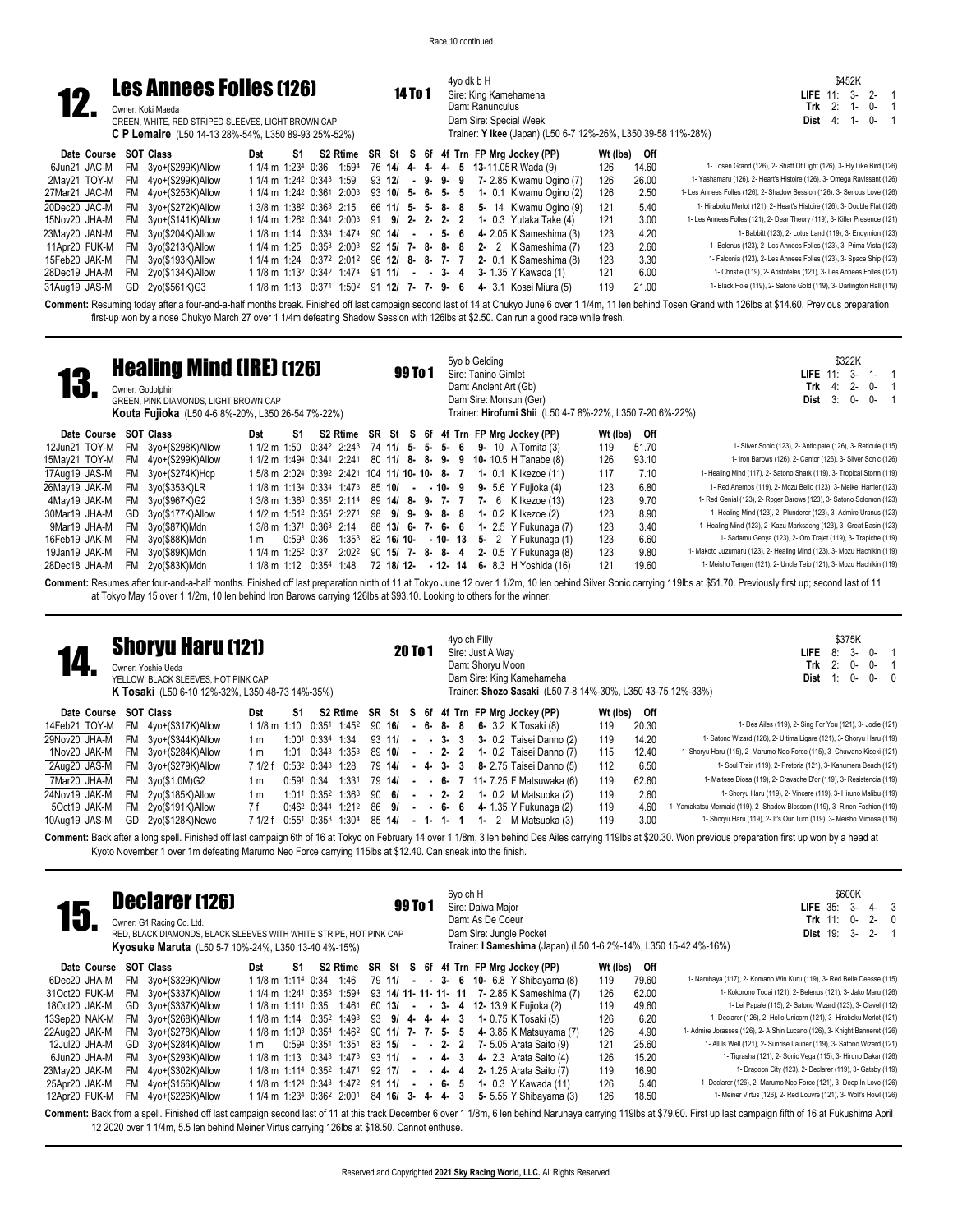| <b>Race Number</b>                                                                                                                                                                  | Japan (Hanshin)                                                                  |                                                                                                                                                         | Saturday, October 16, 2021<br>2:40am EDT                                                                                                                                                                                                                                                                                                                                                                                  |
|-------------------------------------------------------------------------------------------------------------------------------------------------------------------------------------|----------------------------------------------------------------------------------|---------------------------------------------------------------------------------------------------------------------------------------------------------|---------------------------------------------------------------------------------------------------------------------------------------------------------------------------------------------------------------------------------------------------------------------------------------------------------------------------------------------------------------------------------------------------------------------------|
|                                                                                                                                                                                     | 3yo F OPEN STK G1 (\$1.7M)                                                       |                                                                                                                                                         | 1:40am CDT                                                                                                                                                                                                                                                                                                                                                                                                                |
| 1                                                                                                                                                                                   | 1 $1/4$ m                                                                        |                                                                                                                                                         | 11:40pm PDT                                                                                                                                                                                                                                                                                                                                                                                                               |
|                                                                                                                                                                                     | W, P, S, Ex, DD, Tri, Super Hi-5                                                 |                                                                                                                                                         | $4 - 14 - 7 - 11$<br>Selections                                                                                                                                                                                                                                                                                                                                                                                           |
| <b>Through Seven Seas (121)</b><br>Owner: Carrot Farm Co. Ltd<br>YELLOW, BLACK STRIPES, RED SLEEVES, YELLOW CAP, WHITE CAP<br><b>Takuya Ono</b> (L50 1-7 2%-16%, L350 30-75 9%-30%) | <b>20 To 1</b>                                                                   | 3yo Filly<br>Sire: Dream Journey<br>Dam: Mighty Slew<br>Dam Sire: Kurofune (Usa)<br>Trainer: Tomohito Ozeki (Japan) (L50 0-9 0%-18%, L350 28-52 8%-23%) | \$299K<br>$2 -$<br><b>LIFE</b><br>5:<br>$1 -$<br>0:<br>Trk<br>$0-$<br>$0 - 0$<br>3:<br><b>Dist</b><br>$1 -$<br>$1 - 1$                                                                                                                                                                                                                                                                                                    |
| SOT Class<br>Date Course<br>Dst                                                                                                                                                     | S2 Rtime SR St S 6f 4f Trn FP Mrg Jockey (PP)<br>S1                              | Wt (lbs)                                                                                                                                                | Off                                                                                                                                                                                                                                                                                                                                                                                                                       |
| 11Sep21 NAK-M<br>GD 3yo(\$608K)G3                                                                                                                                                   | 1 1/4 m 1:23 <sup>2</sup> 0:344 1:581<br>94 18/ 9- 9- 9- 10                      | 2- 1.75 Takuya Ono (1)<br>119                                                                                                                           | 1- Fine Rouge (119), 2- Through Seven Seas (119), 3- Miss Figaro (119)<br>10.20                                                                                                                                                                                                                                                                                                                                           |
| 23May21 TOY-M<br>FM 3yo(\$2.1M)G1                                                                                                                                                   | 1 1/2 m 1:49 <sup>3</sup> 0:344 2:242                                            | 99 18/ 13- 12- 12- 12 9- 4.85 K Tosaki (2)<br>121                                                                                                       | 38.30<br>1- Uberleben (121), 2- Akaitorino Musume (121), 3- Hagino Pilina (121)                                                                                                                                                                                                                                                                                                                                           |
| 28Mar21 NAK-M<br>3yo(\$170K)Allow<br>WT                                                                                                                                             | 1 1/4 m 1:264 0:362 2:032<br>89 10/ 7- 7- 8- 4                                   | 119<br><b>1-</b> 2.5 C P Lemaire (10)                                                                                                                   | 1- Through Seven Seas (119), 2- Sweet Bloom (119), 3- Irish Moon (119)<br>2.50                                                                                                                                                                                                                                                                                                                                            |
| 5Jan21 NAK-M<br>FM<br>3yo(\$126K)Allow                                                                                                                                              | 1 1/4 m 1:241 0:37<br>2:011<br>88 11/ 9- 9-10- 9                                 | 3- 1.25 K Tosaki (3)<br>119                                                                                                                             | 1- One Day More (123), 2- Special Drama (123), 3- Through Seven Seas (119)<br>4.10                                                                                                                                                                                                                                                                                                                                        |
| 19Sep20 NAK-M<br>2yo(\$124K)Newc<br><b>FM</b>                                                                                                                                       | 87 15/10-10-8-7<br>1 1/8 m 1:17 <sup>1</sup> 0:35 <sup>1</sup> 1:52 <sup>2</sup> | <b>1-</b> 1.25 C P Lemaire (4)<br>119                                                                                                                   | 1- Through Seven Seas (119), 2- Innario (119), 3- Arabian Night (119)<br>3.20                                                                                                                                                                                                                                                                                                                                             |
|                                                                                                                                                                                     |                                                                                  | 3yo Filly                                                                                                                                               | Comment: Second run back. Comes off a 36-day let-up. First-up after four months ran on from midfield; 2nd of 18 at Nakayama in the G3 Shion Stakes on September 11 over 1 1/4m, 1.75 len behind Fine Rouge with<br>119lbs at \$10.20. Previously second-up 9th of 18 at Tokyo in the G1 Yushun Himba (Japanese Oaks) on May 23 over 1 1/2m, 5 len behind Uberleben with 121lbs at \$38.30. Solid each-way hope.<br>\$294K |
| <b>Stellaria (121)</b><br>$\Box$                                                                                                                                                    | 25 To 1                                                                          | Sire: Kizuna<br>Domi Dellangter (Ira)                                                                                                                   | LIFE.<br>2<br>$T_{\text{m}}$ $\sim$ 0. 1                                                                                                                                                                                                                                                                                                                                                                                  |

| $\mathbf{r}$          | vwiidi id uz ij                                    |     |     |           |                   |  | 25 IO 1 |  |  | Sire: Kizuna |                                                                                                   |          |       | <b>LIFE</b> $7: 2 - 1 - 2$                                                                                                                                                                                                                                                                                                                                                                  |
|-----------------------|----------------------------------------------------|-----|-----|-----------|-------------------|--|---------|--|--|--------------|---------------------------------------------------------------------------------------------------|----------|-------|---------------------------------------------------------------------------------------------------------------------------------------------------------------------------------------------------------------------------------------------------------------------------------------------------------------------------------------------------------------------------------------------|
|                       | Owner: Shadai Race Horse Co. Ltd.                  |     |     |           |                   |  |         |  |  |              | Dam: Pollenator (Ire)                                                                             |          |       | Trk $3: 1 - 0 - 2$                                                                                                                                                                                                                                                                                                                                                                          |
|                       | YELLOW, BLACK SLEEVES, WHITE CAP                   |     |     |           |                   |  |         |  |  |              | Dam Sire: Motivator (Gb)                                                                          |          |       | $0-0$<br>Dist $1: 1$                                                                                                                                                                                                                                                                                                                                                                        |
|                       | Yutaka Take (L50 8-12 16%-40%, L350 49-93 14%-41%) |     |     |           |                   |  |         |  |  |              | Trainer: Takashi Saito (L50 11-9 22%-40%, L350 50-66 14%-33%)                                     |          |       |                                                                                                                                                                                                                                                                                                                                                                                             |
| Date Course SOT Class |                                                    | Dst | S1. |           |                   |  |         |  |  |              | S2 Rtime SR St S 6f 4f Trn FP Mrg Jockey (PP)                                                     | Wt (Ibs) | Off   |                                                                                                                                                                                                                                                                                                                                                                                             |
| 23Mav21 TOY-M         | FM 3yo(\$2.1M)G1                                   |     |     |           |                   |  |         |  |  |              | 1 1/2 m 1:49 <sup>3</sup> 0:344 2:24 <sup>2</sup> 91 <b>18/ 2- 2- 2- 2 13-</b> 9.15 Y Kawada (18) | 121      | 10.90 | 1- Uberleben (121), 2- Akaitorino Musume (121), 3- Hagino Pilina (121)                                                                                                                                                                                                                                                                                                                      |
| 11Apr21 JHA-M         | FM 3yo(\$329K)LR                                   |     |     |           |                   |  |         |  |  |              | 1 1/4 m 1:23 $0.344$ 1:58 95 11/ 7- 6- 7- 6 1- 0.75 Y Fukunaga (5)                                | 119      | 3.50  | 1- Stellaria (119), 2- A Shin Hiten (119), 3- Big Ribbon (119)                                                                                                                                                                                                                                                                                                                              |
| 13Feb21 TOY-M         | FM 3yo(\$609K)G3                                   | 1 m |     |           | 0:582 0:344 1:331 |  |         |  |  |              | 86 16/ - - 14 15 6 2.05 Y Fukunaga (7)                                                            | 119      | 6.50  | 1- Akaitorino Musume (119), 2- Art De Vivre (119), 3- Kukuna (119)                                                                                                                                                                                                                                                                                                                          |
| 29Nov20 TOY-M         | FM 2yo(\$191K)Allow                                | 1 m |     | 1:01 0:34 | 1:351             |  |         |  |  |              | 89 10/ - - 5- 4 2- 0.3 Y Fukunaga (1)                                                             | 119      | 2.50  | 1- Kingston Boy (121), 2- Stellaria (119), 3- Victura (121)                                                                                                                                                                                                                                                                                                                                 |
| 31Oct20 JAK-M         | FM 2yo(\$93K)Mdn                                   |     |     |           |                   |  |         |  |  |              | 1 1/8 m 1:114 $0:35^3$ 1:47 <sup>2</sup> 87 13/ - - 7- 7 1- 5 Y Fukunaga (4)                      | 119      | 1.90  | 1- Stellaria (119), 2- Shonan Ares (121), 3- Plume D'or (119)                                                                                                                                                                                                                                                                                                                               |
| 27Jun20 JHA-M         | FM 2yo(\$98K)Mdn                                   | 7 f |     |           |                   |  |         |  |  |              | $0:45^4$ $0:35^4$ $1:21^3$ $81$ $13/$ - - 8- 8 3-1.05 C P Lemaire (9)                             | 119      | 1.50  | 1- Gold Chalice (119), 2- Castilla (119), 3- Stellaria (119)                                                                                                                                                                                                                                                                                                                                |
| 6Jun20 JHA-M          | FM 2yo(\$135K)Newc                                 | 1 m |     |           |                   |  |         |  |  |              | 1:02 $0:34^2$ 1:36 <sup>3</sup> 74 10/ - - 6- 7 3- 3.5 Taisei Danno (4)                           | 117      | 2.00  | 1- Daddy's Vivid (119), 2- Win Meilleur (119), 3- Stellaria (117)                                                                                                                                                                                                                                                                                                                           |
|                       |                                                    |     |     |           |                   |  |         |  |  |              |                                                                                                   |          |       | Comment: Resuming after a five months break. Finished off last campaign 13th of 18 at Tokyo in the G1 Yushun Himba (Japanese Oaks) May 23 over 1 1/2m, 9 len behind Uberleben carrying 121lbs at \$10.90. When<br>resuming last campaign sixth of 16 at Tokyo in the G3 Daily Hai Queen Cup February 13 over 1m, 2 len behind Akaitorino Musume with 119lbs at \$6.50. Faces a tough essay. |
|                       |                                                    |     |     |           |                   |  |         |  |  |              |                                                                                                   |          |       |                                                                                                                                                                                                                                                                                                                                                                                             |

| ш.<br>U.              |           | <b>Cool Cat (121)</b><br>Owner: Silk Racing Co. Ltd.<br>LIGHT BLUE, RED CROSS, SLEEVES, GREY CAP<br><b>R Wada</b> (L50 0-8 0%-16%, L350 15-48 4%-18%) |                                                  |      |            |                                               |        | <b>80 To 1</b> |  | 3yo Filly | Sire: Screen Hero | Dam: Mejiro Tonkinese | Dam Sire: Dance In The Dark                                                      |          |       | \$586K<br>$2 -$<br>$0-$<br>$\overline{0}$<br>LIFE.<br>Trk<br>0:<br>0-<br>0-<br>$\overline{0}$<br>$0-0$<br>2:<br>Dist<br>$1 -$<br>Trainer: Takeshi Okumura (L50 5-4 10%-18%, L350 32-40 9%-20%) |
|-----------------------|-----------|-------------------------------------------------------------------------------------------------------------------------------------------------------|--------------------------------------------------|------|------------|-----------------------------------------------|--------|----------------|--|-----------|-------------------|-----------------------|----------------------------------------------------------------------------------|----------|-------|------------------------------------------------------------------------------------------------------------------------------------------------------------------------------------------------|
| Date Course SOT Class |           |                                                                                                                                                       | Dst                                              | S1   |            | S2 Rtime SR St S 6f 4f Trn FP Mrg Jockey (PP) |        |                |  |           |                   |                       |                                                                                  | Wt (lbs) | Off   |                                                                                                                                                                                                |
| 19Sep21 JAC-M         |           | GD 3yo(\$908K)G2                                                                                                                                      | 1 1/4 m 1:25 <sup>2</sup> 0:34 <sup>3</sup> 2:00 |      |            |                                               |        |                |  |           |                   |                       | 80 18/ 16- 14- 13- 15 11- 6.25 C P Lemaire (5)                                   | 119      | 5.50  | 1- Andvaranaut (119), 2- A Shin Hiten (119), 3- Art De Vivre (119)                                                                                                                             |
| 23Mav21 TOY-M         | <b>FM</b> | 3yo(\$2.1M)G1                                                                                                                                         |                                                  |      |            |                                               |        |                |  |           |                   |                       | 1 1/2 m 1:49 <sup>3</sup> 0:344 2:242 88 18/ 1- 1- 1- 1 14-10.65 Yutaka Take (5) | 121      | 18.60 | 1- Uberleben (121), 2- Akaitorino Musume (121), 3- Hagino Pilina (121)                                                                                                                         |
| 25Apr21 TOY-M         | FM        | 3yo(\$865K)G2                                                                                                                                         |                                                  |      |            | 1 1/4 m 1:25 <sup>3</sup> 0:334 1:592         |        |                |  |           |                   |                       | 99 17/ - 4 4 4 1 - 1 CP Lemaire (15)                                             | 119      | 11.80 | 1- Cool Cat (119), 2- Slyly (119), 3- Uberleben (119)                                                                                                                                          |
| 20Mar21 NAK-M         |           | FM 3yo(\$589K)G3                                                                                                                                      | 1 1/8 m 1:13 <sup>2</sup> 0:354 1:491            |      |            |                                               |        |                |  |           |                   |                       | 86 16/ 13- 13- 12- 12 5- 1.95 N Yokoyama (5)                                     | 119      | 9.80  | 1- Ho O Ixelles (119), 2- Enthusiasm (119), 3- Uberleben (119)                                                                                                                                 |
| 11Jan21 NAK-M         | FM        | 3yo(\$615K)G3                                                                                                                                         | 1 m                                              |      |            |                                               |        |                |  |           |                   |                       | $0.58^3$ $0.35^3$ 1.34 <sup>2</sup> 72 16/ - 13- 1- 1 10- 7.45 A Tsumura (5)     | 119      | 5.30  | 1- Fine Rouge (119), 2- Ho O Ixelles (119), 3- Bella Nova (119)                                                                                                                                |
| 31Oct20 TOY-M         | <b>FM</b> | 2yo(\$542K)G3                                                                                                                                         | 1 m                                              |      | 1:004 0:34 | 1:344                                         |        |                |  |           |                   |                       | 88 16/ - - 7- 8 5- 3.8 A Tsumura (4)                                             | 119      | 13.10 | 1- Sodashi (119), 2- Kukuna (119), 3- Ten Happy Rose (119)                                                                                                                                     |
| 20Jun20 TOY-M         | GD.       | 2yo(\$135K)Newc                                                                                                                                       | 7 f                                              | 0:48 | 0:351      | 1:232                                         | 84 16/ |                |  |           |                   |                       | $ -$ 7 $-$ 7 $-$ 1 $-$ 2 CP Lemaire (7)                                          | 119      | 2.90  | 1- Cool Cat (119), 2- Songline (119), 3- Bisboccia (119)                                                                                                                                       |

Comment: Second-up. First-up after four months eased back early on 11th of 18 at Chukyo in the G2 Rose Stakes (Shuka Sho Trial) on September 19 over 1 1/4m, 6 len behind Andvaranaut with 119lbs at \$5.50. Previously second-up won by 1.0 len at Tokyo G2 Sankei Sports Sho Flora Stakes (Japanese Oaks Trial) April 25 over 1 1/4m defeating Slyly carrying 119lbs at \$11.80. Unlikely to threaten.

| TГ            |             | <b>Sodashi (121)</b><br>Owner: Kaneko Makoto Holdings Co. Ltd.<br>PURPLE, WHITE SPOTS, SLEEVES, GREY CAP<br>Hayato Yoshida (L50 8-12 16%-40%, L350 39-72 11%-32%) |                                                               |    |                  |  | 1 To 1 |  | 3yo wh Filly | Sire: Kurofune (Usa)<br>Dam: Buchiko | Dam Sire: King Kamehameha<br>Trainer: N Sugai (Japan) (L50 11-9 22%-40%, L350 41-81 12%-35%)      |          |      | \$3.0M<br>6-<br>LIFE.<br>$0 -$<br>7:<br>Trk $2:2$ -<br>$0 -$<br>Dist<br>$0 -$<br>-1-                                                                                                                                 |
|---------------|-------------|-------------------------------------------------------------------------------------------------------------------------------------------------------------------|---------------------------------------------------------------|----|------------------|--|--------|--|--------------|--------------------------------------|---------------------------------------------------------------------------------------------------|----------|------|----------------------------------------------------------------------------------------------------------------------------------------------------------------------------------------------------------------------|
|               | Date Course | <b>SOT Class</b>                                                                                                                                                  | Dst                                                           | S1 |                  |  |        |  |              |                                      | S2 Rtime SR St S 6f 4f Trn FP Mrg Jockey (PP)                                                     | Wt (lbs) | Off  |                                                                                                                                                                                                                      |
| 22Aug21 JAS-M |             | $FM \, 3\gamma o+(\$1.2M)G2$                                                                                                                                      |                                                               |    |                  |  |        |  |              |                                      | 1 1/4 m 1:24 0:35 <sup>2</sup> 1:59 <sup>2</sup> 111 <b>13/ 2- 2- 1- 1 1-</b> 0.75 H Yoshida (13) | 115      | 3.80 | 1- Sodashi (115), 2- Loves Only You (121), 3- Persian Knight (126)                                                                                                                                                   |
| 23Mav21 TOY-M |             | FM 3yo(\$2.1M)G1                                                                                                                                                  | $11/2$ m $1:49^3$ $0:34^4$ $2:24^2$ 100 <b>18/ 2- 4- 5- 6</b> |    |                  |  |        |  |              |                                      | 8- 4.35 H Yoshida (11)                                                                            | 121      | 1.90 | 1- Uberleben (121), 2- Akaitorino Musume (121), 3- Hagino Pilina (121)                                                                                                                                               |
| 11Apr21 JHA-M |             | FM 3yo(\$2.0M)G1                                                                                                                                                  | 1 m                                                           |    |                  |  |        |  |              |                                      | $0.564$ $0.341$ $1.31$ $108$ $18/$ - - 3- 3 1- 0.3 H Yoshida (4)                                  | 121      | 3.60 | 1- Sodashi (121), 2- Satono Reinas (121), 3- Fine Rouge (121)                                                                                                                                                        |
| 13Dec20 JHA-M |             | FM 2yo(\$1.2M)G1                                                                                                                                                  | 1 m                                                           |    |                  |  |        |  |              |                                      | $0.58^3$ $0.34^2$ 1:33 101 18/ - - 5 4 1 0.1 H Yoshida (6)                                        | 119      | 3.20 | 1- Sodashi (119), 2- Satono Reinas (119), 3- Uberleben (119)                                                                                                                                                         |
| 31Oct20 TOY-M |             | FM 2yo(\$542K)G3                                                                                                                                                  | 1 m                                                           |    | 1:004 0:34 1:344 |  |        |  |              |                                      | 98 16/ - - 2- 2 1-1.75 H Yoshida (14)                                                             | 119      | 3.50 | 1- Sodashi (119), 2- Kukuna (119), 3- Ten Happy Rose (119)                                                                                                                                                           |
| 5Sep20 JAS-M  |             | FM 2yo(\$544K)G3                                                                                                                                                  | 1 1/8 m 1:11 <sup>1</sup> 0:36 <sup>4</sup> 1:48 <sup>1</sup> |    |                  |  |        |  |              |                                      | 98 14/ 4 4 3 1 1 0.3 H Yoshida (13)                                                               | 119      | 4.70 | 1- Sodashi (119), 2- Uberleben (119), 3- Bathrat Leon (119)                                                                                                                                                          |
| 12Jul20 JAH-M |             | FM 2yo(\$131K)Newc                                                                                                                                                | 1 1/8 m 1:15 0:351                                            |    | 1:502            |  |        |  |              |                                      | 87 7/ 2- 2- 2- 2 1- 2.5 H Yoshida (4)                                                             | 119      | 5.90 | 1- Sodashi (119), 2- Gallant Warrior (119), 3- Logi Maurice (119)                                                                                                                                                    |
|               |             | of 18 at Tokyo in the G1 Yushun Himba (Japanese Oaks) on May 23 over 1 1/2m, 4.5 len behind Uberleben with 121lbs at \$1.90. Sure to run well.                    |                                                               |    |                  |  |        |  |              |                                      |                                                                                                   |          |      | Comment: Second-up. Comes off a 56-day let-up. First-up after three months won by 0.8 len at Sapporo G2 Sapporo Kinen August 22 over 1 1/4m defeating Loves Only You with 115lbs at \$3.80. Previously second-up 8th |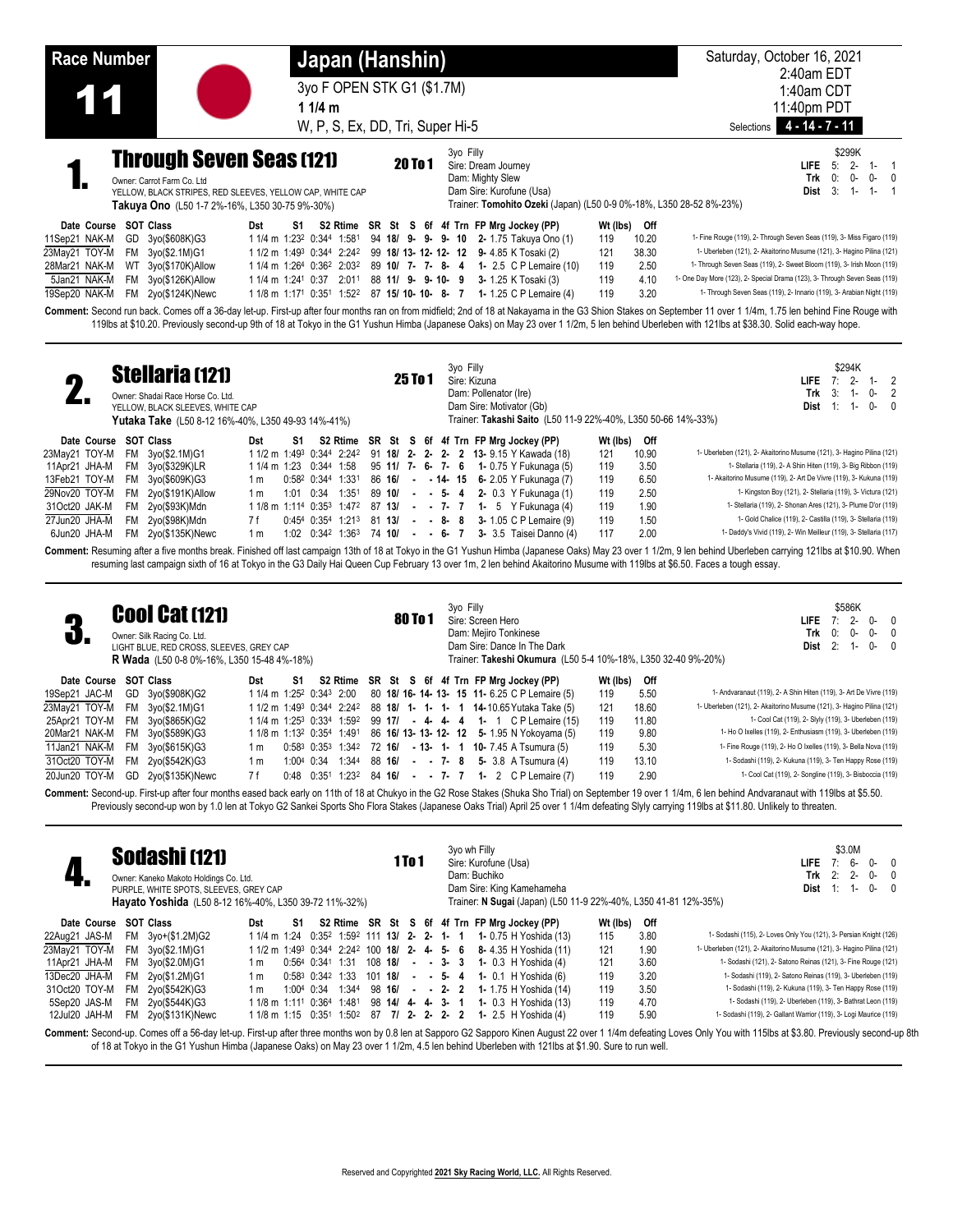3yo ch Filly



**Fuma Matsuwaka** (L50 2-8 4%-20%, L350 22-53 6%-21%)

## 50 To 1 Sire: A Shin Hikari Dam: Eishin Sun Valley Dam Sire: Eishin Washington (Usa) Trainer: **Kunihiko Watanabe** (L50 2-7 4%-18%, L350 26-48 7%-21%)

\$518K **LIFE** 11: 2- 4- 0 **Trk** 6: 1- 2- 0 **Dist** 3: 0- 2- 0

| Date Course SOT Class |                      | Dst | S1. |  |  |  |  | S2 Rtime SR St S 6f 4f Trn FP Mrg Jockey (PP)                                                      | Wt (lbs) | Off    |                                                                      |
|-----------------------|----------------------|-----|-----|--|--|--|--|----------------------------------------------------------------------------------------------------|----------|--------|----------------------------------------------------------------------|
| 19Sep21 JAC-M         | GD 3yo(\$908K)G2     |     |     |  |  |  |  | 1 1/4 m 1:25 <sup>2</sup> 0:34 <sup>3</sup> 2:00 91 18/ 1- 1- 1- 1 2- 1.25 F Matsuwaka (10)        | 119      | 49.20  | 1- Andvaranaut (119), 2- A Shin Hiten (119), 3- Art De Vivre (119)   |
| 15Aug21 JAS-M         | FM 3yo+(\$259K)Allow |     |     |  |  |  |  | 1 1/4 m 1:25 <sup>3</sup> 0:344 2:00 <sup>2</sup> 85 9/ 1- 1- 1- 2 4-5.55 Taisei Danno (2)         | 115      | 3.80   | 1- So Valiant (119), 2- Bros (126), 3- Fujino Rocket (126)           |
| 11Apr21 JHA-M         | FM 3yo(\$329K)LR     |     |     |  |  |  |  | 1 1/4 m 1:23 0:344 1:58 93 11/ 1- 1- 1- 1 2- 0.75 Taisei Danno (8)                                 | 119      | 12.40  | 1- Stellaria (119), 2- A Shin Hiten (119), 3- Big Ribbon (119)       |
| 14Mar21 JHA-M         | FM 3vo(\$881K)G2     | 7 f |     |  |  |  |  | $0.45^{\circ}$ $0.35^{\circ}$ 1:20 <sup>3</sup> 81 <b>18/ - - 12- 10 11-</b> 4.9 Taisei Danno (15) | 119      | 10.50  | 1- Shigeru Pink Ruby (119), 2- Yoka Yoka (119), 3- Minnie Isle (119) |
| 13Feb21 TOY-M         | FM 3yo(\$609K)G3     | 1 m |     |  |  |  |  | $0.58^2$ $0.34^4$ $1.33^1$ $88$ <b>16/</b> - - <b>1- 1 4-</b> 1.35 Taisei Danno (11)               | 119      | 21.00  | 1- Akaitorino Musume (119), 2- Art De Vivre (119), 3- Kukuna (119)   |
| 13Dec20 JHA-M         | FM 2yo(\$1.2M)G1     | 1 m |     |  |  |  |  | $0.58^3$ $0.34^2$ 1:33 84 18/ - - 3- 3 11-6.25 F Matsuwaka (15)                                    | 119      | 30.60  | 1- Sodashi (119), 2- Satono Reinas (119), 3- Uberleben (119)         |
| 29Nov20 JHA-M         | FM 2yo(\$191K)Allow  | 1 m |     |  |  |  |  | $1:00^2$ 0:33 <sup>4</sup> 1:34 <sup>1</sup> 90 <b>10/ - - 1- 1 1-</b> 2.5 Taisei Danno (1)        | 119      | 22.50  | 1- A Shin Hiten (119), 2- Sparkle (119), 3- Satono Luce (119)        |
| 6Sep20 JAK-M          | FM 2yo(\$90K)Mdn     | 6f  |     |  |  |  |  | $0:33^3$ $0:35$ $1:08^4$ $77$ $17/$ $\cdot$ $\cdot$ 1 $\cdot$ 1 1 $0.5$ Yutaka Take (7)            | 119      | 3.00   | 1- A Shin Hiten (119), 2- T O Brave (119), 3- Red Flanker (119)      |
| 16Aug20 JAK-M         | FM 2yo(\$93K)Mdn     | 6f  |     |  |  |  |  | $0:324$ $0:343$ 1:072 70 16/ 7 - 7 - 7 2 - 2 H Miyuki (1)                                          | 119      | 3.60   | 1- Freed (119), 2- A Shin Hiten (119), 3- T O Brave (119)            |
| 19Jul20 JHA-M         | FM 2yo(\$95K)Mdn     | 7 f |     |  |  |  |  | $0:46$ $0:361$ 1:221 72 16/ - - 2- 2 2- 4 K Fujii (13)                                             | 119      | 146.20 | 1- Meiner Gerodi (119), 2- A Shin Hiten (119), 3- Super Hope (117)   |
|                       |                      |     |     |  |  |  |  |                                                                                                    |          |        |                                                                      |

**Comment:** Third-up today and placed third-up previously. Resuming 4th of 9 at Sapporo on August 15 over 1 1/4m, 5.5 len behind So Valiant carrying 115lbs at \$3.80. Second run from a spell rolled along in front before being edged out 2nd of 18 at Chukyo in the G2 Rose Stakes (Shuka Sho Trial) on September 19 over 1 1/4m, 1.3 len behind Andvaranaut with 119lbs at \$49.20. Thereabouts last start but looks tested this time.

| <b>Siyly (121)</b><br>Owner: Hidaka Breeders Union Co. Ltd<br>BLUE, WHITE CHEVRONS, SALMON CAP<br><b>Yukito Ishikawa</b> (L50 3-8 6%-22%, L350 17-35 5%-15%)                                                                                                                                                                                                                                                                                                                                                                                                                                                                                |                                                                                                                                                                                                                                                                                                                            | 99 To 1                                                              | 3yo b Filly<br>Sire: Orfevre<br>Dam: Visionary<br>Dam Sire: Deep Impact<br>Trainer: I Aizawa (Japan) (L50 3-13 6%-32%, L350 11-47 3%-16%)                                                                                                                                                                                                                                                                                                                             | <b>LIFE</b><br>Dist                                                                                                                                                                                                                                                                                                                                                                                                                                                                                                                                                                                                                                                                                                                  | \$349K<br>8:<br>0:<br>Trk<br>$0 -$<br>0-<br>$\mathbf{0}$<br>2:<br>$0 -$<br>$1-$<br>$\Omega$                      |
|---------------------------------------------------------------------------------------------------------------------------------------------------------------------------------------------------------------------------------------------------------------------------------------------------------------------------------------------------------------------------------------------------------------------------------------------------------------------------------------------------------------------------------------------------------------------------------------------------------------------------------------------|----------------------------------------------------------------------------------------------------------------------------------------------------------------------------------------------------------------------------------------------------------------------------------------------------------------------------|----------------------------------------------------------------------|-----------------------------------------------------------------------------------------------------------------------------------------------------------------------------------------------------------------------------------------------------------------------------------------------------------------------------------------------------------------------------------------------------------------------------------------------------------------------|--------------------------------------------------------------------------------------------------------------------------------------------------------------------------------------------------------------------------------------------------------------------------------------------------------------------------------------------------------------------------------------------------------------------------------------------------------------------------------------------------------------------------------------------------------------------------------------------------------------------------------------------------------------------------------------------------------------------------------------|------------------------------------------------------------------------------------------------------------------|
| <b>SOT Class</b><br>Date Course<br>11Sep21 NAK-M<br>GD<br>3yo(\$608K)G3<br>23May21 TOY-M<br><b>FM</b><br>3yo(\$2.1M)G1<br>25Apr21 TOY-M<br><b>FM</b><br>3yo(\$865K)G2<br>13Feb21 TOY-M<br><b>FM</b><br>3yo(\$609K)G3<br>16Jan21 NAK-M<br><b>FM</b><br>3yo(\$178K)Allow<br>22Nov20 TOY-M<br>FM 2yo(\$191K)Allow<br>5Sep20 JAS-M<br>FM 2yo(\$544K)G3<br>27Jun20 TOY-M<br>2yo(\$135K)Newc<br>FM<br>Comment: Second run back. Comes off a 36-day let-up. First-up after four months struggled in the run home; 15th of 18 at Nakayama in the G3 Shion Stakes on September 11 over 1 1/4m, 9 len behind Fine Rouge with<br>Unlikely to threaten. | S1<br>Dst<br>1 1/4 m 1:23 <sup>2</sup> 0:344 1:581<br>1 1/2 m 1:49 <sup>3</sup> 0:344 2:242<br>1:592<br>1 1/4 m 1:25 <sup>3</sup> 0:334<br>0:582 0:344 1:331<br>1 m<br>1:011 0:344 1:36<br>1 m<br>0:594 0:343 1:342<br>1 <sub>m</sub><br>1 1/8 m 1:111 0:364 1:481<br>1 1/8 m 1:14 <sup>2</sup> 0:35 <sup>1</sup><br>1:493 | 96 17/<br>$-3-2$<br>74 16/<br>88 12/                                 | S2 Rtime SR St S 6f 4f Trn FP Mrg Jockey (PP)<br>Wt (lbs)<br>76 18/ 2- 2- 2- 2 15- 9.75 Y Ishikawa (15)<br>119<br>96 18/ 9-11- 8- 2 12-6.65 Y Ishikawa (17)<br>121<br>119<br><b>2</b> 2- 1 Y Ishikawa (12)<br>$- 10 - 11$ 10 $- 6.3$ Y Ishikawa (1)<br>119<br>119<br>$-6$ $-5$ $-4$ $1$ $-0.2$ Y Ishikawa (9)<br>119<br>72 10/ - - 7- 7 7- 5.55 Y Ishikawa (9)<br>119<br>59 14/ 4- 4- 5- 14 14-16.15 Y Ishikawa (5)<br>119<br>87 16/ - 3- 3- 3 1- 0.75 Y Ishikawa (3) | Off<br>22.40<br>1- Fine Rouge (119), 2- Through Seven Seas (119), 3- Miss Figaro (119)<br>174.50<br>1- Uberleben (121), 2- Akaitorino Musume (121), 3- Hagino Pilina (121)<br>88.30<br>1- Akaitorino Musume (119), 2- Art De Vivre (119), 3- Kukuna (119)<br>148.90<br>38.40<br>38.60<br>1- Akaitorino Musume (119), 2- May Thousand Hour (119), 3- Aoi Gold (119)<br>21.60<br>1- Sodashi (119), 2- Uberleben (119), 3- Bathrat Leon (119)<br>1- Slyly (119), 2- Gemini Tesoro (117), 3- Kaito Genie (115)<br>14.60<br>119lbs at \$22.40. Previously second-up raced on the pace before fading 12th of 18 at Tokyo in the G1 Yushun Himba (Japanese Oaks) on May 23 over 1 1/2m, 6 len behind Uberleben carrying 121lbs at \$174.50. | 1- Cool Cat (119), 2- Slyly (119), 3- Uberleben (119)<br>1- Slyly (119), 2- Another Lyric (119), 3- Stutti (119) |
| <b>Sulfur Cosmos (121)</b><br>Owner: Katsumi Yoshida<br>WHITE, RED STRIPE, WHITE SLEEVES, RED SEAMS, CYAN CAP<br>Y Kawada (L50 10-17 20%-54%, L350 109-89 31%-56%)                                                                                                                                                                                                                                                                                                                                                                                                                                                                          |                                                                                                                                                                                                                                                                                                                            | 50 To 1                                                              | 3yo Filly<br>Sire: King Kamehameha<br>Dam: Mikrokosmos<br>Dam Sire: Neo Universe                                                                                                                                                                                                                                                                                                                                                                                      | <b>LIFE</b><br>Trk<br>Dist<br>Trainer: Mitsumasa Nakauchida (Japan) (L50 11-12 22%-46%, L350 64-72 18%-39%)                                                                                                                                                                                                                                                                                                                                                                                                                                                                                                                                                                                                                          | \$315K<br>$2 -$<br>4:<br>2:<br>$0-$<br>$1 -$<br>0-<br>0:<br>n-                                                   |
| <b>SOT Class</b><br>Date Course<br>19Sep21 JAC-M<br>GD 3yo+(\$315K)Allow<br>6Feb21 JAC-M<br><b>FM</b><br>3yo(\$347K)LR<br>20Dec20 JHA-M<br>FM 2yo(\$91K)Mdn<br>8Nov20 JHA-M<br>FM 2yo(\$132K)Newc                                                                                                                                                                                                                                                                                                                                                                                                                                           | S2 Rtime<br>Dst<br>S1<br>1:01<br>$0:33^3$ 1:343<br>1 <sub>m</sub><br>1:013 0:341<br>1:36<br>1 <sub>m</sub><br>0:584 0:351 1:341<br>1 <sub>m</sub><br>7 f<br>$0:46^2$ $0:34^3$<br>1:211                                                                                                                                     | 93 12/<br>$-3 - 2$<br>92 12/<br>$-5-$<br>85 18/<br>78 13/<br>$- 4 4$ | Wt (lbs)<br>SR St S 6f 4f Trn FP Mrg Jockey (PP)<br>$\overline{\mathbf{2}}$<br>2- 1 Y Kawada (11)<br>117<br>119<br>- 5-<br>1- 0.3 Y Kawada (9)<br>5<br>1- 0.5 Y Kawada (12)<br>119<br>6-<br>- 6<br>119<br>3- 1.85 Y Kawada (6)                                                                                                                                                                                                                                        | Off<br>3.80<br>1- Vollkommen (126), 2- Sulfur Cosmos (117), 3- Win Greatest (126)<br>8.40<br>1- Sulfur Cosmos (119), 2- Seungli (119), 3- Quantum Realm (119)<br>4.90<br>1- Sulfur Cosmos (119), 2- Rickenbacker (121), 3- Matenro Ales (121)<br>6.00<br>1- Gray In Green (121), 2- World Barows (121), 3- Sulfur Cosmos (119)                                                                                                                                                                                                                                                                                                                                                                                                       |                                                                                                                  |

Comment: Second run back. First-up after eight months 2nd of 12 at Chukyo on September 19 over 1m, 1.0 len behind Vollkommen carrying 117lbs at \$3.80. Previously second-up favourite; won by 0.5 len at this track December 20 over 1m defeating Rickenbacker carrying 119lbs at \$4.90. Others have her measure.

| O.            |     | <b>Enthusiasm (121)</b><br>Owner: Teruya Yoshida<br>BLACK, WHITE DIAMONDS, WHITE SLEEVES WITH YELLOW STRIPE, CYAN CAP<br><b>Mirai Iwata</b> (L50 7-11 14%-36%, L350 34-85 10%-34%) |                                                                                            |    |                      |                               |                   | <b>99 To 1</b> |  | 3yo Filly | Sire: Deep Impact | Dam: Zealous Cat (Usa)<br>Dam Sire: Storm Cat (Usa) |          |        | \$262K<br>$2 -$<br>LIFE.<br>8:<br>- 0<br>$1 -$<br>Trk<br>3:<br>0-<br>0<br>$1 -$<br>$0-$<br>Dist<br>0-<br>$\Omega$<br>-1:<br>Trainer: Shogo Yasuda (L50 7-7 14%-28%, L350 38-71 11%-31%)                                |
|---------------|-----|------------------------------------------------------------------------------------------------------------------------------------------------------------------------------------|--------------------------------------------------------------------------------------------|----|----------------------|-------------------------------|-------------------|----------------|--|-----------|-------------------|-----------------------------------------------------|----------|--------|------------------------------------------------------------------------------------------------------------------------------------------------------------------------------------------------------------------------|
| Date Course   |     | SOT Class                                                                                                                                                                          | Dst                                                                                        | S1 |                      |                               |                   |                |  |           |                   | S2 Rtime SR St S 6f 4f Trn FP Mrg Jockey (PP)       | Wt (lbs) | Off    |                                                                                                                                                                                                                        |
| 19Sep21 JAC-M |     | GD 3yo(\$908K)G2                                                                                                                                                                   | 1 1/4 m 1:25 <sup>2</sup> 0:34 <sup>3</sup> 2:00                                           |    |                      |                               |                   |                |  |           |                   | 84 18/ 12- 12- 13- 14 7- 4.4 Mirai Iwata (2)        | 119      | 60.10  | 1- Andvaranaut (119), 2- A Shin Hiten (119), 3- Art De Vivre (119)                                                                                                                                                     |
| 23May21 TOY-M |     | FM 3yo(\$2.1M)G1                                                                                                                                                                   | 1 1/2 m 1:49 <sup>3</sup> 0:344 2:242 54 <b>18/ 7- 7- 8- 10 18-</b> 28.65 Mirai Iwata (10) |    |                      |                               |                   |                |  |           |                   |                                                     | 121      | 129.80 | 1- Uberleben (121), 2- Akaitorino Musume (121), 3- Hagino Pilina (121)                                                                                                                                                 |
| 11Apr21 JHA-M |     | FM 3yo(\$2.0M)G1                                                                                                                                                                   | 1 m                                                                                        |    | $0:564$ $0:341$ 1:31 |                               |                   |                |  |           |                   | 93 18/ - - 11- 9 8- 5.2 Mirai Iwata (9)             | 121      | 106.60 | 1- Sodashi (121), 2- Satono Reinas (121), 3- Fine Rouge (121)                                                                                                                                                          |
| 20Mar21 NAK-M |     | FM 3yo(\$589K)G3                                                                                                                                                                   | 1 1/8 m 1:13 <sup>2</sup> 0:354 1:491                                                      |    |                      |                               | 88 16/ 7- 5- 7- 6 |                |  |           |                   | 2- 1.25 Mirai Iwata (7)                             | 119      | 7.20   | 1- Ho O Ixelles (119), 2- Enthusiasm (119), 3- Uberleben (119)                                                                                                                                                         |
| 27Dec20 JHA-M |     | FM 2yo(\$130K)Allow                                                                                                                                                                | $11/8$ m 1:14 0:333 1:473 92 5/ - - 2 - 2 1 - 0.3 Mirai Iwata (3)                          |    |                      |                               |                   |                |  |           |                   |                                                     | 119      | 3.40   | 1- Enthusiasm (119), 2- Ray Of Water (121), 3- Takeru Jack (119)                                                                                                                                                       |
| 29Nov20 JHA-M |     | FM 2yo(\$191K)Allow                                                                                                                                                                | 1 m                                                                                        |    | 1:002 0:334 1:341    |                               |                   |                |  |           |                   | 79 10/ - - 10- 10 5- 3.9 H Kitamura (5)             | 119      | 13.40  | 1- A Shin Hiten (119), 2- Sparkle (119), 3- Satono Luce (119)                                                                                                                                                          |
| 17Oct20 TOY-M |     | GD 2yo(\$93K)Mdn                                                                                                                                                                   | 1 1/8 m 1:144 0:351                                                                        |    |                      | 1:50                          | 87 11/ - 4-3-4    |                |  |           |                   | <b>1-</b> 0.5 Y Kitamura (4)                        | 119      | 3.80   | 1- Enthusiasm (119), 2- Apollo Miracle (121), 3- Myrakka (121)                                                                                                                                                         |
| 12Sep20 JAC-M | GD. | 2yo(\$124K)Newc                                                                                                                                                                    | 1 m                                                                                        |    |                      | 1:00 <sup>3</sup> 0:344 1:352 |                   |                |  |           |                   | 74 16/ - 14- 15- 14 4- 2.85 Y Kitamura (10)         | 119      | 11.30  | 1- Satono Luce (119), 2- Sparkle (119), 3- Geraldina (119)                                                                                                                                                             |
|               |     |                                                                                                                                                                                    |                                                                                            |    |                      |                               |                   |                |  |           |                   |                                                     |          |        | Comment: Second-up. First-up after four months 7th of 18 at Chukyo in the G2 Rose Stakes (Shuka Sho Trial) on September 19 over 1 1/4m, 4.5 len behind Andvaranaut with 119lbs at \$60.10. Previously second-up 8th of |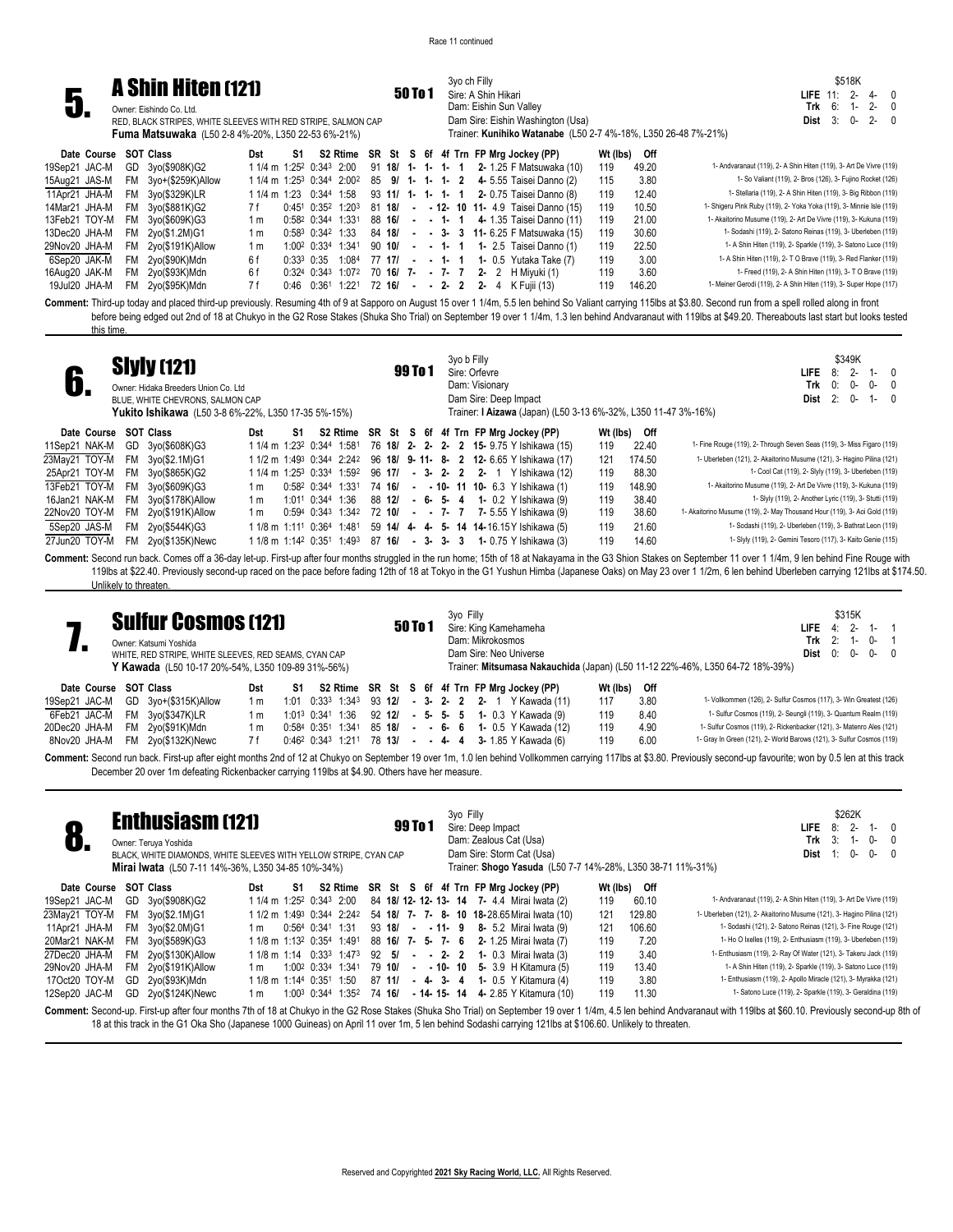3yo Filly

\$694K **LIFE** 6: 3- 3- 0 **Trk** 3: 1- 2- 0 **Dist** 2: 2- 0- 0



**9. Andvaranaut (121)** 17 To 2<br> **9.** Owner: Sunday Racing Co. Ltd.<br>
BLACK, RED CROSS, WHITE, BLACK STRIPED SLEEVES, YELLOW CAP 17 To 2 Sire: King Kamehameha Dam: Gullveig Dam Sire: Deep Impact Trainer: **Manabu Ikezoe** (L50 6-9 12%-30%, L350 42-57 12%-28%) Owner: Sunday Racing Co. Ltd. **Y Fukunaga** (L50 7-14 14%-42%, L350 66-93 19%-46%)

| Date Course SOT Class            |                                   |  |  |  |  |  | Dst S1 S2 Rtime SR St S 6f 4f Trn FP Mrg Jockey (PP)                                                       | Wt (lbs) Off |      |                                                                          |
|----------------------------------|-----------------------------------|--|--|--|--|--|------------------------------------------------------------------------------------------------------------|--------------|------|--------------------------------------------------------------------------|
| 19Sep21 JAC-M GD 3yo(\$908K)G2   |                                   |  |  |  |  |  | 1 1/4 m 1:25 <sup>2</sup> 0:34 <sup>3</sup> 2:00 94 18/ 6- 6- 6- 6 1- 1.25 Y Fukunaga (12)                 | 119          | 5.80 | 1- Andvaranaut (119), 2- A Shin Hiten (119), 3- Art De Vivre (119)       |
|                                  | 1Aug21 JAN-M FM 3yo+(\$185K)Allow |  |  |  |  |  | 1 1/4 m 1:23 <sup>3</sup> 0:34 <sup>2</sup> 1:58 <sup>1</sup> 90 <b>18/</b> - - 3- 3 1-1.25 Y Fukunaga (7) | 115          | 1.70 | 1- Andvaranaut (115), 2- Danon Dreamer (119), 3- Aster Naranja (119)     |
|                                  | 5Jun21 JAC-M FM 3yo+(\$122K)Allow |  |  |  |  |  | 1 m 0:58 0:344 1:324 83 16/ - 1- 1- 1 2- 3 Y Fukunaga (1)                                                  | 115          | 4.90 | 1- Prognosis (119), 2- Andvaranaut (115), 3- Shonan Ares (119)           |
| 25Apr21 JHA-M FM 3yo(\$83K)Mdn   |                                   |  |  |  |  |  | 1 m 0:59 0:342 1:332 78 18/ - - 3- 3 1- 2 Y Fukunaga (12)                                                  | 119          | 1.70 | 1- Andvaranaut (119), 2- Heir Kaylee (119), 3- Pedraforca (119)          |
| 20Dec20 JHA-M FM 2yo(\$91K)Mdn   |                                   |  |  |  |  |  | 1 1/8 m 1:114 0:351 1:47 80 16/ - - 4- 4 2-1.25 Y Fukunaga (12)                                            | 119          | 3.00 | 1- Tagano Diana (119), 2- Andvaranaut (119), 3- Strudel (119)            |
| 21Nov20 JHA-M FM 2yo(\$132K)Newc |                                   |  |  |  |  |  | 1 m 1:014 0:33 <sup>3</sup> 1:35 <sup>2</sup> 83 8/ - - 5- 5 2-0.75 Y Fukunaga (7)                         | 119          | 3.10 | 1- Raison Du Sourire (121), 2- Andvaranaut (119), 3- Dream Marrone (119) |

**Comment:** Chasing a hat-trick. At the latest run won by 1.3 len at Chukyo G2 Rose Stakes (Shuka Sho Trial) September 19 over 1 1/4m defeating A Shin Hiten carrying 119lbs at \$5.80. The run before that won by 1.3 len at Niigata August 1 over 1 1/4m defeating Danon Dreamer carrying 115lbs at \$1.70. Winning hope in this suitable contest.

| <b>10</b>             |     | <b>Art De Vivre (121)</b><br>Owner: Hideko Kondo<br>LIGHT BLUE. RED SPOTS. STRIPED SLEEVES. YELLOW CAP<br><b>Kohei Matsuyama</b> (L50 8-13 16%-42%, L350 52-72 15%-36%) |     |    |                                          |  | 25 To 1 |  | 3yo Filly<br>Dam: Isabel |  | Sire: King Kamehameha<br>Trainer: Teiichi Konno (L50 4-13 8%-34%, L350 32-46 9%-22%)         |          |       | \$498K<br><b>LIFE</b> $5: 1$<br>$1 -$<br>Trk $1: 0-$<br>$0 - 0$<br>$0-$<br><b>Dist</b> 1: 0-                                                                                                                  |
|-----------------------|-----|-------------------------------------------------------------------------------------------------------------------------------------------------------------------------|-----|----|------------------------------------------|--|---------|--|--------------------------|--|----------------------------------------------------------------------------------------------|----------|-------|---------------------------------------------------------------------------------------------------------------------------------------------------------------------------------------------------------------|
| Date Course SOT Class |     |                                                                                                                                                                         | Dst | S1 |                                          |  |         |  |                          |  | S2 Rtime SR St S 6f 4f Trn FP Mrg Jockey (PP)                                                | Wt (lbs) | Off   |                                                                                                                                                                                                               |
| 19Sep21 JAC-M         |     | GD 3yo(\$908K)G2                                                                                                                                                        |     |    |                                          |  |         |  |                          |  | $11/4$ m $1:25^2$ 0:34 <sup>3</sup> 2:00 90 <b>18/ 8- 9- 9- 9 3-</b> 1.75 K Matsuyama (14)   | 119      | 3.60  | 1- Andvaranaut (119), 2- A Shin Hiten (119), 3- Art De Vivre (119)                                                                                                                                            |
| 23May21 TOY-M         | FM. | 3yo(\$2.1M)G1                                                                                                                                                           |     |    |                                          |  |         |  |                          |  | $11/2$ m $1:49^3$ $0:34^4$ $2:24^2$ 104 <b>18/ 13- 13- 13- 12</b> 5- 2.55 K Matsuyama (15)   | 121      | 27.60 | 1- Uberleben (121), 2- Akaitorino Musume (121), 3- Hagino Pilina (121)                                                                                                                                        |
| 11Apr21 JHA-M         |     | FM 3yo(\$2.0M)G1                                                                                                                                                        | 1 m |    |                                          |  |         |  |                          |  | $0.564$ $0.341$ $1.31$ $96$ <b>18/ - - 8- 9 5-</b> 4.1 M Demuro (10)                         | 121      | 11.80 | 1- Sodashi (121), 2- Satono Reinas (121), 3- Fine Rouge (121)                                                                                                                                                 |
| 13Feb21 TOY-M         |     | FM 3yo(\$609K)G3                                                                                                                                                        | 1 m |    | $0:58^2$ $0:34^4$ $1:33^1$ 91 <b>16/</b> |  |         |  |                          |  | $ -$ 10 $-$ 10 $-$ 2 0.3 K Matsuyama (9)                                                     | 119      | 9.50  | 1- Akaitorino Musume (119), 2- Art De Vivre (119), 3- Kukuna (119)                                                                                                                                            |
| 10Oct20 JAK-M         | HY  | 2yo(\$129K)Newc                                                                                                                                                         | 1 m |    |                                          |  |         |  |                          |  | $1:00^3$ 0:35 <sup>4</sup> 1:36 <sup>3</sup> 85 <b>14/ - - 11- 10 1-</b> 0.3 K Matsuvama (7) | 119      | 4.10  | 1- Art De Vivre (119), 2- Vigenere (121), 3- Tagano Supernova (121)                                                                                                                                           |
|                       |     |                                                                                                                                                                         |     |    |                                          |  |         |  |                          |  |                                                                                              |          |       | Comment: Second run back First un after four months 3rd of 18 at Chukyo in the G2 Rose Stakes (Shuka Sho Trial) on Sentember 19 over 1 1/4m 175 len behind Andvaranaut with 119lhs at \$3.60 Previously secon |

**Comment:** Second run back. First-up after four months 3rd of 18 at Chukyo in the G2 Rose Stakes (Shuka Sho Trial) on September 19 over 1 1/4m, 1.75 len behind Andvaranaut with 119lbs at \$3.60. Previously second-up 5th of 18 at this track in the G1 Oka Sho (Japanese 1000 Guineas) on April 11 over 1m, 4 len behind Sodashi carrying 121lbs at \$11.80. This will test.

| S2 Rtime SR St S 6f 4f Trn FP Mrg Jockey (PP)<br>Wt (lbs)<br>Off<br>Date Course SOT Class<br>S1<br>Dst<br>1- Uberleben (121), 2- Akaitorino Musume (121), 3- Hagino Pilina (121)<br>8.90<br>23Mav21 TOY-M<br>1 1/2 m 1:49 <sup>3</sup> 0:344 2:24 <sup>2</sup> 109 <b>18/ 12- 13- 10- 8 1-</b> 1 M Demuro (9)<br>121<br>3vo(\$2.1M)G1<br>FM<br>1- Cool Cat (119), 2- Slyly (119), 3- Uberleben (119)<br>25Apr21 TOY-M<br>FM<br>119<br>3.50<br>$11/4$ m $1:25^3$ 0:33 <sup>4</sup> $1:59^2$ 96 17/ - 9- 8- 10 3- 1.1 M Demuro (3)<br>3vo(\$865K)G2<br>1- Ho O Ixelles (119), 2- Enthusiasm (119), 3- Uberleben (119)<br>3.60<br>119<br>20Mar21 NAK-M<br>1 1/8 m 1:13 <sup>2</sup> 0:35 <sup>4</sup> 1:49 <sup>1</sup> 88 <b>16/ 12- 11- 9- 8 3-</b> 1.35 Yuji Tannai (13)<br>FM 3yo(\$589K)G3<br>1- Sodashi (119), 2- Satono Reinas (119), 3- Uberleben (119)<br>13Dec20 JHA-M<br>FM 2yo(\$1.2M)G1<br>119<br>30.00<br>$0:58^3$ $0:34^2$ 1:33 100 18/ - - 15- 14 3- 0.4 M Demuro (11)<br>1 m<br>1- Sodashi (119), 2- Kukuna (119), 3- Ten Happy Rose (119)<br>31Oct20 TOY-M<br>FM 2yo(\$542K)G3<br>1:344 84 <b>16/ - - 14- 14 9-</b> 5.3 D Shibata (5)<br>119<br>11.10<br>1:004 0:34<br>1 m |  | <b>Uberleben (121)</b><br>Owner: Thoroughbred Club Ruffian Co. Ltd<br>WHITE, BLUE STARS, BLUE SLEEVES WITH WHITE STARS, LIGHT GREEN CAP<br>M Demuro (L50 7-12 14%-38%, L350 54-80 15%-38%) |  |  |  | <b>12 To 1</b> |  | 3yo br Filly | Sire: Gold Ship<br>Dam: Meine Theresia | Dam Sire: Roses In May (Usa) |     |       | \$1.7M<br>$1 - 3$<br>$2 -$<br>7 <sup>°</sup><br>LIFE.<br>Trk<br>1: 0-<br>0-<br>0-<br>0-<br>Dist<br>Trainer: T Tezuka (Japan) (L50 13-10 26%-46%, L350 45-73 13%-34%) |
|-------------------------------------------------------------------------------------------------------------------------------------------------------------------------------------------------------------------------------------------------------------------------------------------------------------------------------------------------------------------------------------------------------------------------------------------------------------------------------------------------------------------------------------------------------------------------------------------------------------------------------------------------------------------------------------------------------------------------------------------------------------------------------------------------------------------------------------------------------------------------------------------------------------------------------------------------------------------------------------------------------------------------------------------------------------------------------------------------------------------------------------------------------------------------------------------|--|--------------------------------------------------------------------------------------------------------------------------------------------------------------------------------------------|--|--|--|----------------|--|--------------|----------------------------------------|------------------------------|-----|-------|----------------------------------------------------------------------------------------------------------------------------------------------------------------------|
|                                                                                                                                                                                                                                                                                                                                                                                                                                                                                                                                                                                                                                                                                                                                                                                                                                                                                                                                                                                                                                                                                                                                                                                           |  |                                                                                                                                                                                            |  |  |  |                |  |              |                                        |                              |     |       |                                                                                                                                                                      |
|                                                                                                                                                                                                                                                                                                                                                                                                                                                                                                                                                                                                                                                                                                                                                                                                                                                                                                                                                                                                                                                                                                                                                                                           |  |                                                                                                                                                                                            |  |  |  |                |  |              |                                        |                              |     |       |                                                                                                                                                                      |
|                                                                                                                                                                                                                                                                                                                                                                                                                                                                                                                                                                                                                                                                                                                                                                                                                                                                                                                                                                                                                                                                                                                                                                                           |  |                                                                                                                                                                                            |  |  |  |                |  |              |                                        |                              |     |       |                                                                                                                                                                      |
|                                                                                                                                                                                                                                                                                                                                                                                                                                                                                                                                                                                                                                                                                                                                                                                                                                                                                                                                                                                                                                                                                                                                                                                           |  |                                                                                                                                                                                            |  |  |  |                |  |              |                                        |                              |     |       |                                                                                                                                                                      |
|                                                                                                                                                                                                                                                                                                                                                                                                                                                                                                                                                                                                                                                                                                                                                                                                                                                                                                                                                                                                                                                                                                                                                                                           |  |                                                                                                                                                                                            |  |  |  |                |  |              |                                        |                              |     |       |                                                                                                                                                                      |
|                                                                                                                                                                                                                                                                                                                                                                                                                                                                                                                                                                                                                                                                                                                                                                                                                                                                                                                                                                                                                                                                                                                                                                                           |  |                                                                                                                                                                                            |  |  |  |                |  |              |                                        |                              |     |       |                                                                                                                                                                      |
| 1 1/8 m 1:111 0:364 1:481 97 14/ 14- 14- 5- 3 2- 0.3 K Tosaki (8)<br>5Sep20 JAS-M<br>2yo(\$544K)G3<br>FM.                                                                                                                                                                                                                                                                                                                                                                                                                                                                                                                                                                                                                                                                                                                                                                                                                                                                                                                                                                                                                                                                                 |  |                                                                                                                                                                                            |  |  |  |                |  |              |                                        |                              | 119 | 10.60 | 1- Sodashi (119), 2- Uberleben (119), 3- Bathrat Leon (119)                                                                                                          |
| 1- Uberleben (119), 2- Guadeloupe (119), 3- Mont Saint Radius (119)<br>14Jun20 TOY-M<br>2yo(\$135K)Newc<br>1 1/8 m 1:17 0:35 <sup>3</sup> 1:52 <sup>3</sup> 87 <b>12/</b><br>$-10 - 5 - 4$ 1 - 0.1 K Tosaki (1)<br>119<br>10.20<br>HY.<br>Commant: Posuming after a five months broak Einished off last compaign by 1.0 lon Tokyo C1 Vusbur Himbo (Japanese Oaks) May 23 over 1.1/2m defeating Akaitering Musume carping 121 hs at \$8.00. First up Jap                                                                                                                                                                                                                                                                                                                                                                                                                                                                                                                                                                                                                                                                                                                                   |  |                                                                                                                                                                                            |  |  |  |                |  |              |                                        |                              |     |       |                                                                                                                                                                      |

aign by 1.0 len Tokyo G1 Yushun Himba (Japanese Oaks) May 23 over 1 1/2m defeating Akaitorino Musume carrying 121lbs at \$8.90. First up l campaign third of 16 at Nakayama in the G3 Flower Cup March 20 over 1 1/8m, 1.4 len behind Ho O Ixelles carrying 119lbs at \$3.60. Definite winning hope.

|               |           | <b>Akaitorino Musume (121)</b><br>Owner: Kaneko Makoto Holdings Co. Ltd.<br>YELLOW. BLACK SLEEVES. LIGHT GREEN CAP<br><b>K Tosaki</b> (L50 6-10 12%-32%, L350 48-73 14%-35%) |     |             |                         |              |         | <b>6To 1</b> |  | 3yo Filly | Dam: Apapane | Sire: Deep Impact | Dam Sire: King Kamehameha                                                            |          |       | \$1.1M<br>6: 3-<br>LIFE.<br>1- $\sqrt{ }$<br>0-<br>Trk $1$ :<br>0-<br>Dist<br>0:<br>0-<br>$0-0$<br>Trainer: Sakae Kunieda (Japan) (L50 9-10 18%-38%, L350 55-84 16%-40%) |
|---------------|-----------|------------------------------------------------------------------------------------------------------------------------------------------------------------------------------|-----|-------------|-------------------------|--------------|---------|--------------|--|-----------|--------------|-------------------|--------------------------------------------------------------------------------------|----------|-------|--------------------------------------------------------------------------------------------------------------------------------------------------------------------------|
| Date Course   |           | <b>SOT Class</b>                                                                                                                                                             | Dst | S1          |                         |              |         |              |  |           |              |                   | S2 Rtime SR St S 6f 4f Trn FP Mrg Jockey (PP)                                        | Wt (lbs) | Off   |                                                                                                                                                                          |
| 23May21 TOY-M | <b>FM</b> | 3yo(\$2.1M)G1                                                                                                                                                                |     |             |                         |              |         |              |  |           |              |                   | 1 1/2 m 1:49 <sup>3</sup> 0:344 2:242 107 <b>18/ 5- 7-10- 10 2-</b> 1 CP Lemaire (7) | 121      | 4.50  | 1- Uberleben (121), 2- Akaitorino Musume (121), 3- Hagino Pilina (121)                                                                                                   |
| 11Apr21 JHA-M | FM        | 3yo(\$2.0M)G1                                                                                                                                                                | 1 m |             | $0:564$ $0:341$ 1:31    |              | 104 18/ |              |  |           |              |                   | $ -$ 3 6 4 1.1 T Yokovama (5)                                                        | 121      | 10.50 | 1- Sodashi (121), 2- Satono Reinas (121), 3- Fine Rouge (121)                                                                                                            |
| 13Feb21 TOY-M | <b>FM</b> | 3yo(\$609K)G3                                                                                                                                                                | 1 m |             | 0:582 0:344 1:331       |              | 92 16/  |              |  |           |              |                   | $ -$ 6- 5 1 0.3 K Tosaki (6)                                                         | 119      | 4.90  | 1- Akaitorino Musume (119), 2- Art De Vivre (119), 3- Kukuna (119)                                                                                                       |
| 22Nov20 TOY-M | <b>FM</b> | 2yo(\$191K)Allow                                                                                                                                                             | 1 m |             | $0:594$ $0:343$ $1:342$ |              | 87 10/  |              |  |           |              |                   | $ -$ 9 $-$ 9 1 - 1.25 T Yokovama (5)                                                 | 119      | 3.10  | 1- Akaitorino Musume (119), 2- May Thousand Hour (119), 3- Aoi Gold (119)                                                                                                |
| 17Oct20 TOY-M | GD.       | 2yo(\$93K)Mdn                                                                                                                                                                | 1 m | 1:003 0:351 |                         | 1:354 81 14/ |         |              |  | --7-7-1-1 |              |                   | K Tosaki (13)                                                                        | 119      | 4.50  | 1- Akaitorino Musume (119), 2- Reve De La Prairie (119), 3- Langlois (119)                                                                                               |
| 2Aug20 JAN-M  | FM        | 2yo(\$129K)Newc                                                                                                                                                              | 1 m |             | $1:011$ $0:342$ $1:353$ |              | 64 18/  |              |  |           |              |                   | $ -$ 10 $-$ 12 $-$ 7 $-$ 7.55 K Tosaki (9)                                           | 119      | 2.50  | 1- Havasu (119), 2- Proud Look (119), 3- Win Mignon (119)                                                                                                                |

Comment: Resuming today after a five months break. Finished off last preparation second of 18 at Tokyo in the G1 Yushun Himba (Japanese Oaks) May 23 over 1 1/2m, 1.0 len behind Uberleben carrying 121lbs at \$4.50. Previous preparation first-up won by a neck Tokyo G3 Daily Hai Queen Cup February 13 over 1m defeating Art De Vivre carrying 119lbs at \$4.90. Winning chance while fresh.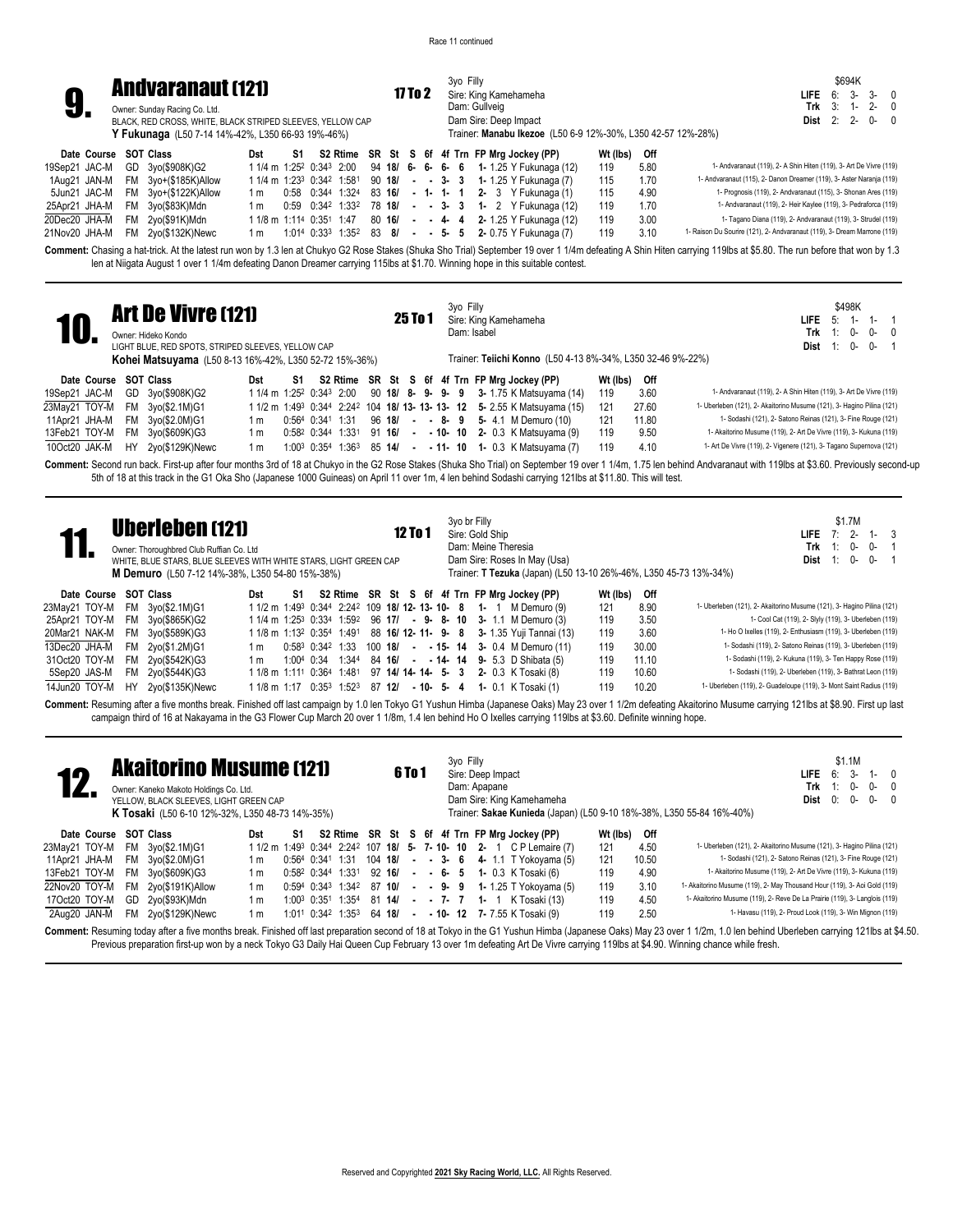3yo Filly

|     | <b>Ho O Ixelles (121)</b>                                                                       | 99 To 1 |
|-----|-------------------------------------------------------------------------------------------------|---------|
| 13. | Owner: Yoshihisa Ozasa<br>RED, BLACK DIAMONDS, BLACK SLEEVES WITH WHITE STRIPE, LIGHT BROWN CAP |         |

Owner: Yoshihisa Ozasa **Kyosuke Maruta** (L50 5-7 10%-24%, L350 13-40 4%-15%)

## 99 To 1 Sire: Rulership Dam: Mejiro Audrey Dam Sire: Special Week

\$507K **LIFE** 6: 2- 1- 1 **Trk** 1: 0- 0- 0 **Dist** 1: 0- 0- 0

|                       | <b>Kyosuke Maruta</b> (L50 5-7 10%-24%, L350 13-40 4%-15%) |  |  |  |  | Trainer: Mizuki Takayanagi (L50 7-8 14%-30%, L350 26-46 7%-20%)                                             |     |              |                                                                        |
|-----------------------|------------------------------------------------------------|--|--|--|--|-------------------------------------------------------------------------------------------------------------|-----|--------------|------------------------------------------------------------------------|
| Date Course SOT Class |                                                            |  |  |  |  | Dst S1 S2 Rtime SR St S 6f 4f Trn FP Mrg Jockey (PP)                                                        |     | Wt (lbs) Off |                                                                        |
|                       | 11Sep21 NAK-M GD 3yo(\$608K)G3                             |  |  |  |  | 1 1/4 m 1:23 <sup>2</sup> 0:344 1:581 81 <b>18/ 18- 18- 18- 18 13-</b> 7.25 K Maruta (14)                   |     | 119 21.80    | 1- Fine Rouge (119), 2- Through Seven Seas (119), 3- Miss Figaro (119) |
|                       | 11Apr21 JHA-M FM 3yo(\$2.0M)G1                             |  |  |  |  | 1 m 0:564 0:341 1:31 84 18/ - - 15- 16 9- 8.2 K Maruta (17)                                                 |     | 121 111.40   | 1- Sodashi (121), 2- Satono Reinas (121), 3- Fine Rouge (121)          |
|                       | 20Mar21 NAK-M FM 3yo(\$589K)G3                             |  |  |  |  | 1 1/8 m 1:13 <sup>2</sup> 0:35 <sup>4</sup> 1:49 <sup>1</sup> 91 <b>16/ 3- 3- 4- 2 1-</b> 1.25 K Maruta (3) | 119 | 9.30         | 1- Ho O Ixelles (119), 2- Enthusiasm (119), 3- Uberleben (119)         |
|                       | 11Jan21 NAK-M FM 3yo(\$615K)G3                             |  |  |  |  | 1 m 0:58 <sup>3</sup> 0:35 <sup>3</sup> 1:34 <sup>2</sup> 86 <b>16/ - 9-11-10 2-</b> 2.5 K Maruta (15)      | 119 | 20.80        | 1- Fine Rouge (119), 2- Ho O Ixelles (119), 3- Bella Nova (119)        |
|                       | 7Nov20 FUK-M FM 2yo(\$95K)Mdn                              |  |  |  |  | 1 1/8 m 1:12 <sup>4</sup> 0:36 <sup>2</sup> 1:49 <sup>1</sup> 85 <b>16/ 7- 8- 8- 7 1-</b> 1.5 K Maruta (5)  | 119 | 5.70         | 1- Ho O Ixelles (119), 2- Cosmo Mine (121), 3- Meiner Poljot (121)     |
|                       | 25Oct20 JAN-M WT 2yo(\$129K)Newc                           |  |  |  |  | 1 m 1:03 <sup>3</sup> 0:36 <sup>1</sup> 1:39 <sup>4</sup> 77 <b>17/ - - 10- 10 3-</b> 1.85 K Maruta (4)     | 119 | 6.40         | 1- Ecoro Daisy (119), 2- Mystic Isle (119), 3- Ho O Ixelles (119)      |

Comment: Second-up. Comes off a 36-day let-up. First-up after five months eased back early on 13th of 18 at Nakayama in the G3 Shion Stakes on September 11 over 1 1/4m, 7 len behind Fine Rouge with 119lbs at \$21.80. Previously second-up 9th of 18 at this track in the G1 Oka Sho (Japanese 1000 Guineas) on April 11 over 1m, 8 len behind Sodashi with 121lbs at \$111.40. Fitter but must improve sharply.

| Trainer: T Iwato (L50 8-11 16%-38%, L350 25-53 7%-22%)<br>C P Lemaire (L50 14-13 28%-54%, L350 89-93 25%-52%)                                                                                                                 |  |
|-------------------------------------------------------------------------------------------------------------------------------------------------------------------------------------------------------------------------------|--|
| S2 Rtime SR St S 6f 4f Trn FP Mrg Jockey (PP)<br>Wt (lbs)<br><b>SOT Class</b><br>Off<br>Date Course<br>Dst<br>S1                                                                                                              |  |
| 1- Fine Rouge (119), 2- Through Seven Seas (119), 3- Miss Figaro (119)<br>4.50<br>11Sep21 NAK-M<br>GD 3yo(\$608K)G3<br>98 18/ 6 - 6 - 6 - 5 1 - 1.75 Y Fukunaga (11)<br>119<br>1 1/4 m 1:23 <sup>2</sup> 0:344 1:581          |  |
| 1- Uberleben (121), 2- Akaitorino Musume (121), 3- Hagino Pilina (121)<br>23Mav21 TOY-M<br><b>FM</b><br>1 1/2 m 1:49 <sup>3</sup> 0:344 2:242 97 18/ 9- 9-13- 15 11-6.35 Y Fukunaga (13)<br>121<br>10.40<br>3yo(\$2.1M)G1     |  |
| 1- Sodashi (121), 2- Satono Reinas (121), 3- Fine Rouge (121)<br>15.30<br>11Apr21 JHA-M<br>121<br>FM<br>3yo(\$2.0M)G1<br>$0:564$ $0:341$ 1:31<br>105 <b>18/ - - 8- 6 3-</b> 0.8 Y Fukunaga (2)<br>1 m                         |  |
| 1- Fine Rouge (119), 2- Ho O Ixelles (119), 3- Bella Nova (119)<br>5.50<br>11Jan21 NAK-M<br>119<br>FM<br>$0:58^3$ $0:35^3$ 1:34 <sup>2</sup> 93 16/ - 9- 9- 7 1- 2.5 C P Lemaire (9)<br>3yo(\$615K)G3<br>1 m                  |  |
| 1- Fine Rouge (119), 2- Suave Aria (119), 3- Yukino Pharaoh (121)<br>24Oct20 TOY-M<br>3.10<br>119<br>2yo(\$93K)Mdn<br>7 f<br>$0:48^2$ $0:34^4$ 1:231<br>GD<br>86 16/ - - 5- 5 1- 2 CP Lemaire (6)                             |  |
| 1- Friend Pal (119), 2- Fine Rouge (119), 3- W Snatch (117)<br>6f<br>2.50<br>2yo(\$129K)Newc<br>119<br>$0:35^2$ $0:36^1$ 1:113<br>$80 \; 171 \; - \; - \; 4 \; - \; 5$<br><b>2-</b> 0.3 H Kitamura (3)<br>23Aug20 JAN-M<br>FM |  |

Comment: Second-up. Comes off a 36-day let-up. First-up after four months won by 1.75 len at Nakayama G3 Shion Stakes September 11 over 1 1/4m defeating Through Seven Seas carrying 119lbs at \$4.50. Previously second-up 11th of 18 at Tokyo in the G1 Yushun Himba (Japanese Oaks) on May 23 over 1 1/2m, 6 len behind Uberleben carrying 121lbs at \$10.40. Improver with winning prospects.

| 15.                   |           | <b>Another Lyric (121)</b><br>Owner: Silk Racing Co. Ltd.<br>WHITE, RED CHEVRONS, HOT PINK CAP<br><b>Akihide Tsumura</b> (L50 5-12 10%-34%, L350 26-67 7%-26%) |                                |    |                  |                                |        |        | 25 To 1 |              | 3yo Filly | Sire: Leontes<br>Dam: Anthology |  | Dam Sire: Sakura Bakushin O<br>Trainer: Toru Hayashi (L50 6-6 12%-24%, L350 28-44 8%-21%) |          |       | LIFE.<br>Trk<br>$Dist 0: 0-$                                                                                                                                                                                                                                                                       | 0: | \$443K<br>$5:3-$<br>0- | $1 - 0$<br>$0-0$<br>$0 - 0$ |  |
|-----------------------|-----------|----------------------------------------------------------------------------------------------------------------------------------------------------------------|--------------------------------|----|------------------|--------------------------------|--------|--------|---------|--------------|-----------|---------------------------------|--|-------------------------------------------------------------------------------------------|----------|-------|----------------------------------------------------------------------------------------------------------------------------------------------------------------------------------------------------------------------------------------------------------------------------------------------------|----|------------------------|-----------------------------|--|
| Date Course SOT Class |           |                                                                                                                                                                | Dst                            | S1 |                  |                                |        |        |         |              |           |                                 |  | S2 Rtime SR St S 6f 4f Trn FP Mrg Jockey (PP)                                             | Wt (lbs) | Off   |                                                                                                                                                                                                                                                                                                    |    |                        |                             |  |
| 31Jul21 JAN-M         |           | FM 3yo+(\$305K)Allow                                                                                                                                           | 1 1/8 m 1:11 <sup>1</sup> 0:34 |    |                  | 1:451                          |        | 99 17/ |         |              |           |                                 |  | $ -$ 14 $-$ 13 1 2.5 A Tsumura (5)                                                        | 115      | 3.00  | 1- Another Lyric (115), 2- Gold Berg (121), 3- Mozu Nagareboshi (126)                                                                                                                                                                                                                              |    |                        |                             |  |
| 9May21 TOY-M          | <b>FM</b> | 3yo(\$1.8M)G1                                                                                                                                                  | 1 m                            |    |                  | $0:564$ $0:343$ $1:313$ 92 18/ |        |        |         |              |           |                                 |  | $ -$ 9 $-$ 9 $-$ 7 $-$ 4.7 A Tsumura (2)                                                  | 121      | 35.40 | 1- Schnell Meister (126), 2- Songline (121), 3- Grenadier Guards (126)                                                                                                                                                                                                                             |    |                        |                             |  |
| 14Mar21 NAK-M         | WT        | 3yo(\$336K)LR                                                                                                                                                  | 1 m                            |    |                  | 0:573 0:371 1:344              | 91 15/ |        |         | - 10- 11- 4  |           |                                 |  | <b>1-</b> 0.75 A Tsumura (8)                                                              | 119      | 6.30  | 1- Another Lyric (119), 2- Ginestra (119), 3- Luce Carina (119)                                                                                                                                                                                                                                    |    |                        |                             |  |
| 16Jan21 NAK-M         | FM .      | 3yo(\$178K)Allow                                                                                                                                               | 1 m                            |    | 1:011 0:344 1:36 |                                | 87 12/ |        |         | $-8 - 8 - 7$ |           |                                 |  | <b>2-</b> 0.2 A Tsumura (7)                                                               | 119      | 7.30  | 1- Slyly (119), 2- Another Lyric (119), 3- Stutti (119)                                                                                                                                                                                                                                            |    |                        |                             |  |
| 29Aug20 JAN-M         | <b>FM</b> | 2yo(\$129K)Newc                                                                                                                                                | 1 m                            |    | 1:011 0:35       | 1:361                          | 81 18/ |        |         |              |           |                                 |  | $ -$ 9 $-$ 7 1 $2$ A Tsumura (15)                                                         | 119      | 6.20  | 1- Another Lyric (119), 2- Celisia (119), 3- Reggio Emilia (115)<br>Accounts Back from a could Fisheral official concentration for the D. B. B. D. D. Minute H.H. Administration Cold Back compared Administration Cold Called and of AB of Miller compared to the Control of AB of Miller compare |    |                        |                             |  |

Comment: Back from a spell. Finished off last preparation favourite; won by 2.5 len at Niigata July 31 over 1 1/8m defeating Gold Berg carrying 115lbs at \$3. When resuming last campaign 2nd of 12 at Nakayama on January 16 over 1m, head behind Slyly carrying 119lbs at \$7.30. Will struggle against these.

| 16.           |     | <b>Miss Figaro (121)</b><br>Owner: Kaneko Makoto Holdings Co. Ltd.<br>GREEN, PINK DIAMONDS, HOT PINK CAP<br><b>Kouta Fujioka</b> (L50 4-6 8%-20%, L350 26-54 7%-22%) |                                |    |                                       |        | <b>50 To 1</b> |  | 3yo Filly<br>Sire: Deep Impact |  | Dam: Miss Encore | Dam Sire: King Kamehameha                                                                                          |          |       | \$231K<br>$1 - 2$<br>$7:2-$<br>LIFE.<br>$2: 0-$<br>Trk<br>1-0<br>$4:2-$<br>$0 - 1$<br>Dist<br>Trainer: Y Tomomichi (Japan) (L50 8-14 16%-44%, L350 59-83 17%-41%)                                               |  |
|---------------|-----|----------------------------------------------------------------------------------------------------------------------------------------------------------------------|--------------------------------|----|---------------------------------------|--------|----------------|--|--------------------------------|--|------------------|--------------------------------------------------------------------------------------------------------------------|----------|-------|-----------------------------------------------------------------------------------------------------------------------------------------------------------------------------------------------------------------|--|
| Date Course   |     | SOT Class                                                                                                                                                            | Dst                            | S1 |                                       |        |                |  |                                |  |                  | S2 Rtime SR St S 6f 4f Trn FP Mrg Jockey (PP)                                                                      | Wt (lbs) | Off   |                                                                                                                                                                                                                 |  |
| 11Sep21 NAK-M | GD. | 3vo(\$608K)G3                                                                                                                                                        |                                |    | 1 1/4 m 1:23 <sup>2</sup> 0:344 1:581 |        |                |  |                                |  |                  | 94 18/ 11- 11- 12- 12 3- 1.85 A Tsumura (3)                                                                        | 119      | 32.40 | 1- Fine Rouge (119), 2- Through Seven Seas (119), 3- Miss Figaro (119)                                                                                                                                          |  |
| 7Aug21 JAN-M  |     | GD 3yo+(\$128K)Allow                                                                                                                                                 | $11/4$ m $1:24^2$ 0:34         |    | 1:583                                 |        |                |  |                                |  |                  | 87 16/ - - 7- 7 1- 1 Y Kawada (4)                                                                                  | 115      | 4.90  | 1- Miss Figaro (115), 2- Rhythm Of Love (121), 3- Ho O Princess (121)                                                                                                                                           |  |
| 8May21 JAC-M  | FM. | 3yo(\$83K)Mdn                                                                                                                                                        | 1 1/4 m 1:26 0:35              |    | 2:011                                 |        |                |  |                                |  |                  | 78 15/ 12- 12- 2- 2 1- 2.5 Y Kawada (11)                                                                           | 119      | 4.00  | 1- Miss Figaro (119), 2- Ilima (119), 3- Erika Valeria (119)                                                                                                                                                    |  |
| 20Mar21 JAC-M | GD. | 3yo(\$85K)Mdn                                                                                                                                                        |                                |    |                                       |        |                |  |                                |  |                  | 1 1/4 m 1:26 <sup>4</sup> 0:34 <sup>4</sup> 2:01 <sup>3</sup> 71 <b>18/ 10- 10- 10- 13 5-</b> 4.8 C P Lemaire (14) | 119      | 3.20  | 1- Chambre (119), 2- Coruscate (119), 3- Iphigenia (112)                                                                                                                                                        |  |
| 28Feb21 JHA-M |     | GD 3yo(\$87K)Mdn                                                                                                                                                     | 1 1/8 m 1:12 <sup>2</sup> 0:34 |    | 1:463                                 | 83 16/ |                |  |                                |  |                  | $ -$ 14 $-$ 12 2 $-$ 0.75 Yutaka Take (11)                                                                         | 119      | 4.90  | 1- Suresnes (119), 2- Miss Figaro (119), 3- Plume D'or (119)                                                                                                                                                    |  |
| 23Nov20 JHA-M | FM  | 2yo(\$95K)Mdn                                                                                                                                                        | 1 1/8 m 1:10 <sup>3</sup> 0:36 |    | 1:463                                 | 73 16/ |                |  |                                |  |                  | $ -$ 5 $-$ 5 6 $-$ 5.1 Y Fukunaga (12)                                                                             | 119      | 2.90  | 1- Geraldina (119), 2- Toshin Mont Blanc (119), 3- Plume D'or (119)                                                                                                                                             |  |
| 25Oct20 JAK-M |     | FM 2yo(\$129K)Newc                                                                                                                                                   | 1 m                            |    |                                       |        |                |  |                                |  |                  | 1:004 $0:363$ 1:37 <sup>2</sup> 79 18/ - - 14- 14 3- 0.8 Y Fukunaga (2)                                            | 119      | 3.20  | 1- Sanatio (119), 2- Tagano Diana (119), 3- Miss Figaro (119)                                                                                                                                                   |  |
|               |     |                                                                                                                                                                      |                                |    |                                       |        |                |  |                                |  |                  |                                                                                                                    |          |       | Comment: Third-up today and won third-up in the past. Freshened for 36 days. Resuming won by 1.0 len at Niigata August 7 over 1 1/4m defeating Rhythm Of Love carrying 115lbs at \$4.90. Second-up 3rd of 18 at |  |

Nakayama in the G3 Shion Stakes on September 11 over 1 1/4m, 1.75 len behind Fine Rouge carrying 119lbs at \$32.40. Needs plenty of luck.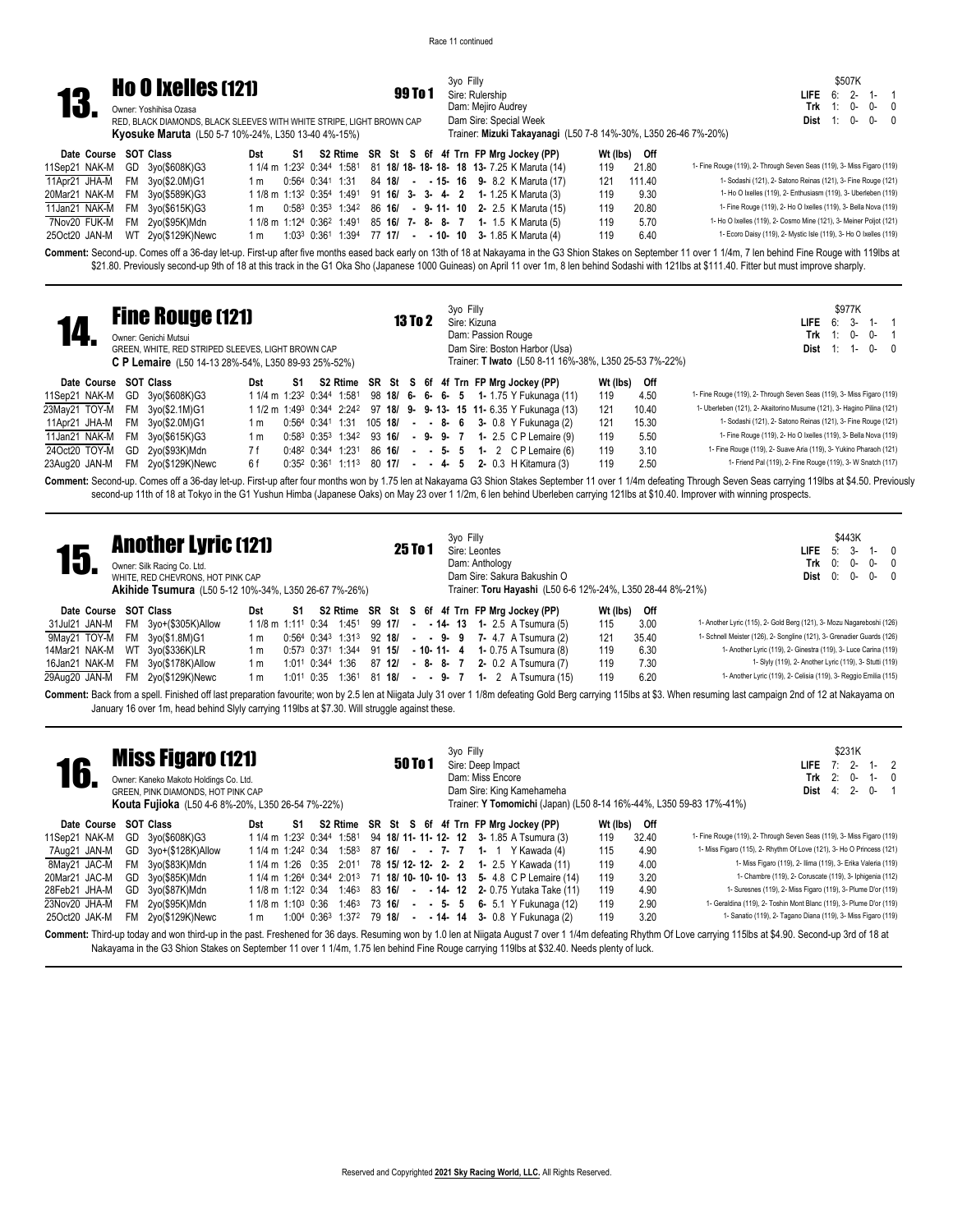**Race Number Japan (Hanshin Dirt)** Saturday, October 16, 2021 3yo+ ALLOW HCP (\$315K)<br>11/8 m 3:25am EDT 2:25am CDT 12:25am PDT W, P, S, Ex, Tri, Super Selections **12 - 3 - 5 - 1 1 1/8 m Sunrise Sherry (119)** 25 To 1 4yo H Sire: Johannesburg (Usa) Dam: Sunday Rose Dam Sire: Brian's Time (Usa) Trainer: **H Kawachi** (Japan) (L50 3-4 6%-14%, L350 23-58 7%-24%) \$281K **LIFE** 12: 3- 2- 0<br> **Trk** 5: 0- 1- 0 **Trk** 5: 0- 1- 0 **Dist** 11: 2- 2- 0 Owner: Takao Matsuoka PURPLE, WHITE SPOTS, SLEEVES, WHITE CAP **Haruhiko Kawasu** (L50 4-3 8%-14%, L350 17-33 5%-14%) **Date Course SOT Class Dst S1 S2 Rtime SR St S 6f 4f Trn FP Mrg Jockey (PP) Wt (lbs) Off** 2Oct21 CHU-M GD 31 CHU-M GD 31 CHU-M 5 A Tomita (4) 123 13.00<br>2Oct21 12-**1-1-1-1-1-1** 1-5 A Tomita (3) 123 4.10 1-Sunnise Sherry (123), 2- Magic Speech (126), 3- Faster The Wind (126) 30May21 CHU-M GD 4yo+(\$123K)Allow 1 1/8 m 1:15 4 0:37 1:53 85 **11/ 2- 2- 2- 2 1-** 5 A Tomita (3) 123 4.10 1- Sunrise Sherry (123), 2- Magic Speech (126), 3- Faster The Wind (126) 25Apr21 HAN-M GD 4yo+(\$123K)Allow 1 1/8 m 1:16 0:37<sup>3</sup> 1:53<sup>3</sup> 78 9/ 3-3-3-3 4-4.5 K Sameshima (8) 126 2.20<br>27Mar21 CHU-M GD 4yo+(\$125K)Allow 1 1/8 m 1:15<sup>4</sup> 0:37<sup>2</sup> 1:531 78 12/ 3-3-3-2 2-5 K Sameshima (10) 126 4.10 27Mar21 CHU-M GD 4yo+(\$125K)Allow 1 1/8 m 1:154 0:372 1:531 78 12/ 3- 3- 3- 2 2- 5 K Sameshima (10) 126 4.10 1- Marble Sunny (117), 2- Sunrise Sherry (126), 3- Red Levin (123)<br>14Mar21 HAN-M GD 4yo+(\$125K)Allow 1 1/8 m 1:16 14Mar21 HAN-M GD 4yo+(\$125K)Allow 1 1/8 m 1:16 0:36<sup>3</sup> 1:524 81 7/ 2- 2- 2- 1 2- 2 F Matsuwaka (4) 126 5.60 1-T M Whistle (126), 2- Sunrise Sherry (126), 3- Wonder Amalfi (126)<br>28Feb21 HAN-M GD 4yo+(\$130K)Allow 1 1/8 m 1:1 28Feb21 HAN-M GD 4yo+(\$130K)Allow 1 1/8 m 1:151 0:374 1:53 66 9/ 3-3-3 6-8.6 F Matsuwaka (2) 123 11.90 1- Saimon Le Monde (123), 2- Jiro (123), 3- Vide Leggiadro (123)<br>11Apr20 HAN-M FT 3yo(\$150K)Allow 1 1/8 m 1:144 0:374 1 11Apr20 HAN-M FT 3yo(\$150K)Allow 11/8 m 1:14 0:374 1:523 56 14/ 10-10-8-8 10-12.85 Fuma Izumiya (7) 117 48.60 1-Shonan Nadeshiko (117). 2- Rinen Fashion (119), 3- Lord Gluck (123)<br>28Mar20 HAN-M WT 3yo(\$141K)Allow 11/8 m 1: 28Mar20 HAN-M WT 3yo(\$141K)Allow 1 1/8 m 1:13 0:373 1:504 68 13/ 5- 5- 4- 2 5- 7.3 Fuma Izumiya (5) 117 56.40 1- Misterioso (123), 2- Epicure (121), 3- Londonderry Air (123)<br>15Mar20 CHU-M FT 3yo(\$199K)Allow 1 1/8 m 1:16 0: 15Mar20 CHU-M FT 3yo(\$199K)Allow 1 1/8 m 1:16 0:374 1:54 68 12/ 11- 11- 4- 4 8-10.05 Y Nakatani (8) 123 121.30 1- Machaon Blanc (123), 2- Vantablack (123), 3- Corral Nocturne (123)<br>15Feb20 KYO-M GD 3yo(\$137K)Allow 1 1/8 m 1 1/8 m 1:142 0:382 1:524 70 16/ 9- 9- 7- 5 7-10.25 H Kawasu (13)

Comment: Second run back. First-up after four months won by 0.5 len at Chukyo Dirt October 2 over 1 3/16m defeating Strong Line carrying 123lbs at \$13. Previously second-up held ground to the line 2nd of 7 at this track on March 14 over 1 1/8m, 2 len behind T M Whistle carrying 126lbs at \$5.60. Facing a tougher assignment.

| 47            |           | <b>Kitano Octopus (123)</b><br>Owner: Naoto Kitajo<br>YELLOW, BLACK STRIPES, RED SLEEVES, YELLOW CAP, WHITE CAP<br><b>Takuya Ono</b> (L50 1-7 2%-16%, L350 30-75 9%-30%) |                                                   |    |                   |                   |                        | 25 To 1 |             | 4yo b H | Sire: Fenomeno<br>Dam: Hiro Angelo | Dam Sire: Grass Wonder (Usa)                  | Trainer: N Takagi (L50 2-8 4%-20%, L350 22-58 6%-23%) |       | \$544K<br>$3 -$<br>$3-$<br>$\overline{1}$<br><b>LIFE 14:</b><br>$0-$<br>0-<br>Trk<br>0<br>$2 -$<br>Dist<br>8:<br>- 0<br>$1 -$ |
|---------------|-----------|--------------------------------------------------------------------------------------------------------------------------------------------------------------------------|---------------------------------------------------|----|-------------------|-------------------|------------------------|---------|-------------|---------|------------------------------------|-----------------------------------------------|-------------------------------------------------------|-------|-------------------------------------------------------------------------------------------------------------------------------|
| Date Course   |           | <b>SOT Class</b>                                                                                                                                                         | Dst                                               | S1 |                   |                   |                        |         |             |         |                                    | S2 Rtime SR St S 6f 4f Trn FP Mrg Jockey (PP) | Wt (lbs) Off                                          |       |                                                                                                                               |
| 4Sep21 NII-M  |           | GD 3vo+(\$317K)Allow                                                                                                                                                     | 1 1/8 m 1:12 <sup>1</sup> 0:374 1:50              |    |                   |                   |                        |         |             |         |                                    | 61 15/ 15- 15- 11- 13 11- 11.8 T Nagano (12)  | 126                                                   | 24.10 | 1- Florin (126), 2- Gold Paladin (126), 3- Newton Tesoro (126)                                                                |
| 1Aug21 NII-M  | FT.       | 3yo+(\$314K)Allow                                                                                                                                                        | 1 1/8 m 1:144 0:36 <sup>2</sup> 1:511             |    |                   |                   |                        |         |             |         |                                    | 74 15/ 13- 13- 11- 11 9- 7.65 H Tanabe (8)    | 123                                                   | 7.40  | 1- Ho O Scrum (119), 2- Gold Paladin (121), 3- Newton Tesoro (123)                                                            |
| 11Jul21 FUK-M | WT        | 3yo+(\$304K)Allow                                                                                                                                                        | 1 1/16 m1:06 <sup>2</sup> 0:37 <sup>3</sup> 1:441 |    |                   |                   |                        |         |             |         |                                    | 85 15/ 13- 13- 9- 8 2- 3 Kosei Miura (13)     | 126                                                   | 17.20 | 1- Everyone Black (126), 2- Kitano Octopus (126), 3- Fire Lance (126)                                                         |
| 19Jun21 HAN-M | MY        | 3yo+(\$299K)Allow                                                                                                                                                        | 1 1/8 m 1:13 <sup>1</sup> 0:364 1:50              |    |                   |                   |                        |         |             |         |                                    | 79 16/ 9-10-12- 13 10-6.55 S Akiyama (4)      | 126                                                   | 32.00 | 1- Expert Run (126), 2- Black Halo (126), 3- Meisho Dohyo (126)                                                               |
| 5Dec20 NAK-M  | GD        | 3yo+(\$330K)Allow                                                                                                                                                        | 1 1/8 m 1:14 <sup>1</sup> 0:384 1:531             |    |                   |                   |                        |         |             |         |                                    | 70 16/ 16- 16- 14- 13 11-10.45 H Tanabe (3)   | 121                                                   | 11.30 | 1- Danon Fast (123), 2- Kanashibari (117), 3- Grass Blues (119)                                                               |
| 23Nov20 TOY-M | - FT      | 3yo+(\$345K)Allow                                                                                                                                                        | 1 5/16 m1:332 0:371 2:103                         |    |                   |                   |                        |         |             |         |                                    | 70 16/ 11- 8- 2- 2 15-13.45 H Tanabe (15)     | 121                                                   | 3.80  | 1- Heroic Tale (121), 2- Eifer Kings (126), 3- Tetrarchia (126)                                                               |
| 20Sep20 NAK-M | -FT       | 3yo+(\$271K)Allow                                                                                                                                                        | 1 1/8 m 1:141 0:383 1:524                         |    |                   |                   | 94 16/14 - 14 - 12 - 6 |         |             |         |                                    | <b>1-</b> 5 $H$ Tanabe $(9)$                  | 119                                                   | 1.80  | 1- Kitano Octopus (119), 2- Aloof Cry (126), 3- Spear The Gold (126)                                                          |
| 8Jul20 JAO-C  | <b>SY</b> | 3yo(\$749K)LR                                                                                                                                                            | 1 1/4 m                                           |    |                   | 2:05 <sup>4</sup> | $79$ 13/ 6- 5- 5- 5    |         |             |         |                                    | 3- 6.75 H Tanabe (10)                         | 123                                                   | 51.70 | 1- Danon Pharaoh (123), 2- Daimei Corrida (123), 3- Kitano Octopus (123)                                                      |
| 21Jun20 TOY-M | GD        | 3yo(\$681K)G3                                                                                                                                                            | 1 m                                               |    | 0:582 0:362 1:344 |                   | 78 16/                 |         | $- - 8 - 8$ |         |                                    | 5- 8.05 H Tanabe (15)                         | 123                                                   | 52.60 | 1- Cafe Pharoah (123), 2- Dieu Du Vin (123), 3- Kenshinko (123)                                                               |
| 9May20 TOY-M  | -FI       | 3yo(\$144K)Allow                                                                                                                                                         | 1 m                                               |    | 1:004 0:364       | 1:373             | 87 14/ 5-              |         | $-5 - 3$    |         |                                    | 1- 0.75 H Tanabe (7)                          | 123                                                   | 1.80  | 1- Kitano Octopus (123), 2- Five Letter (119), 3- Le Conte Bleu (119)                                                         |
|               |           |                                                                                                                                                                          |                                                   |    |                   |                   |                        |         |             |         |                                    |                                               |                                                       |       |                                                                                                                               |

Comment: Comes off a 43 day let-up. Most recently eased back early on 11th of 15 at Niigata Dirt on September 4 over 1 1/8m, 11 len behind Florin carrying 126lbs at \$24.10. The start before that 9th of 15 at Niigata Dirt on August 1 over 1 1/8m, 7 len behind Ho O Scrum carrying 123lbs at \$7.40. Has to find a few lengths.

|               |                       |     | <b>Your History (117)</b><br>Owner: Momo Racing<br>LIGHT BLUE, RED SPOTS, STRIPED SLEEVES, GREY CAP<br><b>Kohei Matsuyama</b> (L50 8-13 16%-42%, L350 52-72 15%-36%) |                                                               |                |            |       |    |                                            | <b>8 To 1</b> |  | 3yo Colt | Sire: Rulership | Dam: I'm Your Dream<br>Dam Sire: Fuji Kiseki |                                               | Trainer: Manabu Ikezoe (L50 6-9 12%-30%, L350 42-57 12%-28%) |       | \$271K<br>$3-$<br>LIFE $10:$<br>- 0<br>1-<br>3-<br>Trk<br>4:<br>$1 -$<br>$3-$<br>6:<br>Dist<br>- 0<br>$1 -$                                                                                                           |
|---------------|-----------------------|-----|----------------------------------------------------------------------------------------------------------------------------------------------------------------------|---------------------------------------------------------------|----------------|------------|-------|----|--------------------------------------------|---------------|--|----------|-----------------|----------------------------------------------|-----------------------------------------------|--------------------------------------------------------------|-------|-----------------------------------------------------------------------------------------------------------------------------------------------------------------------------------------------------------------------|
|               | Date Course SOT Class |     |                                                                                                                                                                      | Dst                                                           | S1             |            |       |    |                                            |               |  |          |                 |                                              | S2 Rtime SR St S 6f 4f Trn FP Mrg Jockey (PP) | Wt (lbs)                                                     | Off   |                                                                                                                                                                                                                       |
| 9Oct21 HAN-M  |                       | GD. | 3yo+(\$188K)Allow                                                                                                                                                    | 1 1/8 m 1:13 <sup>2</sup> 0:38 <sup>1</sup> 1:51 <sup>3</sup> |                |            |       |    |                                            |               |  |          |                 |                                              | 87 11/ 7- 7- 5- 4 1- 5 K Matsuyama (8)        | 121                                                          | 3.50  | 1- Your History (121), 2- Meisho Yoshiteru (115), 3- Legame Pesca (119)                                                                                                                                               |
| 22Aug21 SAP-M |                       | -FT | 3yo+(\$260K)Allow                                                                                                                                                    | 1 1/16 m 1:07                                                 |                | 0:382      | 1:452 |    | 77 14/ 10- 11- 7- 5                        |               |  |          |                 |                                              | 4- 7.3 Taisei Danno (7)                       | 119                                                          | 9.80  | 1- Lord Eclair (119), 2- Tritsch Tratsch (121), 3- Balsamic Moon (126)                                                                                                                                                |
| 7Aug21 HAK-M  |                       | -FT | 3yo+(\$260K)Allow                                                                                                                                                    | 1 1/16 m 1:07                                                 |                | 0:373      | 1:444 |    | 72 14/ 10- 10- 8- 8                        |               |  |          |                 |                                              | 5- 8.5 Taisei Danno (8)                       | 117                                                          | 6.90  | 1- Peisha Knowledge (119), 2- Smart Ariel (115), 3- Shorino Kampai (112)                                                                                                                                              |
| 6Jun21 CHU-M  |                       | GD  | 3yo+(\$247K)Allow                                                                                                                                                    | 1 1/8 m 1:134                                                 |                | 0:364      | 1:503 |    |                                            |               |  |          |                 |                                              | 74 12/ 7- 7- 7- 7 11-8.45 Taisei Danno (4)    | 119                                                          | 4.50  | 1- Modus Operandi (126), 2- Legal Mind (126), 3- Lily Minister (126)                                                                                                                                                  |
| 16May21 TOY-M |                       | -FT | 3yo(\$296K)Open                                                                                                                                                      | 1 m                                                           | $0:59^2$ 0:363 |            | 1:36  |    | $67 \; 121 \; \cdot \cdot \; 7 \cdot \; 7$ |               |  |          |                 |                                              | 7- 8.1 Taisei Danno (7)                       | 123                                                          | 17.30 | 1- Gempachi Forza (123), 2- Ladybug (119), 3- Black Armet (123)                                                                                                                                                       |
| 27Mar21 NAK-M |                       | -FT | 3yo(\$303K)Open                                                                                                                                                      | 1 1/8 m 1:14 <sup>1</sup> 0:374                               |                |            | 1:52  |    | $77$ 14/ 3- 3- 4- 3                        |               |  |          |                 |                                              | 6- 6.75 Y Ishikawa (7)                        | 123                                                          | 16.10 | 1- God Selection (123), 2- Meisho Murakumo (123), 3- Gold Higher (123)                                                                                                                                                |
| 7Mar21 HAN-M  |                       | GD  | 3yo(\$121K)Allow                                                                                                                                                     | 1 1/8 m 1:13 <sup>4</sup> 0:391                               |                |            | 1:53  |    | 89 11/ 3- 3- 3-                            |               |  | 2        | 1 $-7$          |                                              | Taisei Danno (8)                              | 121                                                          | 6.90  | 1- Your History (121), 2- Sahara Vainqueur (123), 3- Well Done (112)                                                                                                                                                  |
| 5Jan21 JAC-M  |                       | GD  | 3yo(\$126K)Allow                                                                                                                                                     | 1 1/4 m 1:26                                                  |                | $0:35^{3}$ | 2:013 | 85 | 8/ 4- 4- 4- 3                              |               |  |          |                 |                                              | 6- 5.6 Taisei Danno (4)                       | 121                                                          | 5.70  | 1- Tagano Kai (117), 2- Satsuki Happiness (119), 3- Shining Light (123)                                                                                                                                               |
| 19Dec20 HAN-M |                       | GD  | 2yo(\$91K)Mdn                                                                                                                                                        | $11/8$ m $1:17$                                               |                | 0:39       | 1:56  |    | $81$ 16/ 7- 5- 5-                          |               |  | 3        |                 |                                              | 1- 0.75 Taisei Danno (8)                      | 119                                                          | 2.20  | 1- Your History (119), 2- T M Magma (121), 3- Kurino Dragon (121)                                                                                                                                                     |
| 5Dec20 HAN-M  |                       | GD. | 2yo(\$126K)Newc                                                                                                                                                      | 1 1/8 m 1:17                                                  |                | 0:38       | 1:55  |    | 80 10/ 3- 3- 3-                            |               |  | 4        |                 |                                              | 2- 0.3 Taisei Danno (5)                       | 119                                                          | 8.70  | 1- Inazuma Tailor (121), 2- Your History (119), 3- Rivette (121)                                                                                                                                                      |
|               |                       |     |                                                                                                                                                                      |                                                               |                |            |       |    |                                            |               |  |          |                 |                                              |                                               |                                                              |       | Comment: Racing well. At the latest run won by 5 len at this track October 9 over 1 1/8m defeating Meisho Yoshiteru carrying 121lbs at \$3.50. Before that 4th of 14 at Sapporo Dirt on August 22 over 1 1/16m, 7 len |

behind Lord Eclair carrying 119lbs at \$9.80. Hard to beat again.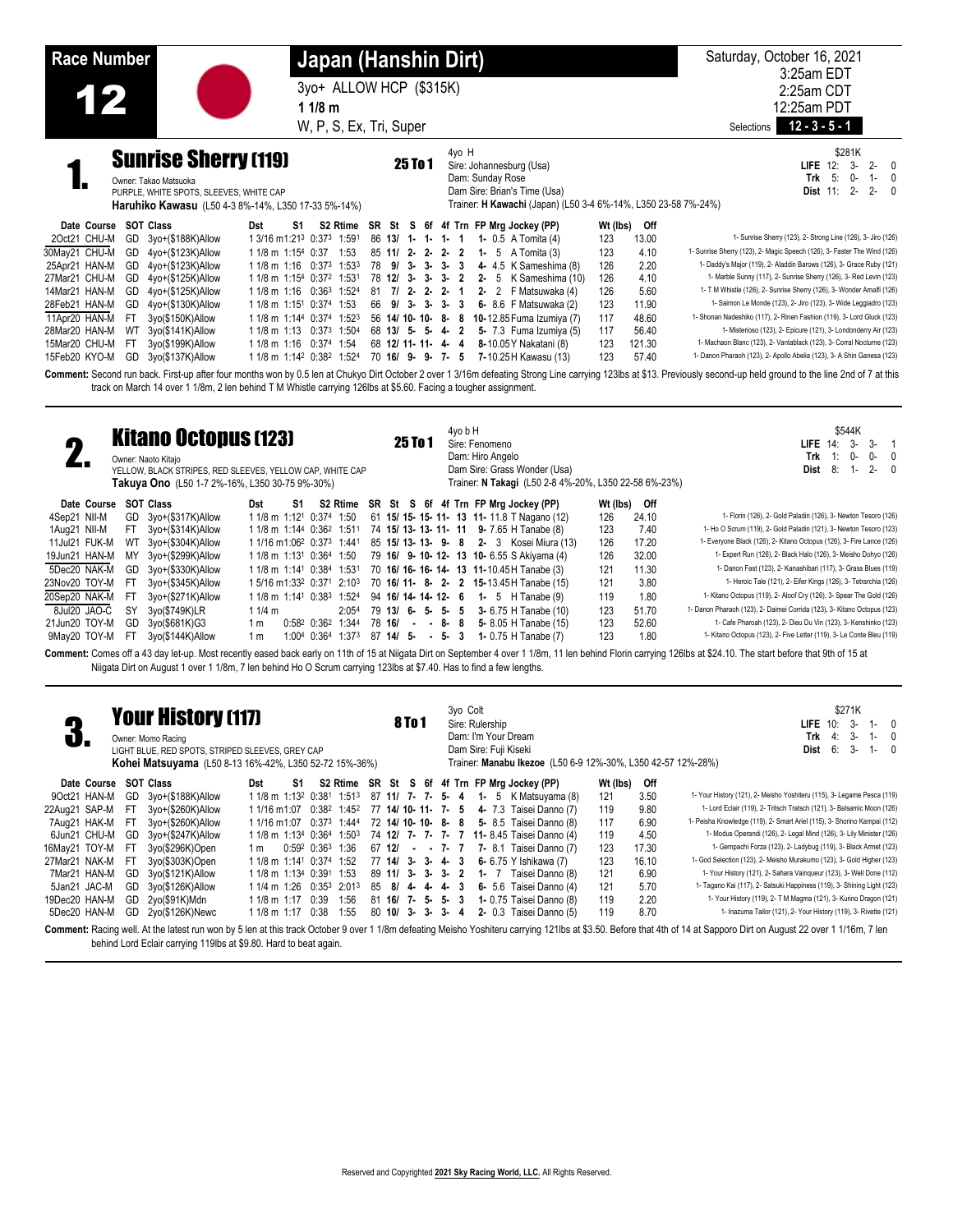

**Date Course SOT Class Dst** 

**1. Meisho Dohyo (123)** Owner: Yoshio Matsumoto GREEN, YELLOW DIAMONDS, STRIPE SLEEVES, O **Yoshihiro Furukawa** (L50 1-2 2%-6%, L3

|      | <b>GREY CAP</b> | 50 9-36 3%-13%) |  | <b>14 To 1</b> |  | $4vo$ H<br>Dam: Erimo Finale |  | Sire: I'll Have Another (Usa)<br>Dam Sire: Sunday Silence (Usa)                    |  |          |       |      | Trainer: M Nishizono (Japan) (L50 2-6 4%-16%, L350 34-58 10%-27%) |  |
|------|-----------------|-----------------|--|----------------|--|------------------------------|--|------------------------------------------------------------------------------------|--|----------|-------|------|-------------------------------------------------------------------|--|
| S1 I |                 |                 |  |                |  |                              |  | S2 Rtime SR St S 6f 4f Trn FP Mrg Jockey (PP)                                      |  | Wt (lbs) |       | Off  |                                                                   |  |
|      |                 |                 |  |                |  |                              |  | 13 <sup>1</sup> 0:36 <sup>4</sup> 1:50 92 <b>16/ 1- 1- 2- 2 3-</b> 0.7 R Wada (12) |  | 126      |       | 5.60 | 1- Expert Run (126)                                               |  |
|      |                 |                 |  |                |  |                              |  | 193 0.983 1.599 ON ACL <b>C</b> O A A A O O V Detail(14)                           |  | 10C      | no on |      | 1 Thunder Rlitz (126) 2 $\hbar$                                   |  |

\$412K **LIFE** 13: 3- 1- 2 **Trk** 6: 1- 0- 2 **Dist** 12: 3- 1-

|                 | 19Jun21 HAN-M MY 3yo+(\$299K)Allow | 1 1/8 m 1:13 <sup>1</sup> 0:364 1:50 92 <b>16/ 1- 1- 2- 2 3-</b> 0.7 R Wada (12)                           |  |  |  |  |  |                                                                                                                | 126 | 5.60  | 1- Expert Run (126), 2- Black Halo (126), 3- Meisho Dohyo (126)         |
|-----------------|------------------------------------|------------------------------------------------------------------------------------------------------------|--|--|--|--|--|----------------------------------------------------------------------------------------------------------------|-----|-------|-------------------------------------------------------------------------|
|                 | 15May21 CHU-M FT 4yo+(\$300K)Allow | 1 1/8 m 1:13 <sup>3</sup> 0:38 <sup>3</sup> 1:52 <sup>2</sup> 94 <b>16/ 2- 2- 1- 1 2-</b> 0.2 K Dazai (14) |  |  |  |  |  |                                                                                                                | 126 | 38.30 | 1- Thunder Blitz (126), 2- Meisho Dohyo (126), 3- Wonder Umasu (126)    |
| 1May21 TOY-M FT | 4yo+(\$300K)Allow                  |                                                                                                            |  |  |  |  |  | 15/16 m1:334 0:372 2:111 65 16/ 3- 3- 4- 3 12-12.3 S Ishibashi (14)                                            | 126 | 11.40 | 1- Vertex (126), 2- Tetrarchia (126), 3- Win Dark Rose (126)            |
|                 | 11Apr21 HAN-M FT 4yo+(\$249K)Allow | 1 1/8 m 1:15 0:37 1:52 94 10/ 2- 2- 2- 2 1- 3.5 R Wada (7)                                                 |  |  |  |  |  |                                                                                                                | 126 | 8.90  | 1- Meisho Dohyo (126), 2- Sanrei Fight (126), 3- Dutchman (126)         |
|                 | 20Mar21 CHU-M FT 4yo+(\$255K)Allow |                                                                                                            |  |  |  |  |  | 1 1/8 m 1:151 0:382 1:533 63 <b>16/ 13- 13- 13- 13 14-</b> 9.4 Fuma Izumiya (15)                               | 119 | 36.80 | 1- Danon Glister (121), 2- Copano Rich Man (119), 3- Cosmo Seiryu (119) |
|                 | 13Dec20 CHU-M FT 3yo+(\$135K)Allow |                                                                                                            |  |  |  |  |  | 1 1/8 m 1:16 <sup>2</sup> 0:381 1:544 79 <b>16/ 2- 2- 2- 2 1-</b> 1.25 Fuma Izumiya (11)                       | 117 | 4.30  | 1- Meisho Dohyo (117), 2- Promised Warrior (123), 3- Red Levin (121)    |
|                 | 22Nov20 HAN-M FT 3yo+(\$141K)Allow |                                                                                                            |  |  |  |  |  | 1 1/8 m 1:15 <sup>1</sup> 0:37 <sup>3</sup> 1:52 <sup>4</sup> 71 <b>16/ 2- 2- 2- 1 3-</b> 6.5 S Ishibashi (16) |     | 31.40 | 1- Little Clever (121), 2- Magic Speech (121), 3- Meisho Dohyo (121)    |
|                 | 8Nov20 HAN-M FT 3yo+(\$141K)Allow  |                                                                                                            |  |  |  |  |  | 1 1/8 m 1:161 0:373 1:54 61 8/ 4 3 4 5 4 9.3 K Matsuyama (4)                                                   |     | 2.30  | 1- O K Major (121), 2- Jiro (121), 3- Wide Leggiadro (121)              |
|                 | 18Oct20 KYO-M MY 3yo+(\$138K)Allow |                                                                                                            |  |  |  |  |  | 1 1/8 m 1:121 0:374 1:50 81 10/ 4- 5- 6- 6 5- 2.35 Manabu Sakai (8)                                            |     | 10.80 | 1- Asaka Distance (126), 2- Scorpius (126), 3- Danon Aller (121)        |
|                 | 11Jul20 HAN-M WT 3yo+(\$141K)Allow |                                                                                                            |  |  |  |  |  | 1 1/8 m 1:13 <sup>4</sup> 0:37 1:50 <sup>4</sup> 63 <b>13/ 4- 4- 4- 2 11-</b> 10.8 Manabu Sakai (12)           | 119 | 5.20  | 1- Suzuka Dereya (119), 2- Little Clever (119), 3- Rocky Thunder (119)  |

**Comment:** Resuming after four months. Finished off last campaign third of 16 at this track June 19 over 1 1/8m, 0.7 len behind Expert Run carrying 126lbs at \$5.60. Previously first up; 14th of 16 at Chukyo Dirt March 20 over 1 1/8m, 9 len behind Danon Glister with 119lbs at \$36.80. Certainly one for the multiples.

| U,                    |     | <b>Unsaid Vow (USA) (119)</b><br>Owner: Makoto Kato<br>GREEN, PINK SLEEVES, SALMON CAP<br><b>K Ikezoe</b> (L50 5-9 10%-28%, L350 32-65 9%-28%) |                                                               |    |       |    |                      | <b>16 To 1</b> |  |                   | 4yo ch Gelding | Sire: Giant's Causeway (Usa)<br>Dam: Country Cafe (Usa)<br>Dam Sire: Lion Heart (Usa)<br>Trainer: K Nakatake (L50 4-16 8%-40%, L350 23-67 7%-26%) |          |       | \$317K<br>$3 - 2$<br>$3-$<br>LIE 16:<br>Trk<br>$2 -$<br>4:<br>- 0<br>1-<br>$2 -$<br>$2 -$<br>9:<br>Dist |
|-----------------------|-----|------------------------------------------------------------------------------------------------------------------------------------------------|---------------------------------------------------------------|----|-------|----|----------------------|----------------|--|-------------------|----------------|---------------------------------------------------------------------------------------------------------------------------------------------------|----------|-------|---------------------------------------------------------------------------------------------------------|
| Date Course SOT Class |     |                                                                                                                                                | Dst                                                           | S1 |       |    |                      |                |  |                   |                | S2 Rtime SR St S 6f 4f Trn FP Mrg Jockey (PP)                                                                                                     | Wt (lbs) | Off   |                                                                                                         |
| 20Sep21 CHU-M         | GD  | 3yo+(\$316K)Allow                                                                                                                              | 1 1/8 m 1:13 <sup>2</sup> 0:37 <sup>3</sup> 1:511             |    |       |    |                      |                |  |                   |                | 83 16/ 6- 6- 11- 10 9- 4.25 Y Kokubun (1)                                                                                                         | 126      | 22.50 | 1- Transnational (126), 2- Nanyo Printemps (126), 3- Wonder Ecarte (121)                                |
| 11Jul21 FUK-M         |     | WT 3yo+(\$304K)Allow                                                                                                                           | 1 1/16 m1:06 <sup>2</sup> 0:37 <sup>3</sup> 1:441             |    |       |    |                      |                |  | 71 15/ 7- 7- 7- 8 |                | 6- 8.3 A Tsumura (2)                                                                                                                              | 126      | 13.30 | 1- Everyone Black (126), 2- Kitano Octopus (126), 3- Fire Lance (126)                                   |
| 15Mav21 CHU-M         | -FT | 4yo+(\$300K)Allow                                                                                                                              | 1 1/8 m 1:13 <sup>3</sup> 0:38 <sup>3</sup> 1:52 <sup>2</sup> |    |       |    |                      |                |  |                   |                | 77 16/ 5- 5- 5- 5 13- 7.55 Y Fujioka (4)                                                                                                          | 126      | 8.20  | 1- Thunder Blitz (126), 2- Meisho Dohyo (126), 3- Wonder Umasu (126)                                    |
| 17Apr21 HAN-M         | ΜY  | 4vo+(\$180K)Allow                                                                                                                              | 1 1/4 m 1:254 0:374 2:033                                     |    |       |    | 85 12/ 4 4 4 4 3     |                |  |                   |                | <b>1-</b> 0.3 K Sameshima (4)                                                                                                                     | 126      | 6.40  | 1- Unsaid Vow (126), 2- Blue Compacta (126), 3- Meisho Kojo (126)                                       |
| 28Mar21 CHU-M         | GD  | 4yo+(\$125K)Allow                                                                                                                              | 1 1/8 m 1:144 0:373 1:522                                     |    |       |    | 84 11/ 5- 4- 4- 4    |                |  |                   |                | 1- 0.5 K Sameshima (10)                                                                                                                           | 126      | 1.90  | 1- Unsaid Vow (126), 2- Tagano King Road (126), 3- J L Flag (119)                                       |
| 14Mar21 CHU-M         | WT  | 4yo+(\$125K)Allow                                                                                                                              | 1 3/16 m1:203 0:364 1:572                                     |    |       | 80 | $8/4$ 3 4 3          |                |  |                   |                | 2- 3.5 R Sameshima (3)                                                                                                                            | 126      | 3.00  | 1- Perseus City (126), 2- Unsaid Vow (126), 3- Shigeru Hikaru Dia (126)                                 |
| 6Dec20 CHU-M          | GD  | 3yo+(\$135K)Allow                                                                                                                              | 1 1/8 m 1:144 0:373 1:522                                     |    |       |    | 83 10/ 3- 3- 4- 4    |                |  |                   |                | 3- 1.3 R Wada $(2)$                                                                                                                               | 123      | 5.40  | 1- Le Monde (126), 2- Magic Speech (123), 3- Unsaid Vow (123)                                           |
| 1Nov20 FUK-M          | GD  | 3yo+(\$141K)Allow                                                                                                                              | 1 1/2 m 1:56 <sup>1</sup> 0:39                                |    | 2:351 |    | 74 12/ 6- 5- 6-      |                |  | -4                |                | 3- 2.5 K Sameshima (11)                                                                                                                           | 119      | 4.60  | 1- Taste Of Honey (115), 2- Tanino Shake Hand (126), 3- Unsaid Vow (119)                                |
| 20Sep20 CHU-M         | -FT | 3yo+(\$133K)Allow                                                                                                                              | 1 3/16 m1:211 0:38 <sup>2</sup> 1:594                         |    |       |    | 81 14/ 9- 7- 7- 6    |                |  |                   |                | 6- 1.6 R Wada $(8)$                                                                                                                               | 119      | 8.40  | 1- King Ray Star (126), 2- Scorpius (126), 3- Lord Session (117)                                        |
| 5Aug20 FUN-C          | FТ  | 3vo+(\$73K)Cond                                                                                                                                | 11/8 m                                                        |    | 1:532 |    | 77 13/ 11- 12- 10- 8 |                |  |                   | $2 - 4$        | Makoto Okabe (10)                                                                                                                                 | 123      | 8.70  | 1- Erie Canal (121), 2- Unsaid Vow (123), 3- Hundley (121)                                              |

**Comment:** Second run back. First-up after two months 9th of 16 at Chukyo Dirt on September 20 over 1 1/8m, 4 len behind Transnational carrying 126lbs at \$22.50. Previously second-up came from midfield and won by 0.5 len at Chukyo Dirt March 28 over 1 1/8m defeating Tagano King Road carrying 126lbs at \$1.90. Should progress from first-up run.

| D.            |     | <b>Eclair Sparkle (121)</b><br>Owner: Chu Kwan Li<br>LIGHT BLUE, RED CROSS, SLEEVES, SALMON CAP<br><b>R Wada</b> (L50 0-8 0%-16%, L350 15-48 4%-18%) |                                                               |                        |                            |                   |                   | <b>16 To 1</b> |  | 7yo br H | Sire: Heart's Crv | Dam: Pretty Carina (Usa)<br>Dam Sire: Seeking The Gold (Usa)<br>Trainer: Teiichi Konno (L50 4-13 8%-34%, L350 32-46 9%-22%) |          |        | \$696K<br>6-<br>LIEE 26:<br>$\mathcal{P}$<br>4-<br>$Trk = 0$ :<br>$0 -$<br>0-<br>0<br>Dist 6:<br>$1 - 0$                                                                                                             |
|---------------|-----|------------------------------------------------------------------------------------------------------------------------------------------------------|---------------------------------------------------------------|------------------------|----------------------------|-------------------|-------------------|----------------|--|----------|-------------------|-----------------------------------------------------------------------------------------------------------------------------|----------|--------|----------------------------------------------------------------------------------------------------------------------------------------------------------------------------------------------------------------------|
| Date Course   |     | SOT Class                                                                                                                                            | Dst                                                           | S1                     |                            |                   |                   |                |  |          |                   | S2 Rtime SR St S 6f 4f Trn FP Mrg Jockey (PP)                                                                               | Wt (lbs) | Off    |                                                                                                                                                                                                                      |
| 14Aug21 SAP-M | -FT | 3yo+(\$314K)Allow                                                                                                                                    | 1 1/16 m1:071 0:363 1:434                                     |                        |                            |                   |                   |                |  |          |                   | 84 14/ 7 - 7 - 6 - 4 2 - 2.5 Ryusei Sakai (5)                                                                               | 126      | 18.10  | 1- Ho O Truth (126), 2- Eclair Sparkle (126), 3- Dead Ahead (126)                                                                                                                                                    |
| 3Jul21 KOK-M  | GD  | 3yo+(\$305K)Allow                                                                                                                                    | 1 1/16 m1:064 0:374 1:444                                     |                        |                            |                   | 85 16/ 8- 6- 4- 4 |                |  |          |                   | 4- 3.1 R Wada (7)                                                                                                           | 126      | 12.30  | 1- Ten The World (126), 2- Di Molto (126), 3- Kurino Flash (121)                                                                                                                                                     |
| 15May21 CHU-M | -FT | 4yo+(\$300K)Allow                                                                                                                                    | 1 1/8 m 1:13 <sup>3</sup> 0:38 <sup>3</sup> 1:52 <sup>2</sup> |                        |                            |                   |                   |                |  |          |                   | 83 16/ 16- 16- 12- 11 8- 4.1 Yuji Nakai (15)                                                                                | 126      | 26.40  | 1- Thunder Blitz (126), 2- Meisho Dohyo (126), 3- Wonder Umasu (126)                                                                                                                                                 |
| 17Apr21 NAK-M | GD  | 4yo+(\$302K)Allow                                                                                                                                    | 1 1/8 m 1:14 0:374 1:514                                      |                        |                            |                   |                   |                |  |          |                   | 78 16/ 15- 15- 15- 13 8- 4.3 Miyabi Muto (6)                                                                                | 126      | 42.80  | 1- Tiger Indy (126), 2- Gempachi Lucifer (126), 3- Dantsu Castle (126)                                                                                                                                               |
| 20Dec20 JHA-M | FM. | 3yo+(\$331K)Allow                                                                                                                                    | 1 m                                                           | 0:57                   | $0:35^2$ 1:32 <sup>3</sup> |                   | 86 18/            |                |  |          |                   | $-2$ 2 4 2.45 F Matsuwaka (7)                                                                                               | 119      | 59.10  | 1- Triple Ace (123), 2- Social Club (117), 3- Lathyros (119)                                                                                                                                                         |
| 8Nov20 TOY-M  | -FT | 3yo+(\$345K)Allow                                                                                                                                    | 1 m                                                           | 1:00 <sup>2</sup> 0:36 |                            | 1:36 <sup>3</sup> | 83 16/            |                |  |          |                   | $-2$ 2 6 4.05 Mivabi Muto (1)                                                                                               | 126      | 131.50 | 1- Satono Garros (126), 2- Danon Fast (123), 3- Tagano Verona (121)                                                                                                                                                  |
| 17Oct20 TOY-M | WT  | 3yo+(\$338K)Allow                                                                                                                                    | 7 f                                                           | 0:47                   | 0:36                       | 1:23              | 80 18/            |                |  |          |                   | $ -$ 15- 14 11- 6.45 K Yokoyama (3)                                                                                         | 126      | 104.60 | 1- Seizinger (126), 2- Freccia (126), 3- Tokai Orage (126)                                                                                                                                                           |
| 1Aug20 JAS-M  | FM. | 3yo+(\$336K)Allow                                                                                                                                    | 1 1/8 m 1:12 <sup>2</sup> 0:35 <sup>2</sup> 1:47 <sup>4</sup> |                        |                            |                   |                   |                |  |          |                   | 69 14/ 9-10- 7- 7 14-10.6 H Tanabe (12)                                                                                     | 119      | 18.30  | 1- Hana's Legend (123), 2- Jetzt (123), 3- Dancar (117)                                                                                                                                                              |
| 4Jul20 JAH-M  |     | FM 3yo+(\$344K)Allow                                                                                                                                 | 6 f                                                           | $0:334$ 0:35           |                            | 1:084             | 99 16/            |                |  |          |                   | $ -$ 13 $-$ 13 $-$ 3 $-$ 0.8 Takuya Ono (9)                                                                                 | 126      | 238.30 | 1- Believer (121), 2- Aster Ruby (121), 3- Eclair Sparkle (126)                                                                                                                                                      |
| 14Jun20 JAH-M | FM. | 3yo+(\$355K)Allow                                                                                                                                    | 6f                                                            |                        | $0:32^3$ $0:34^4$          | 1:072             | 45 16/            |                |  |          |                   | $ -$ 9 $-$ 14 15 $-$ 13 Takuya Ono (16)                                                                                     | 119      | 63.50  | 1- Jo Mandheling (119), 2- Seizinger (119), 3- Inspiration (121)                                                                                                                                                     |
|               |     |                                                                                                                                                      |                                                               |                        |                            |                   |                   |                |  |          |                   |                                                                                                                             |          |        | Comment: Resuming today after a nine weeks break. Finished off last campaign second of 14 at Sapporo Dirt August 14 over 1 1/16m, 2.5 len behind Ho O Truth with 126lbs at \$18.10. First up last campaign eighth of |

16 at Nakayama Dirt April 17 over 1 1/8m, 4.5 len behind Tiger Indy carrying 126lbs at \$42.80. Among the better chances.

|               |     | <b>Retrofit (110)</b><br>Owner: Teruya Yoshida<br>RED, BLACK DIAMONDS, BLACK SLEEVES WITH WHITE STRIPE, CYAN CAP<br><b>Kyosuke Maruta</b> (L50 5-7 10%-24%, L350 13-40 4%-15%) |                                                               |    |                 |                      | 99 To 1 |  | 5yo Mare |  | Sire: Empire Maker (Usa)<br>Dam: Offtheoldblock (Usa)<br>Dam Sire: A.P. Indy (Usa) | Trainer: Keizo Ito (L50 11-10 22%-42%, L350 41-59 12%-29%) |          |       | \$368K<br>$2 - 2$<br>3-<br>LIFE $17$ :<br>0-<br>- 0<br>Trk<br>0-<br><b>Dist 13:</b><br>-3<br>$1 - 2$                                                                                                                 |
|---------------|-----|--------------------------------------------------------------------------------------------------------------------------------------------------------------------------------|---------------------------------------------------------------|----|-----------------|----------------------|---------|--|----------|--|------------------------------------------------------------------------------------|------------------------------------------------------------|----------|-------|----------------------------------------------------------------------------------------------------------------------------------------------------------------------------------------------------------------------|
| Date Course   |     | <b>SOT Class</b>                                                                                                                                                               | Dst                                                           | S1 | <b>S2 Rtime</b> |                      |         |  |          |  | SR St S 6f 4f Trn FP Mrg Jockey (PP)                                               |                                                            | Wt (lbs) | Off   |                                                                                                                                                                                                                      |
| 1Aug21 NII-M  | FT. | 3yo+(\$314K)Allow                                                                                                                                                              | 1 1/8 m 1:144 0:362 1:511                                     |    |                 |                      |         |  |          |  | 28 15/ 14- 15- 15- 15 14-22.45 T Nagano (7)                                        |                                                            | 112      | 97.10 | 1- Ho O Scrum (119), 2- Gold Paladin (121), 3- Newton Tesoro (123)                                                                                                                                                   |
| 9Mav21 NII-M  | FT  | 4yo+(\$300K)Allow                                                                                                                                                              | 1 1/8 m 1:14 <sup>2</sup> 0:38 <sup>3</sup> 1:531             |    |                 |                      |         |  |          |  | 32 15/ 15- 15- 12- 13 15- 23.4 Yuji Hishida (15)                                   |                                                            | 121      | 57.50 | 1- Rinen Fashion (121), 2- Meisho Sasayuri (121), 3- Red Silvana (121)                                                                                                                                               |
| 20Mar21 NAK-M | GD  | 4yo+(\$307K)Allow                                                                                                                                                              | 1 1/8 m 1:134 0:392 1:531                                     |    |                 |                      |         |  |          |  | 62 16/ 15- 15- 15- 16 10-11.05 Takuya Ono (15)                                     |                                                            | 121      | 30.70 | 1- Masahaya Nice (126), 2- Fire Lance (126), 3- Derma Onyx (126)                                                                                                                                                     |
| 23Jan21 NAK-M | GD  | 4yo+(\$265K)Allow                                                                                                                                                              | 1 1/8 m 1:16 <sup>1</sup> 0:384 1:55                          |    |                 | 80 14/ 13- 13- 12- 9 |         |  |          |  | 1- 0.3 Takuya Ono (14)                                                             |                                                            | 121      | 19.10 | 1- Retrofit (121), 2- Carino Minoru (121), 3- Peisha Q (121)                                                                                                                                                         |
| 7Nov20 HAN-M  | -F1 | 3yo+(\$206K)Allow                                                                                                                                                              | 1 1/8 m 1:142 0:372 1:514                                     |    |                 |                      |         |  |          |  | 52 14/ 13- 13- 12- 10 8- 13.4 S Hamanaka (2)                                       |                                                            | 121      | 30.40 | 1- Rinen Fashion (117), 2- Song Of The Heart (117), 3- Pretty Chance (115)                                                                                                                                           |
| 26Sep20 NAK-M | WТ  | 3yo+(\$195K)Allow                                                                                                                                                              | 1 1/8 m 1:134 0:374 1:513                                     |    |                 |                      |         |  |          |  | 58 16/ 13- 13- 14- 14 12- 11.8 K Tosaki (12)                                       |                                                            | 121      | 7.70  | 1- Dantsu Elise (115), 2- Teorema (121), 3- Peisha Knowledge (112)                                                                                                                                                   |
| 20Mar20 NAK-M | FT  | 4yo+(\$298K)Allow                                                                                                                                                              | 1 1/8 m 1:14 <sup>2</sup> 0:38 <sup>1</sup> 1:52 <sup>3</sup> |    |                 |                      |         |  |          |  | 80 16/ 14- 13- 13- 12 7- 2.95 H Tanabe (3)                                         |                                                            | 121      | 11.30 | 1- Titane (126), 2- Baskerville (126), 3- Aloof Cry (126)                                                                                                                                                            |
| 13Jan20 NAK-M | GD  | 4yo+(\$199K)Allow                                                                                                                                                              | 1 1/8 m 1:14 <sup>1</sup> 0:384 1:53                          |    |                 | $62$ 10/ 4- 4- 4- 4  |         |  |          |  | 6- 7.65 H Tanabe (7)                                                               |                                                            | 119      | 1.90  | 1- Belliqueuse (119), 2- Carino Minoru (121), 3- Odyssea (121)                                                                                                                                                       |
| 15Dec19 NAK-M | GD  | 3yo+(\$205K)Allow                                                                                                                                                              | 1 1/8 m 1:15 <sup>2</sup> 0:384 1:541                         |    |                 | 80 16/ 7- 7-11- 7    |         |  |          |  | 2- $0.3$ H Tanabe $(4)$                                                            |                                                            | 119      | 3.90  | 1- Candy Sweet (119), 2- Retrofit (119), 3- Odyssea (121)                                                                                                                                                            |
| 22Sep19 NAK-M | GD  | 3yo+(\$212K)Allow                                                                                                                                                              | 1 1/8 m 1:14 <sup>3</sup> 0:38 <sup>2</sup> 1:53              |    |                 | $81$ 16/ 8- 8- 7- 6  |         |  |          |  | 3- 2.25 K Tosaki (3)                                                               |                                                            | 115      | 10.60 | 1- Ashaka Tobu (117), 2- Afterburner (126), 3- Retrofit (115)                                                                                                                                                        |
|               |     |                                                                                                                                                                                |                                                               |    |                 |                      |         |  |          |  |                                                                                    |                                                            |          |       | Commant: Rack from a spall. Einichad off last proparation second last of 15 at Nijasta Dirtian August 1 over 1 1/8m, 22 lop bobind Ho Q Serum carning 112 ble of \$87.10. Wen providue proparation first up wan by a |

**it:** Back from a spell. Finished off last preparation second last of 15 at Niigata Dirt on August 1 over 1 1/8m, 22 len behind Ho O Scrum carrying 112lbs at \$97.10. Won previous preparation first up won by a neck at Nakayama Dirt January 23 over 1 1/8m defeating Carino Minoru carrying 121lbs at \$19.10. Unlikely to trouble the top few.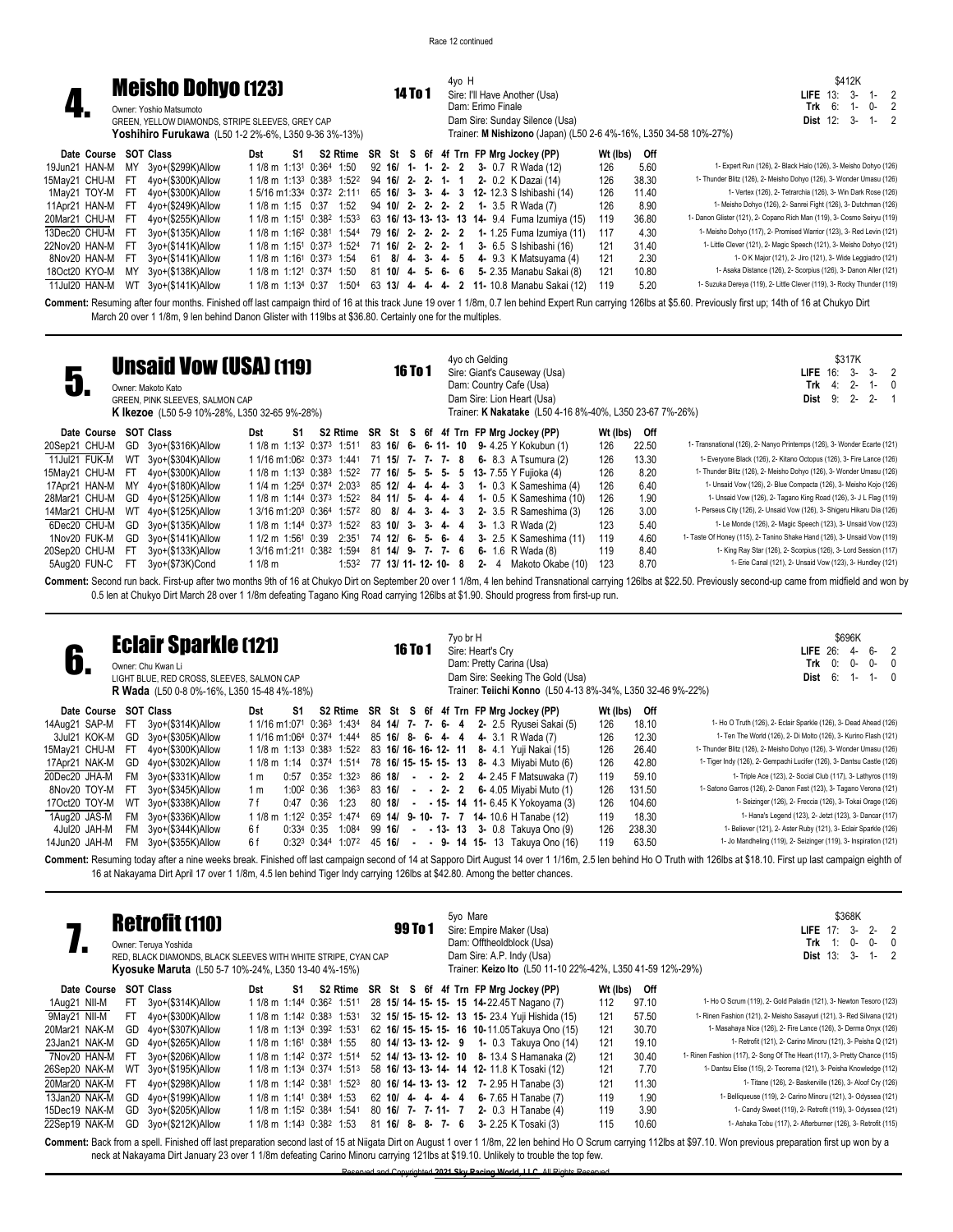|                 |                       | <b>Shihab (121)</b>                                        |     |    |  |  |               |  | 5vo bl H          |  |                                                                                                               |          |      | \$330K                                                            |
|-----------------|-----------------------|------------------------------------------------------------|-----|----|--|--|---------------|--|-------------------|--|---------------------------------------------------------------------------------------------------------------|----------|------|-------------------------------------------------------------------|
|                 |                       |                                                            |     |    |  |  | <b>9 To 5</b> |  | Sire: Gold Allure |  |                                                                                                               |          |      | 6: 3- 2- 0<br>LIFE                                                |
| v.              |                       | Owner: Silk Racing Co. Ltd.                                |     |    |  |  |               |  | Dam: Samaaha (Gb) |  |                                                                                                               |          |      | Trk<br>0: 0-<br>$0-0$                                             |
|                 |                       | GREEN, WHITE, RED STRIPED SLEEVES, CYAN CAP                |     |    |  |  |               |  |                   |  | Dam Sire: Singspiel (Ire)                                                                                     |          |      | <b>Dist</b> $1: 1 - 0 - 0$                                        |
|                 |                       | <b>C P Lemaire</b> (L50 14-13 28%-54%, L350 89-93 25%-52%) |     |    |  |  |               |  |                   |  | Trainer: K Fujisawa (Japan) (L50 4-17 8%-42%, L350 44-74 13%-34%)                                             |          |      |                                                                   |
|                 | Date Course SOT Class |                                                            | Dst | S1 |  |  |               |  |                   |  | S2 Rtime SR St S 6f 4f Trn FP Mrg Jockey (PP)                                                                 | Wt (lbs) | Off  |                                                                   |
| 11Jul21 HAK-M   |                       | WT 3yo+(\$251K)Allow                                       |     |    |  |  |               |  |                   |  | 1 1/16 m 1:06 <sup>2</sup> 0:36 <sup>4</sup> 1:43 <sup>1</sup> 89 <b>9/ 3- 3- 3- 2 1-</b> 2.5 C P Lemaire (2) | 126      | 1.80 | 1- Shihab (126), 2- Red Elan D'or (126), 3- Greenwich City (126)  |
| 9May21 TOY-M FT |                       | 4vo+(\$248K)Allow                                          | 1 m |    |  |  |               |  |                   |  | $0.59^2$ $0.37^1$ $1.36^3$ 73 11/ - - 4 4 5 5.55 C P Lemaire (1)                                              | 123      | 2.30 | 1- Newton Tesoro (123), 2- Ace Raising (119), 3- Storm Gust (119) |
| 28Mar21 NAK-M   |                       | GD 4yo+(\$125K)Allow                                       |     |    |  |  |               |  |                   |  | 1 1/8 m 1:15 0:381 1:532 86 15/ 2- 2- 2- 1 1- 5 C P Lemaire (10)                                              | 126      | 1.40 | 1- Shihab (126), 2- Peisha Shikibu (126), 3- Swear (126)          |
| 31Jan21 TOY-M   |                       | WT 4yo+(\$131K)Allow                                       | 1 m |    |  |  |               |  |                   |  | 1:01 <sup>3</sup> 0:36 <sup>2</sup> 1:38 85 <b>16/ - - 5- 4 2-</b> 0.5 C P Lemaire (10)                       | 126      | 2.00 | 1- Glorious Hope (126), 2- Shihab (126), 3- Saimon Le Grand (123) |
| 17Aug19 SAP-M   |                       | GD 3yo+(\$136K)Cond                                        |     |    |  |  |               |  |                   |  | 1 1/16 m 1:07 <sup>2</sup> 0:36 <sup>2</sup> 1:44 87 <b>14/ 1- 1- 1- 1 2-</b> 1.25 C P Lemaire (7)            | 119      | 2.30 | 1- Rising Dragon (126), 2- Shihab (119), 3- Girasol (119)         |
| 11Nov18 TOY-M   |                       | GD 2yo(\$121K)Newc                                         | 1 m |    |  |  |               |  |                   |  | $1:021$ 0:36 <sup>4</sup> 1:39 <sup>1</sup> 85 <b>16/ 10- - 10- 8 1-</b> 7 C O'Donoghue (1)                   | 121      | 1.70 | 1- Shihab (121), 2- Logi Polka (121), 3- Caramelize (117)         |
|                 |                       |                                                            |     |    |  |  |               |  |                   |  |                                                                                                               |          |      |                                                                   |

**Comment:** Back from a spell. Only had one start last campaign favourite; tracked the speed and boxed on steadily; won by 2.5 len at Hakodate Dirt July 11 over 1 1/16m on a soft track defeating Red Elan D'or carrying 126lbs at \$1.80. First up last campaign 2nd of 16 at Tokyo Dirt on January 31 over 1m, slow going 0.5 len behind Glorious Hope with 126lbs at \$2. Can return in winning form.

| J.               |                       |    | <b>Rois Mages (119)</b><br>Owner: Godolphin<br>WHITE, BLUE STARS, BLUE SLEEVES WITH WHITE STARS, YELLOW CAP<br>M Demuro (L50 7-12 14%-38%, L350 54-80 15%-38%) |                                                  |      |             |                                                               |                |    | 25 To 1 |       | 4yo H<br>Sire: | Dam: Evermore | Trainer: M Ikegami (Japan) (L50 7-8 14%-30%, L350 29-54 8%-23%) |          |       | \$343K<br>$3-$<br>$2 -$<br>- 3<br>$L$ IFE $14$ :<br>Trk<br>0-<br>0-<br>1:<br>6:<br>$2 -$<br>Dist<br>$1 -$ |
|------------------|-----------------------|----|----------------------------------------------------------------------------------------------------------------------------------------------------------------|--------------------------------------------------|------|-------------|---------------------------------------------------------------|----------------|----|---------|-------|----------------|---------------|-----------------------------------------------------------------|----------|-------|-----------------------------------------------------------------------------------------------------------|
|                  | Date Course SOT Class |    |                                                                                                                                                                | Dst                                              | S1   |             |                                                               |                |    |         |       |                |               | S2 Rtime SR St S 6f 4f Trn FP Mrg Jockey (PP)                   | Wt (lbs) | Off   |                                                                                                           |
| 11Jul21 JAH-M    |                       |    | GD 3yo+(\$305K)Allow                                                                                                                                           | 1 1/8 m 1:124 0:353 1:483                        |      |             |                                                               |                |    |         |       |                |               | 81 16/ 14- 14- 14- 14 10- 7.4 K Yokoyama (6)                    | 126      | 27.00 | I-Mont Blanc Tesoro (126), 2- Sakura Toujours (126), 3- Ruby Casablanca (121)                             |
|                  |                       |    | 5Jun21 CHU-M WT 3yo+(\$299K)Allow                                                                                                                              |                                                  |      |             | 1 1/8 m 1:12 <sup>2</sup> 0:38 1:50 <sup>2</sup>              |                |    |         |       |                |               | 87 16/ 11- 11- 10- 9 3- 1 Mirai Iwata (8)                       | 119      | 30.60 | 1- Mario (119), 2- Suzuka Goketsu (119), 3- Rois Mages (119)                                              |
| 15May21 CHU-M FT |                       |    | 4yo+(\$300K)Allow                                                                                                                                              |                                                  |      |             | 1 1/8 m 1:13 <sup>3</sup> 0:38 <sup>3</sup> 1:52 <sup>2</sup> |                |    |         |       |                |               | 79 16/ 11- 14- 14- 14 11- 6.6 Yutaka Take (8)                   | 126      | 19.00 | 1- Thunder Blitz (126), 2- Meisho Dohyo (126), 3- Wonder Umasu (126)                                      |
| 28Feb21 NAK-M    |                       | GD | 4vo+(\$190K)Allow                                                                                                                                              | 1 1/8 m 1:15 <sup>2</sup> 0:391 1:543            |      |             |                                                               |                |    |         |       |                |               | 86 16/ 10- 10- 8- 8 1- 0.3 C P Lemaire (15)                     | 123      | 4.10  | 1- Rois Mages (123), 2- Sei Valiant (126), 3- Yamanin Vantaggio (126)                                     |
| 7Feb21 TOY-M     |                       | GD | 4yo+(\$130K)Allow                                                                                                                                              | 1 m                                              |      |             | 1:004 0:372 1:381                                             |                |    |         |       |                |               | 87 14/ - - 11- 11 1- 0.75 Y Fukunaga (3)                        | 126      | 1.90  | 1- Rois Mages (126), 2- La Pensee Sauvage (126), 3- Cosmo Striker (123)                                   |
| 16Jan21 NAK-M    |                       |    | GD 4yo+(\$131K)Allow                                                                                                                                           | 1 1/8 m 1:154 0:391 1:55                         |      |             |                                                               |                |    |         |       |                |               | 86 15/ 8- 8- 8- 10 2- 0.3 Kosei Miura (9)                       | 123      | 3.90  | 1- Chosen One (123), 2- Rois Mages (123), 3- Hadiah (123)                                                 |
| 17Oct20 TOY-M    |                       |    | WT 3yo+(\$138K)Allow                                                                                                                                           | 1 m                                              |      |             | $0:594$ $0:364$ 1:363                                         | 75 16/         |    |         |       | $- - 7 - 7$    |               | 4- 2.5 Kosei Miura (9)                                          | 121      | 16.10 | 1- Life Lessons (121), 2- Windjammer (121), 3- Glorious Hope (126)                                        |
| 19Sep20 NAK-M    |                       |    | GD 3yo+(\$133K)Allow                                                                                                                                           | 1 1/8 m 1:15 <sup>2</sup> 0:39 <sup>3</sup> 1:55 |      |             |                                                               | 86 15/10-9-8-6 |    |         |       |                |               | 2- 0.3 Kosei Miura (1)                                          | 119      | 15.90 | 1- Punto Fire (119), 2- Rois Mages (119), 3- Nagarebositorikisi (126)                                     |
| 13Jun20 TOY-M    |                       |    | MY 3yo+(\$145K)Allow                                                                                                                                           | 1 m                                              | 0:59 | 0:37        | 1:361                                                         | 66 16/         | 9- |         | - 9-7 |                |               | 8- 6.6 Kosei Miura (7)                                          | 119      | 24.90 | 1- Newton Tesoro (119), 2- Ainoa (115), 3- Imaginary Line (119)                                           |
| 24May20 TOY-M    |                       |    | GD 3yo(\$100K)Mdn                                                                                                                                              | 1 m                                              |      | 1:014 0:363 | 1:383                                                         | 80 16/         |    |         |       | $-2$ 2 2       |               | 1- 1.5 Y Fukunaga (13)                                          | 123      | 6.40  | 1- Rois Mages (123), 2- Sound Track (123), 3- Black Tomahawk (123)                                        |
|                  |                       |    |                                                                                                                                                                |                                                  |      |             |                                                               |                |    |         |       |                |               |                                                                 |          |       |                                                                                                           |

Comment: Resumes after three-and-a-half months. Finished off last preparation tenth of 16 at Hakodate July 11 over 1 1/8m, 7 len behind Mont Blanc Tesoro with 126lbs at \$27. First up last campaign 11th of 16 at Chukyo Dirt May 15 over 1 1/8m, 6 len behind Thunder Blitz carrying 126lbs at \$19. Hard to enthuse.

| 10.           |     | <b>Misterioso (123)</b><br>Owner: Silk Racing Co. Ltd.<br>PURPLE, WHITE SPOTS, SLEEVES, YELLOW CAP<br>Hayato Yoshida (L50 8-12 16%-40%, L350 39-72 11%-32%) |                                                               |    |                   |     |                      | 7 To 1 |     |    |     | 4yo dk b H |         | Sire: Pyro (Usa)<br>Dam: Mysterious Aura | Trainer: Koshiro Take (L50 10-10 20%-40%, L350 45-67 13%-32%) |          |      | \$488K<br>$3 -$<br>$3-$<br>LIFE $11$ :<br>3:<br>Trk<br>$1 -$<br>$2 - 0$<br>Dist<br>4: 1- |
|---------------|-----|-------------------------------------------------------------------------------------------------------------------------------------------------------------|---------------------------------------------------------------|----|-------------------|-----|----------------------|--------|-----|----|-----|------------|---------|------------------------------------------|---------------------------------------------------------------|----------|------|------------------------------------------------------------------------------------------|
| Date Course   |     | <b>SOT Class</b>                                                                                                                                            | Dst                                                           | S1 |                   |     |                      |        |     |    |     |            |         |                                          | S2 Rtime SR St S 6f 4f Trn FP Mrg Jockey (PP)                 | Wt (lbs) | Off  |                                                                                          |
| 5Sep21 KOK-M  | GD  | 3yo+(\$316K)Allow                                                                                                                                           | 1 1/16 m1:054 0:38                                            |    | 1:434             |     | 77 16/ 8- 8- 9- 7    |        |     |    |     |            |         |                                          | 4- 5.25 S Hamanaka (5)                                        | 123      | 3.90 | 1- Meisho Dajin (123), 2- Kurino Flash (115), 3- Gempachi Lucifer (123)                  |
| 11Jul21 FUK-M |     | WT 3yo+(\$304K)Allow                                                                                                                                        | 1 1/16 m1:06 <sup>2</sup> 0:37 <sup>3</sup> 1:441             |    |                   |     |                      |        |     |    |     |            |         |                                          | 70 15/ 12- 13- 13- 11 7- 8.6 M Demuro (11)                    | 126      | 3.60 | 1- Everyone Black (126), 2- Kitano Octopus (126), 3- Fire Lance (126)                    |
| 24Jan21 KOK-M |     | MY 4vo+(\$321K)Allow                                                                                                                                        | 1 1/16 m1:05 <sup>3</sup> 0:36 <sup>3</sup> 1:42 <sup>1</sup> |    |                   |     | 93 16/ 8- 8- 4- 3    |        |     |    |     |            |         |                                          | 2- 0.75 H Yoshida (1)                                         | 121      | 3.80 | 1- Teorema (117), 2- Misterioso (121), 3- Wonder Umasu (117)                             |
| 14Nov20 FUK-M | -FT | 3yo+(\$287K)Allow                                                                                                                                           | 1 1/16 m 1:08 0:381 1:462                                     |    |                   |     | 93 15/10-10-4-3      |        |     |    |     |            |         |                                          | 1- 0.2 H Yoshida (13)                                         | 121      | 1.80 | 1- Misterioso (121), 2- Peisha Q (121), 3- Mozu Dash Star (126)                          |
| 18Oct20 KYO-M | MY  | 3yo+(\$202K)Allow                                                                                                                                           | 1 1/8 m 1:12 <sup>3</sup> 0:36                                |    | 1:484             |     | 84 13/ 5- 4- 4- 3    |        |     |    |     |            |         |                                          | 2- 1.5 Y Kitamura (4)                                         | 121      | 2.20 | 1- A Shin Amen Ra (121), 2- Misterioso (121), 3- Suzuka Dereya (121)                     |
| 3Oct20 CHU-M  | -FT | 3yo+(\$202K)Allow                                                                                                                                           | 1 3/16 m1:20 <sup>2</sup> 0:38                                |    | 1:582             |     | 67 16/ 5- 5- 6- 6    |        |     |    |     |            |         |                                          | 9- 8.25 Y Kitamura (8)                                        | 121      | 4.00 | 1- Win Fortis (126), 2- Santini (126), 3- Tagano Beauty (121)                            |
| 5Jul20 HAN-M  | GD  | 3yo+(\$283K)Allow                                                                                                                                           | 1 1/8 m 1:14 <sup>3</sup> 0:36 <sup>2</sup> 1:51              |    |                   |     | $96$ 11/ 5- 5-       |        |     |    | 4-4 |            |         |                                          | 2- 1.25 Y Kitamura (11)                                       | 119      | 1.90 | 1- Rhinebeck (119), 2- Misterioso (119), 3- T M Chuhai (126)                             |
| 24May20 KYO-M | -FT | 3yo(\$381K)LR                                                                                                                                               | 1 1/8 m 1:12 <sup>2</sup> 0:38 <sup>3</sup> 1:51              |    |                   |     | 80 16/8-9-           |        |     |    | 7-9 |            |         |                                          | 7- 7.25 Y Kitamura (15)                                       | 123      | 5.70 | 1- Miyaji Kokuo (123), 2- Daimei Corrida (123), 3- Bank Of Clouds (123)                  |
| 28Mar20 HAN-M | WT  | 3yo(\$141K)Allow                                                                                                                                            | 11/8 m 1:13 0:37 <sup>3</sup> 1:50 <sup>4</sup>               |    |                   |     | 91 13/               | $2 -$  | -2- | 1- |     |            | $1 - 5$ |                                          | L Hewitson (8)                                                | 123      | 6.90 | 1- Misterioso (123), 2- Epicure (121), 3- Londonderry Air (123)                          |
| 1Feb20 KOK-M  | WT  | 3yo(\$96K)Mdn                                                                                                                                               | 1 1/16 m1:06 <sup>4</sup> 0:38 <sup>3</sup>                   |    | 1:45 <sup>3</sup> | -81 | $16/12 - 12 - 4 - 3$ |        |     |    |     |            |         |                                          | 1- 4 $H$ Yoshida (14)                                         | 123      | 3.60 | 1- Misterioso (123), 2- Kurino Honoo (123), 3- Sakurajima Tesoro (123)                   |
|               |     |                                                                                                                                                             |                                                               |    |                   |     |                      |        |     |    |     |            |         |                                          |                                                               |          |      |                                                                                          |

Comment: Third-up today and won third-up in the past. Comes off a 42 day let-up. Resuming 7th of 15 at Fukushima Dirt on July 11 over 1 1/16m, on a slow track; 8 len behind Everyone Black carrying 126lbs at \$3.60. Last start made ground from midfield; 4th of 16 at Kokura Dirt on September 5 over 1 1/16m, 5 len behind Meisho Dajin with 123lbs at \$3.90. Racing well. Has strong claims.

|               |      | <b>Sanrei Fight (119)</b><br>Owner: Keiji Nagai<br>BLUE, WHITE CHEVRONS, LIGHT GREEN CAP<br>Yukito Ishikawa (L50 3-8 6%-22%, L350 17-35 5%-15%) |     |                                                  |       |                   | 50 To 1               |  | 5yo ch H<br>Dam: Suzuka Flora |  | Sire: Suzuka Phoenix<br>Dam Sire: French Deputy (Usa)<br>Trainer: Taiki Chaki (L50 2-3 4%-10%, L350 7-14 5%-16%) |          |        | \$386K<br>$3-$<br>$3-$<br>2<br>LIFE $35$ :<br>8:<br>$2 -$<br>Trk<br><b>Dist 26:</b><br>3-<br>$3-$                                                                                                                      |
|---------------|------|-------------------------------------------------------------------------------------------------------------------------------------------------|-----|--------------------------------------------------|-------|-------------------|-----------------------|--|-------------------------------|--|------------------------------------------------------------------------------------------------------------------|----------|--------|------------------------------------------------------------------------------------------------------------------------------------------------------------------------------------------------------------------------|
| Date Course   |      | <b>SOT Class</b>                                                                                                                                | Dst | S1                                               |       |                   |                       |  |                               |  | S2 Rtime SR St S 6f 4f Trn FP Mrg Jockey (PP)                                                                    | Wt (lbs) | Off    |                                                                                                                                                                                                                        |
| 4Sep21 NII-M  | GD   | 3yo+(\$317K)Allow                                                                                                                               |     | 1 1/8 m 1:121 0:374 1:50                         |       |                   | 71 15/ 13- 13- 11- 9  |  |                               |  | 6- 7.55 K Maruta (5)                                                                                             | 126      | 65.00  | 1- Florin (126), 2- Gold Paladin (126), 3- Newton Tesoro (126)                                                                                                                                                         |
| 27Jun21 TOY-M | FT   | 3yo+(\$299K)Allow                                                                                                                               | 1 m | 0:59                                             | 0:372 | 1:362             | 81 15/                |  |                               |  | $ -$ 13- 14 8- 4.1 Arata Saito (6)                                                                               | 126      | 63.30  | 1- Lord Reversal (126), 2- Shihono Regina (121), 3- Newton Tesoro (126)                                                                                                                                                |
| 5Jun21 CHU-M  | WT   | 3yo+(\$299K)Allow                                                                                                                               |     | 1 1/8 m 1:12 <sup>2</sup> 0:38                   |       | 1:502             |                       |  |                               |  | 75 16/ 16- 15- 15- 14 10- 6.2 Taisei Danno (15)                                                                  | 121      | 12.80  | 1- Mario (119), 2- Suzuka Goketsu (119), 3- Rois Mages (119)                                                                                                                                                           |
| 1May21 HAN-M  | MY   | 4yo+(\$180K)Allow                                                                                                                               |     | 1 1/8 m 1:12 <sup>2</sup> 0:391                  |       | 1:51 <sup>3</sup> | 86 10/ 7- 7- 7- 4     |  |                               |  | 1- 2 Taisei Danno (10)                                                                                           | 126      | 6.20   | 1- Sanrei Fight (126), 2- Lily Minister (119), 3- Hypernova (126)                                                                                                                                                      |
| 11Apr21 HAN-M | FT.  | 4yo+(\$249K)Allow                                                                                                                               |     | 1 1/8 m 1:15 0:37                                |       | 1:52              | 85 10/ 7- 7- 7- 8     |  |                               |  | 2- 3.5 Taisei Danno (4)                                                                                          | 126      | 13.40  | 1- Meisho Dohyo (126), 2- Sanrei Fight (126), 3- Dutchman (126)                                                                                                                                                        |
| 21Mar21 HAN-M | MY   | $4$ yo+ $($184K)$ Allow                                                                                                                         |     | 1 1/8 m 1:14 <sup>3</sup> 0:371                  |       | 1:514             | 79 16/ 15- 15- 15- 16 |  |                               |  | 6- 3.45 Taisei Danno (4)                                                                                         | 126      | 48.20  | 1- Cielarko (121), 2- Kistler (126), 3- Bank Shot (126)                                                                                                                                                                |
| 6Mar21 HAN-M  | GD   | $4$ yo+ $($184K)$ Allow                                                                                                                         |     | 1 1/8 m 1:16 0:37                                |       | 1:53              | 77 10/ 7- 6- 8- 10    |  |                               |  | 6-4.45 K Matsuyama (3)                                                                                           | 126      | 17.60  | 1- Dos Hearts (119), 2- Modus Operandi (126), 3- Newton Tesoro (126)                                                                                                                                                   |
| 21Feb21 HAN-M | -FT  | 4yo+(\$262K)Allow                                                                                                                               |     | 1 1/8 m 1:15 <sup>3</sup> 0:37 <sup>2</sup> 1:53 |       |                   | 74 12/ 9- 9-          |  | 9-8                           |  | 5- 7.25 Yutaro Mori (4)                                                                                          | 126      | 87.30  | 1- Filo Rosso (123), 2- Legame Pesca (123), 3- Dutchman (123)                                                                                                                                                          |
| 30Jan21 CHU-M | MY   | 4yo+(\$192K)Allow                                                                                                                               |     | 1 1/8 m 1:141 0:374 1:521                        |       |                   | 62 11/ 10- 10- 9- 8   |  |                               |  | 8-11.25 H Miyuki (9)                                                                                             | 126      | 41.60  | 1- Fratelli (126), 2- Ashaka Libra (126), 3- Golden Lion (126)                                                                                                                                                         |
| 9Jan21 CHU-M  | - FT | 4yo+(\$266K)Allow                                                                                                                               |     | 1 1/8 m 1:15 <sup>3</sup> 0:38                   |       | 1:534             | 78 16/ 16- 16- 15-    |  | 15                            |  | <b>9-</b> 4.9 Manabu Sakai (15)                                                                                  | 126      | 123.80 | 1- Salt Ibuki (126), 2- Tamamo San Siro (126), 3- Golden Lion (126)                                                                                                                                                    |
|               |      |                                                                                                                                                 |     |                                                  |       |                   |                       |  |                               |  |                                                                                                                  |          |        | Comment: Second run back. Comes off a 43-day let-up. First-up after two months 6th of 15 at Niigata Dirt on September 4 over 1 1/8m, 7 len behind Florin carrying 126lbs at \$65. Previously second-up won by 2 len at |

Niigata Dirt October 17 over 1 1/8m defeating Key Slogan with 121lbs at \$14.90. Needs to lift.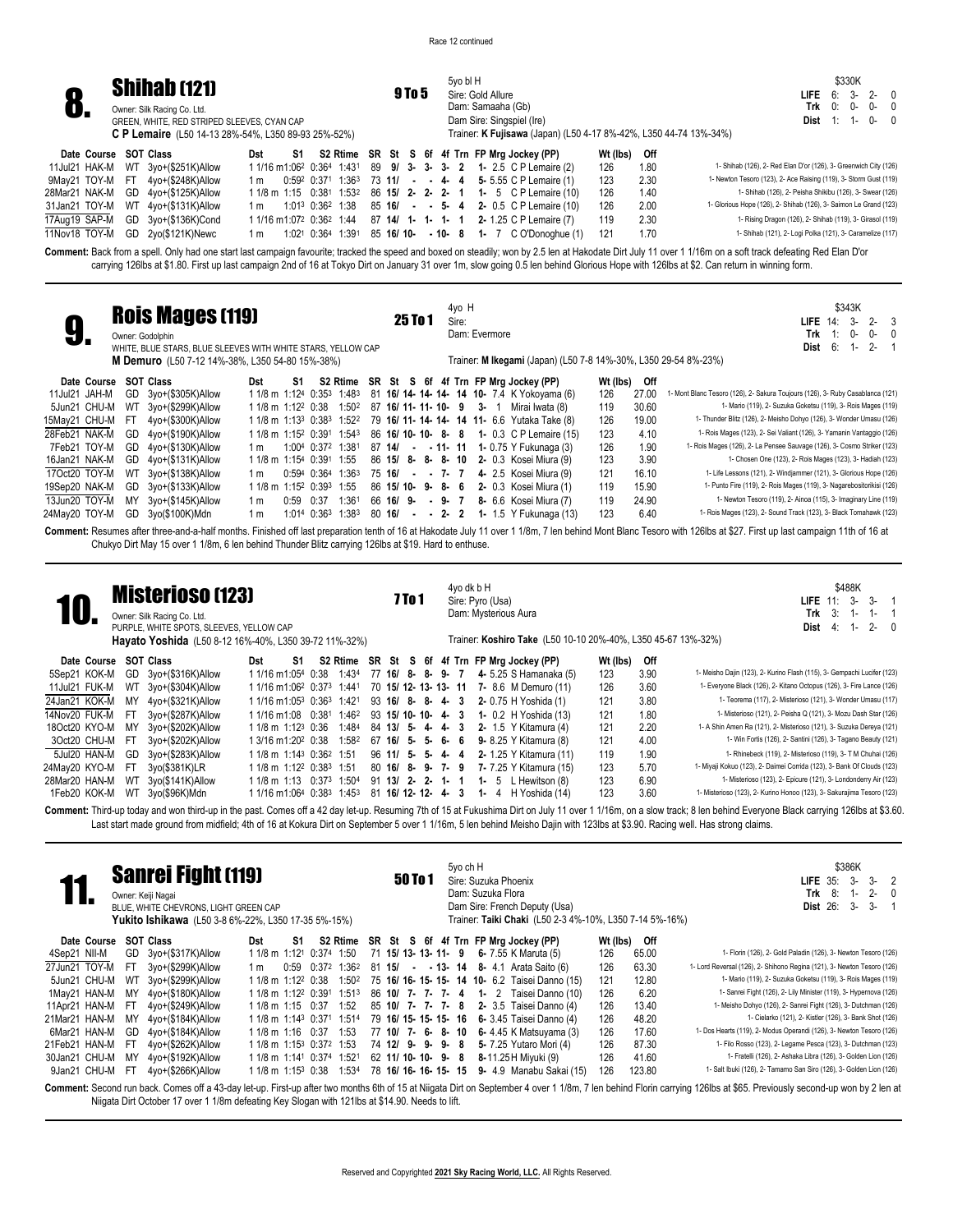6yo dk b H



### Sire: Rulership Dam: Texas Ruby Dam Sire: Special Week Trainer: **Mikio Matsunaga** (L50 6-10 12%-32%, L350 36-78 10%-32%) Owner: Tokuya Nakamura YELLOW, BLACK SLEEVES, LIGHT GREEN CAP **Yutaka Take** (L50 8-12 16%-40%, L350 49-93 14%-41%) **Date Course SOT Class Dst S1 S2 Rtime SR St S 6f 4f Trn FP Mrg Jockey (PP) Wt (lbs) Off** 20Sep21 CHU-M GD 3yo+(\$316K)Allow 11/8 m 1:132 0:373 1:511 92 **16/ 10-10-14-14 2-**0.3 Yutaka Take (6) 126 18.80 1-Transnational (126), 2- Nanyo Printemps (126), 3- Wonder Ecarte (121)<br>22Aug21 KOK-M MY 3yo+(\$314K)Allow 11/1 22Aug21 KOK-M MY 3yo+(\$314K)Allow 1 1/16 m1:061 0:37 1:431 88 16/ 15-14-13-11 5-1.85 K Matsuyama (2) 126 18.80 1-Aster Marimba (126), 2-Suzuka Dereya (126), 3-Satono Gaia (121)<br>16May21 TOY-M FT 4yo+(\$300K)Allow 7f 0:471 0 16May21 TOY-M FT 4yo+(\$300K)Allow 7 f 0:47 1 0:36 1 1:23 3 75 **16/ - - 9- 8 8-** 4 R Sugahara (4) 119 102.10 1- Dodo Kirishima (123), 2- Lateen Sail (115), 3- Aurora Tesoro (119) 1May21 JHA-M GD 4yo+(\$301K)Allow 1 m 0:59 0:34 1:33 69 **18/ - - 16- 13 16-** 8.65 Yutaka Take (15) 119 47.40 1- Grande Mare (121), 2- Aqua Mirabilis (119), 3- Unicorn Lion (119)

6Sep20 JAK-M Y 3yo+(\$268K)Allow 1 1/8 m 1:15 0:35<sup>4</sup> 1:50<sup>4</sup> 80 8/ 2- 2- 2- 1 6- 6.05 K Matsuyama (4) 126 3.40

21Feb21 JHA-M FM 4yo+(\$316K)Allow 7f 0:45<sup>3</sup> 0:34<sup>3</sup> 1:20<sup>1</sup> 80 **12/ - - 4- 3** 8- 6.25 A Tomita (4) 126 5.40 1- Kaiser Minoru (126), 2- Toya Rito Seito (126), 3- Moon Chime (121), 3- Roseima (121), 3- Roseima (121), 3- R 7Feb21 JAC-M GD 4yo+(\$316K)Allow 1 m 1:02 2 0:34 2 1:36 4 91 **9/ - 7- 7- 8 6-** 3.3 Yutaka Take (4) 126 2.70 1- Lilliburlero (121), 2- Noble Cullinan (121), 3- Roraima (126) 13Dec20 JHA-M FM 3yo+(\$198K)Allow 1 m 0:58 3 0:34 4 1:33 2 95 **13/ - - 10- 11 1-** 0.3 Yutaka Take (13) 126 4.40 1- Nanyo Printemps (126), 2- Taisei Megalos (123), 3- Catch Me Up (121) 22Nov20 JHA-M FM 3yo+(\$284K)Allow 1 m 0:59 3 0:34 1:33 3 87 **8/ - - 5- 4 3-** 2.5 Yutaka Take (2) 126 7.90 1- Wrightia (119), 2- Taisei Megalos (123), 3- Nanyo Printemps (126) 21Sep20 JAC-M FM 3yo+(\$269K)Allow 1 m 0:582 0:344 1:331 95 14/ **- 10- 9-** 7 3- 0.8 R Wada (8) 126 19.20 1- Christie (117), 2- Chuwano Kiseki (121), 3- Nanyo Printemps (126)<br>CSep20 JAK-M Y 3yo+(\$268K)Allow 11/8 m 1:15 0:35

\$673K **LIFE** 33: 3- 7- 3 0: 0- 0-<br>5: 0- 2-**Dist** 5: 0- 2- 0

Comment: Third-up today and placed third-up previously. Resuming 5th of 16 at Kokura Dirt on August 22 over 1 1/16m, 1.75 len behind Aster Marimba carrying 126lbs at \$18.80. Second run from a spell 2nd of 16 at Chukyo Dirt on September 20 over 1 1/8m, neck behind Transnational carrying 126lbs at \$8.80. Fitter now and making headway. Will take beating.

|               |     | <b>Verdite (121)</b><br>Owner: Carrot Farm Co. Ltd<br>WHITE, PINK STRIPE, BLUE SLEEVES WITH PINK STRIPE, LIGHT BROWN CAP<br>Takashi Fujikake (L50 2-1 4%-6%, L350 17-25 5%-12%) |                    |    |                                                  |    |                     | <b>14 To 1</b> |                   |         | 4yo H | Sire: Deep Impact<br>Dam: Chrysoprase |                                         | Dam Sire: El Condor Pasa (Usa) |          |       | \$260K<br>10:<br>3-<br>n-<br>LIFE<br>- 0<br>3:<br>$2 -$<br>0-<br>Trk<br>$0-$<br>Dist<br>0-<br>1:<br>Trainer: <b>H Otonashi</b> (Japan) (L50 6-8 12%-28%, L350 42-64 12%-30%) |
|---------------|-----|---------------------------------------------------------------------------------------------------------------------------------------------------------------------------------|--------------------|----|--------------------------------------------------|----|---------------------|----------------|-------------------|---------|-------|---------------------------------------|-----------------------------------------|--------------------------------|----------|-------|------------------------------------------------------------------------------------------------------------------------------------------------------------------------------|
| Date Course   |     | <b>SOT Class</b>                                                                                                                                                                | Dst                | S1 | S2 Rtime SR St S 6f 4f Trn FP Mrg Jockey (PP)    |    |                     |                |                   |         |       |                                       |                                         |                                | Wt (lbs) | Off   |                                                                                                                                                                              |
| 5Sep21 KOK-M  |     | GD 3yo+(\$316K)Allow                                                                                                                                                            | 1 1/16 m1:054 0:38 |    | 1:434                                            |    |                     |                |                   |         |       |                                       | 71 16/ 8- 9- 9- 7 7- 6.9 Y Fukunaga (9) |                                | 121      | 7.80  | 1- Meisho Dajin (123), 2- Kurino Flash (115), 3- Gempachi Lucifer (123)                                                                                                      |
| 19Jun21 HAN-M | MY. | 3yo+(\$299K)Allow                                                                                                                                                               |                    |    | 1 1/8 m 1:13 <sup>1</sup> 0:364 1:50             |    | $85$ 16/ 3- 4- 4- 5 |                |                   |         |       |                                       | 7- 4.05 Mirai Iwata (10)                |                                | 126      | 10.40 | 1- Expert Run (126), 2- Black Halo (126), 3- Meisho Dohyo (126)                                                                                                              |
| 13Feb21 HAN-M | -F1 | 4yo+(\$190K)Allow                                                                                                                                                               |                    |    | 1 1/4 m 1:271 0:392 2:063                        |    | 89 9/ 1- 2- 3- 3    |                |                   |         |       |                                       | <b>1-</b> 2 Y Kawada (1)                |                                | 123      | 2.50  | 1- Verdite (123), 2- Scorpius (126), 3- Kitasan Victor (126)                                                                                                                 |
| 24Jan21 CHU-M | ΜY  | 4vo+(\$192K)Allow                                                                                                                                                               |                    |    | 1 3/16 m1:22 0:36 <sup>2</sup> 1:58 <sup>2</sup> | 76 |                     |                | $8/4 - 4 - 4 - 4$ |         |       |                                       |                                         | 5- 4.05 K Matsuvama (6)        | 123      | 2.40  | 1- Florin (126), 2- Kistler (126), 3- Great Barows (123)                                                                                                                     |
| 19Dec20 HAN-M | GD. | 3yo+(\$135K)Allow                                                                                                                                                               |                    |    | 1 1/4 m 1:304 0:371 2:081                        |    | 85 11/ 3- 3- 2- 2   |                |                   |         |       |                                       |                                         | <b>1-</b> 1.5 Taisei Danno (3) | 121      | 6.20  | 1- Verdite (121), 2- Vela Azul (123), 3- Red Levin (123)                                                                                                                     |
| 1Nov20 JAK-M  |     | $FM$ $3yo+($141K)$ Allow                                                                                                                                                        |                    |    | 1 1/2 m 1:533 0:353 2:291                        | 78 |                     |                | $9/2 - 2 - 2 - 2$ |         |       |                                       |                                         | 6- 5.8 Taisei Danno (9)        | 117      | 6.20  | 1- Narita Zakura (119), 2- Meisho Sanga (119), 3- Strict Code (115)                                                                                                          |
| 28Jun20 JHA-M |     | FM 3yo+(\$145K)Allow                                                                                                                                                            |                    |    | 1 3/8 m 1:374 0:363 2:142                        | 77 |                     |                | $9/3 - 4 - 4 - 4$ |         |       |                                       | 8- 8.8 Y Kawada (9)                     |                                | 117      | 2.80  | 1- Reinheit (117), 2- Bomber (126), 3- Taisei Monstre (117)                                                                                                                  |
| 7Jun20 JHA-M  |     | FM 3yo+(\$145K)Allow                                                                                                                                                            |                    |    | 1 1/4 m 1:254 0:342 2:001                        | 85 |                     |                | $9/2 - 2$         | $2 - 2$ |       |                                       |                                         | 4- 5.5 K Matsuyama (8)         | 119      | 5.20  | 1- Al Satwa (119), 2- Potager (119), 3- Star Of Ballade (126)                                                                                                                |
| 1Feb20 JAK-M  |     | FM 3yo(\$192K)Allow                                                                                                                                                             |                    |    | 1 1/2 m 1:543 0:344 2:292                        |    | 82 10/ 3- 3- 3- 2   |                |                   |         |       |                                       | 7- 6.85 Y Kawada (1)                    |                                | 123      | 1.60  | 1- Blooming Sky (123), 2- Diamant Minoru (123), 3- Ekaterinburg (123)                                                                                                        |
| 15Dec19 JHA-M | FM  | 2yo(\$131K)Newc                                                                                                                                                                 |                    |    | 1 1/4 m 1:28 0:34 <sup>2</sup> 2:02 <sup>3</sup> |    | 88 9/ 2- 2-         |                |                   | $2 - 1$ |       |                                       | 1- 4 $Y$ Kawada (6)                     |                                | 121      | 3.40  | 1- Verdite (121), 2- Heat On Beat (121), 3- With Diamonds (119)                                                                                                              |

Comment: Second-up today. Not raced for 42 days. Last run 7th of 16 at Kokura Dirt on September 5 over 1 1/16m, 6 len behind Meisho Dajin with 121lbs at \$7.80. At only start last preparation 7th of 16 at this track on June 19 over 1 1/8m, 4 len behind Expert Run carrying 126lbs at \$10.40. Fitter and worth including.

|                 |                                                                                                                                                                                                                                                                                                                                                                                                                                                                                                                                                     | <b>Taisei Again (117)</b><br>Owner: Seiho Tanaka<br>RED. BLACK STRIPES. WHITE SLEEVES WITH RED STRIPE. LIGHT BROWN CAP<br><b>Fuma Matsuwaka</b> (L50 2-8 4%-20%, L350 22-53 6%-21%) |                                                   |      |      |                   |  |                     | 14 To 1 |  |  |  |  | 3yo dk b Colt<br>Sire: Pyro (Usa)<br>Dam: Urban Legend |  | Dam Sire: Agnes Tachyon                                                                                    |     |       | \$390K<br>$3-$<br>$0 - 0$<br>LIFE.<br>9:<br>$0-$<br>$0 - 0$<br>Trk<br>0:<br>$0-$<br>6:<br>$\mathbf{0}$<br>Dist<br>1-<br>Trainer: Takeshi Matsushita (L50 6-5 12%-22%, L350 27-43 8%-20%)                      |
|-----------------|-----------------------------------------------------------------------------------------------------------------------------------------------------------------------------------------------------------------------------------------------------------------------------------------------------------------------------------------------------------------------------------------------------------------------------------------------------------------------------------------------------------------------------------------------------|-------------------------------------------------------------------------------------------------------------------------------------------------------------------------------------|---------------------------------------------------|------|------|-------------------|--|---------------------|---------|--|--|--|--|--------------------------------------------------------|--|------------------------------------------------------------------------------------------------------------|-----|-------|---------------------------------------------------------------------------------------------------------------------------------------------------------------------------------------------------------------|
|                 | Date Course SOT Class<br>S2 Rtime SR St S 6f 4f Trn FP Mrg Jockey (PP)<br>Wt (lbs)<br>Off<br>Dst<br>S1<br>4.20<br>3yo+(\$262K)Allow<br>1 1/16 m1:061 0:364 1:43<br>$87 \; 16/ \; 5 - \; 4 - \; 2 - \; 2$<br>119<br>1- Taisei Again (119), 2- Sueno Blanco (121), 3- Carlos Minoru (126)<br>MY.<br><b>1-</b> 1.25 F Matsuwaka (8)<br>123<br>1- Meisho Murakumo (123), 2- Sweep The Board (123), 3- Repun Kamuy (123)<br>3yo(\$687K)G3<br>65 15/ 7-10-10- 9 11-14.3 F Matsuwaka (13)<br>64.70<br>1 1/8 m 1:14 0:371 1:511<br>FT.<br>78 12/ 7- 7- 7- 7 |                                                                                                                                                                                     |                                                   |      |      |                   |  |                     |         |  |  |  |  |                                                        |  |                                                                                                            |     |       |                                                                                                                                                                                                               |
| 4Sep21 KOK-M    |                                                                                                                                                                                                                                                                                                                                                                                                                                                                                                                                                     |                                                                                                                                                                                     |                                                   |      |      |                   |  |                     |         |  |  |  |  |                                                        |  |                                                                                                            |     |       |                                                                                                                                                                                                               |
| 8Aug21 NII-M    |                                                                                                                                                                                                                                                                                                                                                                                                                                                                                                                                                     |                                                                                                                                                                                     |                                                   |      |      |                   |  |                     |         |  |  |  |  |                                                        |  |                                                                                                            |     |       |                                                                                                                                                                                                               |
| 6Jun21 CHU-M    | GD                                                                                                                                                                                                                                                                                                                                                                                                                                                                                                                                                  | 3yo+(\$247K)Allow                                                                                                                                                                   | 1 1/8 m 1:134 0:364 1:503                         |      |      |                   |  |                     |         |  |  |  |  |                                                        |  | 8- 6.9 H Mivuki (7)                                                                                        | 119 | 3.70  | 1- Modus Operandi (126), 2- Legal Mind (126), 3- Lily Minister (126)                                                                                                                                          |
| 23May21 CHU-M   | GD                                                                                                                                                                                                                                                                                                                                                                                                                                                                                                                                                  | 3yo(\$313K)LR                                                                                                                                                                       | 1 1/8 m 1:13 <sup>2</sup> 0:38 <sup>3</sup> 1:521 |      |      |                   |  | 86 12/ 6- 6- 6- 5   |         |  |  |  |  |                                                        |  | 4- 4.8 H Mivuki (11)                                                                                       | 123 | 4.10  | 1- Well Done (119), 2- Takeru Pegasus (123), 3- Lord Strom (123)                                                                                                                                              |
| 27Mar21 NAK-M   | - FT                                                                                                                                                                                                                                                                                                                                                                                                                                                                                                                                                | 3yo(\$303K)Open                                                                                                                                                                     | 1 1/8 m 1:14 <sup>1</sup> 0:374 1:52              |      |      |                   |  | 79 14/ 9- 9- 7- 7   |         |  |  |  |  |                                                        |  | 4 5.8 Takuya Ono (11)                                                                                      | 123 | 62.50 | 1- God Selection (123), 2- Meisho Murakumo (123), 3- Gold Higher (123)                                                                                                                                        |
| 16Dec20 JAK-C   | <b>FT</b>                                                                                                                                                                                                                                                                                                                                                                                                                                                                                                                                           | 2vo(\$672K)LR                                                                                                                                                                       | 1 m                                               |      |      | 1:40 <sup>3</sup> |  | 62 14/ 7- 7- 7- 5   |         |  |  |  |  |                                                        |  | 4- 8.3 Y Fukunaga (4)                                                                                      | 121 | 8.90  | 1- Alain Barows (121), 2- Ranryo O (121), 3- Luce D'oro (121)                                                                                                                                                 |
| 3Nov20 MOM-C MY |                                                                                                                                                                                                                                                                                                                                                                                                                                                                                                                                                     | 2yo(\$501K)LR                                                                                                                                                                       | $11/8$ m                                          |      |      | 1:532             |  |                     |         |  |  |  |  |                                                        |  | 37 14/ 8- 7- 7- 10 13-17.45 H Yoshida (9)                                                                  | 121 | 3.30  | 1- Lucky Dream (121), 2- Transcendence (121), 3- Rainy Day (121)                                                                                                                                              |
| 17Oct20 TOY-M   | WT                                                                                                                                                                                                                                                                                                                                                                                                                                                                                                                                                  | 2yo(\$187K)Allow                                                                                                                                                                    | 1 m                                               | 1:00 | 0:37 | 1:37              |  | $87 \; 10/$ - - 3-4 |         |  |  |  |  |                                                        |  | 1- 0.75 K Matsuyama (4)                                                                                    | 121 | 4.10  | 1- Taisei Again (121), 2- Gold Legacy (121), 3- Shin Yomoginesu (121)                                                                                                                                         |
| 19Sep20 CHU-M   | GD                                                                                                                                                                                                                                                                                                                                                                                                                                                                                                                                                  | 2yo(\$124K)Newc                                                                                                                                                                     |                                                   |      |      |                   |  |                     |         |  |  |  |  |                                                        |  | 1 1/8 m 1:20 <sup>2</sup> 0:36 <sup>4</sup> 1:57 <sup>2</sup> 81 <b>10/ 3- 3- 4- 3 1-</b> 8 Y Fukunaga (3) | 119 | 6.50  | 1- Taisei Again (119), 2- Lime (119), 3- Meisho Mitsuhide (119)                                                                                                                                               |
|                 |                                                                                                                                                                                                                                                                                                                                                                                                                                                                                                                                                     |                                                                                                                                                                                     |                                                   |      |      |                   |  |                     |         |  |  |  |  |                                                        |  |                                                                                                            |     |       | Commant: Third-up today Comes off a 43 day let up First-up 11th of 15 at Nijaata Dirt in the G3 Leonard Stakes on August 8 over 11/8m 14 Jen behind Mejsho Murakumo with 123 he at \$64.70. Second run from a |

**Comment:** Third-up today. Comes off a 43 day let-up. First-up 11th of 15 at Niigata Dirt in the G3 Leopard Stakes on August 8 over 1 1/8m, 14 len behind Meisho Murakumo with 123lbs at \$64.70. Second run from a spell won by 1.3 len at Kokura Dirt September 4 over 1 1/16m defeating Sueno Blanco with 119lbs at \$4.20. Won last start and is well-placed again.

| 15.           |           | <b>Laurel Liebe (115)</b><br>Owner: Laurel Racing Co.Ltd.<br>BLUE, WHITE SLEEVE, HOT PINK CAP<br><b>Shinji Kawashima</b> (L50 2-5 4%-14%, L350 16-36 5%-15%) |     |                                                   |                                                  |                     | 99 To 1 |  | 7yo H | Sire: Kane Hekili<br>Dam: Keiai Marchen | Dam Sire: End Sweep (Usa)              | Trainer: M Okuhira (Japan) (L50 5-7 10%-24%, L350 23-37 7%-18%) |              | \$438K<br>- 3<br>$0 -$<br>LIFE<br>15:<br>4-<br>0:<br>Trk<br>0-<br>0-<br>$\Omega$<br>$0-$<br>Dist<br>$7: 1-$                                                                                                          |
|---------------|-----------|--------------------------------------------------------------------------------------------------------------------------------------------------------------|-----|---------------------------------------------------|--------------------------------------------------|---------------------|---------|--|-------|-----------------------------------------|----------------------------------------|-----------------------------------------------------------------|--------------|----------------------------------------------------------------------------------------------------------------------------------------------------------------------------------------------------------------------|
| Date Course   |           | SOT Class                                                                                                                                                    | Dst | S1                                                | S2 Rtime                                         |                     |         |  |       |                                         | SR St S 6f 4f Trn FP Mrg Jockey (PP)   |                                                                 | Wt (lbs) Off |                                                                                                                                                                                                                      |
| 25Jul21 HAK-M | -FT       | 3vo+(\$304K)Allow                                                                                                                                            |     | 1 1/16 m1:064 0:38                                | 1:444                                            |                     |         |  |       |                                         | 51 14/ 9-10- 9-10 12-13.5 T Kato (2)   | 117                                                             | 107.80       | 1- Logi Perle St (117), 2- Aloof Cry (121), 3- Grass Blues (119)                                                                                                                                                     |
| 30May21 TOY-M | - FT      | 4yo+(\$300K)Allow                                                                                                                                            | 1 m |                                                   | 0:592 0:372 1:364                                | 66 16/              |         |  |       |                                         | $ -$ 6 $-$ 6 14 $-$ 8.15 T Kato (15)   | 126                                                             | 314.00       | 1- Meisho Hario (126), 2- Bambton Heart (121), 3- Fire Lance (126)                                                                                                                                                   |
| 1May21 TOY-M  | - FT      | 4yo+(\$300K)Allow                                                                                                                                            |     | 1 5/16 m1:334 0:372 2:111                         |                                                  |                     |         |  |       |                                         | 42 16/ 8- 6-11- 13 16-22.05 T Kato (5) | 126                                                             | 335.40       | 1- Vertex (126), 2- Tetrarchia (126), 3- Win Dark Rose (126)                                                                                                                                                         |
| 27Apr19 TOY-M | GD.       | 4yo+(\$323K)Allow                                                                                                                                            |     | 1 5/16 m1:33 <sup>2</sup> 0:37 <sup>3</sup> 2:11  |                                                  |                     |         |  |       |                                         | 69 12/ 8- 7-10- 10 9-11.65 T Kato (8)  | 126                                                             | 75.50        | 1- Sano Summer (126), 2- Omega Delacroix (126), 3- Nanyo Pluto (126)                                                                                                                                                 |
| 13Apr19 NAK-M | GD.       | 4yo+(\$322K)Allow                                                                                                                                            |     | 1 1/8 m 1:15 0:36 <sup>3</sup> 1:514              |                                                  | $57$ 12/ 6- 6- 6- 7 |         |  |       |                                         | 9- 15.3 T Kato (12)                    | 126                                                             | 14.80        | 1- Meiner Yukitsubaki (126), 2- Mikki Position (126), 3- Eolie (121)                                                                                                                                                 |
| 20Jan19 NAK-M | -FT       | 4vo+(\$325K)Allow                                                                                                                                            |     | $11/8$ m $1:134$ 0:40                             | 1:534                                            | 84 9/ 5- 5- 5- 2    |         |  |       |                                         | 5- 4.8 T Kato (9)                      | 126                                                             | 14.50        | 1- Another Truth (126), 2- Vital Force (126), 3- Brighton Rock (126)                                                                                                                                                 |
| 28Dec18 NAK-M | <b>FT</b> | 3yo+(\$306K)Allow                                                                                                                                            |     | 1 1/8 m 1:13 <sup>3</sup> 0:39 <sup>3</sup> 1:531 |                                                  | $88$ 16/ 6- 6- 5- 6 |         |  |       |                                         | 7- 4.2 T Kato (7)                      | 126                                                             | 44.90        | 1- Andes Queen (121), 2- Eolie (121), 3- Desert Snake (126)                                                                                                                                                          |
| 10Nov18 FUK-M | FT.       | 3yo+(\$263K)Allow                                                                                                                                            |     | 1 1/16 m1:064 0:384                               | 1:45 <sup>3</sup>                                | 93 15/14-13-9-7     |         |  |       |                                         | <b>1-</b> 0.1 T Kato (13)              | 126                                                             | 5.00         | 1- Laurel Liebe (126), 2- Hiruno Salvador (126), 3- Bright Living (121)                                                                                                                                              |
| 8Apr18 FUK-M  | <b>FT</b> | 4yo+(\$258K)Allow                                                                                                                                            |     |                                                   | 1 1/16 m1:07 0:38 <sup>3</sup> 1:45 <sup>3</sup> | 88 15/ 4- 4- 4- 5   |         |  |       |                                         | <b>1-</b> 1.25 T Kato (4)              | 119                                                             | 7.80         | 1- Laurel Liebe (119), 2- Roulette Queen (115), 3- Hiruno Salvador (119)                                                                                                                                             |
| 20Jan18 NAK-M | GD        | 4yo+(\$239K)Allow                                                                                                                                            |     | 1 1/8 m 1:144 0:37                                | 1:514                                            | $61$ 13/ 5- 4- 8- 7 |         |  |       |                                         | 6-14.85 T Kato $(6)$                   | 123                                                             | 24.50        | 1- Highland Peak (123), 2- Leviathan (123), 3- Cotignac (126)                                                                                                                                                        |
|               |           |                                                                                                                                                              |     |                                                   |                                                  |                     |         |  |       |                                         |                                        |                                                                 |              | Commant: Rack from a spoll. Einished off last compaign 12th of 14 at Hakedate Dirt, July 25 over 1,1/16m, 13 Jon behind Logi Redio St carning 117lbs at C107,80. First up last compaign rap last of 16 at Tokyo Dirt |

**Comment:** Back from a spell. Finished off last campaign 12th of 14 at Hakodate Dirt July 25 over 1 1/16m, 13 len behind Logi Perle St carrying 117lbs at \$107.80. First up last campaign ran last of 16 at Tokyo Dirt May 1 over 1 5/16m, 22 len behind Vertex with 126lbs at \$335.40. Hasn't shown enough.